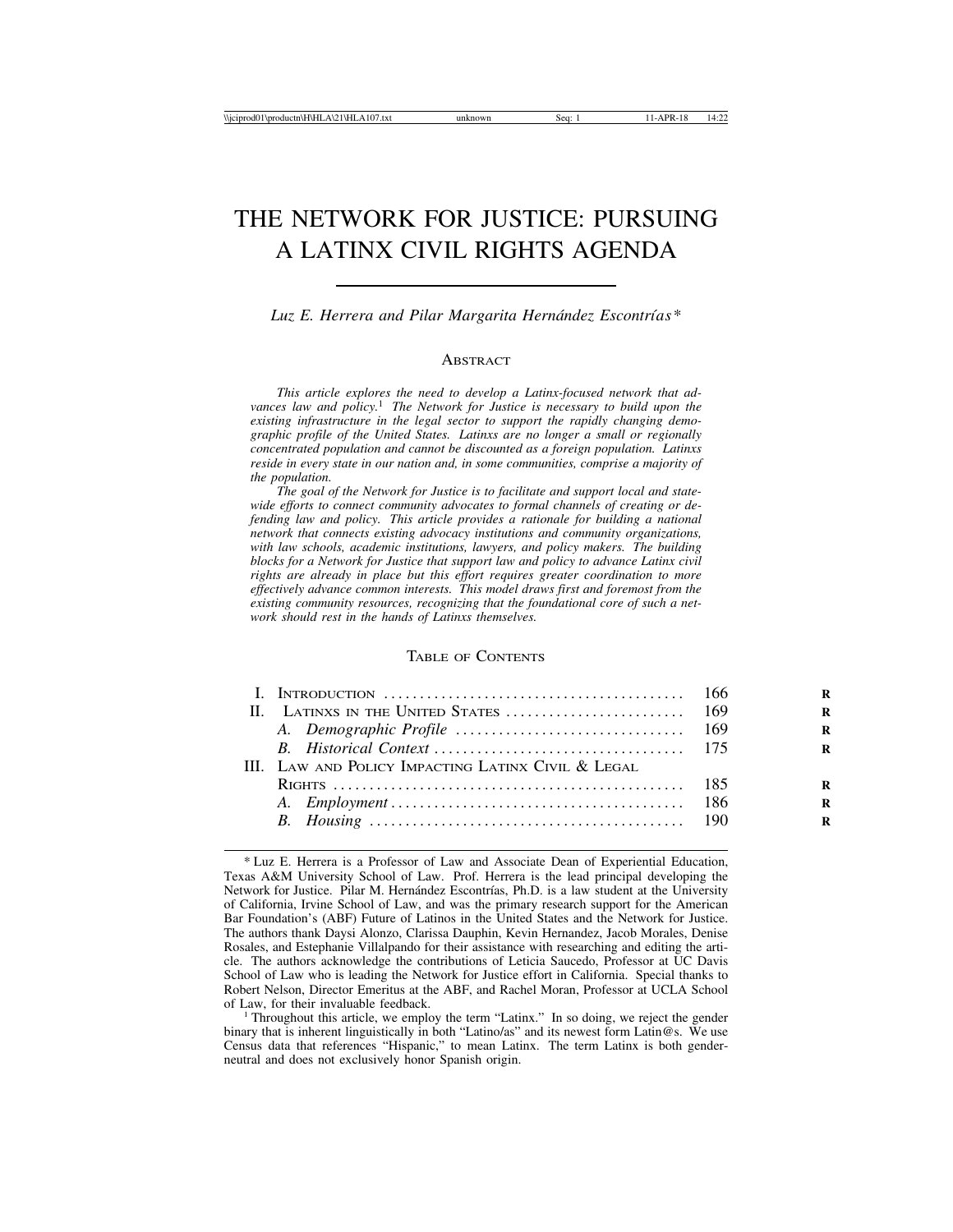*"We educated, privileged lawyers have a professional and moral duty to represent the underrepresented in our society, to ensure that justice exists for all, both legal and economic justice."*

– Justice Sonia Sotomayor2

## I. INTRODUCTION

The U.S. Census Bureau estimates that in the coming decades, whites will cease to constitute a majority in the United States.<sup>3</sup> While the white population in 2060 will account for 43.6 percent of Americans, Latinxs will make up 28.6 percent; African Americans, 14.3 percent; and Asian Americans, 9.3 percent.4 This dramatic demographic shift in the nation's overall racial and ethnic composition is unparalleled.<sup>5</sup> Race, class, gender, and sexual orientation all impact the nature of the discrimination experienced by 55 million Latinxs in the U.S. who currently account for at least 17 percent of the country's population.6

Despite these significant population shifts, Latinxs are still substantially underrepresented in law, legal education, and leadership circles. This lack of representation is significant because how and whether this community engages in our democracy will contribute to the definition of justice in the United States. Today, Latinxs lag behind in significant areas such as education and economic attainment. Latinxs who make \$15 an hour or less find it difficult to navigate a legal system with limited free legal resources and attorney rates that are at best ten times more than their working wage. Only 5 percent of lawyers in this country are Latinxs.<sup>7</sup> Taken together, these obstacles often translate into a lack of access to legal remedies and justice.

<sup>&</sup>lt;sup>2</sup> Sonia Sotomayor, *Sonia Sotomayor Reflects on Her Success: First Puerto Rican Woman* to be a Federal Judge, THE HISPANIC OUTLOOK IN HIGHER EDUCATION (2002).

<sup>&</sup>lt;sup>3</sup> SANDRA L. COLBY & JENNIFER M. ORTMAN, PROJECTIONS OF THE SIZE AND COMPOSI-TION OF THE U.S. POPULATION: 2014 TO 2060 9 (Table 2) (2015), https://www.census.gov/ content/dam/Census/library/publications/2015/demo/p25-1143.pdf, *archived at* https://perma. cc/BAW5-ERG4. <sup>4</sup> *Id.*

<sup>5</sup> *Id.*

<sup>6</sup> UNITED STATES CENSUS BUREAU, ACS DEMOGRAPHIC AND HOUSING ESTIMATES 2011–2015 AMERICAN COMMUNITY SURVEY 5-YEAR ESTIMATES, https://factfinder.census.gov/ faces/tableservices/jsf/pages/productview.xhtml?pid=ACS\_15\_5YR\_DP05&src=PT, archived at https://perma.cc/CB5N-NL5A.

<sup>&</sup>lt;sup>7</sup> See American Bar Association, ABA NATIONAL LAWYER POPULATION SURVEY, 10-YEAR TREND IN LAWYER DEMOGRAPHICS - YEAR 2017, https://www.americanbar.org/content/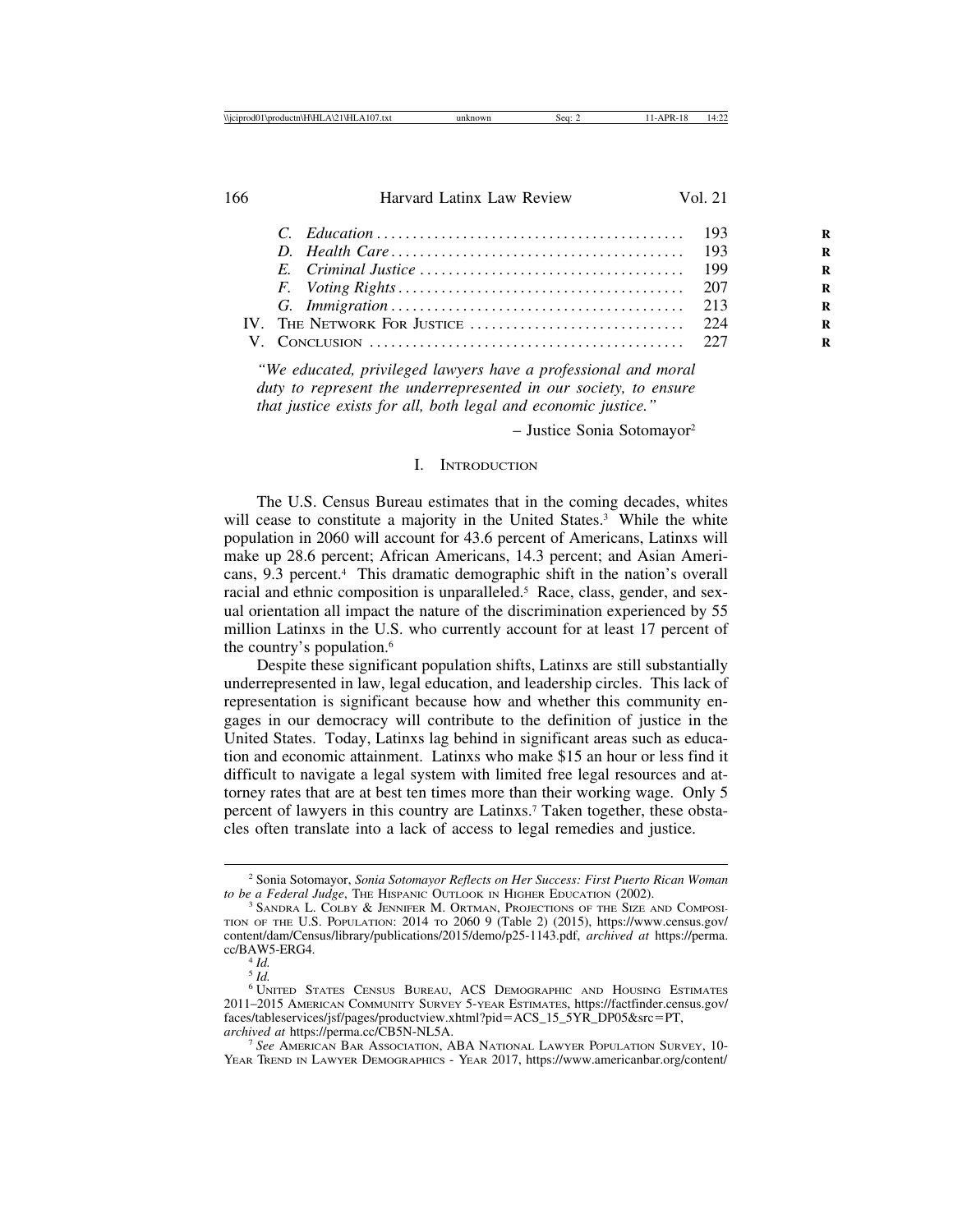To address the underrepresentation of Latinxs in the legal profession and in discussions surrounding access to law and justice, the American Bar Foundation launched the "The Future of Latinos in the United States: Law, Opportunity, and Mobility" project (the "ABF Future of Latinos Project").8 The ABF Future of Latinxs Project is a nation-wide, interdisciplinary research initiative that is devoted to producing innovative scholarship on the Latinx population in the United States and locating the sites of intervention that promise to be most impactful in promoting opportunity through law and policy. This broader project focuses on research, teaching, and dissemination of research and teaching materials to enhance communication, cooperation, and collaboration as scholars, activists, and policymakers to support the incorporation of the growing Latinx community. The specific areas of law and public policy that the ABF Future of Latinos Project centers its research on is immigration, political participation, education, and economic opportunity. The ABF is committed to generate findings that can be utilized by organizations and individuals who work to advance justice for the Latinx community.

The Network for Justice: *Creating Legal and Legislative Support for Latino Communities* is one arm of this ABF Future of Latinos Project. The Network for Justice is the law and policy implementation arm of the ABF Future of Latinos Project. It seeks to transform Latinx civil rights through sustained networking and collaboration among existing community organizations, the practicing bar, scholars, and law schools. The goal of the Network for Justice is to build upon the existing infrastructure offered by social services providers that serve Latinxs and connect them with lawyers, scholars, and law schools that can work as partners to advance goals that support the integration of Latinxs as formidable players in the U.S. legal system. The Network for Justice is more than an advocacy organization - it is a community development project that seeks to facilitate resources to local organi-

dam/aba/administrative/market\_research/national-lawyer-population-10-year-demographicsrevised, *archived* at https://perma.cc/A9LM-H8SF. For a discussion about Latino lawyers in the U.S., *see* Raul A. Reyes, *"Where Are All the Latino Lawyers?: Hispanics Scarce in the Legal Profession,"* NBC NEWS, (Oct. 13, 2017, 8:51 AM), https://www.nbcnews.com/news/ latino/where-are-all-latino-lawyers-hispanics-scarce-legal-profession-n809141, *archived at*

 $\delta$ As the nation's leading research institute for the empirical study of law, the American Bar Foundation (ABF) has operated as an independent, nonprofit organization for sixty years and has advanced the understanding and improvement of law through research projects of unmatched scale and quality on the most pressing issues facing the legal system in the United States and the world. The ABF is committed to generating findings that can be utilized by organizations and individuals who work to advance justice for all communities. For a description of the Future of Latinos Project *see* Pilar Margarita Hernández Escontrías, Rachel F. Moran, and Robert Nelson, *The Future of Latinos in the United States: Law, Mobility, and Opportunity (A Project of the American Bar Foundation),* THE PROFESSIONAL LAWYER, Vol. 24, No. 2, https://www.americanbar.org/publications/professional\_lawyer/2016/volume-24 number-2/the\_future\_latinos\_the\_united\_states\_law\_mobility\_and\_opportunity\_project\_the \_american\_bar\_foundation.html, *archived at* https://perma.cc/49EM-K3PM (last visited Jan.  $2018$ ).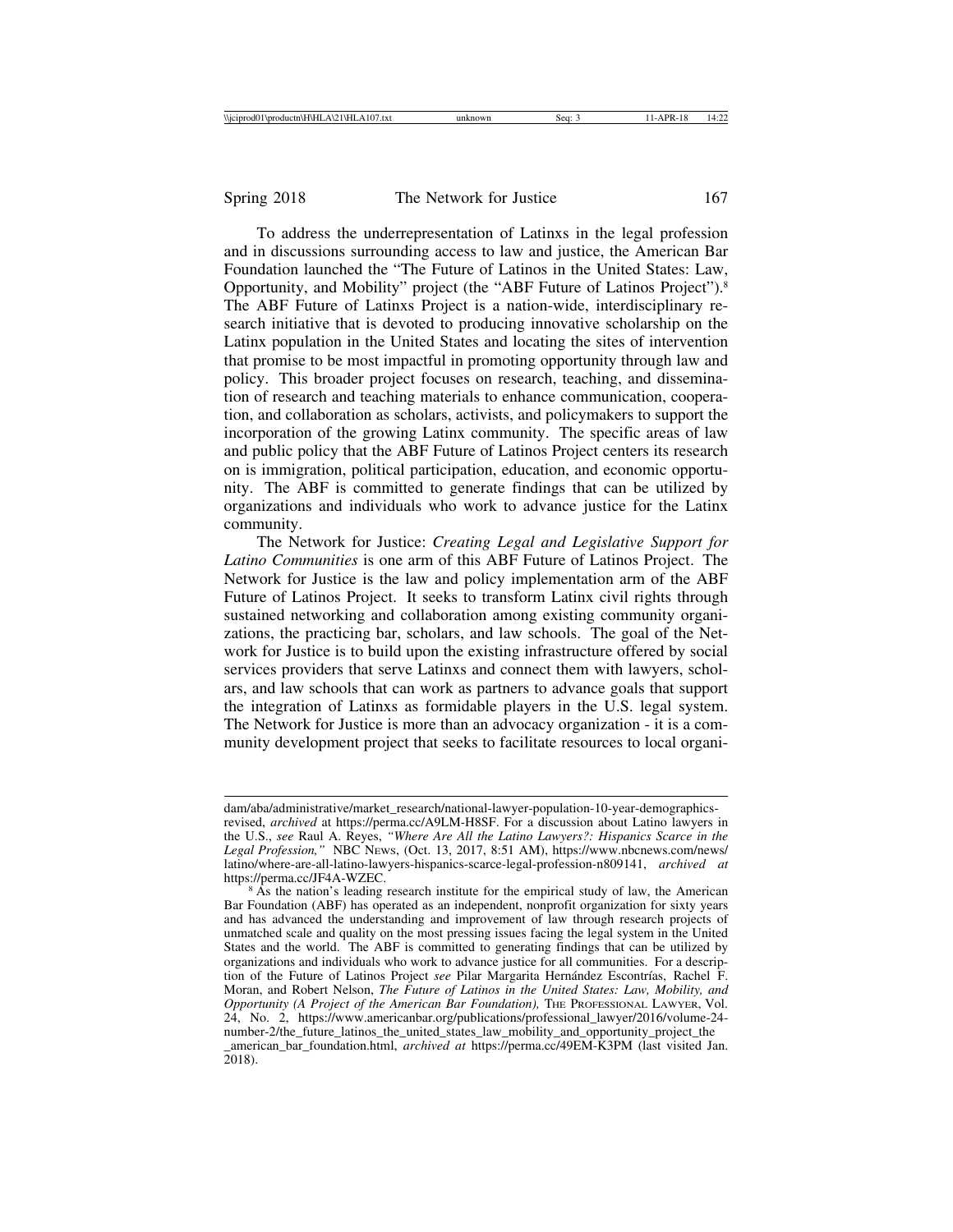zations to effect change that positively impacts civil, economic, legal, and human rights of Latinxs living in the United States.

This article explores the importance of developing a Latinx-focused Network for Justice that advances law and policy to reflect the changing demographic profile of the United States. Although organizations have assisted Latinxs in legal matters for decades, there is no one organization or centralized body that serves to link these civil rights advocates to one another. The goal of the Network for Justice is to facilitate and support local and statewide efforts to connect community advocates to formal channels of creating law and policy. The present article provides a law and policy profile of Latinxs, which lays the foundation for building a national network that connects existing advocacy institutions and community organizations, with law schools, academic institutions, lawyers, and policy makers. It focuses on working with existing institutions and resources and does not readily endorse the formation of a new entity, only a coordinating body. The building blocks for a Network for Justice that support law and policy to advance Latinx interests are already in place but need to be connected to more effectively advance common interests.

We begin with a discussion of Latinxs in the United States. In Part I.A., we discuss the increased demographic representation of Latinxs to situate the conversation of a national network that requires recognition of regional differences and needs. Part I.B., offers a historical snapshot of Latinxs in the United States to provide greater context to the factors that influence the current condition of Latinxs. This brief overview helps inform Part II, which highlights the principal areas of law and policy that warrant the creation of a Network for Justice to assist Latinxs in affirming their civil and legal rights. Part III explains the purpose and vision for a Network for Justice and discusses why it matters to the future of our country's legal system.

As we launch this Network for Justice, we recognize the importance of establishing resources and tools for a larger community that is not limited to scholars and policy makers. We further acknowledge that law has few effective models for community involvement and call for greater understanding of these models by the legal profession before undertaking this work. A Network for Justice can only be successful if it is truly responsive to community needs and priorities. Therefore, we conclude that while lawyers and academics are critical, engagement of community leaders is necessary to effectively address the legal needs of Latinxs in the United States. A second article will address academic theories and best practices to garner regional engagement in the network. The Network for Justice will exist to reinforce that Latinxs are not only integral to the fabric of our country, they also represent the future of the nation.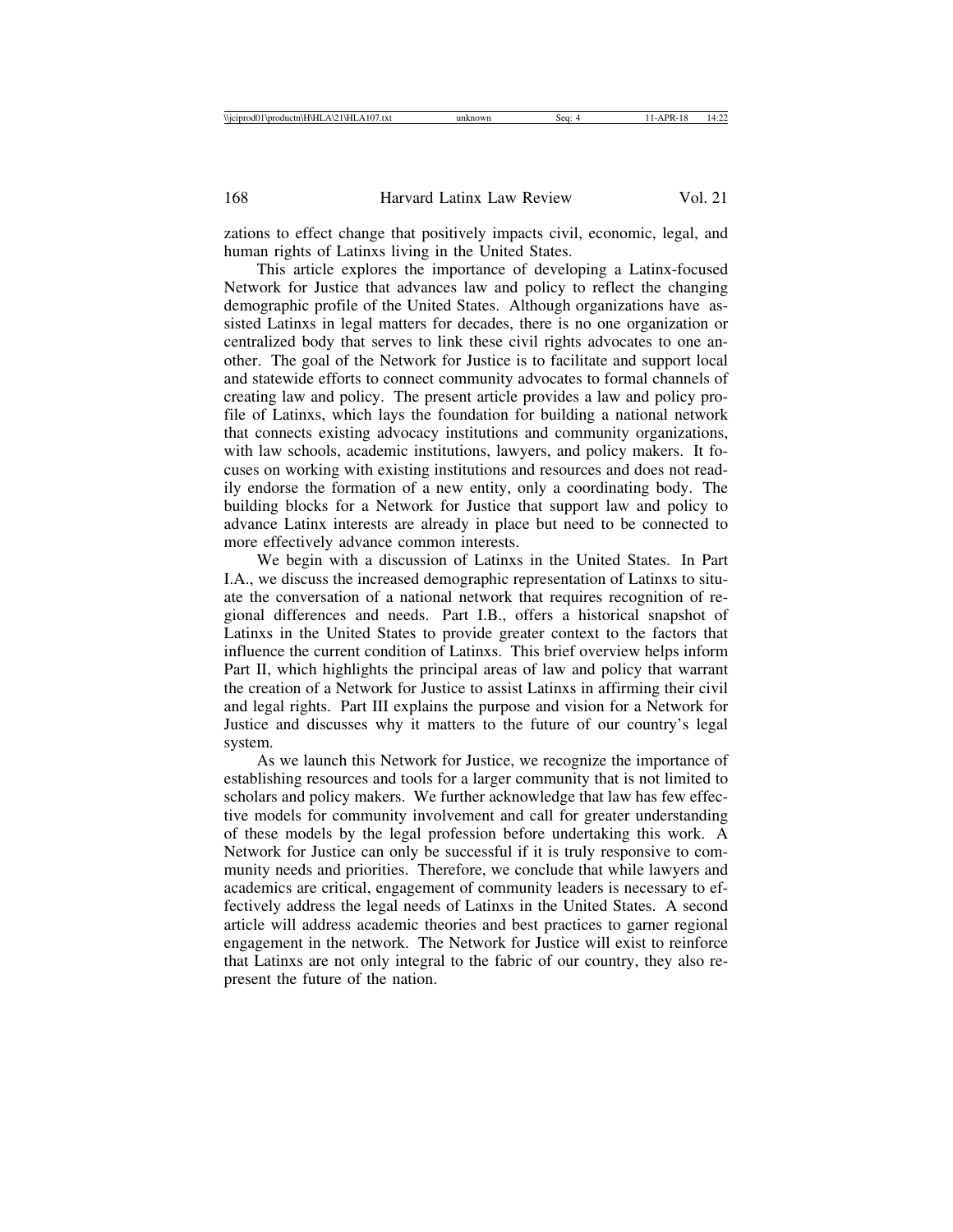#### II. LATINXS IN THE UNITED STATES

To understand its purpose and the need for the Network for Justice, it is important to provide a current demographic snapshot and a history of the Latinx population in the United States. This part aims to demonstrate that concentrations of Latinxs in important regions of our country make this population's success necessary to the future of those regions and the nation. Further, their increasing dispersion in new areas of the country means that they must have access to resources that permit Latinxs to claim their rights and advance their mobility. The history of Latinxs in the United States demonstrates that their presence is not temporary and that no wall will stop the changing character of our country. The Network for Justice aims to address the structural deficiencies currently in place to properly address the legal needs and civil rights of Latinxs who are a crucial segment of the American population and the future of United States.

#### *A. Demographic Profile*

According to the 2016 American Community Survey (ACS) data, an estimated 57,398,719 Latinxs currently reside in the United States.<sup>9</sup> This is more than 17 percent of our nation's population and U.S. Census projections estimate almost one-third of the nation will be Latinx by 2060.10 Of this total, over 36 million are of Mexican descent, over 5 million are of Puerto Rican decent, and over 2 million are of Cuban descent.<sup>11</sup> All other Latinxs, from both Latin American countries and Spanish origin, constitute 12 percent of the total United States Latinx population.12 The 2010 U.S. Census revealed that the median age for Latinxs is 27 while the median age for the general population was 37 years.13

<sup>9</sup> UNITED STATES CENSUS BUREAU, AMERICAN COMMUNITY SURVEY 1-YEAR ESTIMATES: HISPANIC OR LATINO ORIGIN BY SPECIFIC ORIGIN (2016), https://factfinder.census.gov/faces/ tableservices/jsf/pages/productview.xhtml?pid=ACS\_15\_1YR\_B03001&prodType=table, archived at https://perma.cc/85SY-XPVV (last visited Oct. 30, 2017).

<sup>&</sup>lt;sup>10</sup> *Id.* (figure arrived by adding the population number of those groups already referenced <sup>11</sup> *Id.* (figure arrived by adding the population number of those groups already referenced and subtracting that figure from the total number of Hispanic or Latino figure on the chart and then calculating the percentage). Of the estimated 43.2 million persons classified as "foreign born" in the United States in 2016, 41.4 percent (or 17,863,142) were from Latin America. *See* Gustavo Lopez and Jynnah Radford, *Facts on U.S. Immigrants, 2015: Statistical Portrait of the foreign-born population in the United States,* Excel Sheet Summary and Table 2, (May 3, 2017), http://www.pewhispanic.org/2017/05/03/facts-on-u-s-immigrants-current-data//,

<sup>&</sup>lt;sup>12</sup> *Id.* The fourth largest group are individuals of Salvadorans origin at 2.195 million. The fifth largest group are Dominican origin individuals with 1.914 million, followed by those of Guatemalan origin at 1.416 million. Latinxs of Columbian descent are next at 1.104 million. Every other Latinx origin populations constitute less than 1 million in the United States. *See*

<sup>&</sup>lt;sup>13</sup> Seth Motel & Eileen Patten, *The 10 Largest Hispanic Origin Groups: Characteristics*, *Rankings, Top Counties*, PEW RESEARCH CENTER, 7 (July 12, 2012), http://www.pewhis panic.org/files/2012/06/The-10-Largest-Hispanic-Origin-Groups.pdf, *archived at* https://per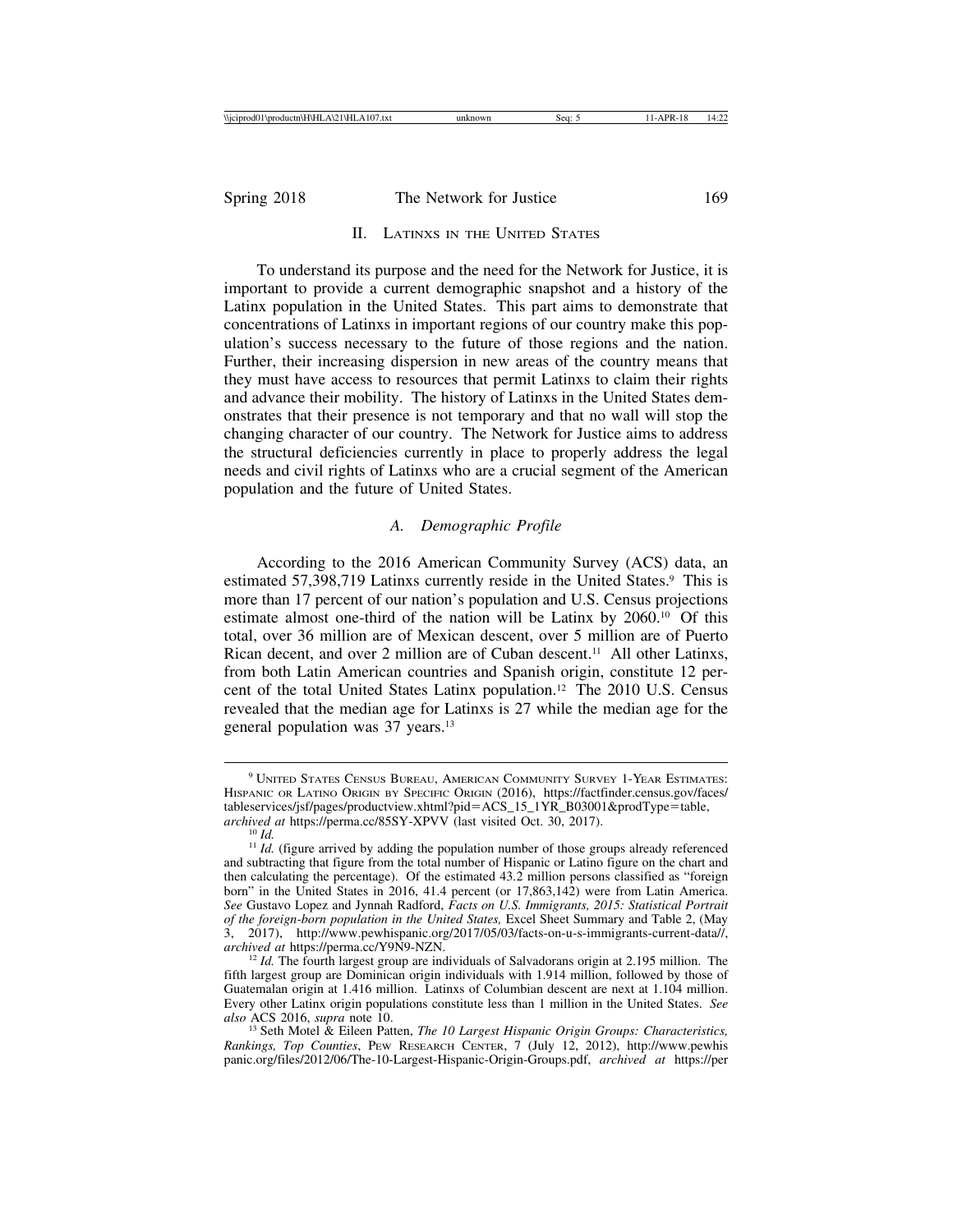Nationwide, Latinxs have been one of the fastest-growing demographic segments of the population. According to the PEW Hispanic Center, Latinx growth accounted for a 54 percent increase in the total national population increase from 2000 to 2014.14 In the 1990s, the Latinx community experienced an annual growth rate of 5.8 percent.15 Between 2000 and 2007, that rate dropped to 4.4 percent and most recently was reported at 2.4 percent between 2010 and 2014.16 However, immigration began to slow in the mid-2000s,17 and fertility rates began to drop with the onset of the Great Recession.18 As a result, previous U.S. Census projections that Latinxs would constitute a third of the entire United States population by 2050 were recently pushed back to 2060.19 Over 50 percent of Latinxs in the United States reside in 15 metropolitan areas, with over 6 million Latinxs living in the area of Los Angeles and Orange counties.20

Some of the largest states in the country have Latinx populations that approach or exceed one-third of its total residents. For example, New Mexico's Latinx population is 48 percent, California's and Texas' are both 39 percent, Arizona's population is 31 percent, and Nevada's is 28 percent.21 In fact, California and Texas have the largest Latinx populations in the country, at 15 million and 10.4 million, respectively.<sup>22</sup> Florida has the third largest Latinx population at 4.8 million, followed by New York at 3.7 million, Illi-

 $16$  The U.S. Latinx population grew by 2.8% annually between 2007 and 2014, while the Asian population grew by 3.4% during this same time period. *Id.* (explaining that the Hispanic population, once the nation's fastest growing, slipped behind the Asian population in its growth

rate).17 Immigration from Mexico has slowed. *See* Ana Gonzalez-Barrera, *More Mexicans Leaving than Coming to the U.S. (2015)*, PEW RESEARCH CENTER: HISPANIC TRENDS, (Nov. 19, 2015), http://www.pewhispanic.org/2015/11/19/more-mexicans-leaving-than-coming-to-the-u-<br>s/, archived at https://perma.cc/SZJ3-KUQP.

<sup>18</sup> *Id.* Fertility rates declined from 95 births per every 1,000 Latinas, ages 15 to 44, in 2000 to 72.1 births per 1,000 Latinas, ages 15 to 44, in 2014. *See also* BRADY E. HAMILTON ET AL.*,* CENTERS FOR DISEASE CONTROL AND PREVENTION, NATIONAL VITAL STATISTICS RE-PORTS, BIRTHS: FINAL DATA FOR 2014 Table A (2015), https://www.cdc.gov/nchs/data/nvsr/<br>nvsr64/nvsr64\_12.pdf, *archived at* https://perma.cc/6YXQ-SB95.

<sup>19</sup> Stepler & Lopez, *supra* note 15.<br><sup>20</sup> Krogstad, *Key Facts, supra* note 14. *See also* Stepler & Lopez, *supra* note 15, at 34 (noting that behind the Los Angeles metropolitan area, 4.8 million Latinxs reside in the New York- Jersey City-Pennsylvania region, 2.6 million in the greater Miami-Fort-Lauderdale region, 2.3 million in the Houston- region, 2.2. million in the Riverside-San Bernardino-Ontario region in California, and 2.1 million in the greater Chicago area). <sup>21</sup> Stepler & Lopez, *supra* note 15, at 31. <sup>22</sup> *Id.*

ma.cc/H9ZX-YGUR. Cubans are amongst the oldest population of Latinxs with a median age of 40 years. The youngest are Mexicans with an age of  $25$ . *Id.* 

<sup>&</sup>lt;sup>14</sup> Jens Manuel Krogstad, *Key Facts About How the U.S. Hispanic Population is Changing*, PEW RESEARCH CENTER, (Sept. 8, 2016), http://www.pewresearch.org/fact-tank/2016/09/ 08/key-facts-about-how-the-u-s-hispanic-population-is-changing/, *archived at* https://perma.

<sup>&</sup>lt;sup>15</sup> Renee Stepler & Mark Hugo Lopez, *U.S: Latino Population Growth and Dispersion* Has Slowed Since Onset of the Great Recession 5, PEW RESEARCH CENTER: HISPANIC TRENDS (Sept. 8 2016), http://www.pewhispanic.org/2016/09/08/latino-population-growth-and-dispersion-has-slowed-since-the-onset-of-the-great-recession/, *archived at* https://perma.cc/L2BW-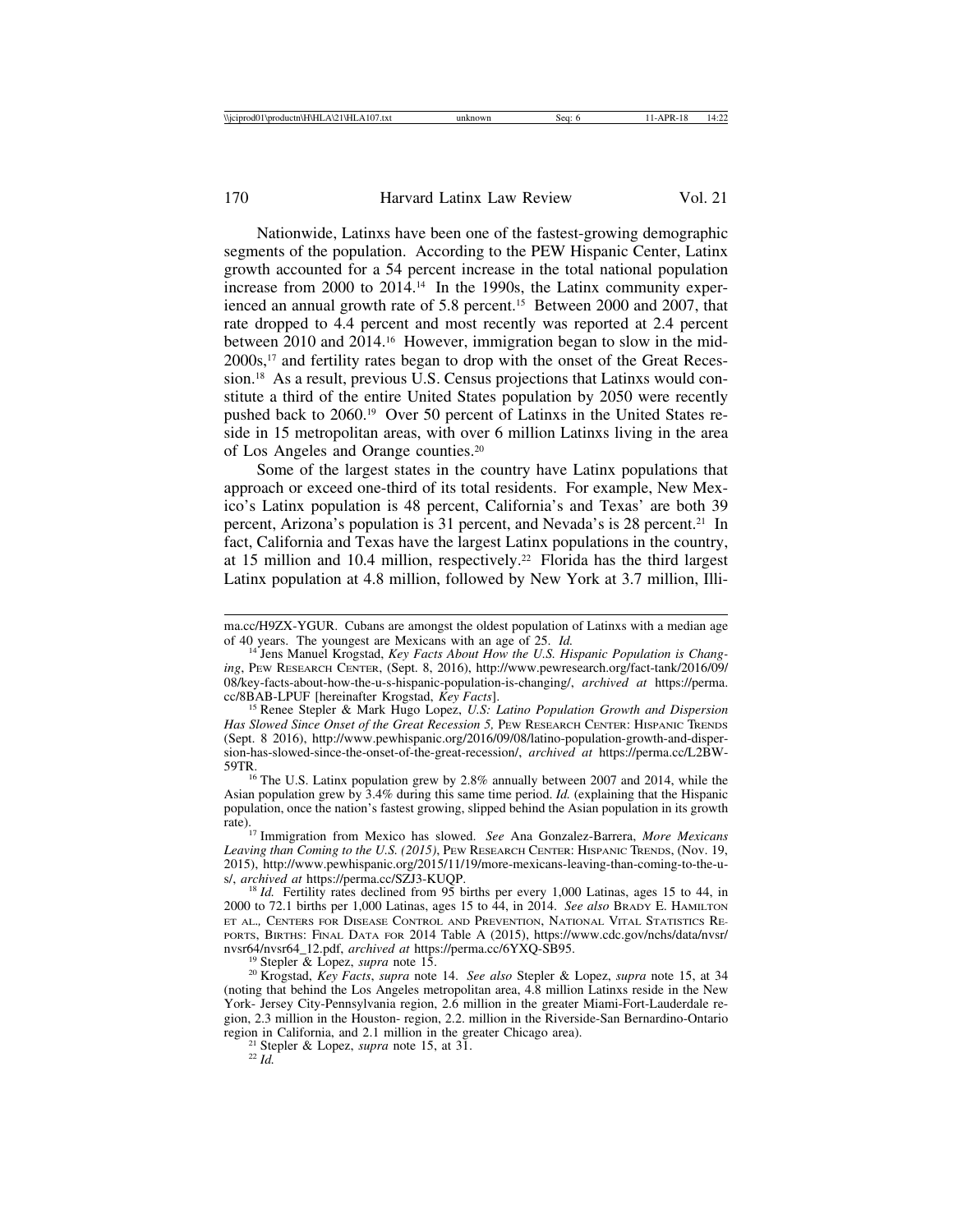nois at 2.2 million, and Arizona at 2.1 million Latinxs.23 States such as New Jersey, Colorado and New Mexico have Latinx populations that range between 1 and 2 million. These states have long histories of Latinx population presence.24 In some states, Latinx communities existed long before those territories became part of the United States.25

In recent years, economic opportunities have lead Latinxs to areas that historically have not had sizeable Latinx populations. Manufacturing and agricultural jobs led many Latinxs to North Carolina in the 1990s and continued into Georgia in the 2000s.26 Georgia is now one of the top ten states with the largest Latinx population.<sup>27</sup> Similarly, South Dakota's population was among the top five states nationwide that experienced the largest percentage of growth in its Latinx population, with a 46 percent increase from 2000-2005.28 Between 2000 and 2007, eight of the ten fastest growing Latinx counties were in the Southern states.<sup>29</sup> From 2007 to 2014, counties in the South accounted for the largest share of the national Latinx population increase.30 Significant Latinx population growth is also evident in other parts of the country. Counties in North Dakota, which is one of the states with the lowest number of Latinxs, have seen their Latinx populations double in the last few years.<sup>31</sup> Across the nation, the median growth rate of Latinxs was approximately 27 percent in from 2007 to 2014.32



FIGURE 1: STATES WITH THE HIGHEST LATINX PERCENTAGES<sup>33</sup>

<sup>&</sup>lt;sup>23</sup> *Id. See infra* Figure 1.<br><sup>24</sup> *See infra* Section I.B.<br><sup>25</sup> GEORGE LOCKHART RIVES, THE UNITED STATES AND MEXICO, 1821–1848: A HISTORY OF THE RELATIONS BETWEEN THE TWO COUNTRIES FROM THE INDEPENDENCE OF MEXICO TO

THE CLOSE OF THE WAR WITH THE UNITED STATES 627 (1913).<br><sup>26</sup> Stepler & Lopez, *supra* note 15, at 6.<br><sup>27</sup> *Id.* at 31.<br><sup>28</sup> By 2010, some cities in South Dakota underwent dramatic demographic shifts with up to 200 percent increases in the Latinx population. *See* Mary Garrigan, *State's Hispanic population growing quickly*, RAPID CITY JOURNAL, (May 24, 2011), http://rapidcityjournal.com/news/ state-s-hispanic-population-growing-quickly/article\_f197299c-85c6-11e0-bf0c-

<sup>001</sup>cc4c002e0.html, *archived at* https://perma.cc/Y7WG-JENP. In one city, Hill City, this trend is attributable to the burgeoning logging industry, which draws primarily Latinxs of Mexican descent. *Id.*<br><sup>29</sup> Stepler & Lopez, *supra* note 15, at 8.<br><sup>30</sup> *Id.* 31 *Id.* 32 *Id.* at 9.<br><sup>33</sup> Renee Stepler & Mark Hugo Lopez, *Ranking the Latino population in the United* 

*States*, PEW RESEARCH CENTER, (Sept. 8, 2016), http://www.pewhispanic.org/2016/09/08/4 ranking-the-latino-population-in-the-states/, *archived at* https://perma.cc/NA3E-C5CF.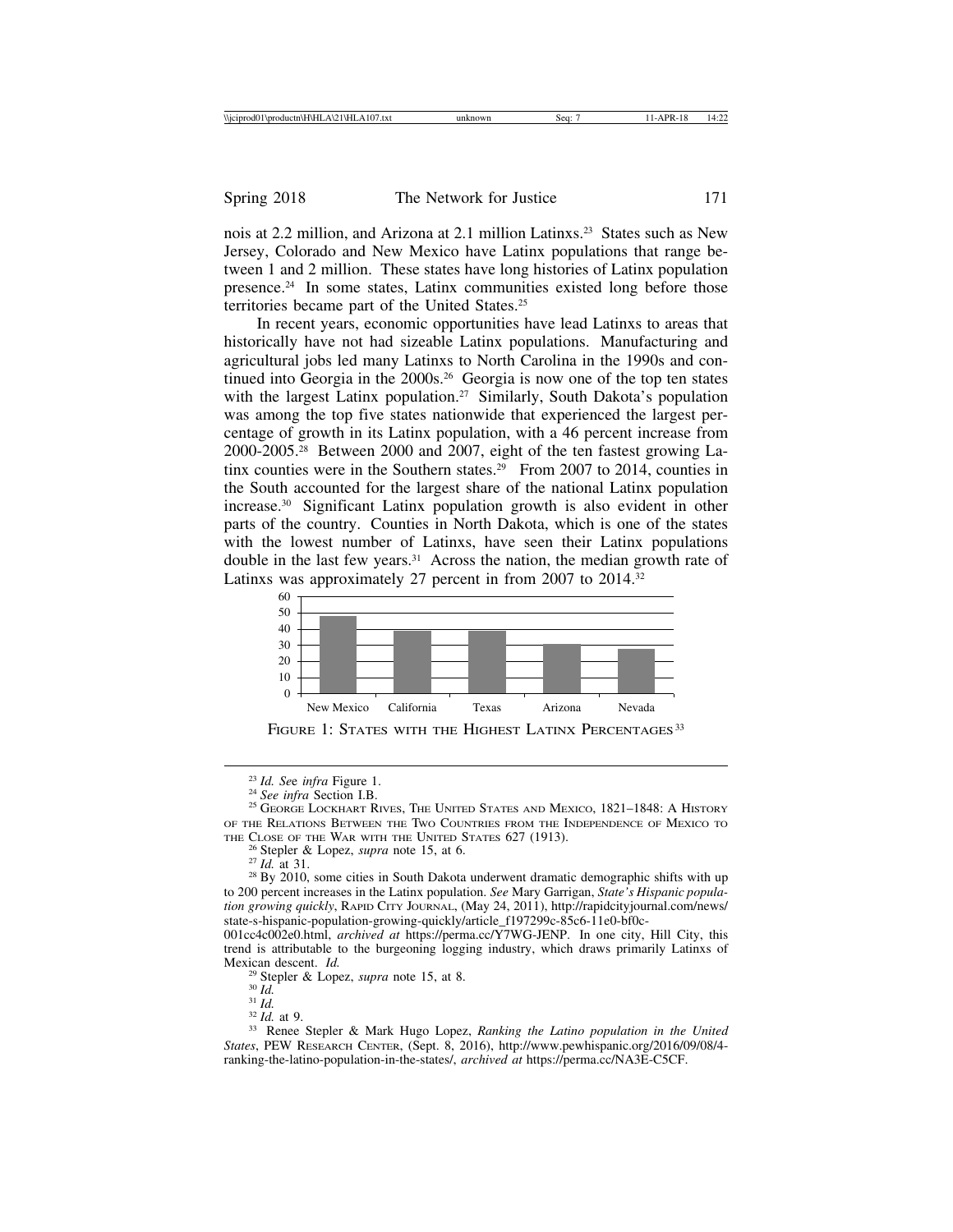The future of the prosperity of the United States is linked to the economic, social, and educational prosperity of its population. However, Latinxs currently lag behind in these areas. In regard to economic attainment, Latinxs hold only 2.2 percent of the U.S. wealth. $34$  Nationwide, Latinxs have experienced high levels of inequality, losing an astounding 66 percent of their net worth between 2005 and 2009.35 Since the Great Recession, and unlike white households, the net worth of Latinx households has continued to spiral downward.36 Latinxs' median household income is approximately \$51,400; however, this number is substantially lower at \$38,000 for Latinx of Mexican origin, who comprise the majority of Latinxs in the United States.<sup>37</sup> The Bureau of Labor Statistics reported that in the third quarter of 2017, the median income for Latinxs who worked full-time was \$655 per week, compared to \$696 for blacks, \$887 for whites and \$1,010 for Asians.<sup>38</sup> Furthermore, Latinxs, are often the victims of employment discrimination and wage theft at higher rates than white laborers.39

The Latinx community constitutes a significant percentage of this country's construction, agricultural, and hospitality industries.40 Latinxs are least represented in the employment market for the public administration, financial, and information industries.41 Other occupations with high percentages

<sup>36</sup> Rakesh Kochnar & Richard Fry, *Wealth Inequality Has Widened Along Racial, Ethnic Lines Since End of Great Recession,* PEW RESEARCH CENTER, (Dec. 12, 2014), http://www. pewresearch.org/fact-tank/2014/12/12/racial-wealth-gaps-great-recession/, *archived at* https:// perma.cc/8WHY-EKC3*. See also* Mark Hugo Lopez et al., *Latinos Increasingly Confident in Personal Finances, See Better Economic Times Ahead*, PEW RESEARCH CENTER (June 8, 2016), http://www.pewhispanic.org/2016/06/08/latinos-increasingly-confident-in-personal-finances-<br>see-better-economic-times-ahead/, *archived at https://perma.cc/WOZ4-BGA9.* 

<sup>37</sup> Ferdman, *supra* at note 34.<br><sup>38</sup> U.S. Bureau of Labor Statistics, Usual Weekly Earnings of Wage and Salary WORKERS THIRD QUARTER 2017 Table 2 (2017) https://www.bls.gov/news.release/pdf/wky-eng.pdf, archived at https://perma.cc/Y7X7-LLF5.

<sup>9</sup> See Annette Bernhardt et al., *Broken Laws, Unprotected Workers: Violations of Employment and Labor Laws in America 5*, (2009), http://www.nelp.org/content/uploads/2015/03/ BrokenLawsReport2009.pdf, *archived at* https://perma.cc/W8AW-Z22D (stating that foreignborn Latinxs are the group who suffer from the highest rates of wage theft and minimum wage

<sup>40</sup> U.S. BUREAU OF LABOR STATISTICS, THE ECONOMICS DAILY: HISPANICS AND LATINOS IN INDUSTRIES AND OCCUPATIONS (2015), https://www.bls.gov/opub/ted/2015/hispanics-andlatinos-in-industries-and-occupations.htm, *archived at* http://perma.cc/BX32-CS4Y ("Among major industries, 27.3 percent of workers in construction were of Hispanic or Latin[x] ethnicity in 2014. Other industries with high concentrations of Hispanics and Latin[x]s include agriculture, forestry, fishing, and hunting (23.1 percent) and leisure and hospitality (22.3 percent)").

<sup>41</sup> "Hispanics had the lowest share of employment in public administration (11.4 percent), financial activities (11.3 percent), and information (10.5 percent)." *Id.*

<sup>34</sup> Roberto A. Ferdman, *The Great American Wealth Gap*, WASH. POST, (July 1, 2014), https://www.washingtonpost.com/news/wonk/wp/2014/07/01/hispanics-make-up-more-than-16-of-the-u-s-population-but-own-less-than-2-3-of-its-wealth/?utm\_term=.085ed9f3898e, *archived at* https://perma.cc/A2YA-EVMV. <sup>35</sup> Rakesh Kochinar et al., *Wealth Gaps Rise to record Highs Between Whites, Blacks,*

*Hispanics*, PEW RESEARCH CENTER, (July 26, 2011), http://www.pewsocialtrends.org/2011/ 07/26/wealth-gaps-rise-to-record-highs-between-whites-blacks-hispanics/, *archived at* https://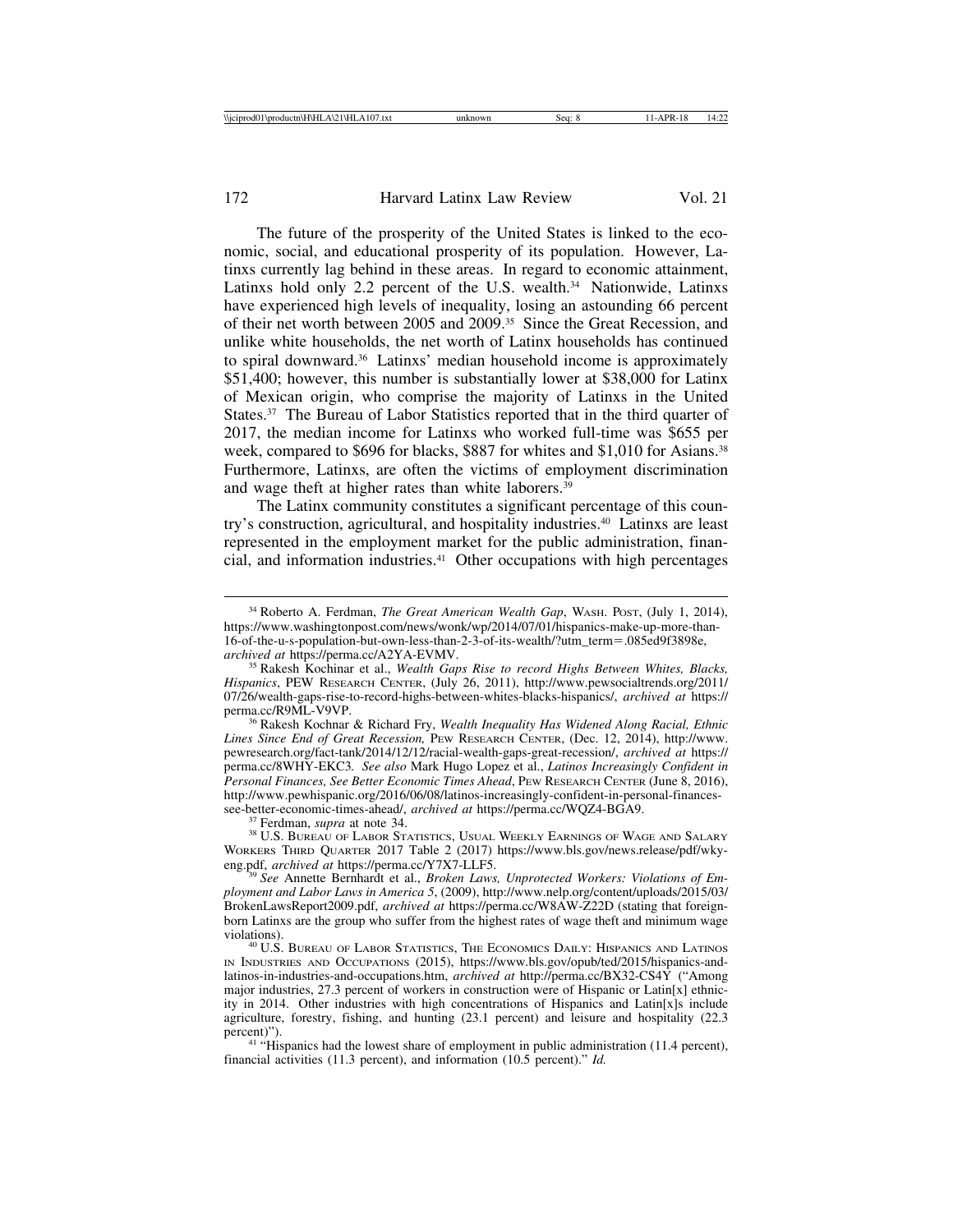of Latinxs are building and grounds cleaning and maintenance occupations.42 Latinxs are less likely to have occupations in the life, physical, and social sciences, or in computer and mathematical computations.<sup>43</sup> In 2014, Latinx held 11.6 percent of the community and social science jobs, 9.5 percent of the education, training, and library jobs, and 7.9 of jobs in the legal field.<sup>44</sup> Latinxs also have low representation in the management, and business fields, comprising 9.1 percent, and 8.4 percent of each, respectively.45 However, Latinxs are most under-represented in the health industry, as well as in the science, technology, engineering, and math (STEM) fields.<sup>46</sup> Thus, careerreadiness, particularly in growing areas of economic growth such as health and STEM, is also an area where investment in education of Latinxs is crucial.47

In the U.S., the percentage of Latinx children ages 5 to 17 increased from 16 to 25 percent between 1990 and 2016.48 These children, along with African Americans, are most likely to live in poverty compared to other populations.49 Latinx students comprise almost 60 percent of the K-12 public school student population but perform behind their counterparts.<sup>50</sup> Overall, Latinx children have lower mean reading and math scores than other groups.51 Some attribute this deficiency to their lower enrollment rates in early childhood education programs.<sup>52</sup> Only 26 percent of Latinxs ages 25 and older have a high school diploma, compared to 28 percent of the na-

*tradespeople*, PBS THE HECHINGER REPORT, (Aug. 29, 2017 1:40 PM EDT). http://www. pbs.org/newshour/updates/decades-pushing-bachelors-degrees-u-s-needs-tradespeople/, archived at https://perma.cc/SM62-Y73L.

<sup>48</sup> Status and Trends in the Education of Racial and Ethnic Groups 2017, UNITED STATES DEPARTMENT OF EDUCATION, 8 (July 2017), https://nces.ed.gov/pubs2017/2017051.pdf, archived at https://perma.cc/QM2Z-DY66.

<sup>49</sup> Deborah A. Santiago et al., *The Condition of Latinos in Education*, Excelencia IN EDUCATION 4 (Jan. 2015), https://www.nccpsafety.org/assets/files/library/<br>The\_Condition\_of\_Latinos\_in\_Education.pdf, *archived at https://perma.cc/WQ4Y-AK68.* 

<sup>50</sup> Adriana D. Kohler & Melissa Lazarín, *Hispanic Education in the United States*, NA-TIONAL COUNCIL OF LA RAZA (2007), http://publications.unidosus.org/bitstream/handle/<br>123456789/1393/hispaniceducation\_statbrief.pdf, *archived at* https://perma.cc/67B2-JDC6.

<sup>51</sup> Thomas D. Snyder & Sally A. Dillow, *Digest of Education Statistics 2013*, U.S DE-PARTMENT OF EDUCATION, (May 2015), https://nces.ed.gov/pubs2015/2015011.pdf, *archived*

 $a^{5}$  In 2011, 56 percent of Hispanic children under the age of five were enrolled in nursery school or kindergarten, compared to White (67 percent), African American (65 percent), and Asian (64 percent) children who were enrolled. *See Digest of Education Statistics 2012*, NA-TIONAL CENTER FOR EDUCATION STATISTICS, Table 5, (Dec. 31, 2013) https://nces.ed.gov/ pubs2014/2014015.pdf, *archived at* https://perma.cc/68VB-4C9R.

<sup>&</sup>lt;sup>42</sup> *Id.* "Other occupations with high shares of Hispanics or Latinxs were building and grounds cleaning and maintenance occupations (36.7 percent) and construction and extraction

<sup>&</sup>lt;sup>43</sup> *Id.* "Hispanics or Latinos were least likely to work in life, physical, and social science occupations (7.5 percent) and in computer and mathematical occupations (6.6 percent)."<br>
<sup>44</sup> *Id.*<br>
<sup>45</sup> *Id.*<br>
<sup>45</sup> *Id.*<br>
<sup>47</sup> See also Mark Krupnick, After decades of pushing bachelor's degrees, U.S. needs more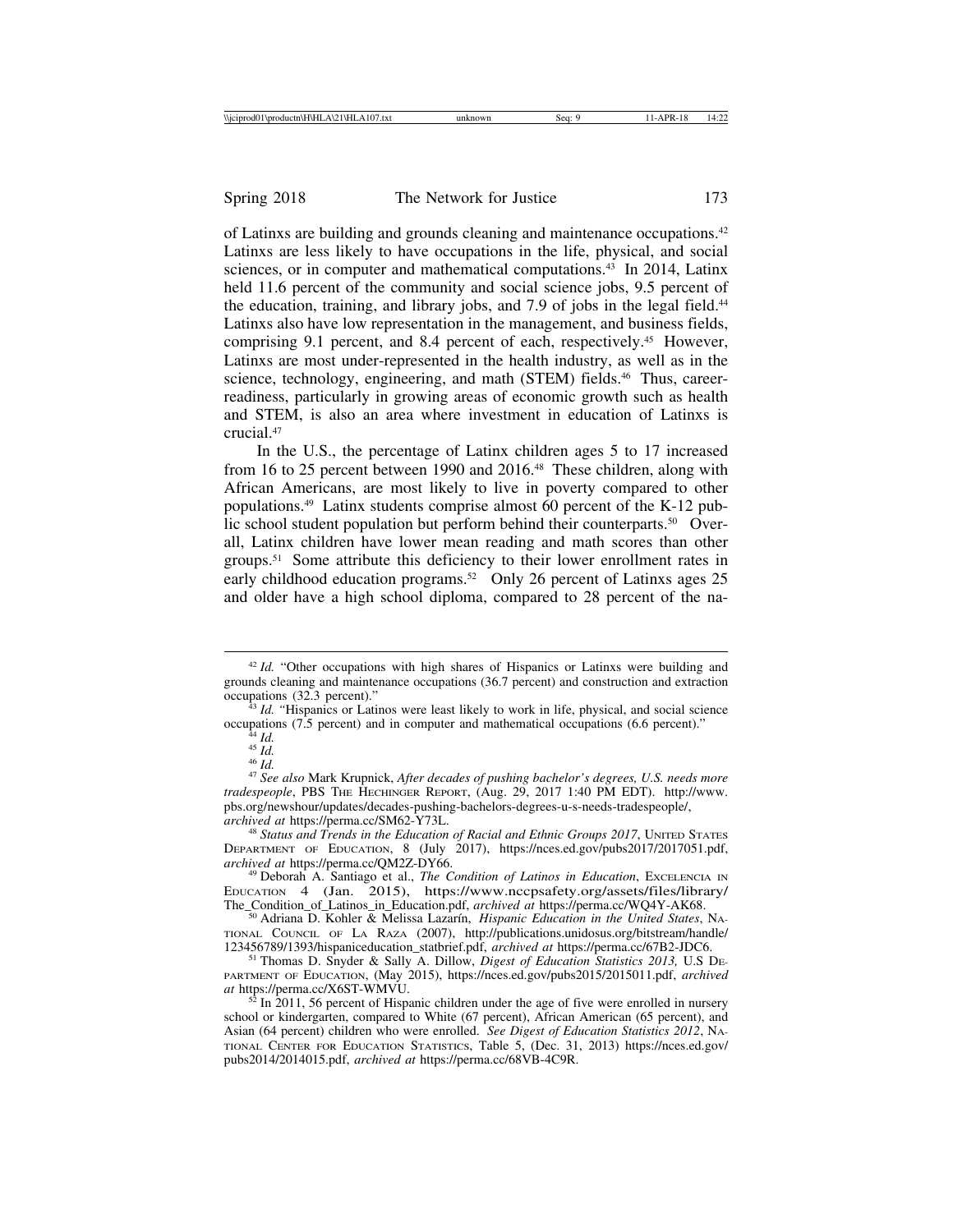tional population.53 Approximately 13 percent of Latinxs ages 25 and older have a college degree, compared to 28 percent of the total U.S. population for the same age group.<sup>54</sup> Latinxs are less likely to enroll in a four-year selective college full-time.<sup>55</sup> Nearly half of Latinxs in college attend public two-year schools compared with 30 percent of whites, 32 percent of Asians, and 36 percent of blacks.<sup>56</sup> A 2014 national poll revealed that 66 percent of Latinxs who opted into a job or the military directly after high school identified family economic sustainability as the reason for not enrolling in college.57

Although media images portray Latinxs comprised of mostly immigrants, 63 percent of the Latinx population was born in the United States.<sup>58</sup> Of the one-third who are immigrants, approximately 43 percent are United States citizens.59 Immigrants of Mexican decent are the largest sector of the United States immigrant population.<sup>60</sup> Despite continued immigration flow from Latin America, approximately 88 percent of Latinxs, ages 5 to 17, say they only speak English at home or speak English very well.<sup>61</sup> The level of English proficiency among the Latinx population is tied to the specific age groups. For the age group between 18 and 33, 76 percent also reported that they only speak English at home or speak English very well.<sup>62</sup> Latinxs age 33 and younger, are more likely to speak only English in their home or to

tion/, *archived at* https://perma.cc/FJ7D-YFJ9. <sup>56</sup> *Id.* <sup>57</sup> *Id. See also* Ronald Brownstein, *Are College Degrees Inherited?*, THE ATLANTIC, (Apr. 11, 2014) https://www.theatlantic.com/education/archive/2014/04/are-college-degrees-inherited/360532/, *archived at https://perma.cc/VCE6-LNH9* (citing a comparison of 39% of whites who responded similarly).

<sup>58</sup> Gustavo Lopez & Jynnah Radford, *Facts on U.S. Immigrants, 2015*: *Statistical Portrait of the Foreign-Born population in the United States*, PEW RESEARCH CENTER, (May 3, 2017), http://www.pewhispanic.org/2017/05/03/facts-on-u-s-immigrants-current-data/, *archived at*

<sup>59</sup> Gustavo Lopez & Kristen Bialik, *Key findings about U.S. Immigrants*, PEW RESEARCH CENTER, (May  $\bar{3}$ , 2017), http://www.pewresearch.org/fact-tank/2017/05/03/key-findings-about-u-s-immigrants/, *archived at* https://perma.cc/W2TB-DG6P.

<sup>60</sup> *Id.* Legal permanent residents of Mexican origin are the least likely to undergo the U.S. naturalization process as a result of cost and language. *See also* Ana Gonzalez-Barrera, *Mexican Lawful Immigrants Among Least Likely to Become U.S. Citizens, PEW RESEARCH CENTER,* (June 29, 2017), http://www.pewhispanic.org/2017/06/29/mexican-lawful-immigrants-among-least-likely-to-become-u-s-citizens/, archived at https://perma.cc/V7TE-SC4D.

<sup>61</sup> Jens M. Krogstad, *Rise in English Proficiency among U.S. Hispanics is Driven by the Young*, PEW RESEARCH CENTER, (Apr. 20, 2016), http://www.pewresearch.org/fact-tank/2016/ 04/20/rise-in-english-proficiency-among-u-s-hispanics-is-driven-by-the-young/, *archived at* https://perma.cc/9R26-HE7X. .<br><sup>62</sup> *Id.* 

<sup>53</sup> *The 10 Largest Hispanic Origin Groups: Characteristics, Rankings, Top Counties*, PEW RESEARCH CENTER, (July 12, 2012), http://www.pewhispanic.org/files/2012/06/The-10-<br>Largest-Hispanic-Origin-Groups.pdf, archived at https://perma.cc/H9ZX-YGUR.

<sup>&</sup>lt;sup>54</sup> *Id.* Of Latinxs, Colombians and Peruvians have the highest percentages of college degrees, at 32 and 30 percent, respectively. However, the lowest rates of college completion are Salvadorans (7 percent), Guatemalans (8 percent) and Mexicans (9 percent). *Id.* 

<sup>55</sup> Jens Manual Krogstad, 5 Facts about Latino Education, PEW RESEARCH CENTER, (July 28, 2016), http://www.pewresearch.org/fact-tank/2016/07/28/5-facts-about-latinos-and-educa-tion/, *archived at* https://perma.cc/FJ7D-YFJ9.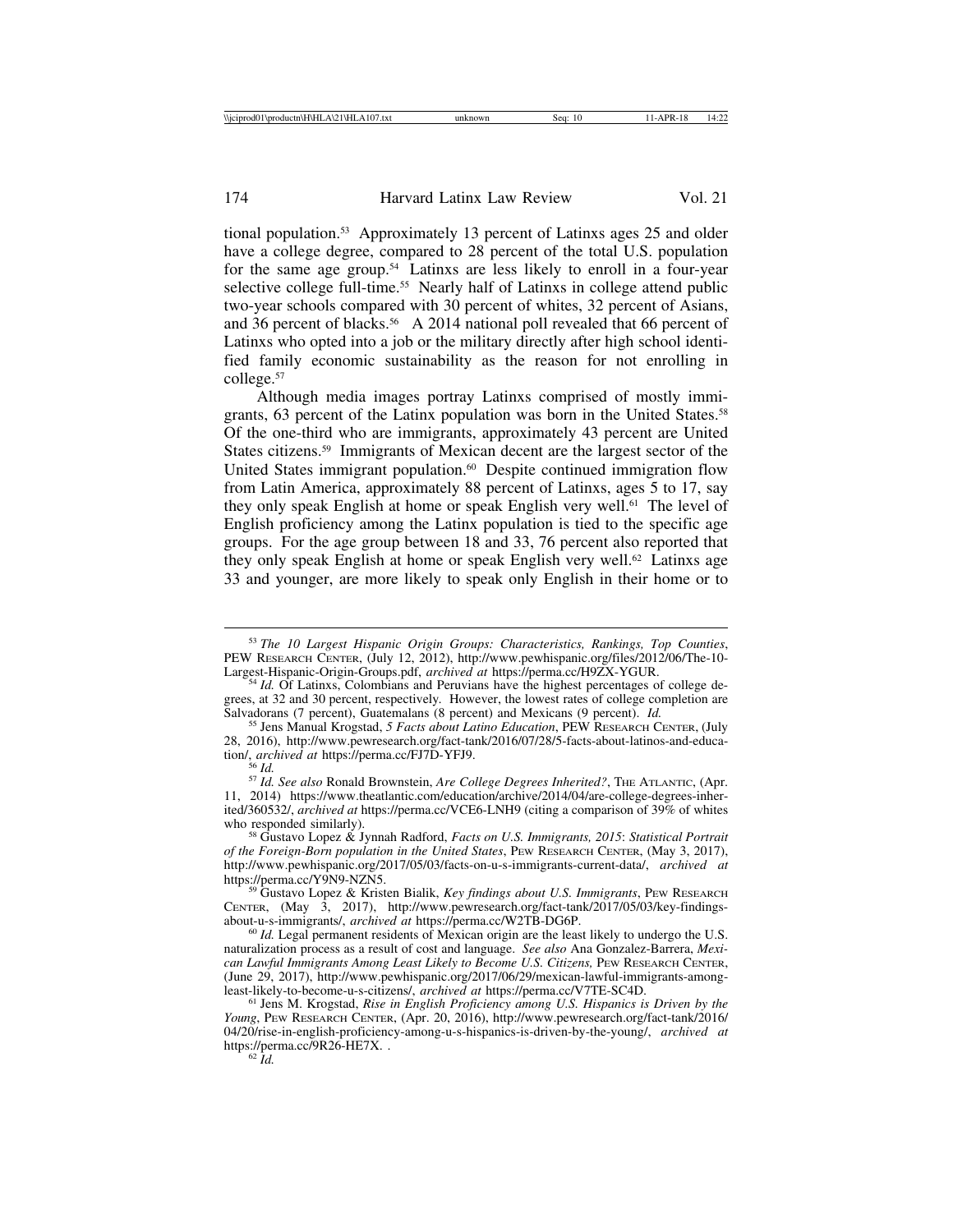speak English well.<sup>63</sup> Only 43 percent of Latinxs ages 69 and older said they were proficient in English.<sup>64</sup> Spanish is the most common non-English language spoken by Latinxs and in the United States.<sup>65</sup> Approximately 73 percent of all Latinxs speak Spanish in their home.<sup>66</sup> About 95 percent of Latinxs indicate that it is important that future generations continue to speak the Spanish language, however, 71 percent also assert that proficiency in Spanish is not required to be considered Latinx.<sup>67</sup>

Large percentages of Latinxs - whether immigrant or native-born - continue to face obstacles in regard to fair wages, adequate housing, educational opportunities, and economic mobility. Given the significant portion of the country's population that Latinxs currently and will continue to constitute, it is important to understand the historical factors that most impact future prospects for this community.

#### *B. Historical Context*

The history of Latinxs in the United States is long and complex. This section draws from a number of books that focus on the history of Latinxs in the territory we now know as the United States. Our brief synopsis of early history is included here to provide context to the underlying tensions and background that underly the need for the Network for Justice. It also begins to surface the complexities that exist for a population that must grapple with citizenship status, immigration policy, and racialization. A more recent history is presented within the context of issues such as immigration and voting rights, discussed in Part II below.

There are Latinxs who trace their roots in what we now know as the United States to 1598 when the Spanish colonized the territory that is now New Mexico.<sup>68</sup> The first Spanish-governed territory in the Americas was called New Spain and included present day Mexico, Central America, the Philippines, Guam, Mariana and Caroline Islands, Florida, and most of what now constitutes the Southwestern and Central territory of the United States.<sup>69</sup>

With the colonization of the Americas in the 15th and 16th centuries came the racialization of the different social actors across new landscapes. While race became an important legal category in the Spanish colonial

<sup>&</sup>lt;sup>63</sup> *Id.* English proficiency is less prevalent among Latinxs ages 34 to 49. In that age group only 55 percent said they only spoke English in their home or spoke English very well. Only

<sup>&</sup>lt;sup>64</sup> Id.<br><sup>65</sup> Ana Gonzalez-Barrera & Mark H. Lopez, *Spanish is the Most Spoken non-English Language in U.S. Homes, Even Among non-Hispanics,* PEW RESEARCH CENTER, (Aug. 13, 2013), http://www.pewresearch.org/fact-tank/2013/08/13/spanish-is-the-most-spoken-non-english-<br>language-in-u-s-homes-even-among-non-hispanics/, *archived at* https://perma.cc/26AU-2YGP.

<sup>&</sup>lt;sup>66</sup> Krogstad, *supra* note 61.<br>
<sup>67</sup> Id.<br>
<sup>68</sup> See Elinore M. Barrett, The Spanish Colonial Settlement Landscapes of New<br>
Mexico 1598–1680 13 (2012).

<sup>&</sup>lt;sup>69</sup> See generally JOHN F. CHUCHIAK, THE INQUISITION IN NEW SPAIN, 1536–1820: A DOC-UMENTARY HISTORY 22 (2012).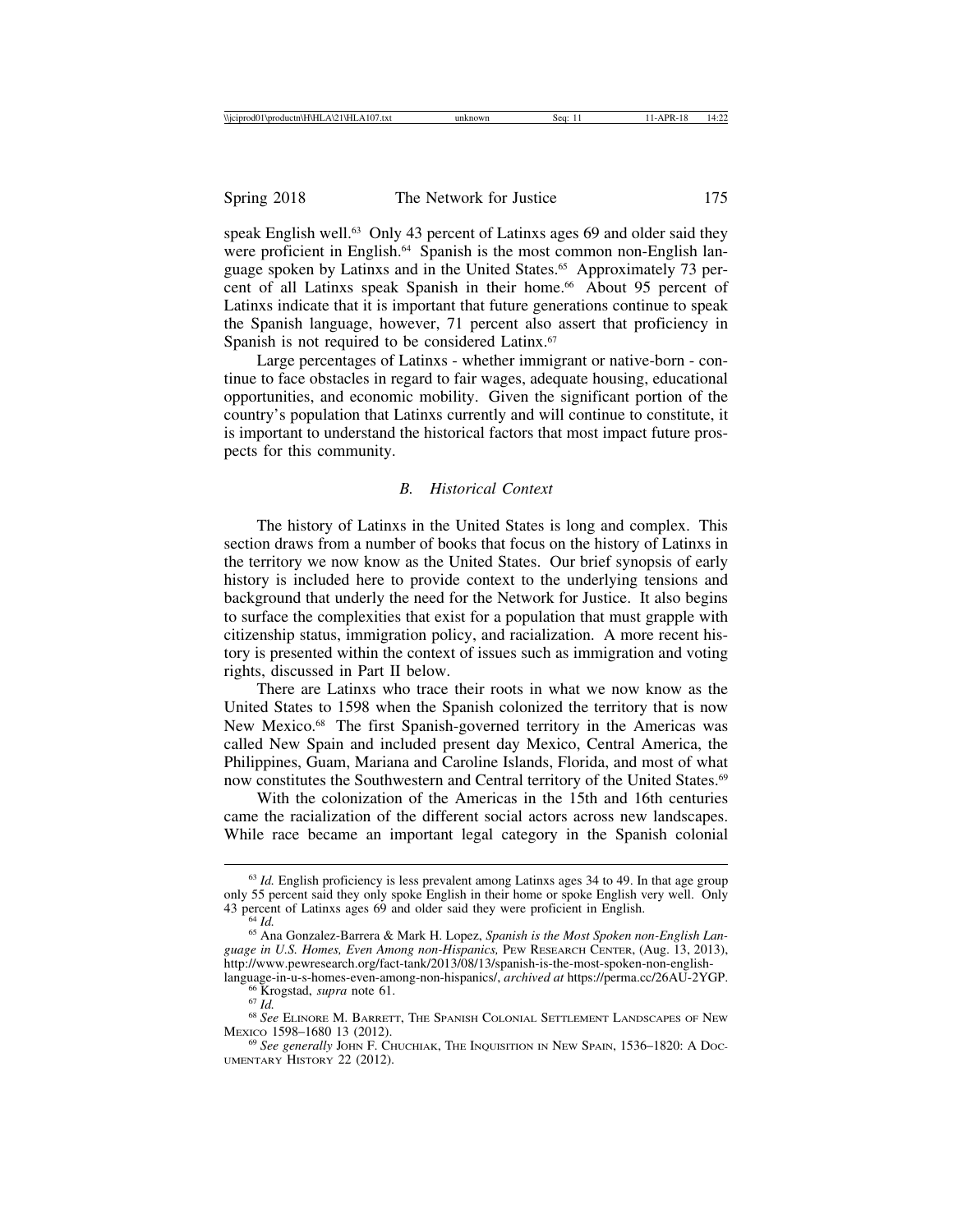Americas beginning in the late 15th century,<sup>70</sup> Latinxs of all racial backgrounds (indigenous, black, and white) in the U.S. became implicated in this process and *collectively racialized* with U.S. settler colonialism.71 As white European interests and peoples moved westward and southward well into the 19th century, they displaced indigenous peoples, enslaved people of African descent, and exploited immigrant labor to build the infrastructure of expansion and imperialism.

In this context, race became one tool to legally deny and dispossess people of rights. This race-making process was further complicated in the United States by what Laura Gómez terms "double colonization," which was the process by which native inhabitants of the Southwest were first colonized by the Spanish and then again by the Americans through the process of westward expansion.72 This double colonization resulted in the further racialization of Latinx in the United States.73

 $72$  Laura E. GÓmez, Manifest Destinies: The Making of the Mexican American RACE 47, 82 (2008).

<sup>70</sup> Pilar M. Hernández Escontrías, Excavating Undocumented lives on the Borderland: Colonial Marketscapes, Private Property, and the Materiality of Raced Citizenship in 17th century Moquegua, Perú (2016) (unpublished Ph.D. dissertation, Northwestern University) (on file with author). <sup>71</sup> *See generally* EDWARD M. TELLES & VILMA ORTIZ, GENERATIONS OF EXCLUSION: MEX-

ICAN-AMERICANS, ASSIMILATION, AND RACE 12 (2008) (explaining the way in which Latinx, specifically Mexicans, have been racialized). We do not identify Latinxs as a racial category, as Latinxs can be of African descent, of indigenous descent, and of European/white descent. As other scholars have noted, anti-black and anti-indigenous racism within the Latinx community is prevalent. *See also* Tanya Kater´ı Hern´andez, *Hate Speech and the Language of Racism in Latin America: A Lens for Reconsidering Global Hate Speech Restrictions and Legislation Models*, PENN LAW: LEGAL SCHOLARSHIP REPOSITORY 805–841 (2014). We therefore do not position Latinxs a race. We do, however, acknowledge that Latinxs have been implicated in the race-making process that was central to U.S. imperialism and that, at various junctures in history, have been *collectively racialized* as "Other". *See* Pilar Margarita Hernandez Escontrias, *Shifting Latinx Demographics and the Infrastructure o*f *Support for the Latinx Community of California,* Report prepared for the Network for Justice: Creating Legal and Legislative Support for U.S. Latino Communities Summit, (Nov. 2016), https:// flpabf2.files.wordpress.com/2016/12/final\_shifting-latinx-demographics-and-the-infrastructure-of-support-for-the-latinx-community-of-california.pdf, *archived at* https://perma.cc/

<sup>73</sup> Hernandez Escontrias, *supra* note 70. Given the settler colonial history of the West and the Southwest, as well as Mexico's 1824 independence from Spain and subsequent holding of land masses extending throughout California, Utah, New Mexico, Arizona, Nevada, Wyoming, and Colorado, it is not surprising that the vast majority of surnames in many of the early state censuses are comprised overwhelmingly of individuals of presumably Spanish descent. While "color" was used as a determinant of identity, only "White (W)," "Black," "Yellow," (Asian), "Mulatto," and "Coppers" (indigenous) were terms that census enumerators utilized. Such identifiers as "Brown" and "Mexican" were not used; however, "Place of Birth" and "Last Residence" may have been proxies for these identities. In various instances, names themselves were often racialized through the conversion of racial tropes into names. For example, in the Santa Clara County, California census, numerous individuals are referred to as "John Chinaman" and "Sam Singsong" (for more information see http://www.scchgs.org/census52/1852intro.pdf, *archived at* https://perma.cc/Y9JC-PJDY).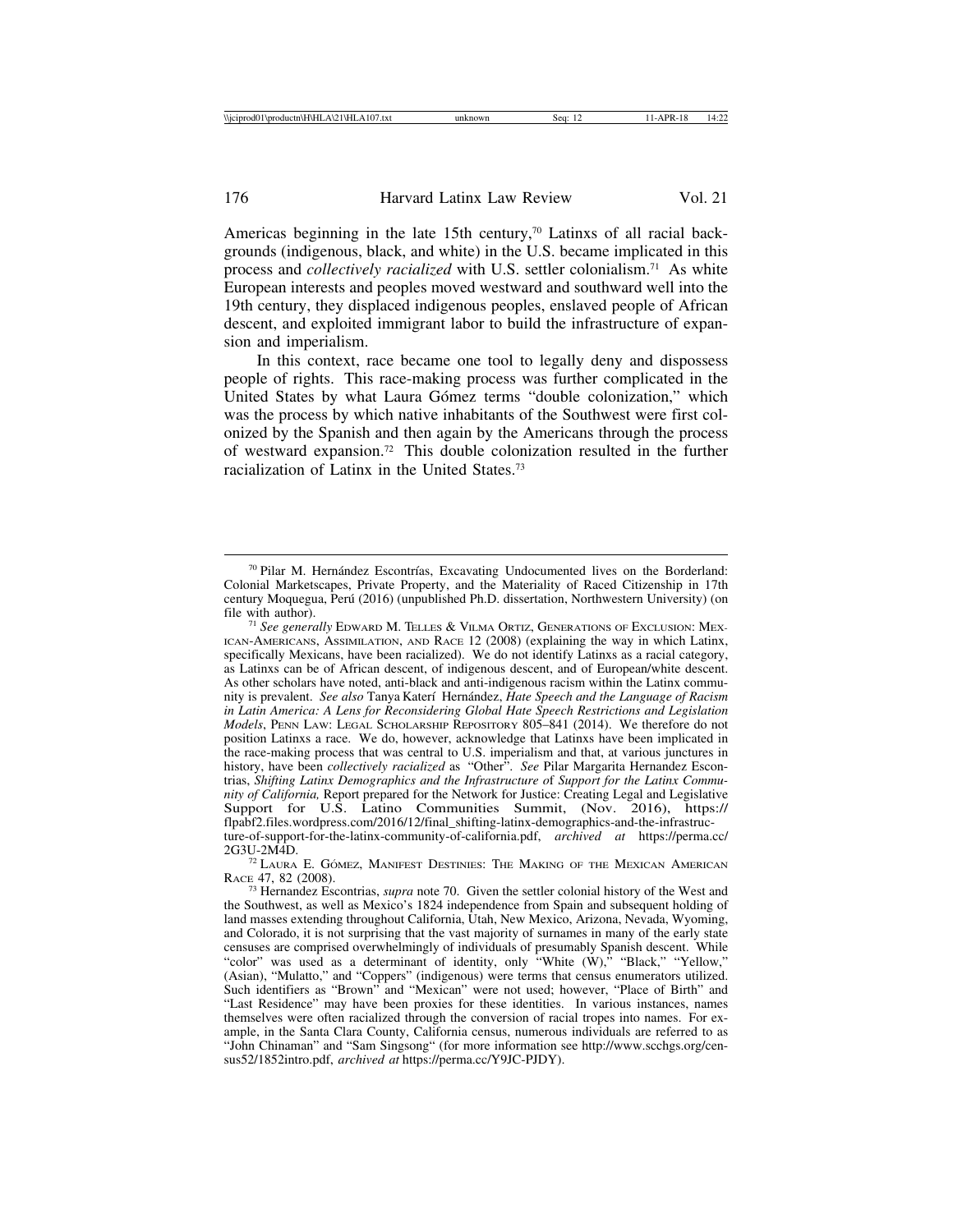Spain controlled most of this western territory until Mexico achieved its independence from Spain in 1821.74 While the U.S. recognized Mexico as an independent nation, the countries maintained with an ongoing dispute about who had the right to part of Texas under the Louisiana Purchase of 1803.75 The dispute was settled by a U.S. and Mexican Treaty of Limits that attempted to establish the U.S.-Mexico border boundary.76 The Treaty of Limits went into effect in 1832 but it was amended in 1835 to establish the boundary through an agreed up on land survey process.<sup>77</sup>

By 1835, the number of Anglos far exceeded Mexicans living in the are we now know as Texas.78 As a result of its sizeable population in Texas and its interest in Westward expansion, the United States had a great interest in recognizing the Republic of Texas' declaration of independence from Mexico in 1836.79 The United States disregarded Mexico's refusal to acknowledge the Texas secession and in 1838, the U.S. signed a new Treaty of Limits with the Republic of Texas, confirming the same boundary between the U.S. and Texas.<sup>80</sup> Mexico regarded this action as a violation of its Treaty of Limits and was further antagonized when in 1845 the U.S. annexed Texas.81 The U.S. annexation of Texas ultimately led to the Mexican-American War in 1846,<sup>82</sup> which ended in 1848 with the signing of the Treaty of Guadalupe

<sup>&</sup>lt;sup>74</sup> Spain was an ally to American colonists when they declared war against Great Britain in 1775. *See* THOMAS E. CHAVEZ, SPAIN AND THE INDEPENDENCE OF THE UNITED STATES: AN INTRINSIC GIFT 39–40 (2004). Spain and France provided military supplies to the colonist through New Spain. *Id.* at 64. Spain helped finance the war through its gold and silver possessions in present-day Cuba. *Id.* at 34. Spain's interest in helping the colonists gain their inde-<br>pendence was motivated by their interest in pushing back Great Britain's empire. *Id.* at 13–38.

<sup>&</sup>lt;sup>75</sup> See Arnold Whitridge, *The Louisiana Purchase, 1803: America Moves West*, 3 HIST. *TODAY 476–483* (1953).

<sup>&</sup>lt;sup>76</sup> Spain sold Florida to the United States while retaining Texas. *See The Texas-Louisiana Neutral Ground*, 24 TEX. GULF HIST. BIOGR. REC. 30–46 (1988). Still, the United States continued to dispute Texas when New Spain became Mexican land. *See The Texas-Louisiana Neutral Ground*, 24 TEX. GULF HIST. BIOGR. REC. 30–46 (1988). To settle the dispute, the United States and Mexico signed the Treaty of Limits in 1828, to define the US-Mexico boundary established by Spain in 1819. Francisco Fagoaga, *Document Regarding the Treaty of* Limits, THE PORTAL TO TEXAS HISTORY, https://texashistory.unt.edu/ark:/67531/metapth31220/<br>, archived at https://perma.cc/CY8T-7REF (last visited Oct 3, 2017).

<sup>&</sup>lt;sup>77</sup> Id. See also Article Third of the Treaty of Limits, https://www.loc.gov/law/help/us-trea-<br>ties/bevans/b-mx-ust000009-0760.pdf, archived at https://perma.cc/PUJ5-8BBV.

<sup>&</sup>lt;sup>78</sup> See generally Martha Menchacha, Recovering History, Constructing Race: The INDIAN, BLACK AND WHITE ROOTS OF MEXICAN AMERICANS 201 (2010) (showing that the Anglo-American population numbered over 30,000.)

<sup>&</sup>lt;sup>79</sup> See generally Stephen L. HARDIN, Texian Iliad: A MILITARY HISTORY OF THE Texas REVOLUTION, 1835–1836 (2010). (The group that advocated for Texas to be its own country referred to themselves as Texians. They pointed to President Antonio Lopez de Santa Anna's politics and his dissolution of the 1824 Constitution, lack of access to courts, militarization of the region, and defense of the territory as reasons for to become its own country). *See also*

<sup>&</sup>lt;sup>80</sup> See Bunyan H. Andrew, Some Queries concerning the Texas-Louisiana Sabine Bound-

*ary*, 53 SOUTHWEST. HIST. Q. 1–18 (1949). <sup>81</sup> *See* STANLEY SIEGEL, A POLITICAL HISTORY OF THE TEXAS REPUBLIC, 1836–1845 (2010).

<sup>&</sup>lt;sup>82</sup> See Gene M. Brick, *Mexican Opinion, American Racism, and the War of 1846*, 1 W. Hist. Q. 161–174 (1970).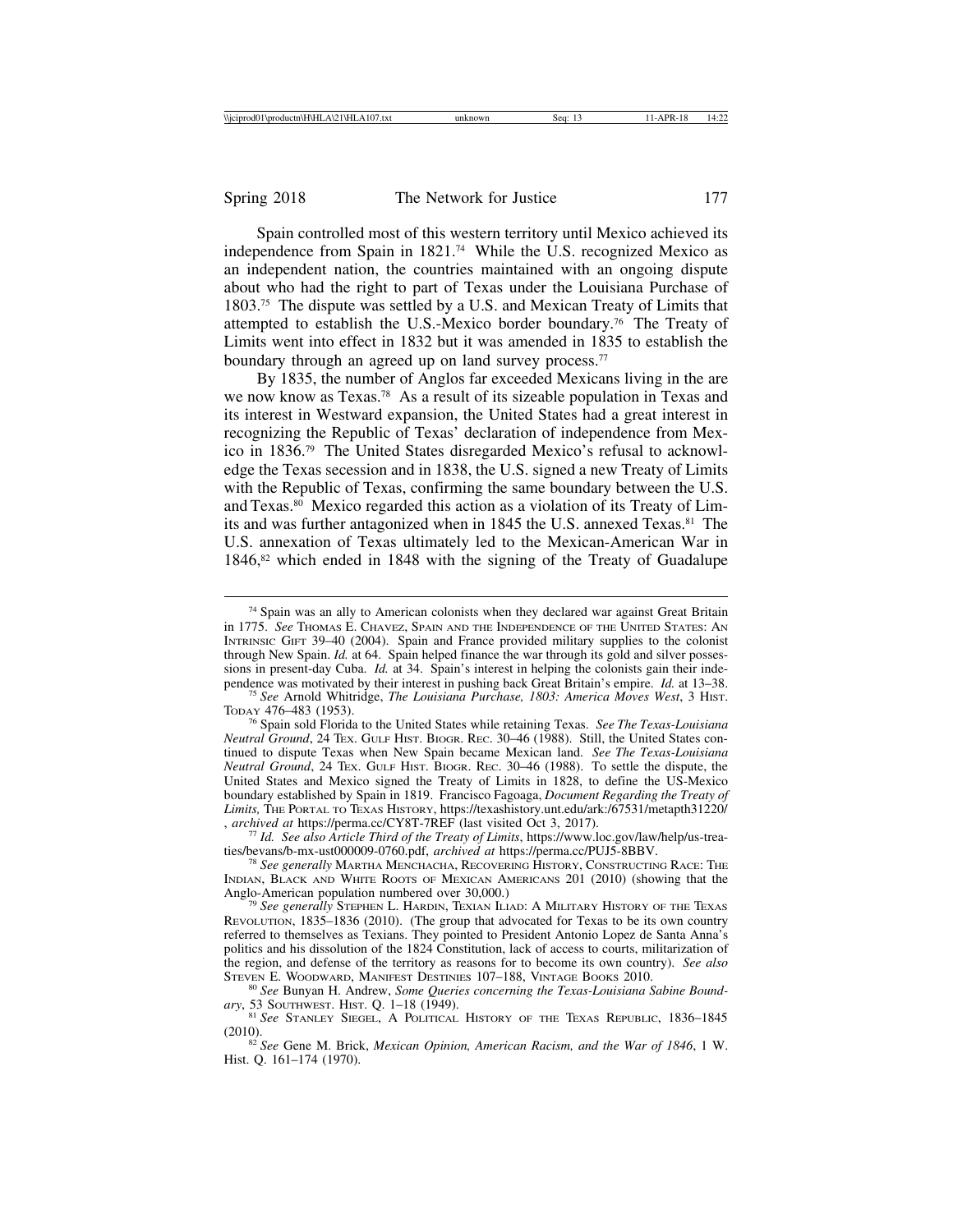Hidalgo.83 The Treaty of Guadalupe Hidalgo promised U.S. citizenships to Mexican citizens living in the Southwestern United States U.S. citizenship.84 In that treaty, Mexico recognized Texas' independence and seceded not only Texas but all of Alta California and the lands that are now the Southwestern United States in exchange for \$15 million.<sup>85</sup> In addition, the U.S. agreed to assume a \$3.25 million debt that the Mexican government owed U.S. citizens.86 The Treaty of Guadalupe Hidalgo in 1848 established the Rio Grande as the U.S.–Mexico border.87

However, the U.S.-Mexico border continued as a subject of dispute between the countries. There were almost 30,000 square miles between Alta California and Texas that Mexico continued to control.88 The U.S. ambassador to Mexico in the mid-19th century, James Gadsden, signed a treaty with Mexican President Antonio Lopez de Santa Anna on December 1853 to purchase that land for \$10 million.<sup>89</sup> That treaty was ratified in 1854 and the territory became known as the southern parts of Arizona and New Mexico.<sup>90</sup> Mexico needed the money to recover from the war effort and the U.S. needed the land to complete a transcontinental railroad.<sup>91</sup> The treaty, referred to as the Gadsden Purchase, permitted the U.S. to have contiguous land and settle any remaining border issues with Mexico.<sup>92</sup> The relationship

<sup>83</sup> *See* Tom Gray, *The Treaty of Guadalupe Hidalgo*, NATIONAL ARCHIVES (2016), https:// www.archives.gov/education/lessons/guadalupe-hidalgo, *archived at* https://perma.cc/H5TZ-BGJA. *See also* The Treaty of Guadalupe Hidalgo https://www.ourdocuments.gov/ doc.php?flash=true&doc=26&page=transcript, *archived at* https://perma.cc/8S7A-RMAD. <sup>84</sup> *See* RICHARD GRISWOLD DEL CASTILLO, THE TREATY OF GUADALUPE HIDALGO: A LEG-

ACY OF CONFLICT 62–66 (Univ. of Okla. Press 1990) (There were approximately between 80,000-100,000 individuals of Mexican descent living in this territory. Article IX of the Treaty gave Mexican citizens one year to elect to have their Mexican citizenship. If this was not done, then the presumption was an election of U.S. citizenship which Congress promised to grant at a future time). *See also* ARTURO F. ROSALES, *Repatriation of Mexicans from the U.S.*, *in* THE PRAEGER HANDBOOK OF LATINO EDUCATION IN THE U.S. 399, 400–403 (Lourdes Diaz Soto, 2007). *See also* Juan F. Perea*, A Brief History of Race and the U.S.-Mexican Border: Tracing the Trajectories of Conquest,* 51 UCLA L. REV. 283, 296 (2003) (Mexicans were not given citizenship immediately, rather were promised it at as soon as possible). *See also* MATT S. MEIER & FELICIANO RIBERA, MEXICAN AMERICANS/AMERICAN MEXICANS: FROM CONQUISTADORS TO CHICANOS 66 (1993).

<sup>85</sup> The Treaty of Guadalupe Hidalgo, NATIONAL ARCHIVES (2016), https://www. archives.gov/education/lessons/guadalupe-hidalgo, *archived at* https://perma.cc/H5TZ-BGJA

<sup>&</sup>lt;sup>86</sup> See LEWIS E. KAPLAN, THE MAKING OF THE AMERICAN DREAM, VOL. II: AN UNCONVENTIONAL HISTORY 151 (2009).

<sup>&</sup>lt;sup>87</sup> MEIER, *supra* note 84. *See also* Sonia Hernández, *The Legacy of the Treaty of Guadalupe Hidalgo on Tejanos' Land*, 35 J. POPULAR CULTURE 101 (2001) (discussing the costs of the Mexican American War to Mexico and the impact of the treaty on Mexicans who remained in their land under U.S. control). <sup>88</sup> See CHRIS J. MAGOC, IMPERIALISM AND EXPANSIONISM IN AMERICAN HISTORY: A SO-

CIAL, POLITICAL, AND CULTURAL ENCYCLOPEDIA AND DOCUMENT COLLECTION 120–133 (2015). <sup>89</sup> *See* RICHARD GRISWOLD DEL CASTILLO, THE TREATY OF GUADALUPE HIDALGO: A LEG-

ACY OF CONFLICT 59 (1992). *See also* Gadsden Purchase Treaty, http://avalon.law.yale.edu/ 19th\_century/mx1853.asp, *archived at* https://perma.cc/N8AK-AZ8M.<br><sup>90</sup> *Id.* at 60. <sup>91</sup> *Id.* 92 *Id.*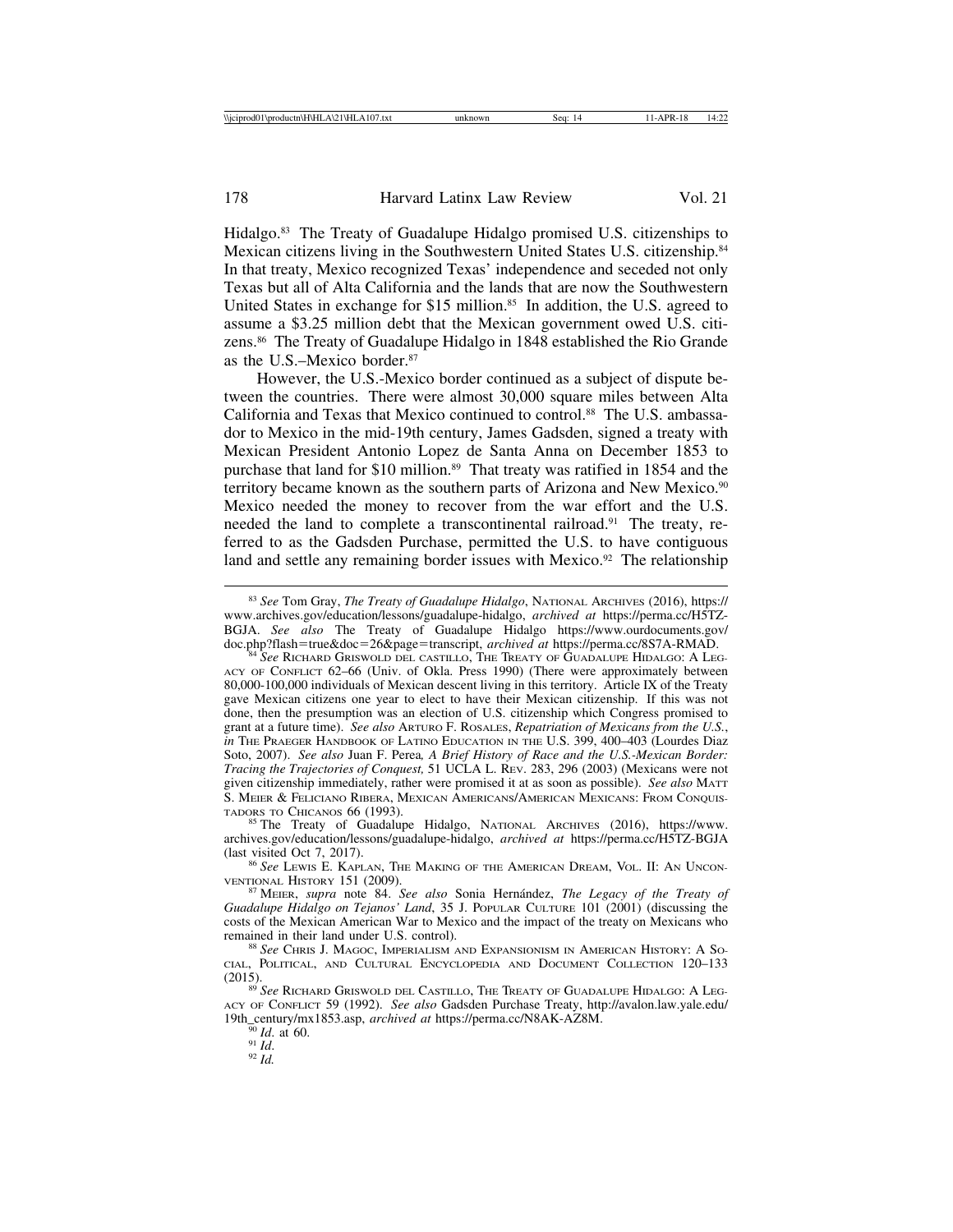with Mexico and disputes related to the U.S.-Mexico border continue to present day. In addition, the economies of the two countries are intrinsically tied, particularly through trade and remittances.<sup>93</sup> According to the Office of the United States Trade Representative, in 2016 U.S. goods and services with Mexico totaled an estimated \$579.7 billion in 2016. Specifically, U.S. exports totaled \$262 billion and imports totaled \$317.6 billion.<sup>94</sup> In addition, the social networks between Mexicans and those living in the United States are so strong that \$2.5 billion in cash transfers were made in March 2017 alone.95 In 2016, remittances to Mexico totaled 40 percent of all money sent to foreign countries by individuals–more than any other country.96

Similar to the history of Latinxs of Mexican heritage, the relationship of other Latinxs is also tied to the U.S. relationship with Spain. From 1492 until about 1821, the Spanish Empire included most of the Caribbean Islands and South America.97 Between 1492 and 1832, there were 1.86 million Spanish in the Americas.<sup>98</sup> From 1771-1899, the majority of the Spanish territories gained independence.99 The last two Spanish colonies in the Americas were Cuba and Puerto Rico.<sup>100</sup> Spain controlled these islands until 1898 when the Treaty of Paris ended the Spanish-American War.101 The agreement gave the U.S. temporary control over Cuba and ceded ownership of Puerto Rico.102

As an imperial holding of the United States since 1898, the Supreme Court ruled in *Downes v. Bidwell* that Puerto Rico "is a territory appurtenant

<sup>95</sup> The largest transfer of remittances was in October 2008 when there were \$2.8 billion in cash transferred to Mexico. Rafael Bernal, *Remittances to Mexico jump to near-record levels,* THE HILL, (May 02, 2017 1:32 PM EST), http://thehill.com/latino/331579-remittances-to-mex-<br>ico-at-near-record-levels, *archived at* https://perma.cc/CZH5-L2R9.

<sup>96</sup> See Nurith Aizenman, *Mexicans in the U.S. Are Sending Home More Money Than Ever*, NATIONAL PUBLIC RADIO (Feb. 10, 2017, 8:14 AM), http://www.npr.org/sections/goatsandsoda/2017/02/10/514172676/mexicans-in-the-u-s-are-sending-home-more-money-than-ever, archived at https://perma.cc/LR5G-WC5C.

<sup>97</sup> See generally John Huxtable Elliott, Empires of the Atlantic World: Britain and Spain in America 1492–1830 (2007) (showing the history of the Spanish empire in which Spain owned the Caribbean Islands and South America).<br><sup>98</sup> *See* Rosario Márquez Macías, La emigración española a América, 1765–1824, 64

(1995). <sup>99</sup> *See generally* Marisabel Br´as, *The Changing of the Guard Puerto Rico in 1898*, Library

of Congress, https://www.loc.gov/rr/hispanic/1898/bras.html, *archived at* https://perma.cc/

K35H-5WDN (showing that Spain's political reach started to decay).<br><sup>100</sup> *See* Pedro A. Malavet, *Puerto Rico: Cultural Nation, American Colony*, 6 MICH. J.<br>RACE & L 1, (2000).

RACE *RACE & LACE BOTHIA.*<br><sup>102</sup> See Andrew Kent, *Boumediene, Munaf, and the Supreme Court's Misreading of the Insular Cases,* 97 IOWA L. REV*.* 101, 117 (2011).

<sup>&</sup>lt;sup>93</sup> Remittances refer to the money transferred from individuals in the U.S. to individuals in foreign nations. *See generally* Ranko Shiraki Oliver, *In the Twelve Years of NAFTA, the Treaty Gave to Me. . .What, Exactly?: An Assessment of Economic, Social, and Political Developments in Mexico Since 1994 and Their Impact on Mexican Immigration into the United States*, 10 HARV. LATINO L. REV. 53 (2007) (explaining the impact and importance of NAFTA be-

<sup>&</sup>lt;sup>94</sup> See U.S.-Mexico Trade Facts, OFFICE OF THE UNITED STATES TRADE REPRESENTATIVE, https://ustr.gov/countries-regions/americas/mexico, *archived at* https://perma.cc/9LAJ-Q2W5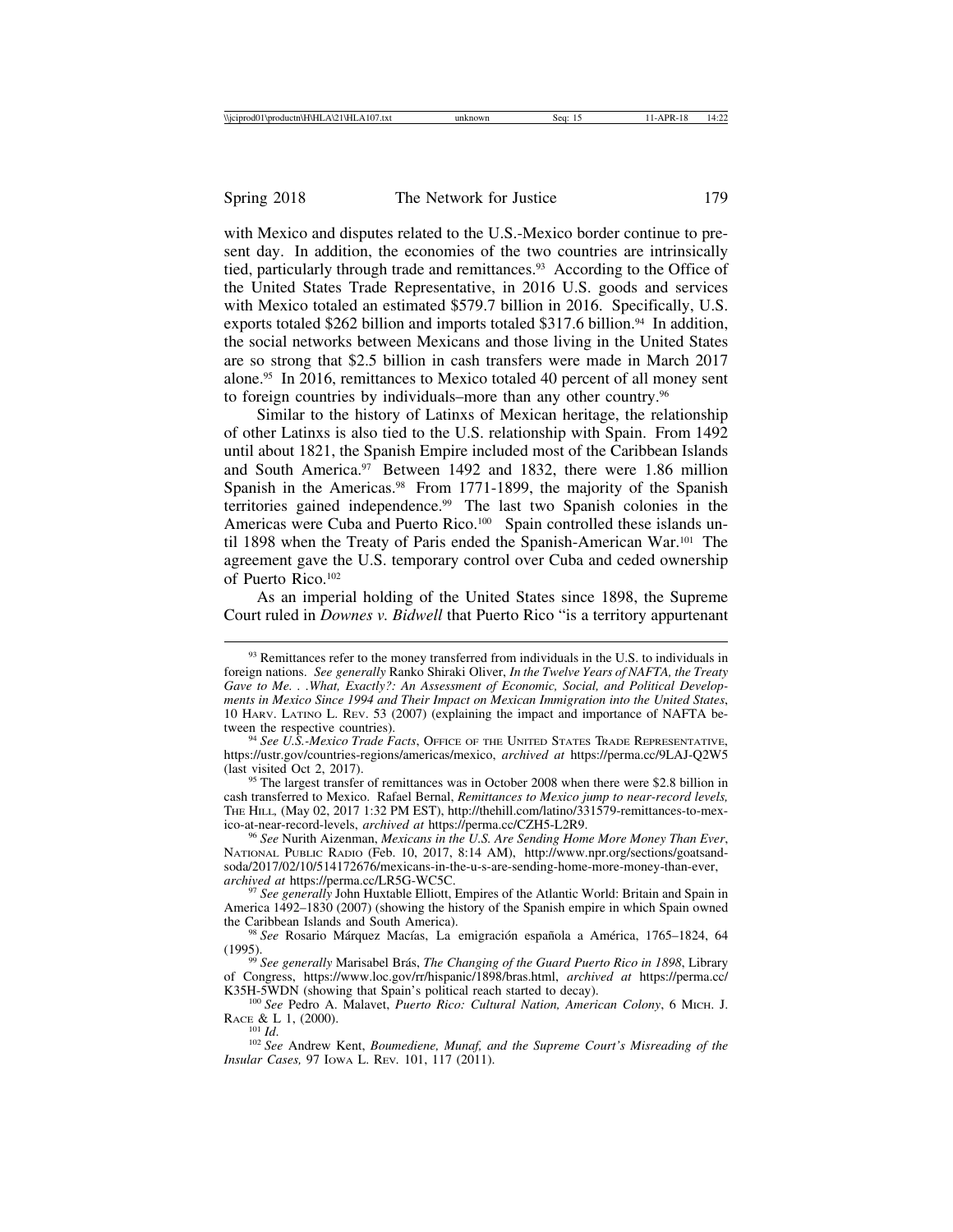and belonging to the United States, but not a part of the United States within the revenue clauses of the Constitution."103 This opinion found that "[t]he Constitution was created by the people of the *United States*, as a union of *States,* to be governed solely by representatives of the *States*" (emphasis in original).104 Establishing the doctrine of territorial incorporation, Puerto Ricans were later conferred "statutory citizenship" under the 14th Amendment whereby "persons of Puerto Rican birth are neither permitted to apply for naturalization in order to upgrade their citizenship nor can they be freed from the constitutional infirmity attendant to their citizenship by establishing their domicile in one of the states".105 This form of citizenship renders Puerto Ricans unable to enjoy the full benefits of U.S. citizenship, such as voting in U.S. presidential elections or maintaining representation in the U.S. Congress.<sup>106</sup>

The island has voted several times on a referendum on the political status of Puerto Rico.<sup>107</sup> Most recently in 2017, 97 percent of Puerto Ricans voted for statehood in an election in which 23 percent of the voters participated in the process.108 Opposition leaders who call for Puerto Rican independence from the United States boycotted the election believing that it was fixed.<sup>109</sup> The movement for decolonization and independent nationhood has been gaining strength in the last two decades.<sup>110</sup>

The divide between Puerto Rican and American priorities and differences was made apparent later in 2017, when Puerto Rico was hit with its worst hurricane in 90 years. Hurricane Maria left the island's residents without electricity and basic necessities for months.111 In addition to killing at

*Referendum Win,* REUTERS, (June 12, 2017, 10:22 AM), https://www.reuters.com/article/uspuertorico-debt-vote/puerto-rico-governor-vows-statehood-push-after-referendum-win-<br>idUSKBN1931NG, archived at https://perma.cc/XKJ4-XUQM.

<sup>109</sup> See Agence France-Presse, *Puerto Ricans go to the polls to vote on statehood*, PUBLIC RADIO INTERNATIONAL, (June 11, 2017, 12:00 PM), https://www.pri.org/stories/2017-06-11/ puerto-ricans-go-polls-vote-statehood, *archived at* https://perma.cc/33ER-VHPC.<br><sup>110</sup> *See* Rubén Berríos Martínez, *Puerto Rico's Decolonization*, 76 FOREIGN AFF. 100,

100–114 (1997).

<sup>111</sup> See Caitlin Dickerson & Luis Ferré-Sadurní, 'Like Going Back in Time': Puerto Ricans *Put Survival Skills to Use*, N.Y. TIMES, (Oct. 24, 2017), https://www.nytimes.com/2017/10/24/ us/hurricane-maria-puerto-rico-coping.html, *archived at* https://perma.cc/4VF4-KEK5; ASSO-CIATED PRESS, *Hurricane Maria Death Toll Rises to 49 in Puerto Rico,* (Oct. 20, 2017 11:52 AM), https://www.usnews.com/news/us/articles/2017-10-20/hurricane-maria-death-toll-risesto-49-in-puerto-rico, *archived at* https://perma.cc/MU9N-KK7G.

<sup>&</sup>lt;sup>103</sup> Downes v. Bidwell, 21 S. Ct. 770, 787 (1901).<br><sup>104</sup> *Id.* at 250–51.<br><sup>105</sup> *See* Lisa Marie Perez, *Citizenship Denied: The Insular Cases and the Fourteenth*<br>*Amendment*, 94 VA. L. Rev. 1028, 1076 (2008).

<sup>&</sup>lt;sup>106</sup> See EDNA ACOSTA-BELEN AND CARLOS E. SANTIAGO, PUERTO RICANS IN THE UNITED STATES: A CONTEMPORARY PORTRAIT 3–5 (2006).

<sup>&</sup>lt;sup>107</sup> See generally Manuel Alvarez-Rivera, *Elections in Puerto Rico*, *Elecciones Puerto Rico* (June 15, 2017), http://www.eleccionespuertorico.org/home\_en.html, *archived at* https:// perma.cc/U8EU-6HYY (showing the different years and results in which Puerto Rico has voted on its status). <sup>108</sup> *See* Nick Brown & Tracy Rucinski, *Puerto Rico Governor Vows Statehood Push After*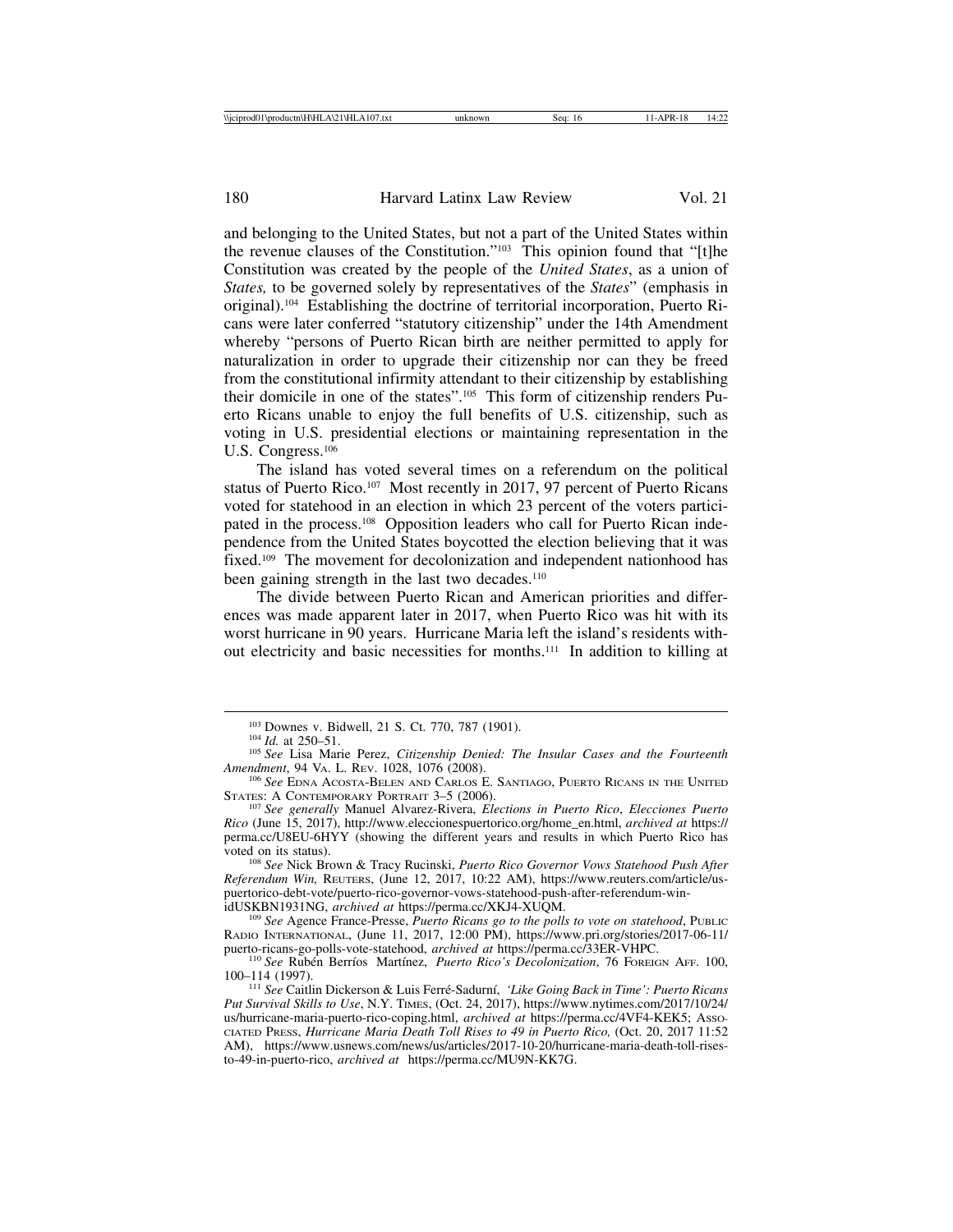least 900 people,<sup>112</sup> the damage left behind by Hurricane Maria was estimated at between 45 to 95 billion dollars.113 Amidst criticism that the United States responded with a lack of urgency, President Donald Trump said the citizens ". . .wanted everything done for them," and that the United States' response was much better than what had happened during a "real catastrophe" like Hurricane Katrina in 2005.114

Unlike Puerto Rico, which is formally a commonwealth of the United States, Cuba has not maintained any economic or diplomatic ties with the United States for two generations.<sup>115</sup> After Spain gave up its rights to Cuba in 1898, Cuba became an independent state.<sup>116</sup> While independent, the Platt Amendment gave the U.S. the right to intervene in Cuban affairs.<sup>117</sup> As a result of that amendment, the U.S. occupied Cuba between 1906 and 1909, and returned in 1912.118 By 1934, the U.S. relinquished its right to intervene in Cuba's domestic affairs. In the early 1950s, Fidel Castro began to attempt an overthrow of the Furgencio Batista regime but the U.S. intervened and provided support to Batista until 1958.119 The following year, Castro overthrew Batista and Castro appointed himself prime minister.120

By 1960, the Castro regime nationalized all U.S. businesses in Cuba and the U.S. ended diplomatic relationships by imposing a trade embargo on the island.121 Shortly thereafter, the U.S. broke diplomatic ties with Cuba and closed its embassy in Havana.<sup>122</sup> A number of anti-Castro Cuban exiles fled to the U.S. and organized an U.S.-government supported invasion of

<sup>113</sup> See Roberta Rampton & Gabriel Stargardter, *Trump praises responses to Puerto Rico*, *says crisis straining budget*, REUTERS (Oct. 3, 2017, 1:18 AM), https://www.reuters.com/article/us-usa-puertorico/trump-praises-response-to-puerto-rico-says-crisis-straining-budget-idUSKCN1C80DO, archived at https://perma.cc/4A4Q-XPUM.

<sup>112</sup> While there are reports of over 900 cremations since Hurricane Maria, the official death toll was still at 51. *See* Pam Wright, *Questions Swirl Over Hurricane Maria Death Toll After Puerto Rico Confirms More Than 900 Post-Storm Cremations*, WEATHER CHANNEL (Oct. 30, 2017, 11:15 AM), https://weather.com/news/news/2017-10-30-puerto-rico-hurricanedeath-toll-cremations, *archive at* https://perma.cc/N74R-E23F; *see also* Joshua Hoyos and Dean Schabner, *900-plus cremations since Maria, but hurricane death toll still 51*, ABC NEWS (Oct. 28, 2017, 9:42 PM), http://abcnews.go.com/US/900-cremations-maria-hurricane-death-toll-51/story?id=50787771, archived at https://perma.cc/T24C-V7FK.

<sup>&</sup>lt;sup>114</sup> *Id. a IISM alavet, <i>supra* note 100 (explaining that Cuba was given autonomy earlier than Puerto

Rico's commonwealth status).<br><sup>116</sup> *See* Spencer Tucker, The Encyclopedia of the Spanish-American and Philippine-<br>American Wars: A Political, Social, and Military History 469 (2009).

<sup>&</sup>lt;sup>117</sup> See Ernensto Hernandez-Lopez, *Boumediene v. Bush and Guantanamo, Cuba: Does the "Empire Strike Back"? 62 SMU L. REV. 117. See also 31 Stat. 895, 898 (1902).* 

<sup>&</sup>lt;sup>118</sup> Id. at 162.<br><sup>119</sup> See Lucien J. Dhooge, *Fiddling with Fidel: An Analysis of the Cuban Liberty Democratic Solidarity Act of* 1996, 14 ARIZ. J. INT'L & COMP. L. 575. *See also* ALEKSANDR FUR-SENKO & TIMOTHY NAFTALI, "ONE HELL OF A GAMBLE": KHRUSHCHEV, CASTRO, AND KENNEDY, 1958–1964, 7 (1998).

<sup>&</sup>lt;sup>120</sup> Dhooge, *supra* note 119.<br><sup>121</sup> *See* Albert. R. Coli, *Harming Human Rights In the Name of Promoting Them, The Case*<br>*of the Cuban Embargo*, 12 UCLA J. In $\tau$ *i*. L. & For. AFF. 199 (2007).

<sup>&</sup>lt;sup>122</sup> See MARIA CRISTINA GARCIA, HAVANA USA: CUBAN EXILES AND CUBAN AMERICANS IN SOUTH FLORIDA, 1959–1994 (1996).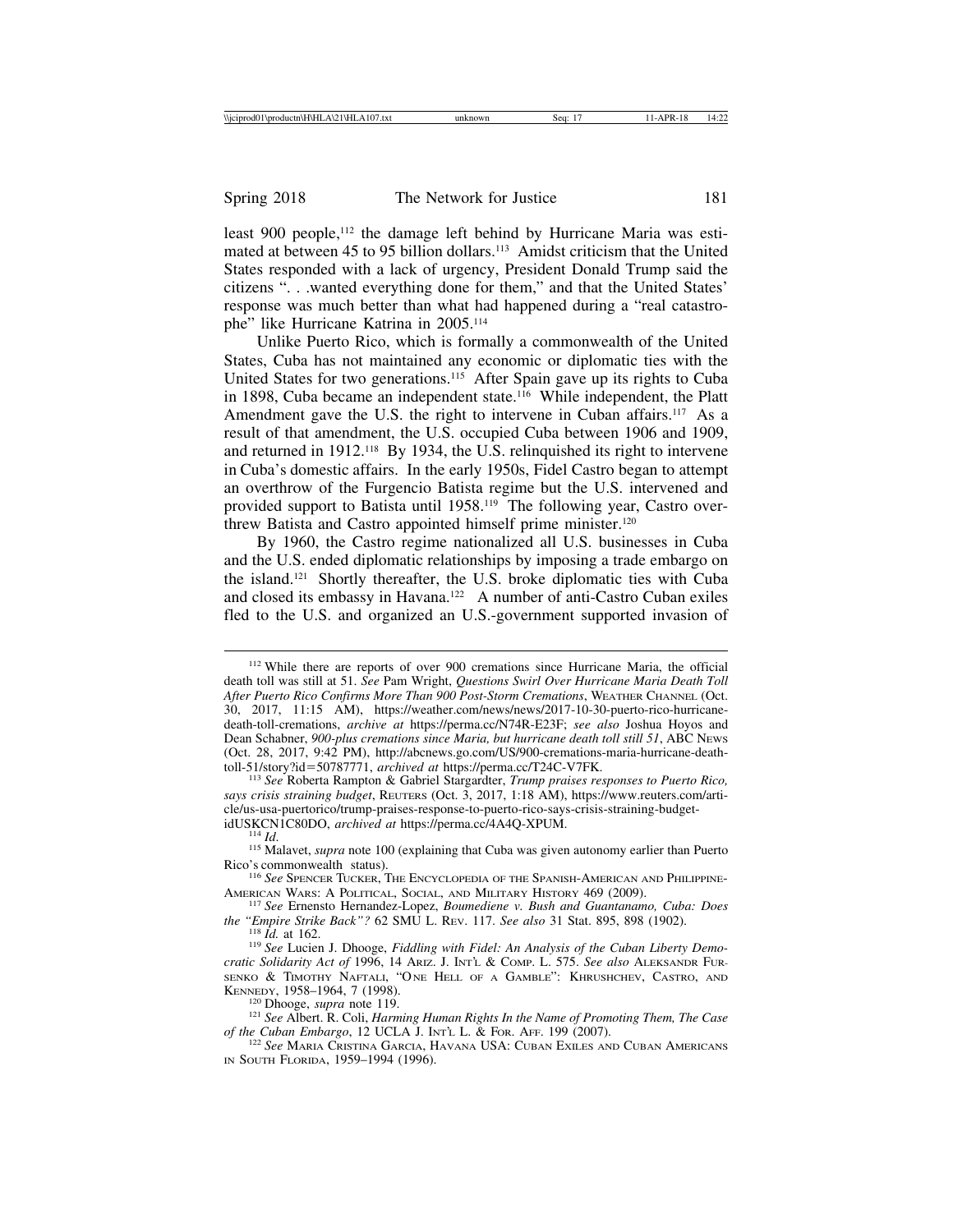Cuba in 1961, known as the Bay of Pigs.123 Although the invasion was not executed, the Castro regime responded by claiming Cuba as a communist state and seeking protection from the former Soviet Union.<sup>124</sup> For fear of a U.S. invasion, Castro permitted the Soviet Union to deploy nuclear missiles in Cuba in 1962.125 Ultimately, the super powers reached a diplomatic agreement to avoid a nuclear disaster.126 Cuba lost protection of the Soviet Union when that nation dissolved in 1991.<sup>127</sup>

Between 1963 and 2014, the U.S. relationship with Cuba has been largely defined by imposition of hefty trade embargos and travel restrictions by the U.S. focused on debilitating the Cuban economy.128 Most recently, the countries also battled over respective citizens accused of espionage.129 However, in December 2006, Congress sent its largest delegation to Havana, Cuba since the 1959 revolution in an effort to develop better relationships.<sup>130</sup> Cuban acting leader, Raul Castro refused to meet with the delegation but offered to engage in conversation after the 2008 U.S. Presidential election several months later.<sup>131</sup> It was not until December 2014, that the U.S. and Cuba agreed to resume diplomatic relations.132 Those relations are currently being threatened after more than twenty U.S. diplomats suffered hearing loss, speech problems, concussions, and other health problems as a result of alleged targeted sonic attacks in Cuba in 2017.133 As a result of these allegations, the Trump administration has accused the Cuban government for the actions and expelled Cuban diplomats from the U.S.134 He has threatened to roll back the advancements that have been achieved to normalize relationships between the countries.135 While the U.S. relationship with Cuba is primarily a story of foreign relations and economic imperialism, the history of the U.S. relationship is important because the Cuban exile community in the

<sup>125</sup> *Id.* 126 *Id.* 126 *Id.* 126 *Id.* 126 *Id.* 126 *Id.* 126 *Id.* 127 Dhooge, *supra* note 119. 128 See RICHARD E. WELSH, RESPONSE TO REVOLUTION THE UNITED STATES AND THE CU-BAN REVOLUTION 1959–1961, 97–103(1985). *See also* Charles Rengel, *Policy Essay: Free*

<sup>129</sup> See Kevin J. Fandl, *Adios Embargo: The Case for Executive Termination of the U.S. Embargo on Cuba*, 54 AM. Bus. L.J. 293 (2017).

mats, N.Y. TIMES, (Oct. 16, 2017), https://www.nytimes.com/2017/10/16/us/politics/trump-cuba-diplomats-attacks.html, *archived at https://perma.cc/GXL4-3ROP*.

<sup>135</sup> See Simeon Kriesberg, *US Sanctions Against Cuba: Outlook Under President Trump*, (Dec. 19, 2016), https://www.mayerbrown.com/files/Publication/73fd5061-6163-4454-8725- 3c4c084edf95/Presentation/PublicationAttachment/42b42846-6302-44a2-a345-9089f6cd303b/ 161219-UPDATE-GGT.pdf, *archived at* https://perma.cc/PU26-B32F.

<sup>123</sup> *Id.* <sup>124</sup> *See The Cuban Adjustment Act of 1966: Mirando Por Los Ojos De Don Quijote o*

<sup>&</sup>lt;sup>130</sup>Id. at 337.<br><sup>131</sup>Id.<br><sup>132</sup>Id. <sup>132</sup>Id. **Associated Press,** *Mystery of sonic weapon attacks at US embassy in Cuba deepens*, THE GUARDIAN, (Sept. 14, 2017), http://www.theguardian.com/world/2017/sep/14/mystery-of-sonic-weapon-attacks-at-us-embassy-in-cuba-deepens, *archived at* https://perma.cc/ UNB3-KHUJ.<br><sup>134</sup> See Julie Hirschfeld Davis, *Trump Blames Cuba For Attacks That Sickened U.S. Diplo-*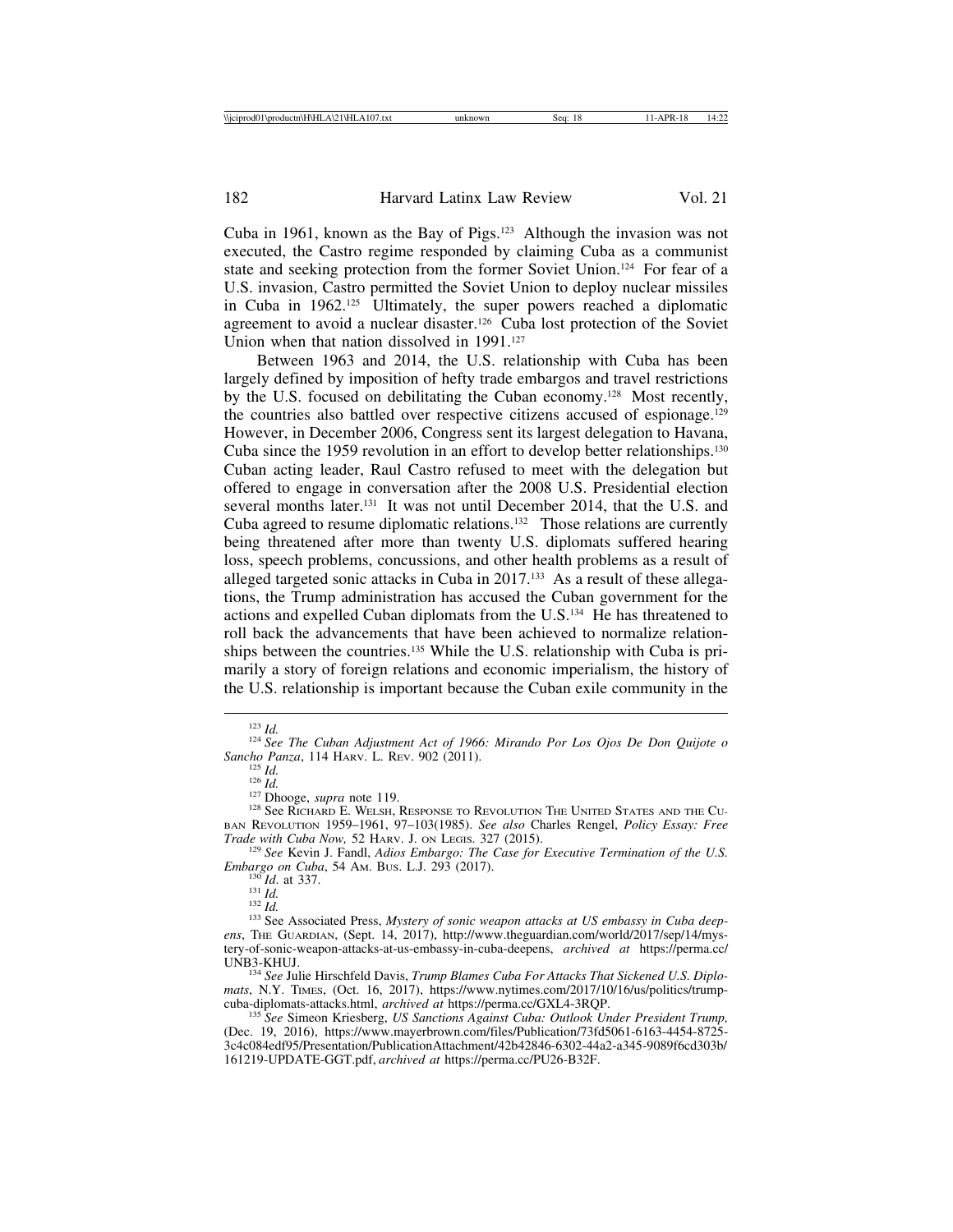U.S. is a powerful economic and political force within the U.S. Latinx community.136

While Cubans and Cuban-Americans comprise a small segment of the U.S. Latinx population, it is an economically and politically powerful group of Latinxs. The PEW Research Center's National Survey of Latinos in 2013 found that 57 percent of Cuban-heritage Americans are foreign-born compared to 35 percent of other Latinxs.<sup>137</sup> While this group of Latinxs is largely immigrant, almost half have resided in the U.S. for over 20 years and 59 percent are U.S. citizens.138 The American Community Survey shows that 40 percent of Cubans and Cuban Americans speak English well, compared to 32 percent of all Latinxs.<sup>139</sup> Still, 79 percent of Cubans and Cuban Americans speak Spanish at home – a rate that is higher than all other Latinx groups.140 The Cuban and Cuban-American community in the U.S. is older than other Latinxs and the U.S. population overall.141 Cubans and Cuban-Americans in the U.S. are primarily focused in the southern U.S., with the majority living in Florida.142 This Latinx sub-group has the highest level of educational attainment, income, and home ownership than other Latinx groups.143 Despite this higher socio-economic status amongst Latinxs, the Cuban-heritage community in the U.S. fares worse than the general U.S. population with regard to those same measures.144 While fewer Cubans live in poverty compared to other Latinxs, there are still more Cubans and Cuban-Americans living in poverty compared to the overall U.S. population.<sup>145</sup>

<sup>137</sup> See Gustavo López, *Hispanics of Cuban Origin in the United States, 2013 Pew Research Center's Hispanic Trends Project*, PEW RESEARCH CENTER, (Sept. 15, 2015), http:// www.pewhispanic.org/2015/09/15/hispanics-of-cuban-origin-in-the-united-states-2013/, archived at https://perma.cc/86XQ-9TL8.

<sup>136</sup> *See generally* Jens Manuel Krogstad, *Surge in Cuban immigration to U.S. continued through 2016 Pew Research Center*, PEW RESEARCH CENTER, (Jan. 13, 2017), http://www. pewresearch.org/fact-tank/2017/01/13/cuban-immigration-to-u-s-surges-as-relations-warm/, *archived at* https://perma.cc/KL6U-F2EE (showing the high Cuban immigrant population that continues to come to America). *See also* Maria Murriel, *Here's Why US-Cuban Relations are so Important to all of us*, PUBLIC RADIO INTERNATIONAL, (Mar. 17, 2016), https://www.pri.org/ stories/2016-03-17/heres-why-us-cuban-relations-are-so-important-all-us, *archived at* https://

<sup>&</sup>lt;sup>138</sup> *Id.*<br><sup>140</sup> *Id.* Approximately 73 percent of other Latinos report speaking Spanish at home.<br><sup>141</sup> *Id.* The median age for Cubans is 40, while the median age for other Latinxs is 28, and the median age for the over

<sup>&</sup>lt;sup>142</sup> *Id.* **I.** *Id.* D. *Id.* D. *Id.* D. *Id. Id. Id. Id. Id. Id. Id. Id. Id. Id. Id. Id. Id. Id. Id. Id. Id. Id. Id. Id. Id. Id. Id. Id. Id. Id. Id. Id. Id. Id.* elor's degree. In comparison, only 14 percent of all Latinxs. Like other populations, those who are U.S. born are more likely to have educational degrees. This Cuban sub-group homeownership rate is ten percentage points higher than other Latinxs. The personal median annual income for Cubans was \$25,000 while the personal median income for other Latinxs was \$21,900 in 2012. *Id.* 

<sup>&</sup>lt;sup>144</sup> Thirty percent of the overall U.S. population has at least a bachelor's degree. Sixty-four percent of the U.S. population are homeowners. The U.S. personal median income in 2012 was \$30,000. *Id.* 

<sup>&</sup>lt;sup>145</sup> The Census Bureau's American Community Survey found that in 2013, 20 percent of Cubans lived poverty, compared to 25 percent of all Latinxs and 16 percent of the overall population. *Id.*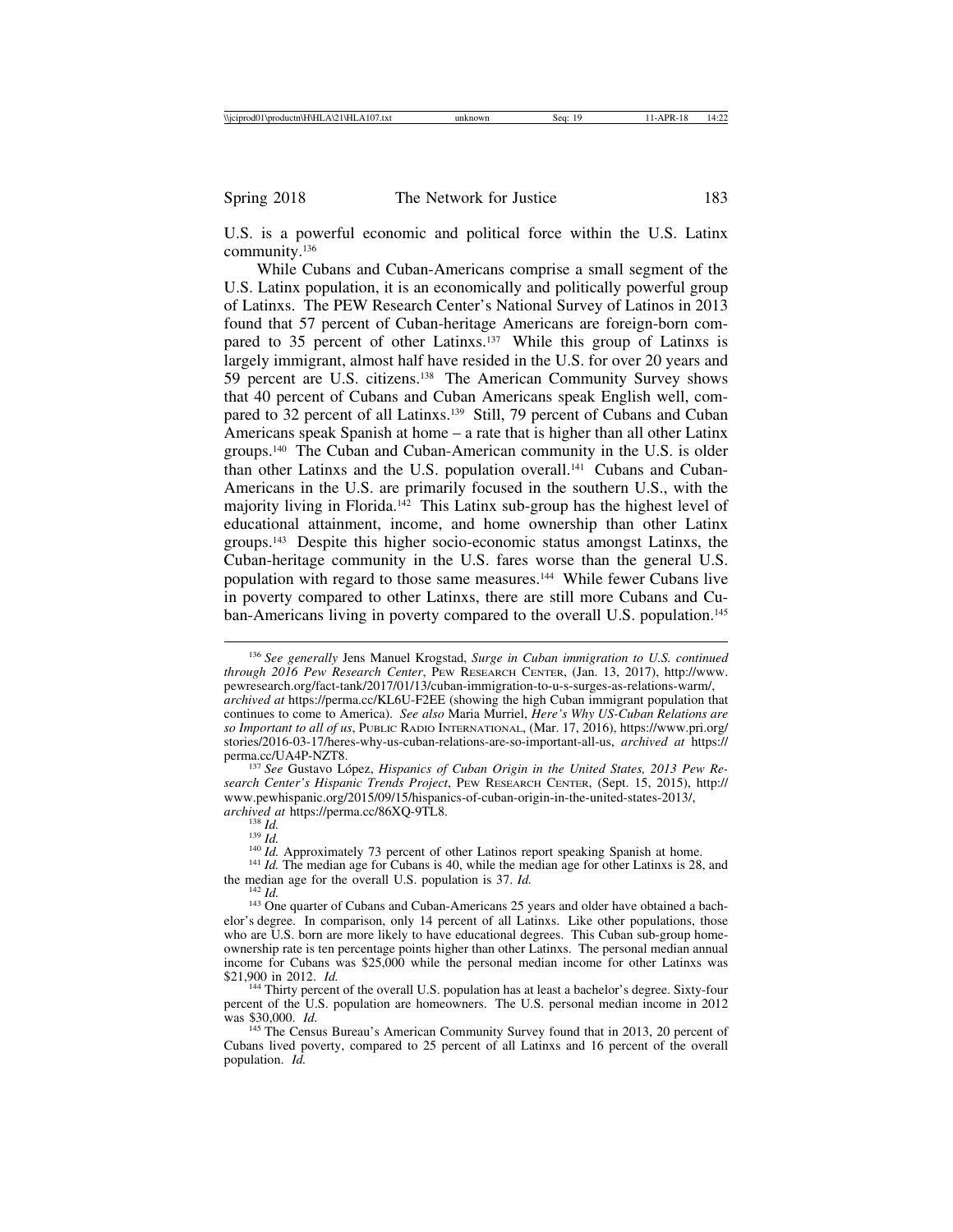Latinxs are, and have been, an integral part of the American narrative, despite the fact that they have often occupied a liminal space within the U.S. legal and racial hierarchy. At various moments in U.S. history, members of the Latinx community aligned themselves with whiteness and/or were conferred white racial identity.146 An example of this white racialization of Latinxs during World War II is found in the 1943 Texas state legislature resolution entitled "Caucasian Race - Equal Privileges."147 As a "good neighbor policy," this resolution established that Texas' "neighbors to the South are cooperating and aiding us in every way possible,"<sup>148</sup> as "all nations of the North American and South American continents are banded together in an effort to stamp out Nazism and preserve democracy. . ." Thus, in the spirit of "hemispherical solidarity," "all persons of the Caucasian Race within the jurisdiction of this State are entitled to the full and equal accommodations, advantages, facilities, and privileges of all public places of business or amusement. . ."<sup>149</sup> This resolution thus formally acknowledged people of North and South American descent as legally white.150

The history of the development of the countries in the Americas is a history of Latinxs in the United States.<sup>151</sup> As such they are entitled to the same legal rights and responsibilities as all Americans. Despite the tremendous growth of the Latinx population across generations and geographies,

<sup>149</sup> See MATTHEW GRITTER, MEXICAN INCLUSION: THE ORIGINS OF ANTI-DISCRIMINATION POLICY IN TEXAS AND THE SOUTHWEST 25–27 (2012).

<sup>150</sup> See MICHAEL NORICKS, LATINO AND HISPANIC HISTORY: THE STORY OF THE USA's MAJORITY MINORITY 184 (2014). Despite their participation in these decidedly nation-making processes, Latinxs did not receive the full benefits of political or social citizenship upon their return from their military service abroad. Servicemen and women who attempted to apply for benefits under the Serviceman's Readjustment Act were often denied or found that they could not claim their benefits due to redlining, housing discrimination, and educational barriers. Author Hernández Escontrías' maternal grandfather Manuel Arellano Hernandez (born in Yuma, Arizona in on April 15, 1918) enlisted in the U.S. military on March 5, 1941. His enlistment card lists his race as "Others, citizen." After serving for 5 years in the South Pacific, Hernandez found that the only benefit of the GI Bill that he was able claim was to attend barber school. Hernandez and his wife Margarita Valdez Hernandez settled in Boyle Heights, California. Hernández Escontrías' paternal grandfather Silverio Escontrias (born in El Paso, Texas on May 30, 1913) enlisted in the U.S. military on December 11, 1943. Upon his release, Escontrias was able to benefit from the GI Bill and purchased a home in Pico Rivera, California. At the time, Pico Rivera was a predominantly white neighborhood. The seller of the home, however, told Escontrias and his wife Dolores Alvidrez Escontrias to never share with anyone that they were "Mexicans," as redlining was common throughout Los Angeles in postwar years. For this reason, Mexican-American veteran Dr. Hector P. García founded the American G.I. Forum in Corpus Christi, Texas in 1948 and is a Congressionally chartered

<sup>151</sup> This article is not able cover the history of all Latin American countries that contribute to the Latinx presence in the United States. However, it is important to note that U.S. economic interests in Latin America and conflicts in those regions are an important element of U.S. Latinx history.

<sup>&</sup>lt;sup>146</sup> GÓMEZ, *supra* note 72.<br><sup>147</sup> *See* Richard Griswold del Castillo, World War II and Mexican American Civil Rights 147 (2010).

<sup>&</sup>lt;sup>148</sup> Thomas A. Guglielmo, *Fighting for Caucasian Rights: Mexicans, Mexican Americans, and the Transnational Struggle for Civil Rights in World War II Texas, J. OF AM. HISTORY* 1212 (Mar. 2006).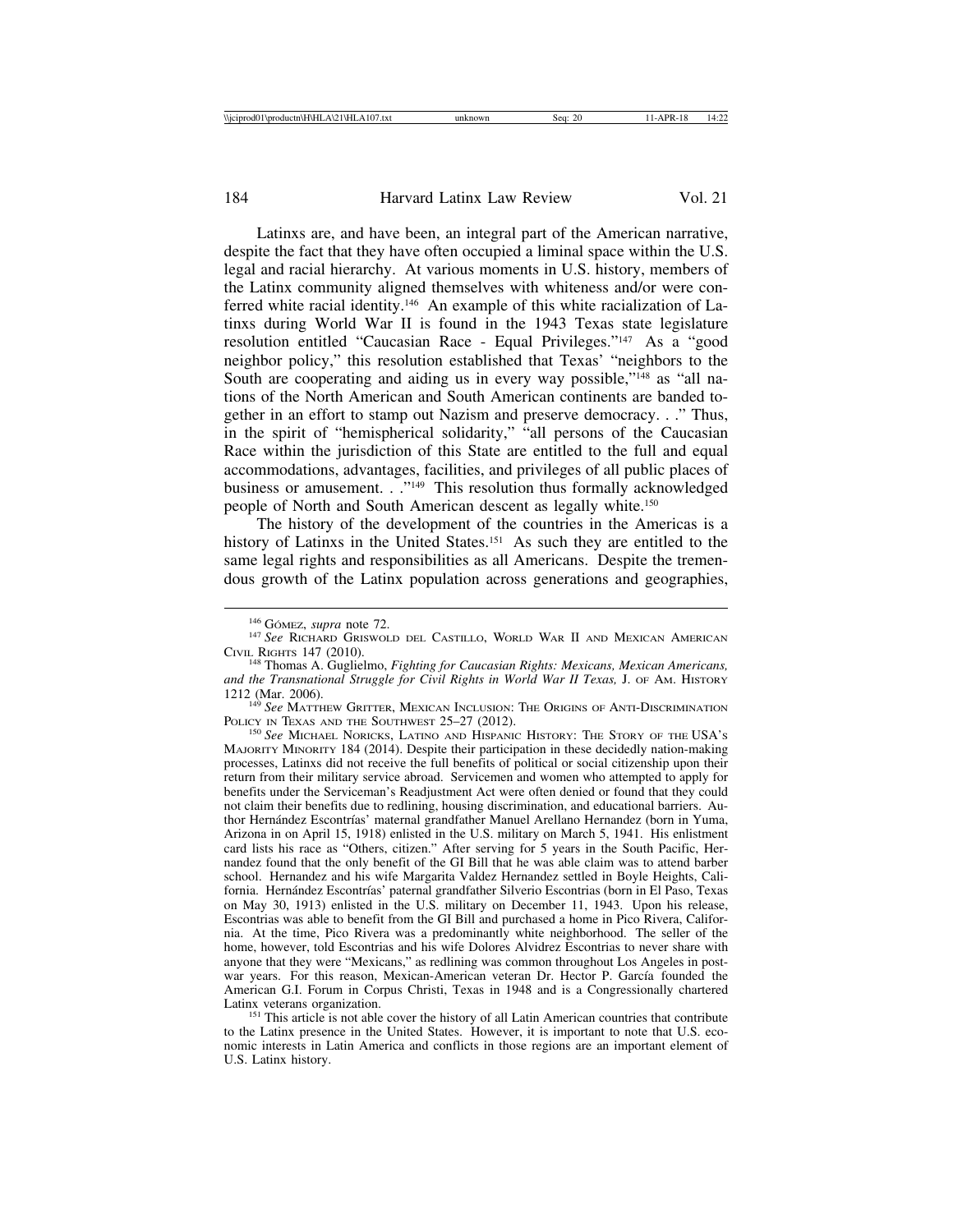the heterogeneity of Latinxs in the U.S. also presents challenges to the traditional notions of civil rights organizing and mobilization tactics, and makes the development of a network for Latinxs a formidable goal. As Moran has noted, "if the Latino population prompts fresh perspectives on paradigms of opportunity, it may enable the United States to extricate itself from increasingly contested, traditional approaches to civil rights and immigration. Latinos may show that they do not fit models built on the past precisely because this burgeoning population represents the future."152 A successful network would therefore need to take into account historical contingencies that are deeply entangled with racial hierarchies, privileged immigration policies, and the uneven conferral of citizenship to Latinx immigrants. Latinx histories offer both challenges and opportunities for the enactment of a successful network.

## III. LAW AND POLICY IMPACTING LATINX CIVIL & LEGAL RIGHTS

In light of the historical trajectories described above, it is perhaps unsurprising that Latinxs remain underserved across many sectors of law and policy. The history of Latinos in the United States suggests there are dynamics of inequity and exclusion that persist. In August 2013, the ABA Special Committee on Hispanic Legal Rights and Responsibilities ("Hispanic Commission") released a report meant to provide a snapshot of where Latinxs stand on a variety of important policy issues. This report is entitled *Latinos in the United States: Overcoming Legal Obstacles, Engaging in Civic Life* ("ABA Hispanic Commission Report").153 The ABA Hispanic Commission Report identified the legal issues that create obstacles for Latinxs' full participation in civic life. To properly document the legal issues, the Hispanic Commission met with lawyers, government officials, nonprofit organizations, and Latinx law students to hold special stakeholder meetings throughout the country.154 The fact-gathering process also included regional public hearings in Austin, Chicago, Los Angeles, Miami, New York City, and San Francisco.155

After deciphering the information gathered, the Hispanic Commission identified six areas of law that created barriers for Latinxs. Those areas included employment, housing, education, health access, criminal justice, and voting rights.156 In addition to those substantive areas of law, the report

23–45. <sup>155</sup> *Id.* at 41–43. <sup>156</sup> *Id.*

<sup>152</sup> Rachel F. Moran, *Neither Black nor White,* 2 HARV. LATINO L. REV. 61, 99 (1997). *See also Rachel* F. Moran, *Unrepresented,* 55 Representaitons 139 (1996) (arguing that Latinos'

<sup>&</sup>lt;sup>3</sup> Latinos in the United States: Overcoming Legal Obstacles, Engaging in Civic Life, AMERICAN BAR ASSOCIATION*,* (2013), https://www.americanbar.org/content/dam/aba/images/ commission\_on\_hispanic\_legal\_rights\_responsibilities/hispanicreportnew.pdf, *archived at*

<sup>&</sup>lt;sup>154</sup> For a description of the Hispanic Commission's Fact-Gathering efforts, *see id.* at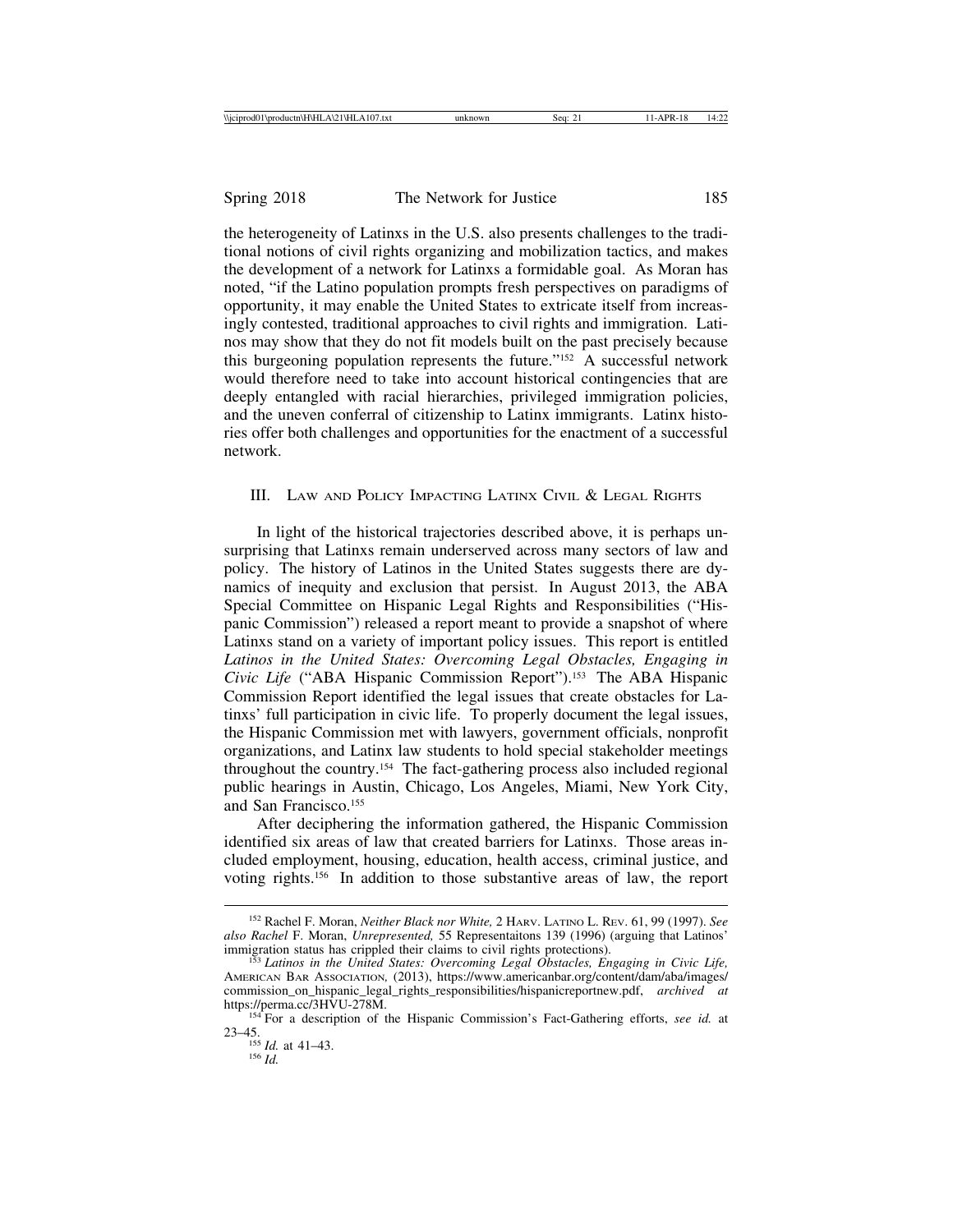identified media images of Latinxs and diversity within the legal profession as structural issues that required their attention.157 Here, we revisit the six substantive areas of law here by updating or supplementing the ABA Hispanic Commission's report in each of the policy areas. In addition, we add a discussion of immigration to our analysis, given the increasingly important role immigration law and policy plays in the pursuit of Latinx civil rights. This overview of law and policy demonstrates that there ar significant barriers and challenges that makes the case for why a Network for Justice not only needed but imparitive to build.

#### *A. Employment*

A report by the American Bar Association identified employment and income status, workplace discrimination, wage theft, and hazardous working environments as the legal issues where Latinxs have experienced difficulties.158 In 2013, the Economic Policy Institute reported that 10.8 percent Latinxs and 13 percent of Blacks were underemployed, while only 6.8 percent of whites were underemployed.159 The 2016 unemployment rate for Latinxs was 5.8 percent, compared to 3.6 percent for Asians and 4.3 percent for Whites. While Latinxs fared worse than most groups, Blacks had higher unemployment at 8.4 percent.<sup>160</sup> However, the unemployment rate accounts only for jobless workers who report they are actively seeking work. As a result, economists have also begun to look at underemployment as a better indicator of economic stability.161

Nationwide, Latinxs have experienced high levels of inequality, losing an astounding 66 percent of their wealth during the Great Recession of 2009.162 Approximately 21 percent of Latinxs live in poverty.163 The Latinx median family income in 2015 was \$45,148, compared to \$77,166 for

<sup>&</sup>lt;sup>157</sup> *Id.* at 64–70<br><sup>158</sup> ABA Hispanic Commission Report, *supra* note 153.<br><sup>159</sup> *See* Heidi Shierholz, *Roughly One in Five Hispanic and Black Workers Are "Underemployed*," ECONOMIC POLICY INSTITUTE, (Aug. 22, 2013) http://www.epi.org/publication/

roughly-hispanic-black-workers-underemployed/, *archived at* http://perma.cc/9RS8-HNWM . <sup>160</sup> *See* U.S. BUREAU OF LABOR STATISTICS*,* UNEMPLOYMENT RATE AND EMPLOYMENT-POPULATION RATIO VARY BY RACE AND ETHNICITY: THE ECONOMICS DAILY (2017) https:// www.bls.gov/opub/ted/2017/unemployment-rate-and-employment-population-ratio-vary-by-race-and-ethnicity.htm, archived at https://perma.cc/LR6V-XXF8.

<sup>&</sup>lt;sup>161</sup> The underemployment rate accounts for unemployment but also individuals who involuntarily have only part-time work and those who are available to work and have looked for

<sup>&</sup>lt;sup>162</sup> See Rakesh Kochhar et al., *Wealth Gaps Rise to Record Highs Between Whites, Blacks, Hispanics Pew Research Center's Social & Demographic Trends Project (2011)*, PEW RE-SEARCH CENTER, (July 26, 2011) http://www.pewsocialtrends.org/2011/07/26/wealth-gapsrise-to-record-highs-between-whites-blacks-hispanics/, *archived at* https://perma.cc/R9ML-

<sup>&</sup>lt;sup>163</sup> See Poverty Rate by Race/Ethnicity 2016, THE HENRY J. KAISER FAMILY FOUNDATION, http://www.kff.org/other/state-indicator/poverty-rate-by-raceethnicity/, archived at https://per ma.cc/FM6C-62VU (last visited Sep 8, 2017).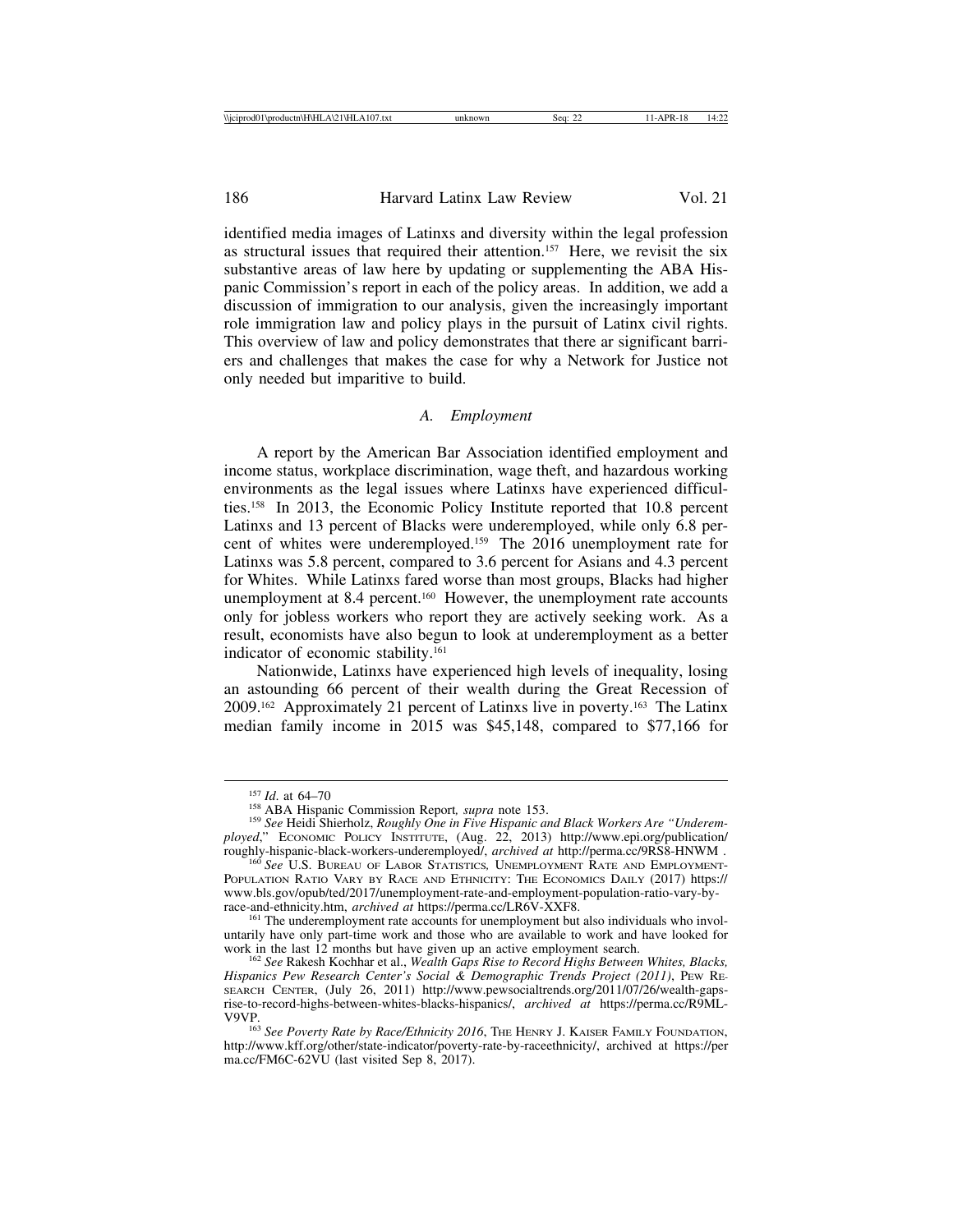Asians, \$62,950 for Whites, and \$43,300 for Blacks.164 This figure and the recent drop in unemployment represents an improvement for Latinxs after many years of no economic progress.165 However, the median net worth for Latinx households in 2013 was \$13,700 and was more than ten times less than that of Whites.166 Latinxs also report that their employers engage in wage theft by not paying them overtime or minimum wage and violating other laws.167 The UCLA Labor Center reports that Los Angeles, a city with 9 percent of the nation's Latinx population, is the wage theft capital of the U.S.168 They estimate that each week low-wage workers lose approximately \$26.2 million.<sup>169</sup> According to a study by the University of California, Los Angeles (UCLA) Institute for Research on Labor and Employment and the Center on Urban Economic Development, foreign-born Latinxs are the group who suffer from the highest rates of wage theft and minimum wage violations.<sup>170</sup>

Perhaps the most notoriously exploited sector of Latinx workers is the farmworker community. The last National Agricultural Workers Survey, which interviewed a sample of approximately 1500 agricultural workers, found that most U.S. agricultural workers are foreign-born Latinxs between 25 and 44 years of age.171 While in past decades these workers were migrant, recent data show that only one in six are migrants, but 69 percent of farmworkers still report Mexico as their origin country.<sup>172</sup>

The growing percentage of non-migrant Latinx farmworkers also means that more are proficient in the English language. In fact, 32 percent reported

<sup>&</sup>lt;sup>164</sup> See Jens Manuel Krogstad & Antonio Flores, LATINOS MADE ECONOMIC STRIDES IN 2015 AFTER YEARS OF FEW GAINS, PEW RESEARCH CENTER, (Nov. 21, 2016) http://www. pewresearch.org/fact-tank/2016/11/21/latinos-made-economic-strides-in-2015-after-years-of-no-gains/, archived at https://perma.cc/J46W-62D8.

no-gains-*i*<br><sup>166</sup> *Id.* 166 *Id.* 166 *Id.* 166 *Id.* 168 *Paco Fabian, In This Economy, <i>Latinos are Most Frequent Victims of Wage Theft***,** THE HILL, http://thehill.com/blogs/pundits-blog/finance/303029-in-this-economy-latinos-aremost-frequent-victims-of-wage-theft, *archived at* https://perma.cc/R8CB-EMS5 (last visited Sep. 10, 2017).<br><sup>168</sup> *See What is Wage Theft?*, UCLA LABOR CENTER (2015), https://www.labor.ucla.edu/

wage-theft/, *archived at* https://perma.cc/ALM5-F9EN (last visited Sep. 8, 2017). *See* Anna Brown & Mark Hugo Lopez, *Mapping the Latino Population, By State, County and City Pew Research Center's Hispanic Trends Project (2013)*, PEW RESEARCH CENTER, (Aug. 29, 2013), http://www.pewhispanic.org/2013/08/29/mapping-the-latino-population-by-state-county-and-city/, archived at https://perma.cc/5EFX-7HWQ.

<sup>&</sup>lt;sup>170</sup> Bernhardt, *supra* note 39.<br><sup>171</sup> Shierholz, *supra* note 159; *see also Demographic Characteristics: Agricultural Workers Tables Age Group*, NATIONAL AGRICULTURAL WORKERS SURVEY, https:// naws.jbsinternational.com/table/2/2, *archived at* https://perma.cc/25GJ-FY3H (last visited Sep.

<sup>&</sup>lt;sup>172</sup> See Demographic Characteristics: Agricultural Workers Tables Sex, NATIONAL AGRI-CULTURAL WORKERS SURVEY, https://naws.jbsinternational.com/table/2, *archived at* https://per ma.cc/6HTJ-M2MF (last visited Sep. 10, 2017); Demographic Characteristics: Agricultural Workers Tables Country of Birth and Ethnicity, NATIONAL AGRICULTURAL WORKERS SURVEY, https://naws.jbsinternational.com/table/2/10, *archived at* https://perma.cc/U6YP-KP8R (last visited Sep. 10, 2017).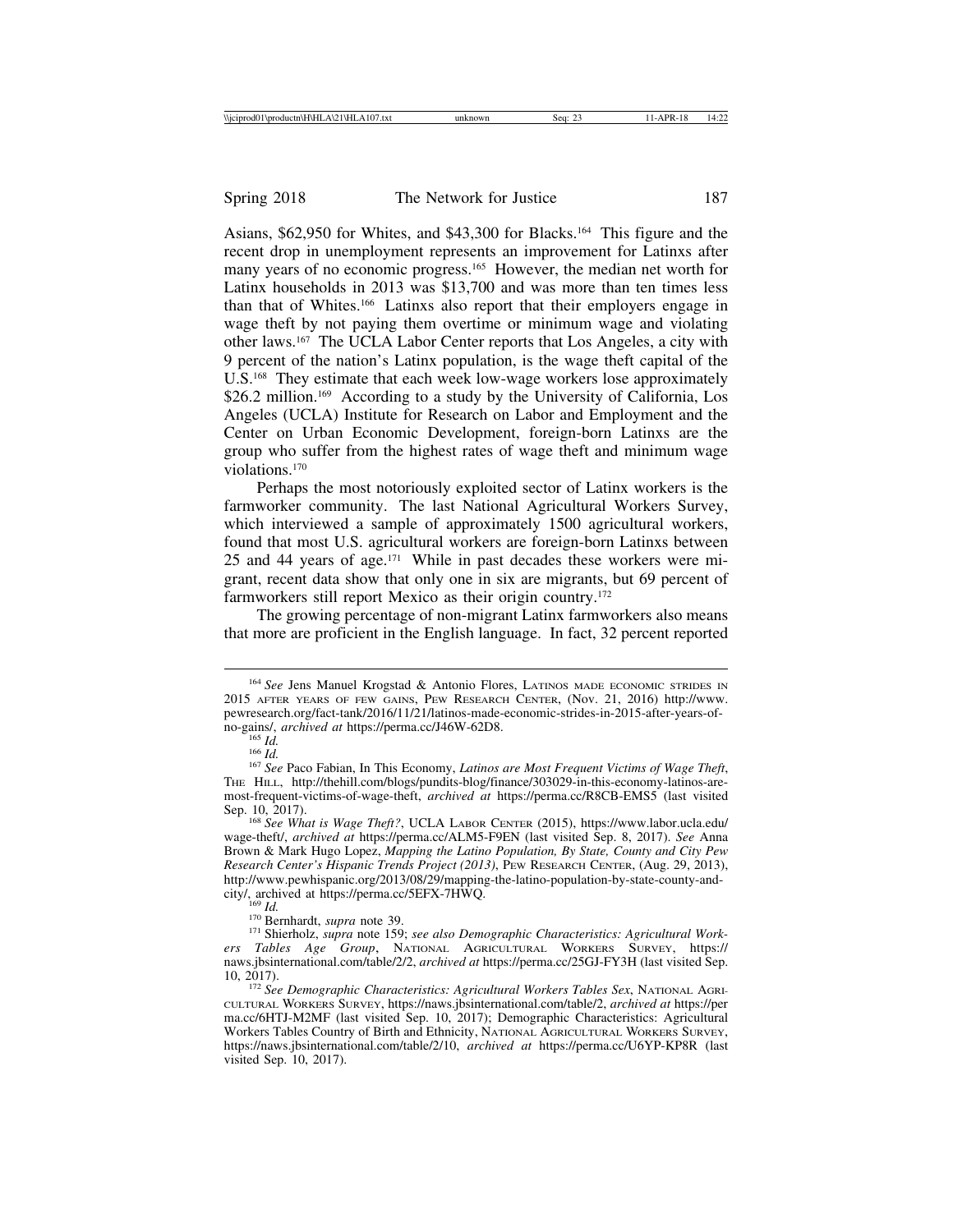speaking English well, and another 11 percent reported knowing English "somewhat."173 Approximately 31 percent of farmworkers are U.S. citizens and 22 percent are authorized to work in the U.S., while about 47 percent do not have documented status in the United States.174 The average hourly rate for farmworkers has only increased by \$3.50 in a fifteen-year period and the overall total family income has risen by 22 percent.<sup>175</sup>

Latinxs also raised discrimination as a major employment obstacles.<sup>176</sup> While there are no clear data documenting actual incidents, a survey conducted by the PEW Research Center on race in 2007 revealed that 58 percent of Latinxs believe that discrimination is a problem in the workplace.177 A 2016 report by PEW states that 52 percent of Latinxs have been discriminated or treated unfairly as a result of their Latinx identity.178 Some of these claims may be explained by the fact that many Latinxs work in the service and agricultural industries where a number of hazardous work conditions exist. According to a study by the University of California, Berkeley from 2003 to 2006, the fatality rate for Latinxs was 25 percent than for any other worker population, with a particularly high concentration among foreignborn Latinxs.179 In 2009, the main fatality causes for Latinxs was transportation incidents (27 percent), contact with equipment (21 percent), falls (20 percent), and assaults and violent acts (17 percent). Furthermore, in 2009 fatal injuries among Latinx construction workers were more likely to be caused by a fall than for their white counterparts.180

Additionally, sexual discrimination in the workplace is also a problem, especially for Latinas. A 2009 report by the Southern Poverty Law Center stated that 77 percent of the Latinas they surveyed stated that sexual harassment is an issue in the workplace.181 Prior studies revealed that Latina

<sup>173</sup> *See Demographic Characteristics: Agricultural Workers Table How Well do you Speak English?*, NATIONAL AGRICULTURAL WORKERS SURVEY, https://naws.jbsinternational.com/ta-

<sup>&</sup>lt;sup>174</sup> See Demographic Characteristics: Agricultural Workers Tables Current Status, NA-TIONAL AGRICULTURAL WORKERS SURVEY, https://naws.jbsinternational.com/table/2/12, archived at http://perma.cc/6HTJ-M2MF (last visited Sep. 10, 2017).

<sup>&</sup>lt;sup>175</sup> Demographic Characteristics: Earnings, Incomes, and Public Assistance Total Family *Income Below Poverty Line*, NATIONAL AGRICULTURAL WORKERS SURVEY, https:// naws.jbsinternational.com/table/4/5, *archived at* https://perma.cc/F3K5-E9VM (last visited

Sep. 10, 2017). <sup>176</sup> *See* Jens Manuel Krogstad & Gustavo L´opez, *Roughly Half of Hispanics Have Experienced Discrimination*, PEW RESEARCH CENTER, http://www.pewresearch.org/fact-tank/2016/ 06/29/roughly-half-of-hispanics-have-experienced-discrimination/, *archived at* https://perma.

<sup>&</sup>lt;sup>177</sup> See Perceptions of Discrimination Pew Research Center's Hispanic Trends Project (2007), PEW RESEARCH CENTER, http://www.pewhispanic.org/2007/12/13/iv-perceptions-of-discrimination/, archived at https://perma.cc/Z27W-HP7P (last visited Sep. 8, 2017).

<sup>&</sup>lt;sup>178</sup> Id.<br><sup>179</sup> See Occupational Health and Safety Among Latinos in the United States, LABOR Occu-PATIONAL HEALTH PROGRAM (2011), http://lohp.org/docs/pubs/Occupational Fact Sheet\_HIA.pdf, archived at https://perma.cc/U5KA-Q9MT (last visited Sep. 19, 2017).

<sup>&</sup>lt;sup>180</sup> Id.<br><sup>181</sup> See Under Siege: Life for Low-Income Latinos in the South, SOUTHERN POVERTY LAW CENTER, (March 31, 2009), https://www.splcenter.org/20090401/under-siege-life-low-incomelatinos-south, *archived at* https://perma.cc/ZCT9-RTPZ.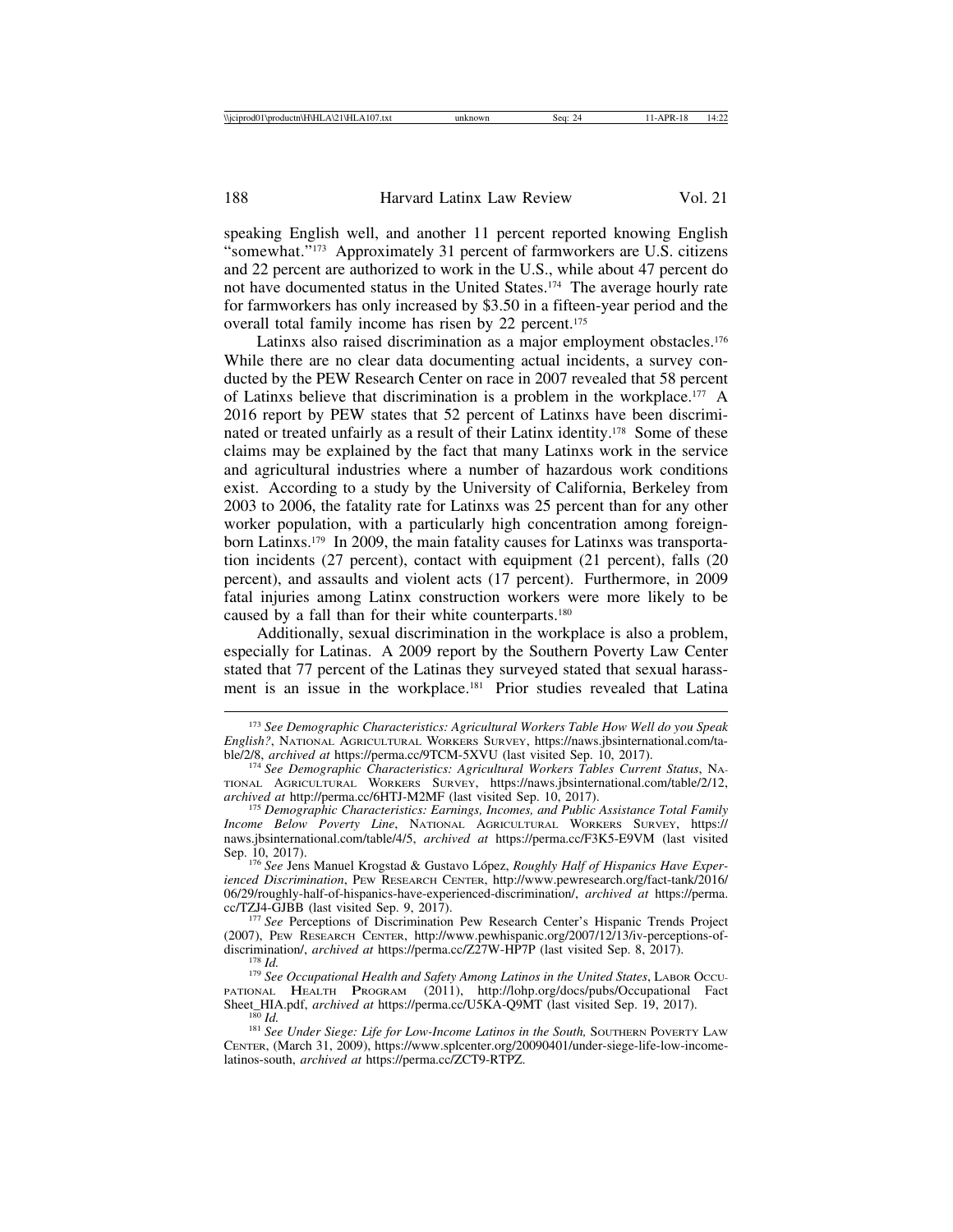farmworkers and domestic workers are particularly susceptible to workplace harassment as a result of their gender.<sup>182</sup> Consequently, the U.S. Office of Victims of Crime developed a fact sheet to help Latinas and their advocates help them understand workers' rights.<sup>183</sup>

Underemployment, low wages, and discrimination all contribute to the need for entrepreneurship in the Latinx community. Necessity creates entrepreneurs who start business as a way to generate income due to lack of employment and underemployment. In addition to these "Need Entrepreneurs" there are also "Opportunity Entrepreneurs". Opportunity Entrepreneurs recognize a business opportunity in an untapped market that is in need of development. The Stanford Latino Entrepreneurship Initiative reported in 2016 that Latinx-owned business outnumbered other businesses in terms of their number in the previous fifteen years.184 A recent study by *The Atlantic* showed that Latinx entrepreneurs are starting companies fifty times faster than other groups given the growth of the U.S. consumer market.<sup>185</sup> In 2012, Latinx owned business already produced \$661 billion in revenues, but they are smaller and take longer to grow than the average U.S. business.186

Despite the vitality of entrepreneurship in the Latinx community, Latinx-owned businesses struggle to access capital. Only 6 percent of these businesses received commercial bank loans and a higher percentage of them funded their start up through personal savings (70 percent used savings compared to 62 percent of non-Latinxs; 11 percent of non-Latinx business got commercial bank loans).187 Less than one percent of start-ups with venturecapital investments are Latinx-owned.188 Non-citizen Latinxs who are legally authorized to reside in the U.S. have a more difficult time obtaining loans. If Latinx businesses received support in parity with other groups, this sector could add another \$70 billion to the nation's economy.<sup>189</sup> Such support would result in greater services or more tax savings for all.<sup>190</sup>

9, 2017). <sup>188</sup> *Id.* <sup>189</sup> *Id.* <sup>190</sup> *Id.*

<sup>&</sup>lt;sup>182</sup> See Existe Ayuda Help Exists Fact Sheet, OFFICE OF JUSTICE PROGRAMS, https://www. ovc.gov/pubs/existeayuda/tools/pdf/factsheet\_eng.pdf, *archived at* https://perma.cc/5WWL-

<sup>&</sup>lt;sup>183</sup> Id.<br><sup>184</sup> See State of Latino Entrepreneurship 2016, STANFORD GRADUATE SCHOOL OF BUSI-NESS, https://www.gsb.stanford.edu/sites/gsb/files/publication-pdf/report-slei-state-latino-entrepreneurship-2016\_0.pdf, *archived at* https://perma.cc/L2GK-VGR3 (last visited Sep. 9,

<sup>2017).</sup> <sup>185</sup> *Id.* <sup>186</sup> *Id*. <sup>187</sup> *See Latino Entrepreneurs May Be the U.S. Economy's Best Bet*, THE ATLANTIC, http:// www.theatlantic.com/sponsored/jpmc-2016/with-a-little-help-latino-owned-businesses-maybe-the-us-economys-best-bet/1052/, *archived at* https://perma.cc/4K55-HAV3 (last visited Sep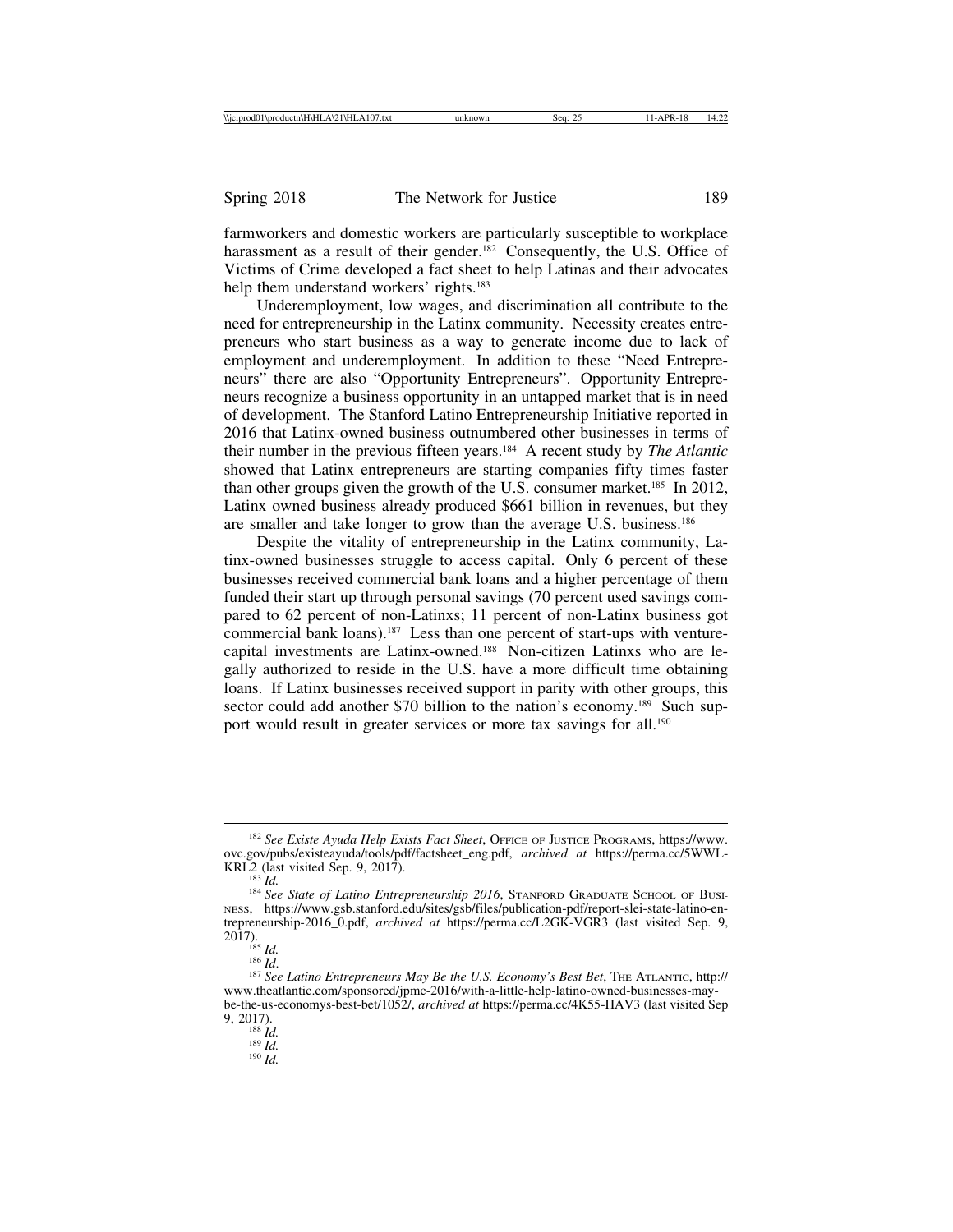#### *B. Housing*

The legacy of the Treaty of Guadalupe Hidalgo and recent eminent domain battles between Latinx communities and federal and state government, reveal a displacement of Latinx property owners and renters from their homes.<sup>191</sup> Housing patterns and trends vary in each city, but studies have shown that Latinxs are exposed to discriminatory practices in housing regardless of income status. These practices include predatory lending, unequal housing opportunities, poor housing conditions, and dislocation as a result of gentrification. For more than four decades, the Department of Housing and Urban Development (HUD) has collected data on discrimination in housing.192 In its 2012 report on discrimination, HUD reported that Latinxs who sought were on the market seeking rental units were notified about 12.5 percent less regarding available rental units and shown 7.5 percent less rental units than whites who also sought rental properties.193 While HUD reports no differential between white and Latinx buyers, the Equal Rights Center reported in 2013 that in certain U.S. cities and regions, housing agents were not as receptive to Latinxs as they were to whites when prospective renters were trying to set up an appointment.194 They also found that real estate sales agents gave whites but not Latinxs recommendations for lenders or other helpful financing information.<sup>195</sup>

Even when Latinxs find a willing seller and lender, the terms of the sale are not always favorable.196 In 2011, Bank of America agreed to a \$335

<sup>192</sup> U.S. DEP'T OF HOUS. & URBAN DEV., HOUSING DISCRIMINATION AGAINST RACIAL AND ETHNIC MINORITIES, (2012), https://www.huduser.gov/portal/Publications/pdf/HUD-514\_HDS2012\_execsumm.pdf, *archived at* https://perma.cc/RW5G-QNZV.

<sup>193</sup> Id. at 5.<br><sup>194</sup> Grant Beck, *ERC and NLR Investigation Uncovers Housing Discrimination Against Latinos in Three Major Metropolitan Areas,* EQUAL RIGHTS CENTER (July 22, 2013), https:// equalrightscenter.org/press-releases/erc-and-nclr-investigation-uncovers-housing-discrimination-against-latinos-in-three-major-metropolitan-areas/, *archived at* https://perma.cc/ZP4E-L3M5.

<sup>196</sup> See e.g., The Nation's Housing Finance System Remains Closed to African-American & *Latino Consumers Despite Strong Economic Recovery in 2015*, CENTER FOR RESPONSIBLE

<sup>191</sup> For a discussion of Latinx displacement of their properties in the Southwest, *see* Christine A. Klein, *Treaties of Conquest: Property Rights, Indian Treaties, and the Treaty of Guadalupe Hidalgo*, 26 N.M. L. REV. 201 (1996) (takes a comparative look into the stark differences between property rights retained by Native Americans and property rights that were to be protected for Mexican nationals); Kim David Chanbonpin, *How the Border Crossed Us: Filling the Gap between Plume v. Seward and the Dispossession of Mexican Landowners in California after 1848*, 52 CLEV. ST. L. REV. 297 (2004) (discussing land registration and adjudication of Mexican land grants in California); Christopher David Ruiz Cameron, *One Hundred Fifty Years of Solitude: Reflections on the End of the History Academy's Dominance of Scholarship on the Treaty of Guadalupe Hidalgo*, 5 SW. J. L. & TRADE AM. 83 (1998) (discussing how the Treaty of Guadalupe Hidalgo is a legal document that protects the civil and property rights of Mexicans in the United States); Jorge A. Vargas, *The Other Side of the Treaty of Guadalupe Hidalgo: A Synopsis of the Case Involving 433 Land Claims by Texas Families against the Government of Mexico*, 5 TEX. HISP. J.L. & POL'Y 41 (2001) (discusses the Treaty of Guadalupe Hidalgo involving land claim cases by Texas families against the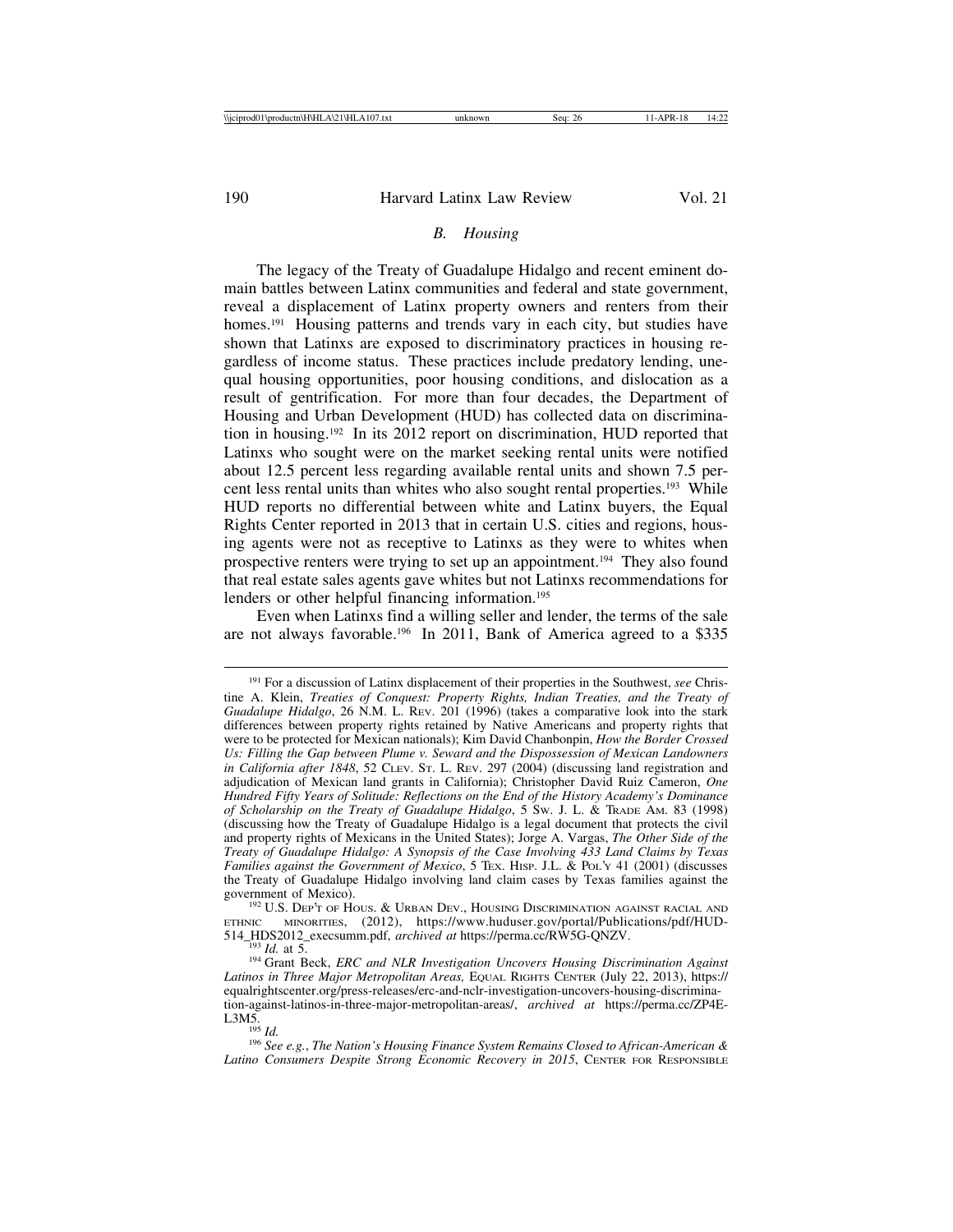million settlement with the U.S. Department of Justice as a consequence of the predatory mortgage lending practices of their predecessor, Countrywide Mortgage.<sup>197</sup> The lawsuit that led to this settlement found that Countrywide had charged black and Latinx borrowers who qualified for their loans more than they charged white borrowers.198 Evidence pointed to the fact that Countrywide led black and Latinxs to sub-prime products that posed more risk or charged them higher rates even when they qualified for better products.199 As a result, these populations paid tens of thousands of dollars more than their white counterparts.200 In addition, Latinx were often offered lowinterest loans that later ballooned and made their mortgage payments unaffordable.201 In their investigation of 2.5 million loans, the U.S. government found that the largest segment of these predatory lending practices occurred in California and that two-third of victims were Latinxs.202 The U.S. Bureau of Labor Statistics cited Latinxs as the largest group that lost their homes between 2007 and 2010.203 As a result of losing their homes, many Latinx families lost two-thirds of their household wealth during the Great Recession.204

As we know, the quality of schools is tied to housing segregation and supplemental revenue generated from property taxes; Latinxs are not faring well.<sup>205</sup> In 2015, the New York University Furman Center reported that Latinxs are inheriting similar segregation experienced by African Americans and diminished social and economic opportunities.206 The study looked at segregation levels across metropolitan areas and the socioeconomic out-

<sup>197</sup> Linette Lopez, *BofA/Countrywide to Pay \$335 Million For Predatory Lending Practices Against African American And Latino Borrowers*, BUSINESS INSIDER (Dec. 21, 2011, 3:50 PM), http://www.businessinsider.com/bank-of-america-settlement-with-department-of-justice-<br>335-million-2011-12, *archived at* https://perma.cc/N6NJ-J9MN.

<sup>204</sup> Lopez, *supra* note 197.<br><sup>205</sup> *See San Antonio Indep. Sch. Dist. v. Rodriguez*, 411 US 1 (1973) (one of the first cases brought to the Supreme Court by Latinx parents seeking to dismantle public education's finance system in Texas that results in inequitable treatment of Latinx youth seeking a quality

<sup>206</sup> Justin Steil et al., *Desvinculado y Desigual: Is Segregation Harmful to Latinos?*, 660 THE ANNALS OF THE AM. ACAD. OF POLITICAL AND SOC. SCI. 1, 4 (July 2015), http:// furmancenter.org/files/NYUFurmanCenter\_DesvinculadoDesigual\_072015.pdf, *archived at* https://perma.cc/6FEF-27LG.

LENDING (Sept. 29, 2016), http://www.responsiblelending.org/research-publication/nationshousing-finance-system-remains-closed-african-american-latino-and-low, *archived at* https:// perma.cc/K4V7-Z4SQ (Demonstrates that minority groups continue to be underserved by the financial market for safe mortgage loans). *See also* Nicole Lutes Fuentes, *Defrauding the American Dream: Predatory Lending in Latino Communities and Reform of California's Lending Law*, 97 CAL. L. REV. 1279 (2009) (discussing predatory lending cases that involve Latino victims of predatory lenders in California).

<sup>&</sup>lt;sup>198</sup> Id.<br><sup>199</sup> Id.<br><sup>200</sup> Id.<br><sup>201</sup> Fuentes *supra* note 196, at 1307.<br><sup>202</sup> Lopez, *supra* note 197.<br><sup>202</sup> Alison Aughinbaugh, *Patterns of Homeownership, delinquency, and foreclosure amongst youngest baby* boomers, BUREAU OF LABOR STATISTICS, 2 (Feb. 2013), https://www. bls.gov/opub/btn/volume-2/patterns-of-homeownership.htm, *archived at* https://perma.cc/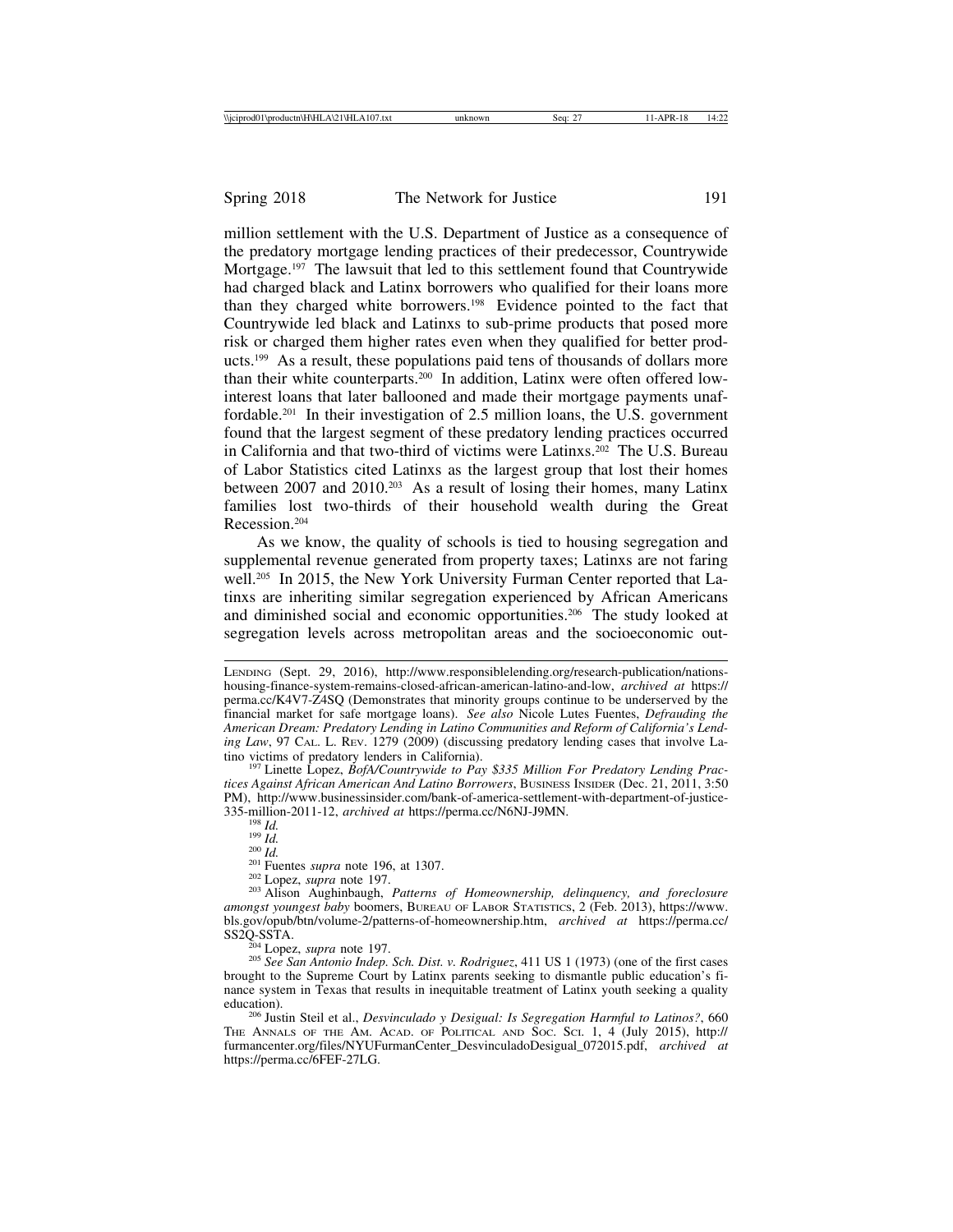comes for the two groups.207 Where segregation was higher, native-born Latinxs, as well as African Americans, were less likely to graduate from high school or college than whites.<sup>208</sup> They were also more likely to be unemployed and not in school resulting in lower wages relative to Whites.209 These findings point to segregation as a crucial factor in the reduction of access to public services and human capital, in the form of social and economic networks that can promote Latinx advancement.210

Segregation, however, is not just limited to the poor. Another study released the same year by the Stanford University Graduate School of Education reports that Latinx and black families need much higher incomes than white families to live in affluent communities.<sup>211</sup> It costs Latinxs who live in segregated families more to move into these neighborhoods, and therefore, limits their mobility.<sup>212</sup> Latinxs therefore live in less affluent neighborhoods that have weaker schools, higher crime, and additional social problems.213 The study found that Latinx families live in neighborhoods that are primarily non-White, regardless of their income level.214

According to U.S. Census data, 48 percent of Latinxs live in Latinxmajority neighborhoods.215 Segregated and less affluent communities also suffer from poor housing conditions, including environmental pollutants, and increasingly, the threat of displacement through gentrification.<sup>216</sup> Latinx tend to live in neighborhoods that have greater numbers of abandoned properties, brownfields, industrial sites, and older homes that possess health dangers such as lead paint or asbestos.<sup>217</sup> However, where environmental

perma.cc/X526-RBF7. 210<br>
210 *Id.* 211 *Id.* 212 *Id.* 213 *Id.* 214 *Id.* 214 *Id.* 215 **John Iceland et al.,** *The residential segregation of detailed Hispanic and Asian groups in the United States: 1980-2010*, 31 DEMOGRAPHIC RESEARCH 593 (2014), https://www.<br>ncbi.nlm.nih.gov/pmc/articles/PMC4472438/, *archived* at https://perma.cc/T7MM-E4GA.

<sup>216</sup> Renee Skelton & Vernice Miller, *The Environmental Justice Movement*, NATURAL RE-SOURCES DEFENSE COUNCIL (Mar. 17, 2016), https://www.nrdc.org/stories/environmental-justice-movement, *archived at* https://perma.cc/J4AA-4EDZ. For more on historical accounts of eminent domain use to displace Latinos, *see* MIKE DAVIS, CITY OF QUARTZ: EXCAVATING THE FUTURE IN LOS ANGELES, (1st ed.1990) (discussing displacement of Mexican and Mexican-American communities at Chavez Ravine to build Dodgers Stadium); *see also* Eric Nicholson, *There Goes the Neighborhood: The Ups and Downs of Gentrification in Dallas*, THE DALLAS OBSERVER, (Oct. 28, 2015 4:00 AM), http://www.dallasobserver.com/news/there-goes-theneighborhood-the-ups-and-downs-of-gentrification-in-dallas-7723959, *archived at* https://per

<sup>217</sup> See David E. Jacobs, *Environmental Health Disparities in Housing*, 101 AM. J. PUBLIC HEALTH S115-S122 (2001), https://www.ncbi.nlm.nih.gov/pmc/articles/PMC3222490/, *archived at* https://perma.cc/MTM2-AQC3; *see also* Jonathan D. Essoka, *The Gentrifying Effects of Brownfields Redevelopment,* 34 THE WESTERN J. OF BLACK STUDIES 299*,* (2010).

<sup>207</sup> *Id.* <sup>208</sup> *Id.* <sup>209</sup> Edmund L. Andrews, *Stanford study finds blacks and Hispanics typically need higher incomes than whites to live in affluent neighborhoods*, STANFORD NEWS (June 25, 2015), http:// news.stanford.edu/2015/06/25/segregation-neighborhood-income-062515/, *archived at* https://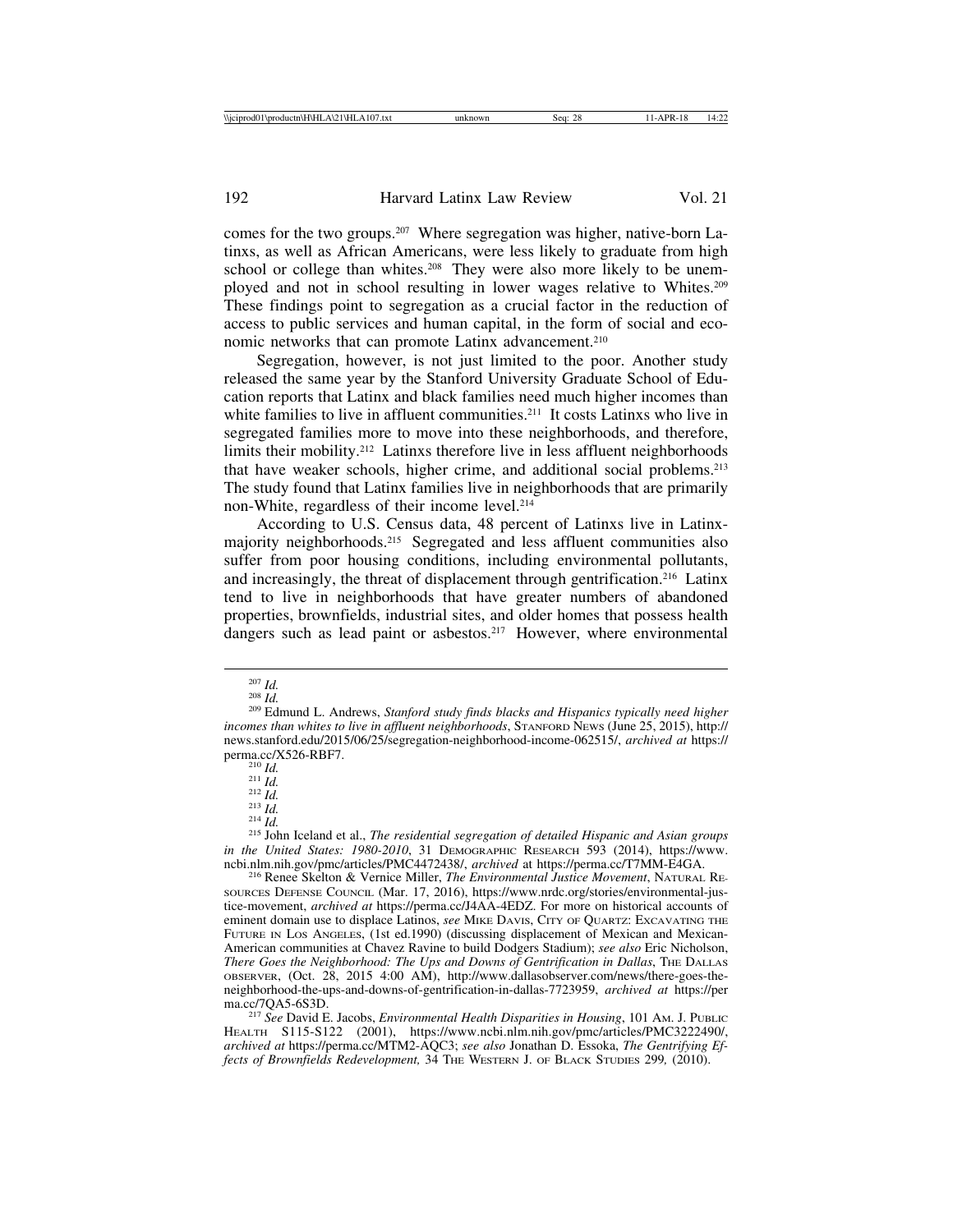threats are contained or ameliorated, Latinx families may face the threat of displacement by wealthier and white entrants into their neighborhoods.<sup>218</sup>

## *C. Education*

Latinxs, along with black Americans, have historically faced severe access to education gaps in the United States. The *Plessy v. Ferguson* U.S. Supreme Court decision in 1896 that established separate educational institutions defined by race impacted Latinxs in the United States in similar ways to those of black Americans. Before the *Brown v. Board of Education* decision in 1954,<sup>219</sup> parents in two different school districts in California successfully sued to desegregate schools that segregated Spanish-speaking Mexican-American students in schools that were regarded as inferior to the white schools.<sup>220</sup> Although the California Education Code did not permit segregation of Mexican and Mexican American children, the majority of California school districts were segregated.221 A survey conducted of California schools districts in 1931 revealed segregation in 80 percent of the school districts.<sup>222</sup> Some of the districts provided rationale that ranged from intellectual inferiority to training these children for appropriate jobs to language deficiencies for the segregation.223

The *Alvarez v. Lemon Grove School District* (1931) was the first successful case that stopped the building of a separate segregated school case for children of Mexican decent.<sup>224</sup> While the Alvarez family prevented another segregated school from being built, it did not resolve the problem in

<sup>218</sup> *See* Daniel Cubias, *Do Latino Neighborhoods Have More to Fear from Gentrification?*, HUFFINGTON POST (July 2, 2017), http://www.huffingtonpost.com/daniel-cubias/do-Latinx-neighborhoods-h\_b\_7715802.html, *archived at* https://perma.cc/W7UT-6ZZQ (noting that there is some evidence that Latinx neighborhoods are viewed as more desirable to gentrify than African American neighborhoods). For more about gentrification, *see* David B. Shepherd, Note, *Gentrification: Yes. . .My Community Is Improving, but for Who?*, 22 CARDOZO J. L. & GENDER 557 (2016) (discusses the origin of gentrification, its effect on low-income families, and its impact on select communities in New York City); *see also* Jackelyn Hwang & Robert J. Sampson, *Divergent Pathways of Gentrification: Racial Inequality and the Social Order of Renewal in Chicago Neighborhoods*, 79 Am. Soc. REV. 726 (2014) (arguing that racial hierarchy governs residential selection and gentrification of neighborhoods).

<sup>&</sup>lt;sup>219</sup> Brown v. Bd. of Education, 347 U.S. 483 (1954).<br><sup>220</sup> After the Mexican territory in Southwest became part of the United States, it was common to segregate Mexican and Mexican American children in schools. *See* Kristi Bowman, *Different Shade of Brown: Latinos and School Desegregation*, 88 JUDICATURE 85 (2004). *See also* JAMES A. FERG-CADIMA, BLACK, WHITE, AND BROWN: LATINO SCHOOL DESEGREGATION EFFORTS IN THE PRE- AND POST-BROWN V. BOARD OF EDUCATION ERA, (2004).<br><sup>221</sup> Approximately 80 percent of school districts were segregated. The rest were contained

segregated classrooms within the schools. *See* Kristi Bowman, *The New Face of School Desegregation*, 50 DUKE L. J. 1751 (2001). <sup>222</sup> *Id*. <sup>223</sup> Ian F. Haney L´opez, *Race, Ethnicity, Erasure: The Salience of Race to LatCrit Theory*,

<sup>10</sup> LA RAZA L.J. 57, 110 (1998). *See also* E. Michael Madrid*, The Unheralded History of the Lemon Grove Desegregation Case*, 15 MULTICULTURAL EDUCATION 15, 19 (2008).<br><sup>224</sup> Robert R. Alvarez, Jr., *The Lemon Grove Incident: The Nation's First Successful De-*

*segregation Court Case*, 32 THE J. OF SAN DIEGO HISTORY 2 (1986). For more on the Lemon Grove Case, *see* Bowman, *supra* note 220, at 1770–1772.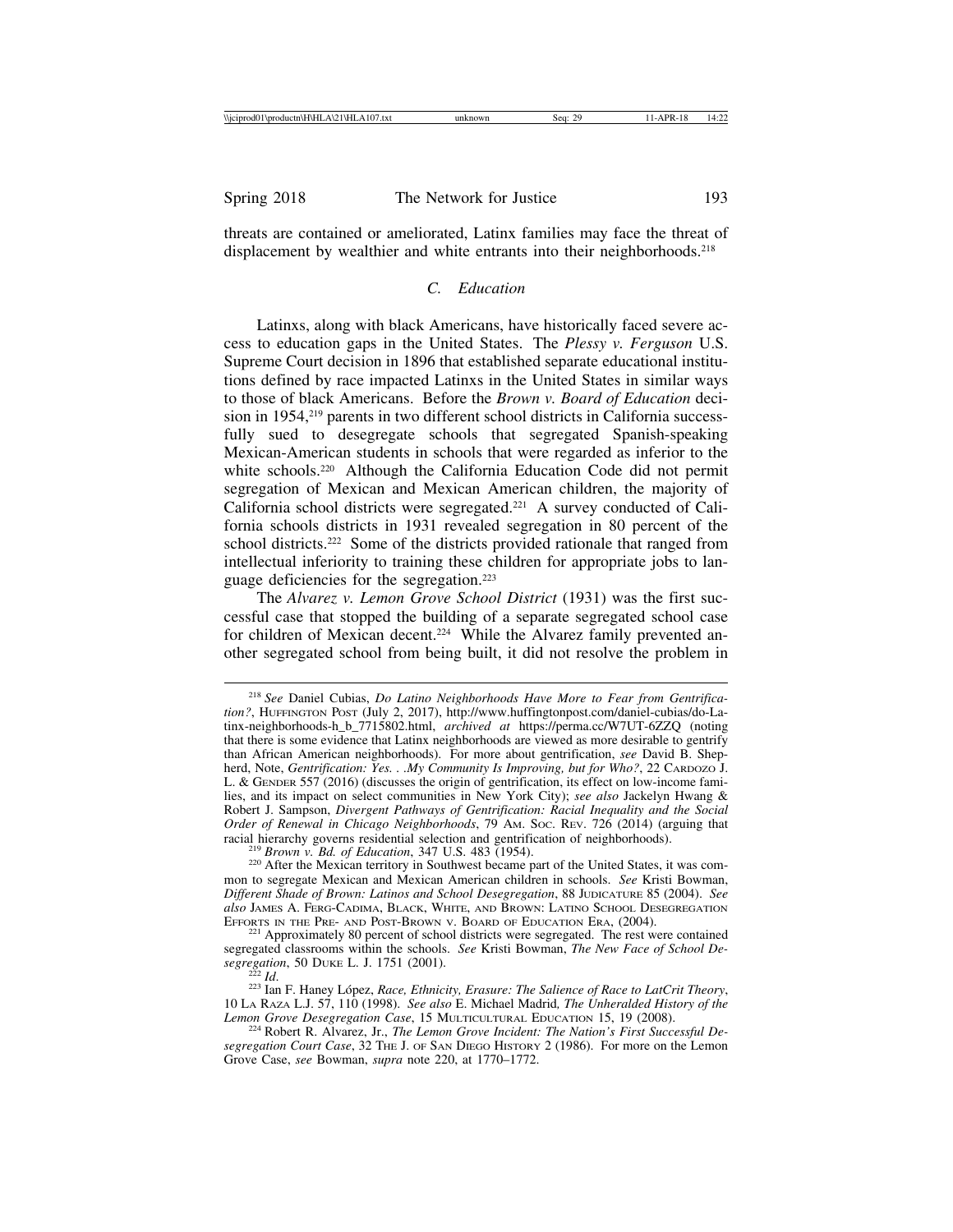California. More than a decade later, in *Mendez v. Westminster*, 225 the U.S. Court of Appeals for the Ninth Circuit held that forced segregation of Mexican American students was unconstitutional and unlawful. While plaintiffs in these cases argued that Mexican and Mexican American students should be classified as white and therefore not exempted from segregation, the idea of social equity in education was building support within the judiciary. Ultimately, the Brown decision to end desegregation became the legal rule of the land in 1954.

Despite these advances, Latinxs continue to be heavily affected by defacto segregation in our neighborhoods and schools. According to the UCLA Civil Rights Project, desegregation practices resulted in increased segregation for black and Latinx students until the present.<sup>226</sup> New York and Illinois maintain the most segregated public schools in the country.<sup>227</sup> In 2013-2014, California had only 15.4 percent of Latinxs exposed to white students in school contexts.228 This is especially striking when we consider that Latinx students on average comprised 77.6 percent of high school graduates in California the same year.<sup>229</sup>

Today, Latinxs have the lowest educational attainment level of any group in the United States, with only about half of Latinx students earning their high school diploma on time.<sup>230</sup> A National Center for Education Statistics' (NCES) study points to the growing size of the Latinx population in the United States and the high percentage of English language learners to explain the achievement gap between Latinxs and white students.231 However, research suggests that recent immigrant students tend to outperform subsequent generations academically, despite language differences.<sup>232</sup> Professor Patricia Gándara notes that narrowing the educational gap between Latinx and white students is possible by, among other things, providing early education, providing social and medical services, and desegregating the public school system.233 Less than half of Latinx children are enrolled in an

<sup>225</sup> Mendez v. Westminster, 64 F.Supp. 544 (S.D. Cal. 1946), *aff'd*, 161 F.2d 774 (9th Cir.

<sup>&</sup>lt;sup>226</sup> Gary Orfield et al, *Brown at 62: School Segregation by Race, Poverty and State*, THE CIVIL RIGHTS PROJECT, (May 16, 2016), https://www.civilrightsproject.ucla.edu/research/k-12 education/integration-and-diversity/brown-at-62-school-segregation-by-race-poverty-and-<br>state/Brown-at-62-final-corrected-2.pdf, archived at https://perma.cc/CG26-Q6XS.

<sup>&</sup>lt;sup>227</sup> *Id.* at 8.<br><sup>228</sup> *Id.* at 6 (*see* Table 2: *Most segregated states for Latino students*).<br><sup>229</sup> Press Release, California Department of Education, State Schools Chief Tom Torlakson Reports New Record High School Graduation Rate and Sixth Consecutive Year of an Increase, 16–38, (May 17, 2016), https://www.cde.ca.gov/nr/ne/yr16/yr16rel38.asp, *archived at* https://

 $^{230}$  U.S. Dep't of Educ., WINNING THE FUTURE: IMPROVING EDUCATION FOR THE LATINO COMMUNITY 2, (2011).<br><sup>231</sup> F. CADELLE HEMPHILL ET AL., ACHIEVEMENT GAPS: HOW HISPANIC AND WHITE STU-

DENTS IN PUBLIC SCHOOLS PERFORM IN MATHEMATICS AND READING ON THE NATIONAL AS-SESSMENT OF EDUCATIONAL PROGRESS, U.S. DEP'T. OF EDUC. 1 (2011). *See also* Patricia G´andara, *The Potential and Promise of Latino Students*, AMERICAN EDUCATOR, Spring 2017, at 8.232 Hemphill at 1*.* <sup>233</sup> *Id.* at 9. G´andara, *supra* note 231, at 5.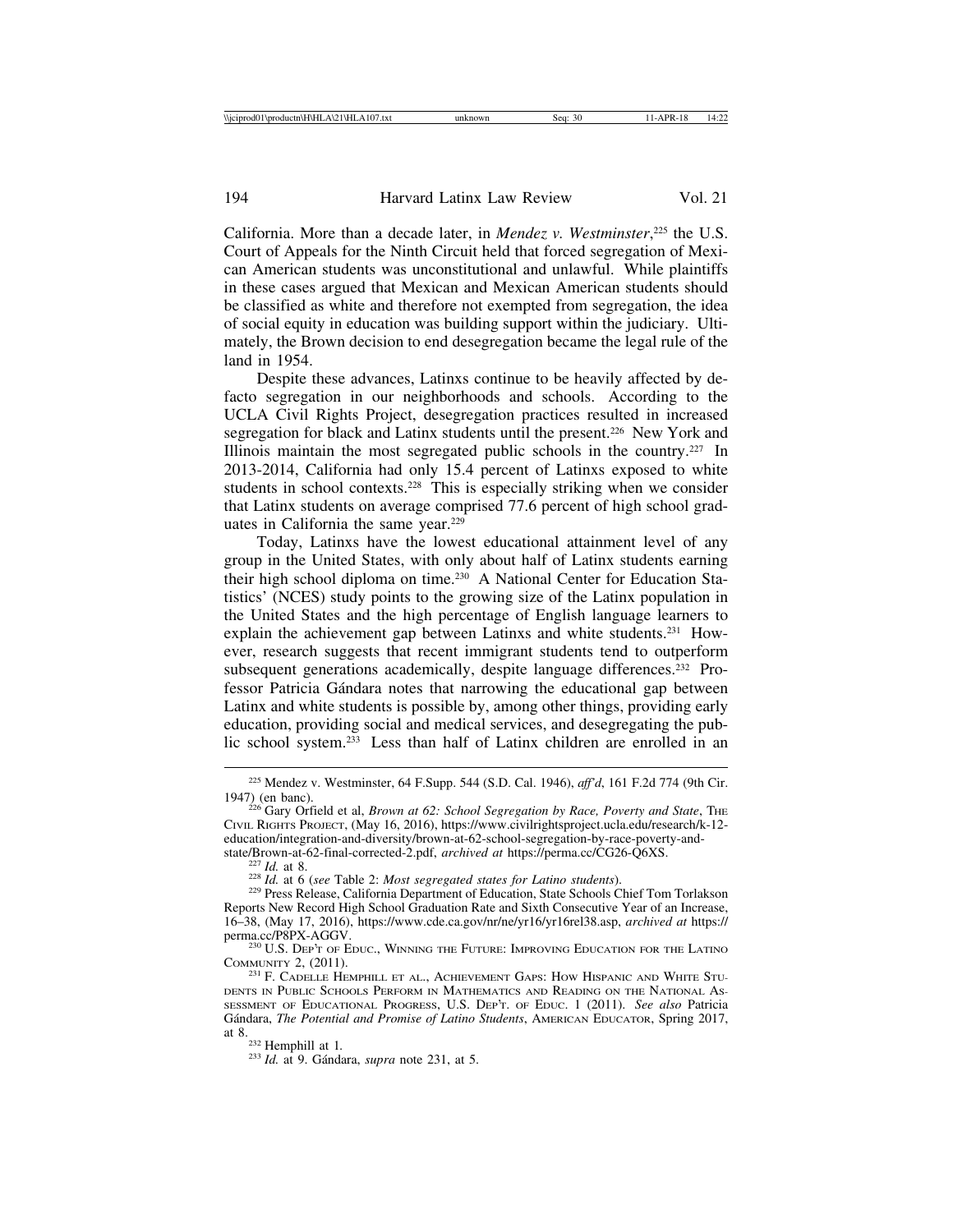early education program.234 The lower enrollment in such programs means students start their K-12 education at a disadvantage by not having had the same educational benefits of their peers who are enrolled in those early education programs.235 In California, the state considered to have the largest Latino population and political power, the majority of Latinx student lack proficiency in Math and English Language.236 Again, immigration status does not seem to account for such results. English Language Learners only account for one-third of California Latinx students, and 95 percent of Latinx children in California are native-born.237

Nationally, Latinx students have made positive strides in their academic achievements since 2000.238 Latinx high school graduates, ages 18 to 24, increased from 32 percent in 1999 to 47 percent in 2016.239 The dropout rate for Latinxs, ages 18 to 24, dropped 24 percentage points since 1999.240 This decline also translates into increased college enrollment for Latinxs. There was also a record number of 3.6 million Latinxs enrolled in public and private colleges in 2016.<sup>241</sup> This represents a 180 percent increase in enrollment since 1999. Still, Latinxs fall behind when compared to other groups. Only 15 percent of Latinxs, ages 25 and 29, have a bachelor's degree compared to whites, blacks and Asians who all have higher percentages of college completion.<sup>242</sup> Approximately 35 percent of Latinxs ages 18 to 24 were enrolled in college in 2014.<sup>243</sup> In contrast, 22 percent of blacks, 41 percent of whites, and 63 percent of Asians had college degrees.<sup>244</sup>

When Latinxs pursue higher education, they are more likely to attend vocational training programs than four-year colleges.245 Of these, approximately half attend a public two-year public or community college.<sup>246</sup> The

<sup>&</sup>lt;sup>234</sup> *See* Hemphill, *supra* note 231, at 1.<br><sup>235</sup> Gándara, *supra* note 231, at 5.<br><sup>236</sup> THE EDUCATION TRUST-WEST, THE MAJORITY REPORT: SUPPORTING THE EDUCATIONAL SUCCESS OF LATINOS IN CALIFORNIA (2017), https://29v0kg31gs803wndhe1sj1hdwpengine.netdna-ssl.com/wp-content/uploads/sites/3/2015/11/ETW\_MajorityReport.FINAL-<br>11.8.17.pdf, archived at https://perma.cc/V7N6-BNSF.

<sup>&</sup>lt;sup>237</sup> Matt Stevens, *The Latino Education Crisis*, N.Y. TIMES, (Nov. 8, 2017), https://www. nytimes.com/2017/11/08/us/california-today-the-latino-education-crisis.html, *archived at* https://perma.cc/3GT7-7C6G.<br><sup>238</sup>*Id. See also* Hemphill, *supra* note 231, at 11.

<sup>239</sup> Stevens, *supra* note 237.<br><sup>239</sup> Stevens, *supra* note 237.<br><sup>240</sup> John Gramlich, *Hispanic dropout rate hits new low, college enrollment at new high,* PEW RESEARCH CENTER (Sept. 29, 2017), http://www.pewresearch.org/fact-tank/2017/09/29/ hispanic-dropout-rate-hits-new-low-college-enrollment-at-new-high/, *archived at* https://per

<sup>&</sup>lt;sup>241</sup> *Id.* 242 *Id.* 242 *Id.* 242 *Id.* 242 *Id.* 242 *Id.* 243 *Iens Manuel Krogstad, 5 facts about Latinos and education*, PEW RESEARCH CENTER (July 28, 2016), http://www.pewresearch.org/fact-tank/2016/07/28/5-facts-about-latinos-and-education/, *archived at* https://perma.cc/Z7ED-4X4W.

<sup>&</sup>lt;sup>244</sup> *Id. a*<sup>245</sup> *Id.* **Deptor** of Education Center For Education Statistics, Status and TRENDS IN THE EDUCATION OF RACIAL AND ETHNIC GROUPS 2016, 101 (2016) https://<br>nces.ed.gov/pubs2016/2016007.pdf, archived at https://perma.cc/W84L-SCD6.

<sup>&</sup>lt;sup>246</sup>  $\tilde{Id}$ . Compare to only 30 percent of whites, 32 percent of Asians and 36 percent of Blacks.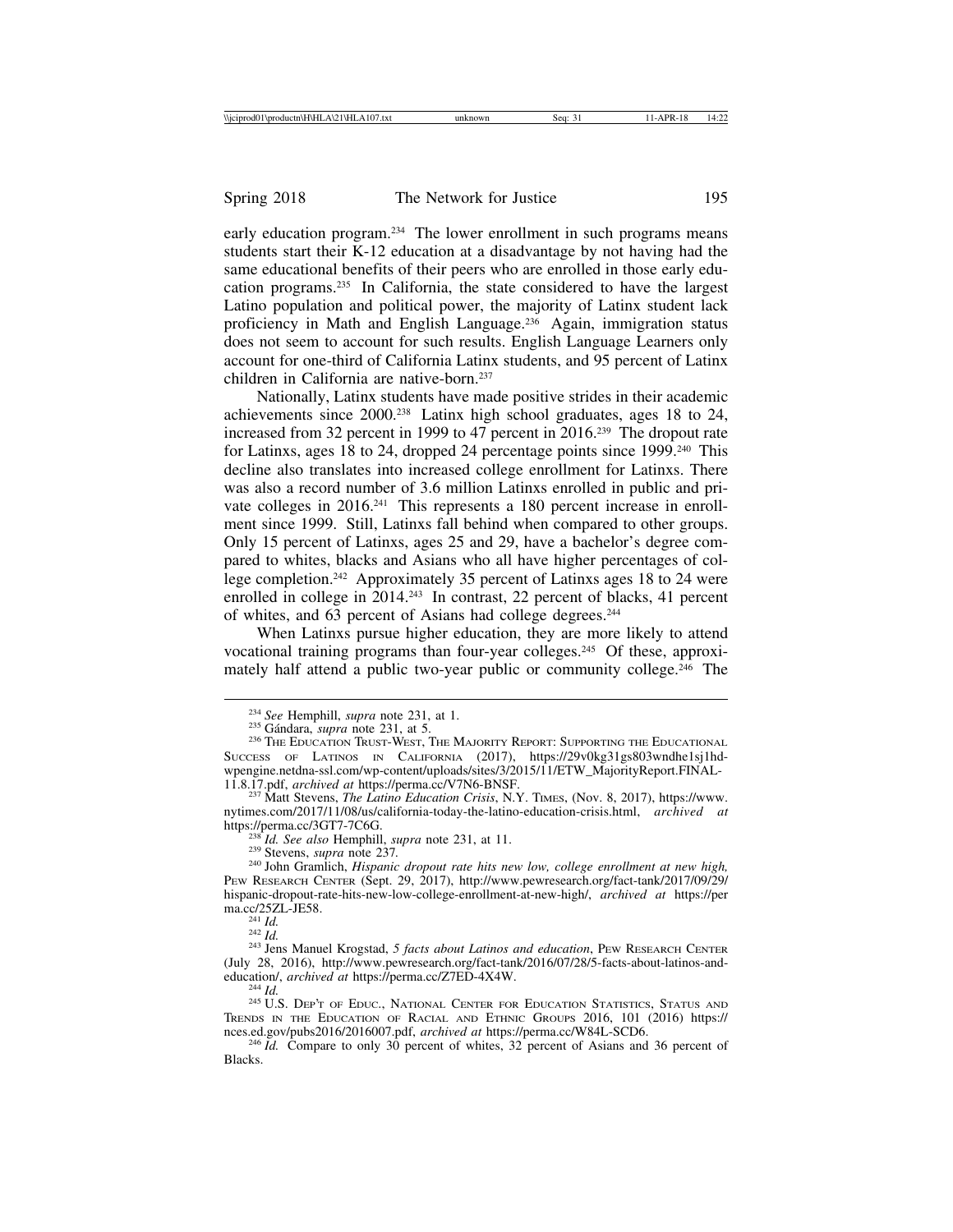Hispanic Association of Colleges and Universities lists 254 total Hispanicserving institutions (HSIs) across 19 states.<sup>247</sup> Approximately 153, or 60 percent, of these institutions are either community colleges, schools vocational schools, or online universities.<sup>248</sup> However, studies illustrate that only 11.7 percent of Latinxs receive an associate's degree after six years.<sup>249</sup> Moreover, only 20 percent of all Latinxs receive an associate degree or higher.<sup>250</sup> In comparison, 36 percent of adults of all races nationwide receive their associate degree or higher.251 The numbers decrease substantially when we include graduate education. The National Center for Education Statistics reports that Latinxs received 7 percent of all master's degrees in 2012 while they received less than one percent of doctoral degrees in 2013.252 A significant portion of Latinxs who have secured higher education have benefitted from affirmative action policies.<sup>253</sup>

Many Latinxs that pursue a university education face insurmountable odds. A report released in March 2017 by the Wisconsin HOPE Lab conducted a survey and study of 33,000 community college students at 70 colleges across 24 states.254 Almost a quarter of Latinx community college students were housing insecure, according to the data, and 22 percent of community college students were homeless.255 While the report did not distinguish between racial or ethnic groups, the survey revealed that two in three students are food insecure.256 These data suggest that Latinxs fare far worse than other minority communities when it comes to housing and food

MNY7. <sup>250</sup> Deborah A. Santiago & Emily Calderon Galdeano, Latino College Completion: United States, Excelencia IN EDUCATION, (Apr. 2014), http://www.edexcelencia.org/research/col-<br>lege-completion/united-states, *archived at* https://perma.cc/LBB5-3KOB.

 $\frac{256}{4}$ *Id.* at 1.

<sup>&</sup>lt;sup>247</sup> HISPANIC ASSOCIATION OF COLLEGES AND UNIVERSITIES, HACU Member Hispanic-Serving Institutions https://www.hacu.net/assnfe/CompanyDirectory.asp?STYLE=2&COM PANY\_TYPE=1%2C5, *archived at* https://perma.cc/6NPC-96GU (last visited October 31, 2017). The website includes Puerto Rico, but we did not include it in our analysis.<br><sup>248</sup> *Id.* <sup>249</sup> Alexandria Walter Radford et al., *Persistence and Attainment of 2003-04 Beginning* 

*Postsecondary Students: After 6 years*, UNITED STATES DEPARTMENT OF EDUCATION (December 2010), https://nces.ed.gov/pubs2011/2011151.pdf, *archived at* https://perma.cc/5TLG-

<sup>&</sup>lt;sup>251</sup> *Id.* <sup>252</sup> *See* TRENDS IN THE EDUCATION OF RACIAL AND ETHNIC GROUPS 2016, *supra* note 245, at 113, Table 22.1.

<sup>&</sup>lt;sup>253</sup> For a discussion of Latinos and affirmative action, *see generally* Margaret Montoya, *A Brief History of Chicana/o School Segregation: One Rationale for Affirmative Action,* 12 BERKELEY LA RAZA L.J. 159 (2001). For a discussion of other factors influencing Latinxs and graduate education, *see generally* ROBERT A. IBARRA, BEYOND AFFIRMATIVE ACTION: RE-FRAMING THE CONTEXT OF HIGHER EDUCATION (1st ed. 2001).

<sup>&</sup>lt;sup>254</sup> See Sara Goldrick-Rab et al., Hungry and Homeless in College: Results from a National Study of Basic needs Insecurity in Higher Education, WISCONSIN HOPE LAB, (March 2017), http://wihopelab.com/publications/hungry-and-homeless-in-college-report.pdf, *archived*

 $\sigma$ <sup>5</sup>The study shows that 24% of Latinx respondents were housing insecure. *Id.* Homelessness is defined as a person without a place to live. These individuals may reside in shelters, abandoned buildings, or cars. Housing insecurity represents broader challenges that include difficulty paying rent or utilities or moving frequently as a result of financial stability. *Id.* at 3.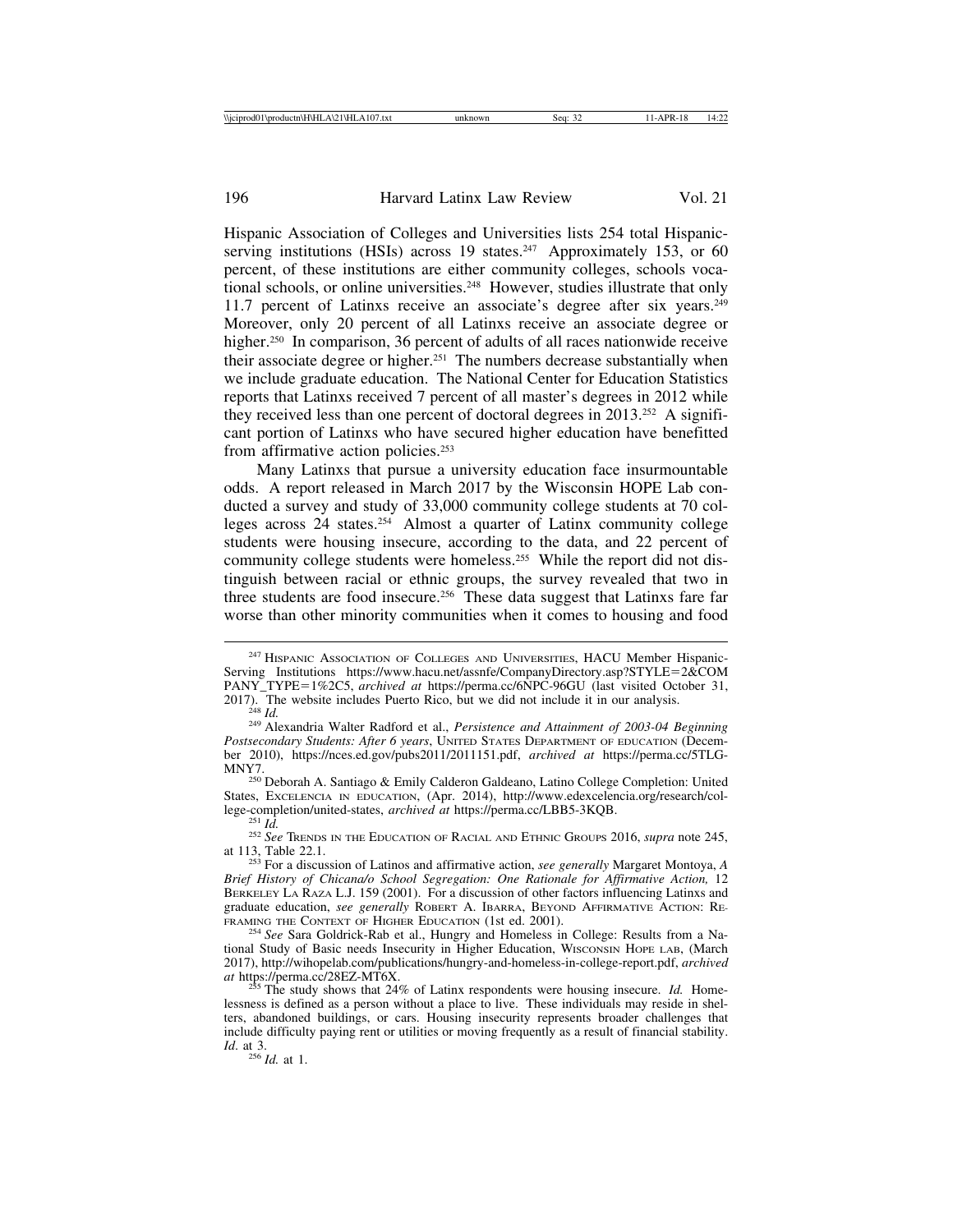insecurity while pursuing their education in community college. Perhaps because of these disheartening statistics, 83 percent of Latinxs polled by PEW Hispanic Center listed education as one of the main issues of importance to them as they cast their ballot in 2016 elections.<sup>257</sup>

Immigration status has been an important factor that impacts Latinx students' educational attainment. In 1982, the U.S. Supreme Court decision in *Plyler v. Doe* established immigrant children's rights to a free public education.258 However, it did not address the right to public education after high school, which created uncertainty for undocumented students in the years following the *Plyler* decision.<sup>259</sup> A couple of years later, a California state district court held that undocumented immigrants could establish residency and therefore be eligible to access in-state tuition if they could show they lived in California for a year and a day prior to submitting their application.260 This order opened the opportunity for undocumented immigrants access to in-state tuition.261 However, this decision was limited in 1990 in *Regents of the University of California v. Bradford* which prohibited the University of California Los Angeles (UCLA) from administering the same policy because undocumented persons did not have the legal capacity to establish domicile.262 This decision made undocumented immigrants ineligible for instate tuition.<sup>263</sup> This split in county court opinions created different policies on undocumented student tuition within the same state university system.264

The fact that these decisions were in California were significant. The 1990 Census revealed that the Latinx population in the United States constituted 9 percent.<sup>265</sup> The same survey determined that Latinxs comprised 26

*In-State College Tuition Rates?*, 82 WASH. U. L. Q. 585, 593 (2004). <sup>261</sup> *Id.* <sup>262</sup> *Regents of University of California v. Superior Court (Bradford)* (1990) 225 Cal.App.3d 972 (1990) (arguing that the Leticia A. case was in direct violation with federal responsibility to make laws regulating immigration); see also Olivas, supra note 258, at 1054.<br><sup>263</sup> Id.<br><sup>264</sup> Yates, supra note 260, at 594.<br><sup>264</sup> Yates, supra note 260, at 594.<br><sup>265</sup> Ethnic and Hispanic Statistics Branch

COMMERCE, 2 (Sept. 1993), https://www.census.gov/prod/cen1990/wepeople/we-2r.pdf, *archived at* https://perma.cc/BA2S-A777.

<sup>&</sup>lt;sup>257</sup> The exit poll conducted of Latinx registered voters on June 15-26, 2016 found that 78 percent identified education as an important issue in determining who to cast a vote for in the 2016 U.S. Presidential election. *See Hispanic Voters and the 2016 Election*, PEW RESEARCH CENTER, 6 (July 7, 2016) http://www.people-press.org/2016/07/07/6-hispanic-voters-and-the-

<sup>&</sup>lt;sup>258</sup> Michael A. Olivas, *Storytelling Out of School: Undocumented College Residency*, *Race, and Reaction,* 22 HASTINGS CONST. L.Q. 1019, 1040 (1994). <sup>259</sup> Hugo Ibarra & Ross Sherman, *Higher Education Opportunities for Undocumented Stu-*

*dents in the United States: What are the Policy Implications for Educators and Legislators*, J.

<sup>&</sup>lt;sup>260</sup> See Leticia A. V. Regents of the Univ. of Cal., No. 588982-4 (Superior Court, County of Alameda, May 7, 1985) (holding that the California Education Code that required state residency for in-state tution was unconstitutional and that undocumented students could establish state residence for tuition purposes for both the University of California and California State University systems; *see also* Laura S. Yates, Note, *Plyler v. Doe and the Rights of Undocumented Immigrants to Higher Education: Should Undocumented Students be Eligible for*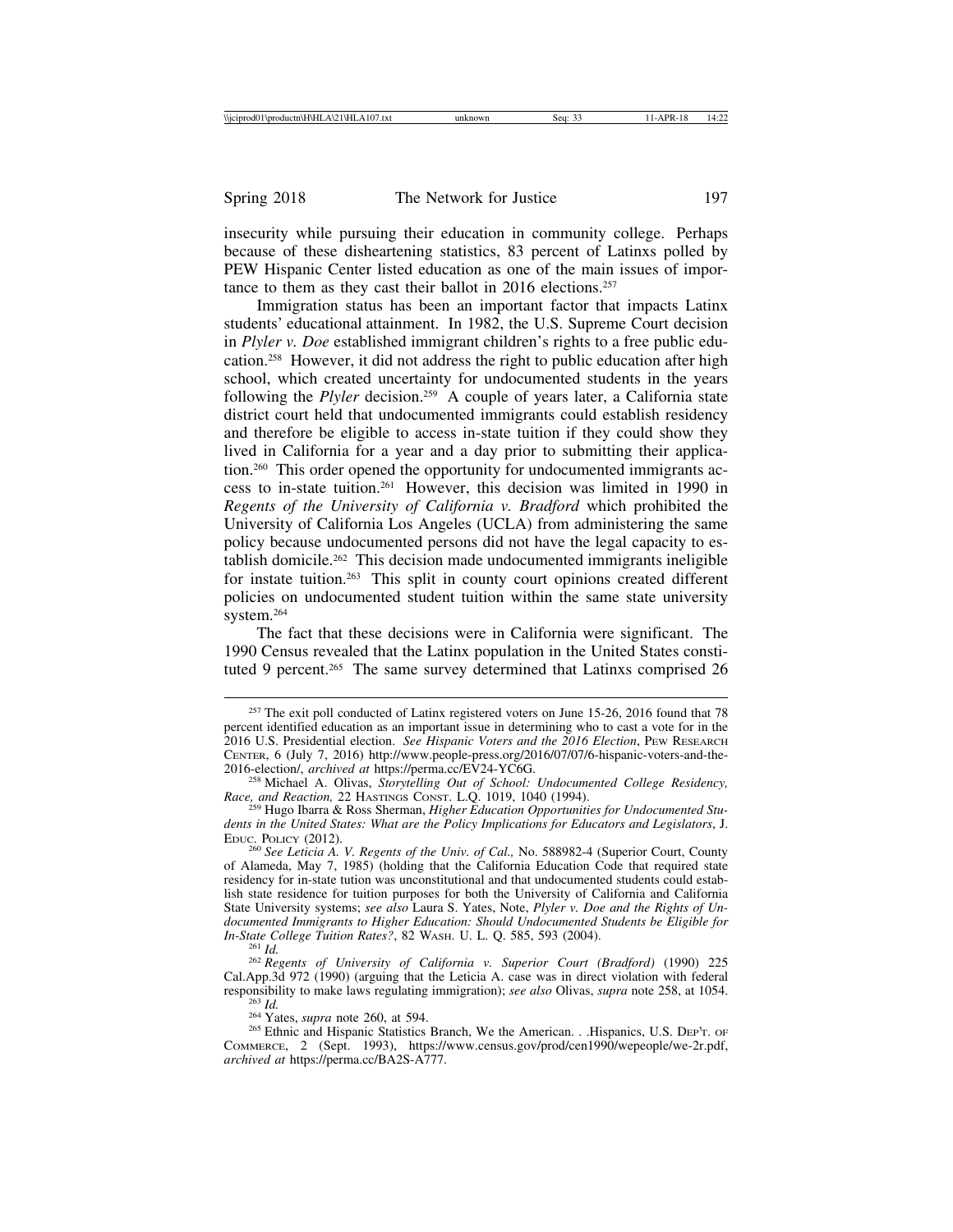percent of the California population.266 In 1994, anti-immigrant forces in California obtained a sufficient number of signatures to present a state measure to California voters to deny undocumented immigrants in California the right to any public benefit including public education.267 This state measure, known as Proposition 187, penalized the use of false documents to establish citizenship or legal residency and required government officials to report undocumented individuals.<sup>268</sup> Proposition 187 passed by a 59 percent majority.269 A federal court issued a temporary injunction against all provisions except those that prevented the use of false documentation to access higher education.270 The same court found Proposition 187 unconstitutional in 1997 based on the federal government's jurisdiction over immigration matters.<sup>271</sup>

The unconstitutionality of Proposition 187 was based on the fact that the federal government passed two pieces of legislation that impacted benefits and education for all immigrants. The Personal Responsibility and Work Opportunity Reconciliation Act (PWORA) of 1996 had the same impact of Proposition 187 on public benefits but on a national scale.<sup>272</sup> PWORA made immigrants to the U.S. ineligible for federal public benefits for five years after arrival.273 In addition, the Illegal Immigration Reform and Immigrant Responsibility Act (IIRIR) of 1996 scrapped in-state tuition for undocumented students who are not eligible for student loans or grants.<sup>274</sup> IIRIR and subsequent state residency requirements made higher education almost unattainable for undocumented students.275 Students had to prove an "intent" to stay in the state, which proves extremely difficult in an immigration context, especially if the student is undocumented.276 Other states passed legislation that banned undocumented students from receiving in-state residency tuition altogether.<sup>277</sup>

<sup>271</sup> Kevin R. Johnson, *Public Benefits and Immigration: The Intersection of Immigration*<br>*Status, Ethnicity, Gender, and Class, 17 Immigration: & NATLITY L. REV. 457, 508 (1996).* 

<sup>274</sup> Yates, *supra* note 260, at 596.<br><sup>275</sup> Michael A. Olivas, *IIRIRA*, *The Dream Act, and Undocumented College Student Resi-*<br>dency, 25 IMMIGR. & NATLITY L. REV. 323, 352 (2004).

<sup>266</sup> *Id.* at 3. <sup>267</sup> Janice Alfred, Note, *Denial of the American Dream: The Plight of Undocumented High School Students Within the U.S. Educational System*, 19 N.Y.L. SCH. J. HUM. RTS. 615, 625

<sup>(2003).</sup> <sup>268</sup> *See* Ruben J. Garcia, *Critical Race Theory and Proposition 187: The Racial Politics of*

*Immigration Law*, 17 CHICANO-LATINO L. REV. 118, 149–50 (1995). <sup>269</sup> *Id.* <sup>270</sup> Paul Feldman and James Rainey, *Parts of Prop. 187 Blocked by Judge*, L.A. TIMES, (Nov. 17, 1994), http://articles.latimes.com/1994-11-17/news/mn-63837\_1\_illegal-immigrants, archived at https://perma.cc/QXP3-MHUZ.

<sup>&</sup>lt;sup>272</sup> Yates, *supra* note 260, at 596.<br><sup>273</sup> Personal Responsibility and Work Opportunity Reconciliation Act of 1996, Pub. L. No.<br>104-193, 110 Stat. 2105.

*dency*, 255 *Id.* 275 *Id.* 275 *Id.* 275 *Id.* 275 *Id.* 277 *Id.* at 456. Many commentators believe that the current backlash against immigrants is a reflection of the national demographic change similar to one California experienced in the early 1990s. *See also* Clyde Haberman, *Trump's Argument Against Immigrants: We've Heard It Before*, N.Y. TIMES, (Oct. 9, 2017), https://www.nytimes.com/2017/10/09/us/retro-anti-immigration.html, *archived at* https://perma.cc/CX5U-HVWR.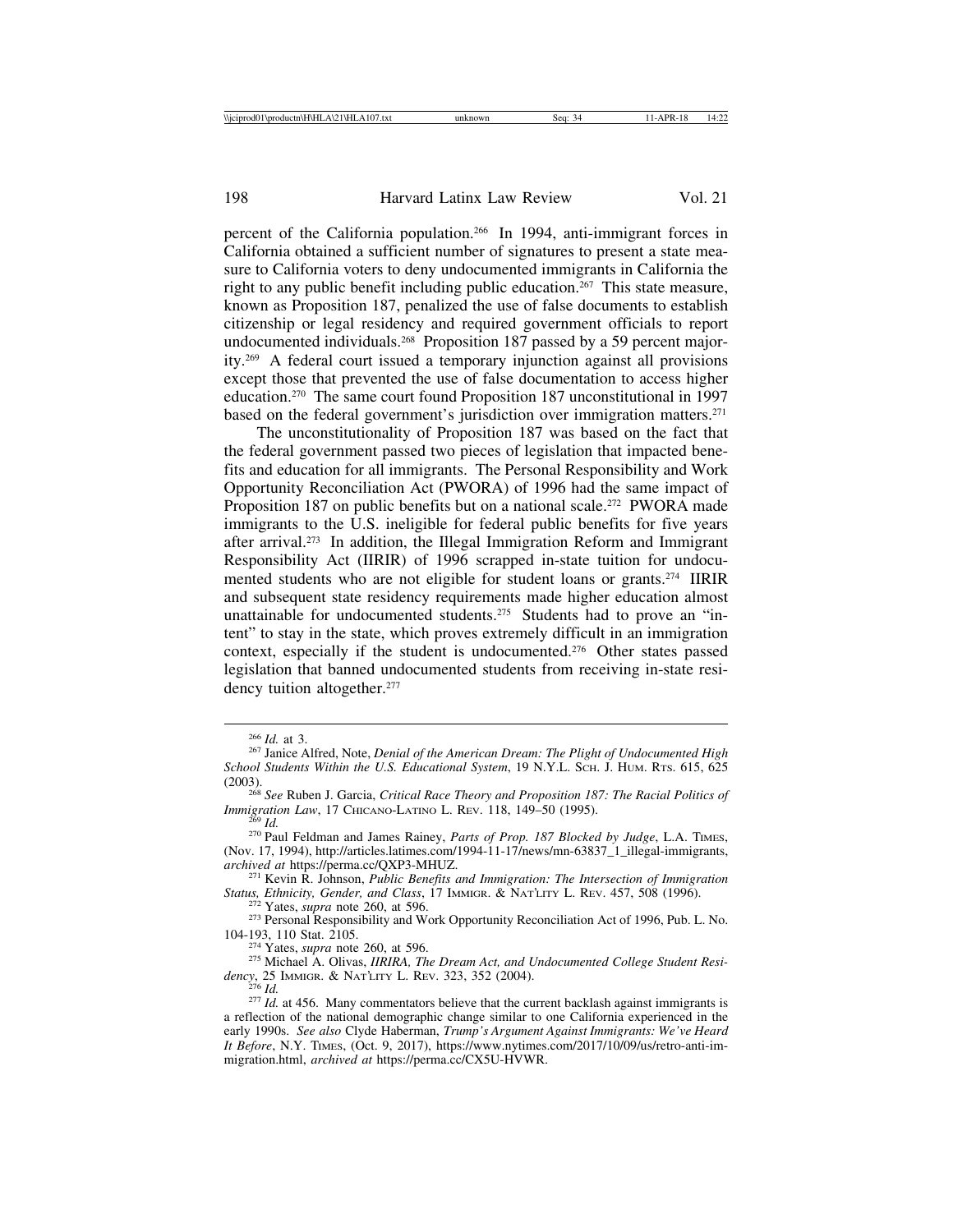Regardless of the federal restrictions, states with large immigrant populations still opted to provide social services and education to immigrant children. For example, Texas bases its criteria for in-state tuition based on the attendance and graduation from a Texas high school.278 California added a new section to its education code, creating an exemption for eligible nonresident students who receive a high school diploma in California, or its equivalent to pay resident tuition.<sup>279</sup> In 2014, another legislative effort expanded the scope of those eligible.280 Similar legislation is now found in 18 states.281 However, the fight for access to higher education for the undocumented population persists into the present day in the form of DACA.282 Latinx children also continue to be at the center of debates about bilingual education and structured English immersion policies in public schools.283

## *D. Health Care*

While Latinxs have a long life expectancy relative to other populations,284 they nonetheless have very high rates of high blood pressure, high cholesterol levels, diabetes, obesity, depression/anxiety, and heart disease.285 According to the Hispanic Community Health Study/Study of Latinxs (HCHS/SOL), the largest Latinx study on health conducted by the National Institute of Health,286 48.7 percent of Latinas ages 45-64 suffer from obesity.287 Almost one out of every two participants in the oldest control group  $(65-74)$  had diabetes.<sup>288</sup> Approximately 45.8 percent of Latinx men in this age group have diabetes while 46.6 percent of Latinx women in the same age group have the disease.<sup>289</sup> Approximately 72.4 percent of Latinx elderly

New York City).<br><sup>286</sup> *Id.* at 34.<br><sup>287</sup> *Id.* at 33.<br><sup>289</sup> *Id.* at 33.

<sup>278</sup> Residency Rules, Tex. Admin. Code Ann. § 21.24 (2008). <sup>279</sup> CA Ed. Code 68130.5. <sup>280</sup> For more on current eligibility of undocumented immigrant students in California, *see* The California Wellness Foundation*, Got Papers? Got Dreams?* http://ab540.com/

<sup>&</sup>lt;sup>281</sup> Those states include Illinois, Texas, New Mexico, and New York – all states with large Latinx population. *Id.* 

 $\frac{282}{282}$  Gándara, *supra* note 231, at 8. For more on DACA *see infra*, Part III.G. 283 For a discussion of Latinxs in the bilingual education and structured immersion initiative debates *see* Rachel F. Moran, Bilingual Education as Status Conflict, 75 CAL. L. REV. 321 (1987); and Rachel F. Moran, Equal Liberties and English Language Learners: The Special

<sup>&</sup>lt;sup>284</sup> See CDC: U.S. Hispanics Live Longer than Whites and Blacks, NEWS ON HEART (2016), https://news.heart.org/cdc-u-s-hispanics-live-longer-than-whites-and-blacks, *archived*

<sup>&</sup>lt;sup>285</sup> See generally SOL Study of Latinos: Hispanic Community Health Study, NATIONAL HEART, LUNG, AND BLOOD INSTITUTE, (Sept. 2013), https://sites.cscc.unc.edu/hchs/sites/default/files/NHLBI-HCHSSOL-English-508.pdf, *archived at* https://perma.cc/MMB9-9TWD (reporting on data acquired from field studies conducted in San Diego, Miami, Chicago, and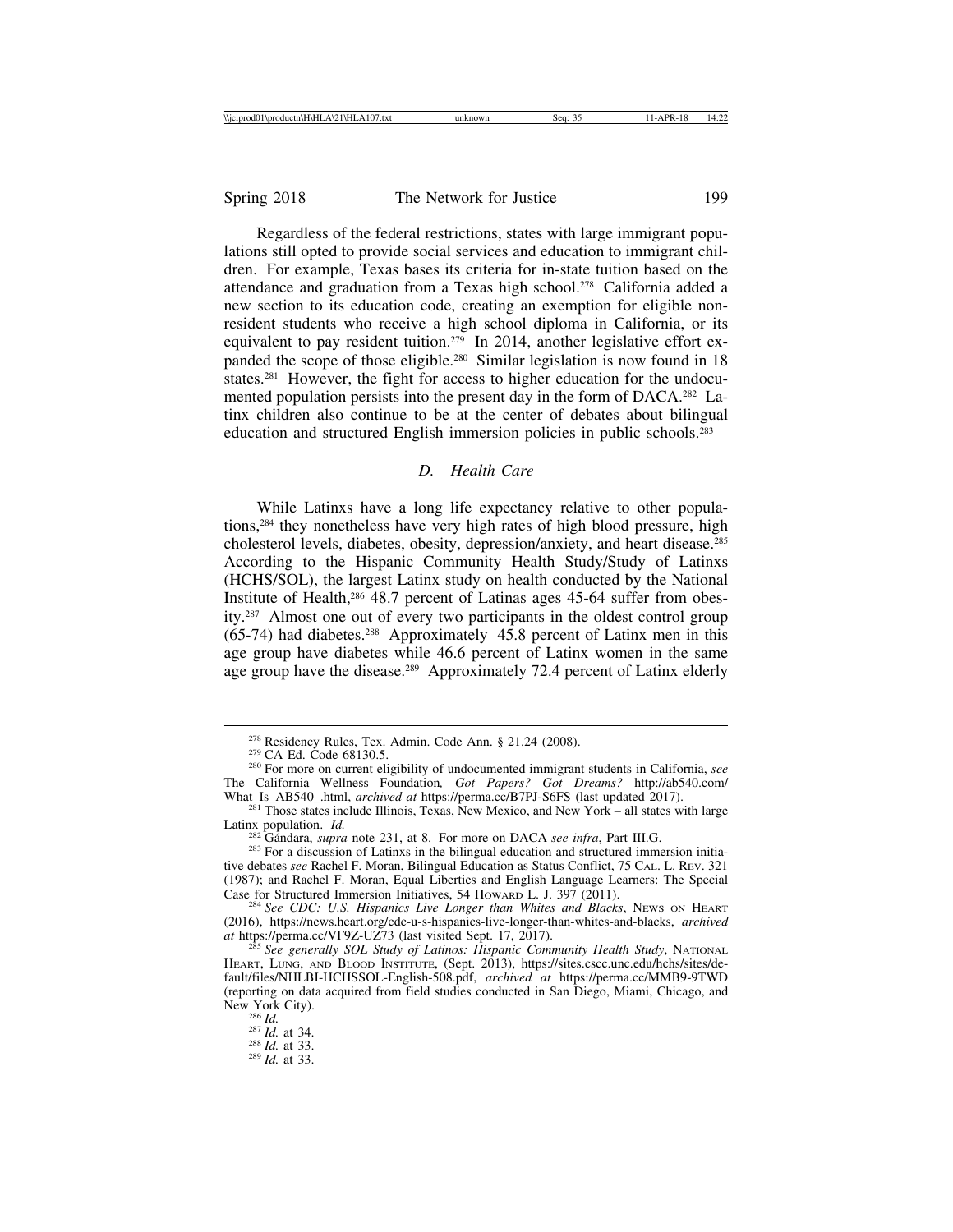men and 77.4 percent of Latinx women have undergone treatment for hypertension.290

These data are likely exacerbated by the fact that Latinxs remain largely underserved when it comes to access to health care. Between 2013 and 2016, the Latinx percentage of total uninsured adults ages 19-64 rose from 29 to 40 percent.291 Overall, 21.9 percent of Latinxs under the age of 65 have no health insurance coverage.<sup>292</sup> However, due to the advent of Obamacare, the uninsured rate for working Latinx adults fell from 43.2 percent in 2010 to just 24.8 percent in 2016.293 Further, the rates of uninsured Latinx are high in suburban contexts.<sup>294</sup> In the HCHS/SOL report referenced above, the data demonstrate that Miami has the largest number of participants ages 18-64 who are uninsured at 70.7 percent, compared to 27.7 percent of Latinxs in the Bronx.295

As previously mentioned, Latinxs tend to live in areas with high pollutant concentrations (i.e. lead poisoning, air pollution, contaminated water supplies). Like other communities of color, Latinxs are often the victims of environmental racism. For example, Flint, Michigan's Latinx communities, experienced high levels of lead contamination in their water.<sup>296</sup> Many members of the Latinx community in Flint have largely unable to seek assistance in part due to language barriers and immigration status.<sup>297</sup> Additionally, fracking efforts in San Antonio, Texas, have led to surface and groundwater contamination linked to cancer, hormone impacts and reproductive problems.298 Another example of environmental racism is Barrio Logan, a low income predominately Latinx neighborhood near the famous Chicano park in San Diego, California.299 Many residents claim the higher than nor-

<sup>290</sup> *Id.* at 28. <sup>291</sup> *New Commonwealth Fund Report: Latinos and People with Low Incomes Are Most Likely to Be Uninsured, Despite Significant Gains Under Affordable Care Act*, COMMON-WEALTH FUND, http://www.commonwealthfund.org/publications/press-releases/2016/aug/re-maining-uninsured, archived at https://perma.cc/Y6QY-R6VB (Aug. 18, 2016).

<sup>&</sup>lt;sup>292</sup> Summary Health Statistics: National Health Interview Survey 2015, CENTERS FOR DIS-EASE CONTROL AND PREVENTION, (2015), https://ftp.cdc.gov/pub/Health\_Statistics/NCHS/ NHIS/SHS/2015\_SHS\_Table\_P-11.pdf, *archived at* https://perma.cc/J9X2-WCVQ. <sup>293</sup> *See* Michelle M. Doty & Sara R. Collins, *Millions More Latino Adults Are Insured*

*Under the Affordable Care Act*, COMMONWEALTH FUND, (Jan. 19, 2017), http://www.commonwealthfund.org/publications/blog/2017/jan/more-latino-adults-insured, *archived at* https://

<sup>&</sup>lt;sup>294</sup> *Id.*<br><sup>295</sup> *Id.* at 54.<br><sup>296</sup> Niraj Warikoo, Flint Immigrants Struggle to get Help, Info on Water, DETROIT FREE PRESS, (Feb. 4, 2016 12:02 AM), http://www.freep.com/story/news/local/michigan/flint-watercrisis/2016/02/04/flint-immigrants-struggle-get-help-info-water/79530754/, *archived at* https:// perma.cc/M27A-JYSY.] <sup>297</sup> *Id.* <sup>298</sup> *See* Brian Bienkowski, *Poor, Minorities Carry The Burden of Frack Waste in South*

*Texas*, ENVIRONMENTAL HEALTH NEWS, http://www.environmentalhealthnews.org/ehs/news/ 2016/feb/fracking-waste-eagle-ford-texas-hispanic-environmental-justice (last visited Sep. 17,

<sup>&</sup>lt;sup>299</sup> See Dave Good, *Hard to Breathe in Barrio Logan*, SAN DIEGO READER, (June 26, 2013), https://www.sandiegoreader.com/news/2013/jun/26/cover-hard-breathe-barrio-logan/#, *archived at* https://perma.cc/FE89-83XF.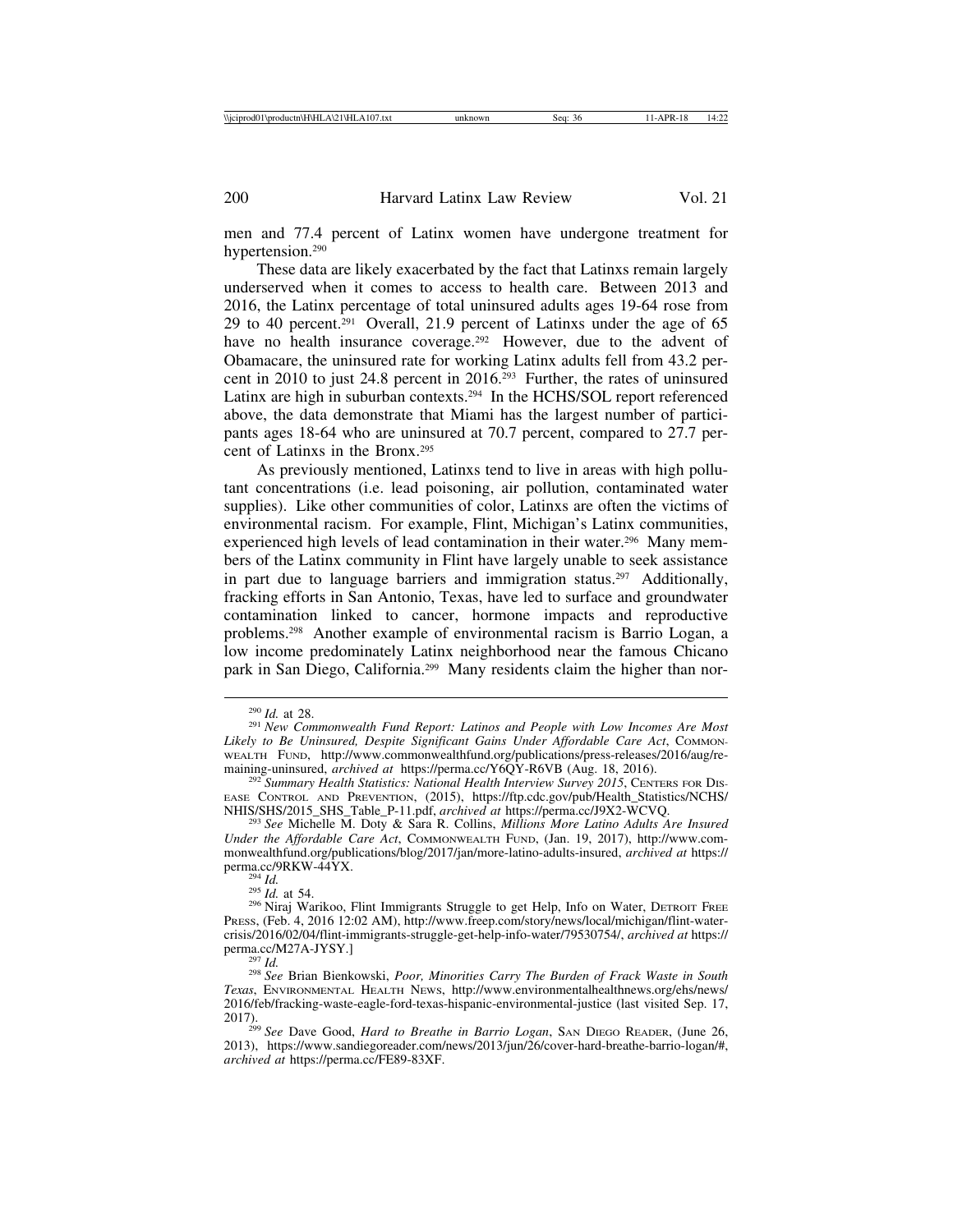mal asthma rates are due to the high number of maritime factories bordering the neighborhood.300 Although the Environmental Health Coalition has worked to reduce toxic pollution in the community, in 2013 Barrio Logan was ranked as the highest-at-risk community in San Diego County as well as in the top 5 percent for the state of California.301 Other California communities that have high populations of Latinxs are also burdened by environmental justice problems.302

Additionally, access to bilingual and culturally-sensitive healthcare providers is another obstacle for Latinxs to receiving quality assistance when it comes to health-related concerns.<sup>303</sup> For this reason, some health initiatives draw from local resources and train community members through participation models to speak to neighbors about how health access services. These community members are referred to as *promotores.* The American Public Health Association's Community Health Worker defines a *promotora/ promotor* as:

a frontline public health worker who is a trusted member of and/or has an unusually close understanding of the community served. This trusting relationship enables the worker to serve as a liaison/ link/intermediary between health/social services and the community to facilitate access to services and improve the quality and cultural competence of service delivery. A community health worker also builds individual and community capacity by increasing health knowledge and self-sufficiency through a range of activities such as outreach, community education, informal counseling, social support and advocacy.304

<sup>300</sup> *See Environmental Racism in San Diego*, LATINO USA (2014), http://latinousa.org/ 2014/04/25/environmental-racism, *archived at* https://perma.cc/28DL-9KRE (last visited Sep.

<sup>17, 2017).</sup> <sup>301</sup> *See Bario Logan: Officially A Toxic Hot Spot*, ENVIRONMENTAL HEALTH COALITION, (July 19 2013), http://www.environmentalhealth.org/index.php/en/media-center/blog-for'-environmental-justice/1274-toxic-free-neighborhoods/348-barrio-logan-officially-a-toxic-hot-<br>spot, archived at https://perma.cc/8KED-KMLE.

<sup>&</sup>lt;sup>302</sup> See Tony Barboza, *EPA 'environmental justice' map highlights California's pollution ills*, LOS ANGELES TIMES, (June 10, 2015, 12:21 PM), http://beta.latimes.com/local/lanow/lame-ln-environmental-justice-map-20150609-story.html, *archived at* https://perma.cc/6BRV-H8XT (discussing how the EPA interactive map helps identify Southeast Los Angeles County, San Joaquin Valley, and the Inland Empire as some of the most toxic communities in the country); *see also* Martha Matsuoka, *LA's History Lesson on Environmental Justice and Waste*, HUFFINGTON POST, (Nov. 8, 2012 10:48 AM), https://www.huffingtonpost.com/martha-matsuoka/los-angeles-recyclying\_b\_2092706.html, *archived at* https://perma.cc/QLY3-DF3P; and Cleora Ohar, *A Case of Environmental Justice in Los Angeles,* SALVE REGINA UNIVERSITY*, Spring 5-4, 2016,* http://digitalcommons.salve.edu/cgi/viewcontent. cgi?article=1007&context=env434\_justice, *archived at* https://perma.cc/8JQX-HAVH.

<sup>&</sup>lt;sup>303</sup> See Alice Hm Chen, Mara K. Youdelman & Jamie Brooks, *The Legal Framework for Language Access in Healthcare Settings: Title VI and Beyond*, 22 J. GEN. INTERN. MED. 362–367 (2007).

<sup>304</sup> *See Community Health Workers*, AMERICAN PUBLIC HEALTH ASSOCIATION, https:// www.apha.org/apha-communities/member-sections/community-health-workers, *archived at* https://perma.cc/5HBV-D2R6 (last visited Nov. 17, 2017).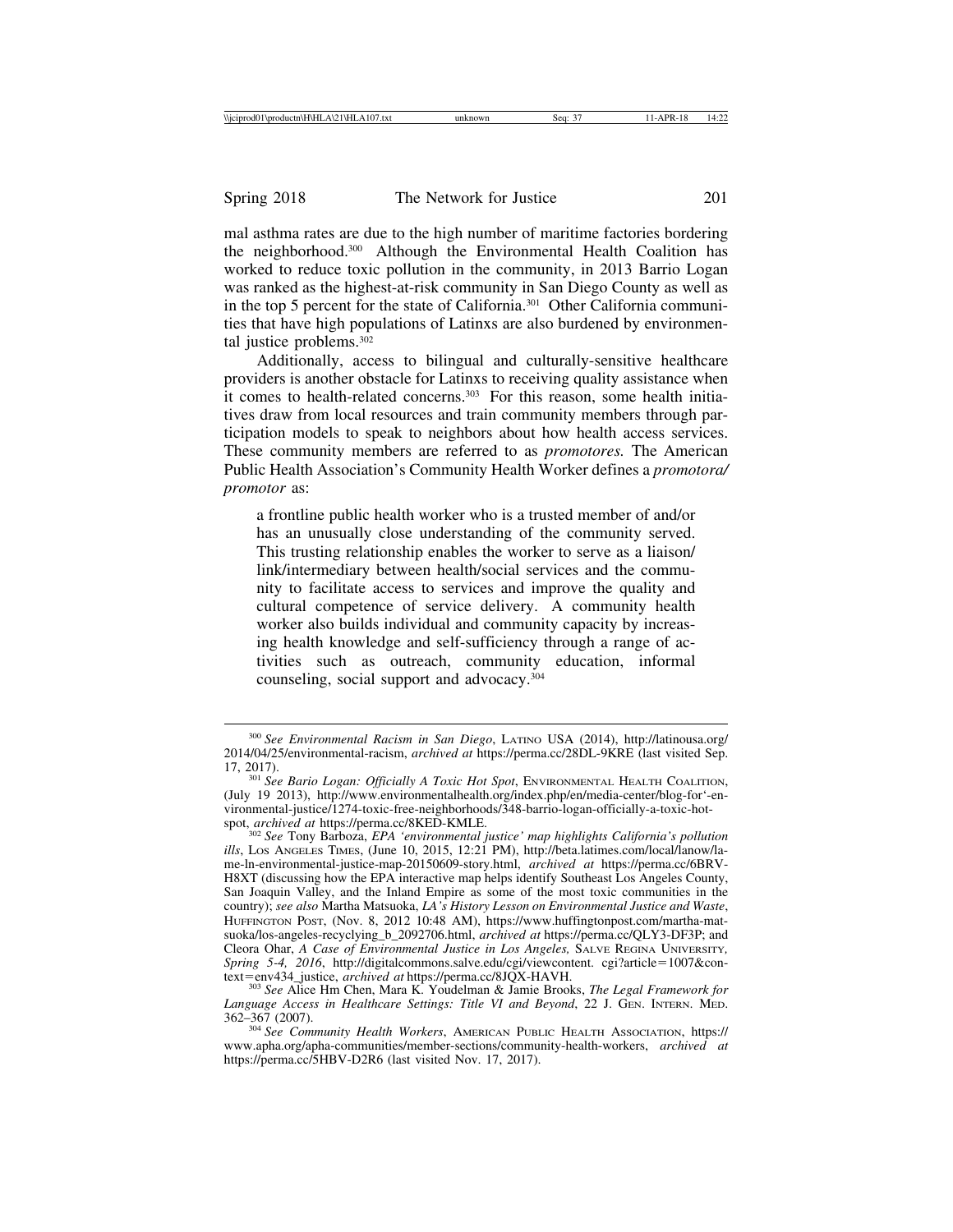Organizations across the nation use this *promotora/promotor* model to assist Latinxs in accessing health knowledge.<sup>305</sup> These promotoras can help get word out to undocumented immigrants who are less inclined to seek medical assistance as a result of their legal status. There are a number of studies that show that Latinx who deal with uncertain immigrantion status may be more suspectible to health problems as a result of the stress and fear of seeking medical attention.306 Recently, medical providers have reported an increase in physical ailments, such as a blurred vision, dizziness, insomnia, headaches, high blood pressure, and shortness of breadth, associated with stress.307 There are immigrant families that also avoid medical treatment for fear of deportation.308 Since so many Latinx families have mixed immigration status, the lack of access to health care for undocumented also impacts U.S. citizen Latinxs.309

The 2010 passage of the Affordable Care Act (ACA) under the Obama Administration arguably benefited Latinxs more than any other ethnic or racial group. A collaborative study between the Center for Health Policy at the University of New Mexico and Latino Decisions found that one-quarter of the uninsured individuals who were eligible to enroll in the ACA during the first enrollment period were Latinx. Further, by 2015, the Latinx uninsured population dropped from 28 percent in 2013 (just prior to the first enrollment period) to 17 percent.<sup>310</sup> Despite the benefits that the ACA promised for Latinx, the UNM and Latino Decisions study shows that 38 percent of Latinx believe that the costs for the ACA would only get worse over time, suggesting that the cost of healthcare remains a major impediment to access to healthcare for Latinx in the United States.311

<sup>310</sup> See Gabriel R. Sanchez, Francisco I. Pedraza, and Edward D. Vargas, *The Impact of the Affordable Care Act on Latino Access to Health Insurance*, 17 CENTER FOR HEALTH POLICY RESEARCH BRIEF. 1–5 (2015).

<sup>&</sup>lt;sup>305</sup> See The Network, Vision y Compromiso, http://www.visionycompromiso.org/word-<br>press/th-network/, archived at https://perma.cc/KG8V-AU6X.(last visited Sep. 17, 2017).

<sup>&</sup>lt;sup>306</sup> RB Toomey, et al, *Impact of Arizona's SB 1070 immigration law on Utilization of Health Care and Public Assistance Among Mexican-Origin Adolescent Mothers and their*

<sup>&</sup>lt;sup>307</sup> Jan Hoffman, *Sick and Afraid, Some Immigrants Forgo Medical Care*, N.Y. TIMES (June 26, 2017), https://www.nytimes.com/2017/06/26/health/undocumented-immigrants-health-care.html?\_r=0, *archived at* https://perma.cc/F8PR-22BD.

<sup>&</sup>lt;sup>308</sup> See Edward D. Vargas and Vickie D. Ybarra, *Immigration Enforcement and Mixedstatus Families: The Effects of Risk of Deportation on Medicaid Use*, 57 CHILD YOUTH SERV REV. 83-9 (July 13, 2016), http://edwardvargas.com/wp-content/uploads/2015/09/Vargas-<br>nYbarra\_JOIH\_2016.pdf; *archived at* https://perma.cc/EJ4C-2RQ4.

<sup>&</sup>lt;sup>309</sup> Seline Szkupinski Quiroga, et al, *In the Belly of the Beast: Effects of Anti-Immigration Policy on Latino Community Members*, 58 AM. BEHAVIORAL SCIENTIST 1723–1742 (2014) (describing how U.S.- and foreign-born Latinos experience the effects of local immigration

<sup>&</sup>lt;sup>311</sup> While numerous studies consider how the passage of The Affordable Care Act affects Latinxs overall, few studies discuss the special plight of Latinx elderly, who comprise the fastest-growing segment of the aging population in the United States. A 2005 *Annual Review of Public Health* article considers how acculturation contributes to Latinx health outcomes. As it relates to elder health, the authors find that older Latinx consume fewer saturated fats and simple sugars as well as more complex carbohydrates than do non-Latino whites. *See* Marielena Lara, Cristina Gamboa, M. Iya Kahramanian, Leo S. Morales & David E. Hayes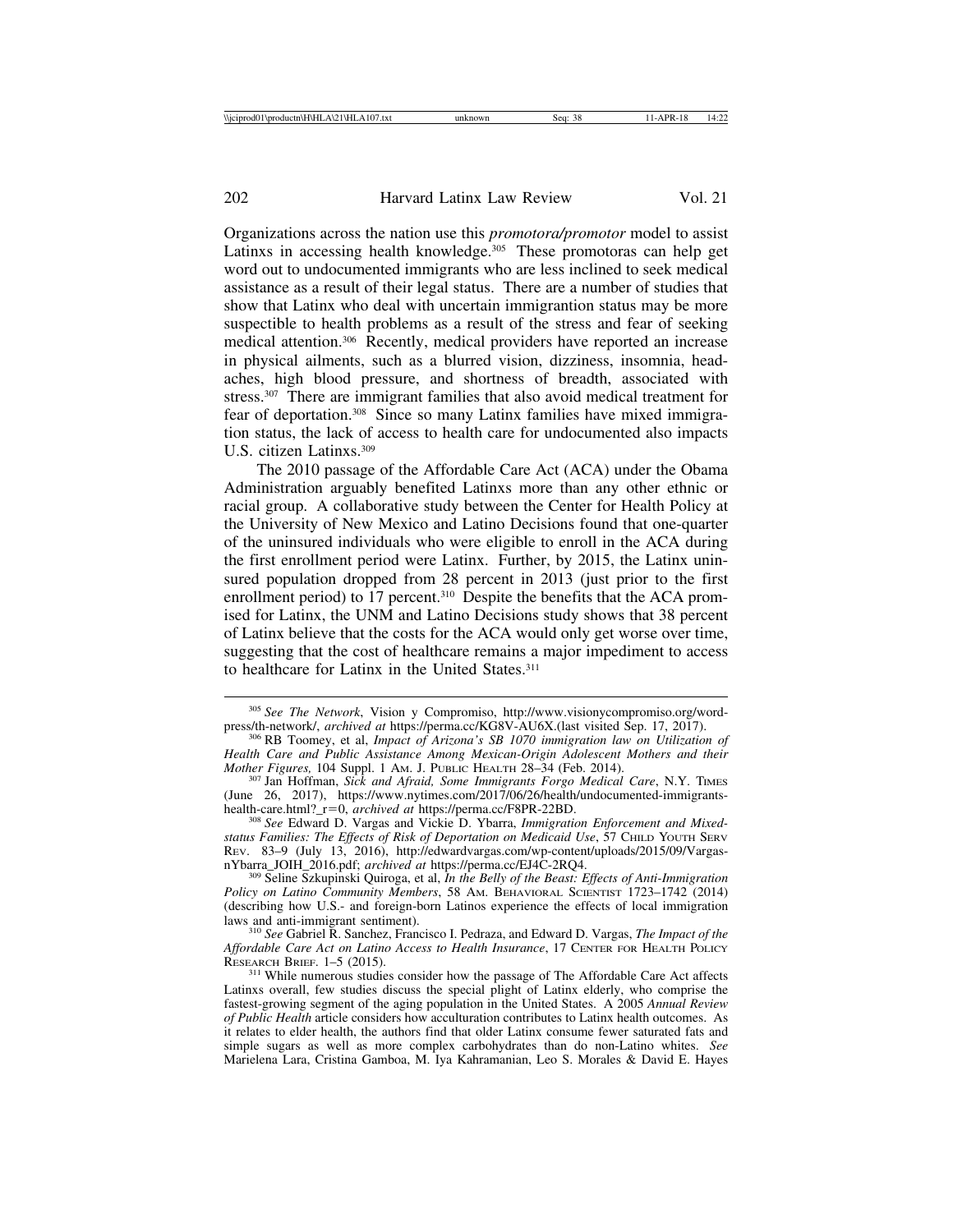## *E. Criminal Justice*

Media portrayals of Latinxs as criminals are, and have historically been commonplace in U.S cultural productions.312 A recent report of violent crime committed against white victims from 2012-2015, showed that 57 percent of the crimes were committed by white offenders, and only 11 percent were committed by Latinx offenders.<sup>313</sup> During the same time period, Latinxs experienced a higher rate of violent victim crime in metropolitan areas that had new Latinx communities.314 Approximately 40 percent of violent crime against a Latinx victim was committed by a Latinx offender.315 Within the Latinx community, domestic violence is the largest proportion of interracial crime.<sup>316</sup>

When the ABA Hispanic Commission Report was released in 2013, Latinxs constituted roughly 20 percent of inmates in prisons.317 In May 2017 the Federal Bureau of Prisons reported that Latinxs account for 33.6 percent of inmates.318 When we look at how these data break down, 78.5 percent of inmates are U.S. citizens and 16.5 percent of the remaining citizens of Latin American countries (Mexico, Dominican Republic, Cuba and Colombia primarily).<sup>319</sup> This increase can, in part, be attributed to two interrelated issues: immigration enforcement and drug enforcement. As Michelle Alexander notes in her canonical *The New Jim Crow: Mass Incarceration in the Age of Colorblindness,* whites are more likely than Latinxs and blacks to carry drugs in their vehicles. However, they are "far less likely to be viewed as suspicious, resulting in relatively few stops, searches, and arrests. . . "320 Ra-

Bautista, *Acculturation and Latino Health in the United States: A Review of the Literature and its Sociopolitical Context, 26 ANNU. REV. PUBLIC HEALTH, 367–397 (2005).* 

<sup>&</sup>lt;sup>312</sup> For a discussion of media images of Latinxs, *see* ABA Hispanic Commission Report, *supra* note 153, at 64–67; *see also* Ruben J. Garcia, *Critical Race Theory and Proposition 187: The Racial Politics of Immigration Law*, 17 CHICANO-LATINO L. REV. 118, 135–136 (1995). <sup>313</sup> *Special Report: Race and Hispanic Origin of Victims and Offenders, 2012-2015*, U.S.

DEPARTMENT OF JUSTICE, (Oct. 2017), https://www.bjs.gov/content/pub/pdf/rhovo1215\_sum.<br>pdf, archived at https://perma.cc/6KBJ-TBKN.

<sup>&</sup>lt;sup>314</sup> In these areas, the violent victimization was reported as 26 per 1,000, compared to 16-20 per 1,000 in areas that were not new Latinx metropolitan areas. *See* Min Xie, Ph.D., University of Maryland at College Park, and Michael Planty, Ph.D., *Violent Victimization in New and Established Hispanic Areas, 2007*–*2010,* BUREAU OF JUSTICE STATISTICS, (Aug. 2014), https://www.bjs.gov/content/pub/pdf/vvneha0710.pdf, *archived at* https://perma.cc/2S42-

<sup>&</sup>lt;sup>315</sup> Special Report: Race and Hispanic Origin of Victims and Offenders, 2012-2015, U.S. DEPARTMENT OF JUSTICE, (Oct. 2017), https://www.bjs.gov/content/pub/pdf/rhovo1215\_sum. pdf, *archived at* https://perma.cc/969L-JX39, (Table 1 Percent of violent victimizations, by

<sup>&</sup>lt;sup>316</sup> Id.<br><sup>317</sup> ABA Hispanic Commission Report, *see supra* note 153, at 60–62.<br><sup>318</sup> Inmate Statistics, Inmate Ethnicity, FEDERAL BUREAU OF PRISONS, https://www. bop.gov/about/statistics/statistics\_inmate\_ethnicity.jsp, *archived at* https://perma.cc/62L7-

<sup>&</sup>lt;sup>319</sup> Id.<br><sup>320</sup> Michelle Alexander, The New Jim Crow: Mass Incarceration in the Age of COLORBLINDNESS 134 (2010).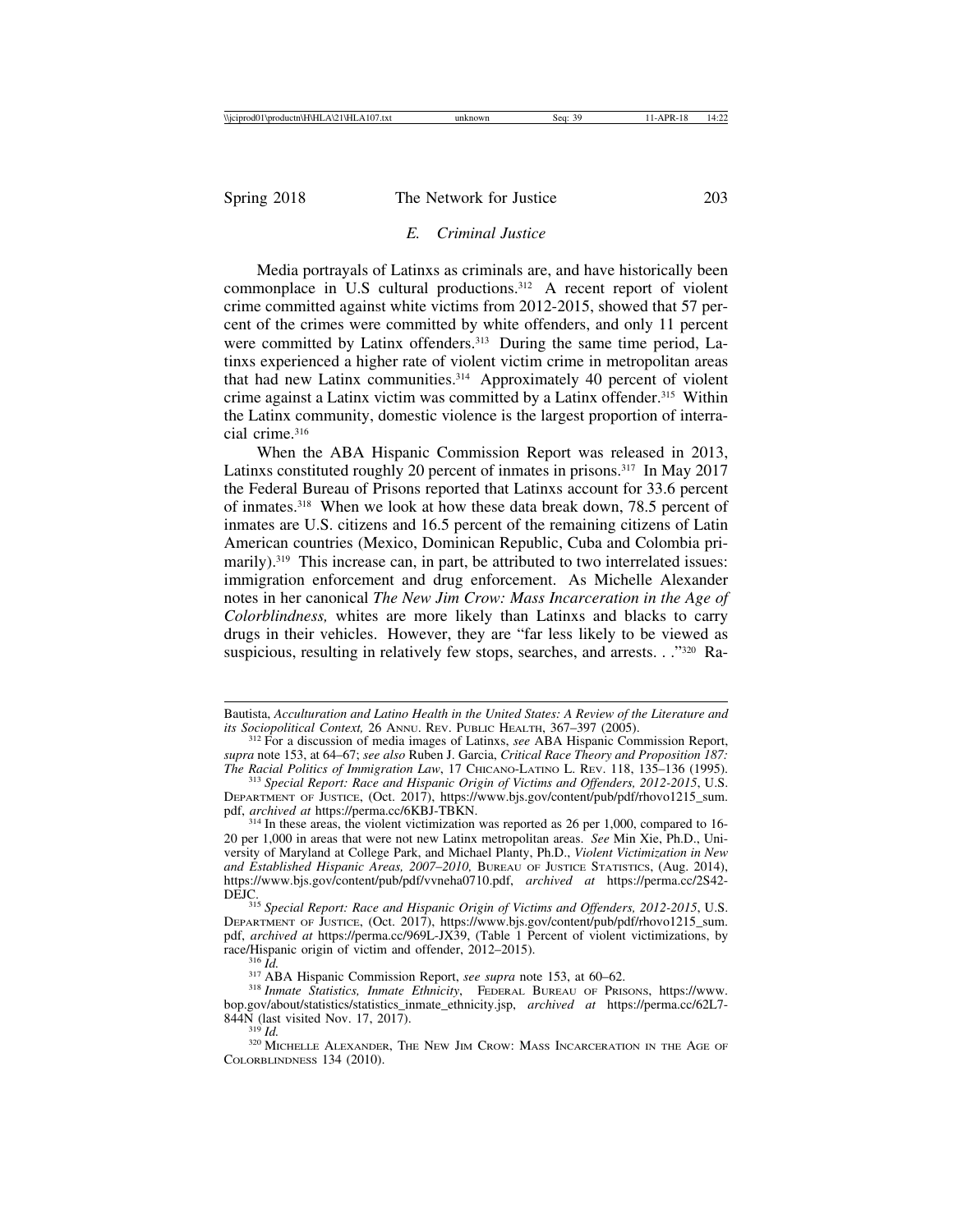cial profiling, or the practice using race or ethinicity as grounds for police stops, is found to be most common with blacks and Latinxs.<sup>321</sup>

Federal policies initiated in the 1990s have brought many Latinxs into the criminal justice system as a result of their immigration status.322 Policies such as these have made improper voting and other lower penalty crimes punishable by imprisonment and deportation. In February 2017, the nation was introduced to Rosa Maria Ortega, a legal permanent resident who voted in two GOP primary elections and found guilty of illegal voting by a Tarrant County jury in Texas. She was sentenced to eight years and \$10,000. In her testimony, Ortega explained that she did not understand that she did not have the right to vote. She was brought from Mexico as a child and her legal resident status permitted her to work, own property, serve in the military and pay taxes in the United States. Mrs. Ortega, a mother of three who has a sixth grade education testified: "All my life I was taught I was a U.S. citizen."323 Mrs. Ortega was able to post a bond that would allow her to stay out of jail while her appeal is pending.324 However, her mistake in voting is a felony and a felony makes a legal permanent resident eligible for deportation.325 The U.S. Immigration and Customs Enforcement opted to wait until her appeal is resolved before they initiate detention proceedings.<sup>326</sup>

In the age of renewed xenophobia and racial fear, immigration enforcement has become intimately linked with policing in the United States. It is perhaps unsurprising then, that immigrants are criminalized by virtue of their presence in the U.S. and are unfairly profiled based on perceived otherness, a process that legal scholars refer to as "crimmigration."327 The Department of Homeland Security reported that approximately 97 percent of immigrants

<sup>321</sup> For a discussion of racial profiling in the black and Latinx communities, *see* Kevin R. Johnson, The Case for African American and Latina/o Cooperation in Challenging Racial Profiling in Law Enforcement, 55 FLA. L. REV. 341 (2003) and Victor Romero, *Racial Profiling: Driving While Mexican and Affirmative Action*, 6 MICH. J. RACE & L. 195 (2000-2001). *See* also ABA Hispanic Commission Report, *see supra* note 153, at 60–62.

<sup>&</sup>lt;sup>322</sup> See Richard Delgado, Juan F. Perea & Jean Stefancic, Latinos and the Law: Cases and Materials (West Academic Pub. Co., 1st ed. 2008) (discussing the Illegal Immigration Reform & Immigrant Responsibility Act of 1996).

<sup>&</sup>lt;sup>323</sup> See Michael Wines, *Illegal Voting Gets Texas Woman 8 Years in Prison, and Certain Deportation*, N.Y. TIMES, (Feb. 10, 2017), https://www.nytimes.com/2017/02/10/us/illegalvoting-gets-texas-woman-8-years-in-prison-and-certain-deportation.html, *archived at* https://

<sup>&</sup>lt;sup>324</sup> James Ragland, *Rosa Maria Ortega is Free on Bond, and, for now, the System's Done the Right Thing*, THE DALLAS MORNING NEWS, (Mar. 3, 2017), https://www.dallasnews.com/ opinion/commentary/2017/03/03/rosa-maria-ortega-free-bond-now-systems-done-right-thing, *archived at https://perma.cc/NK9D-6HBY.*<br><sup>325</sup> *Id.* <sup>326</sup> *Id.* 326 *Id.* 327 Juliet Stumpf, *The Crimmigration Crisis: Immigrants, Crime, and Sovereign Power, 56* 

AM. U. L. REV. 367, 376 (2006) (coining the term "crimmigration" not only to describe what prior scholars had called, "the criminalization of immigration law," but also to describe the merger between the two institutions "in both substance and procedure [that] has created parallel systems in which immigration law and the criminal justice system are merely nominally separate"). *See also* Yolanda Vazquez, *Constructing Crimmigration: Latino Subordination in a "Post-Racial" World*, 76 OHIO ST. L.J. 599, 604 (2015).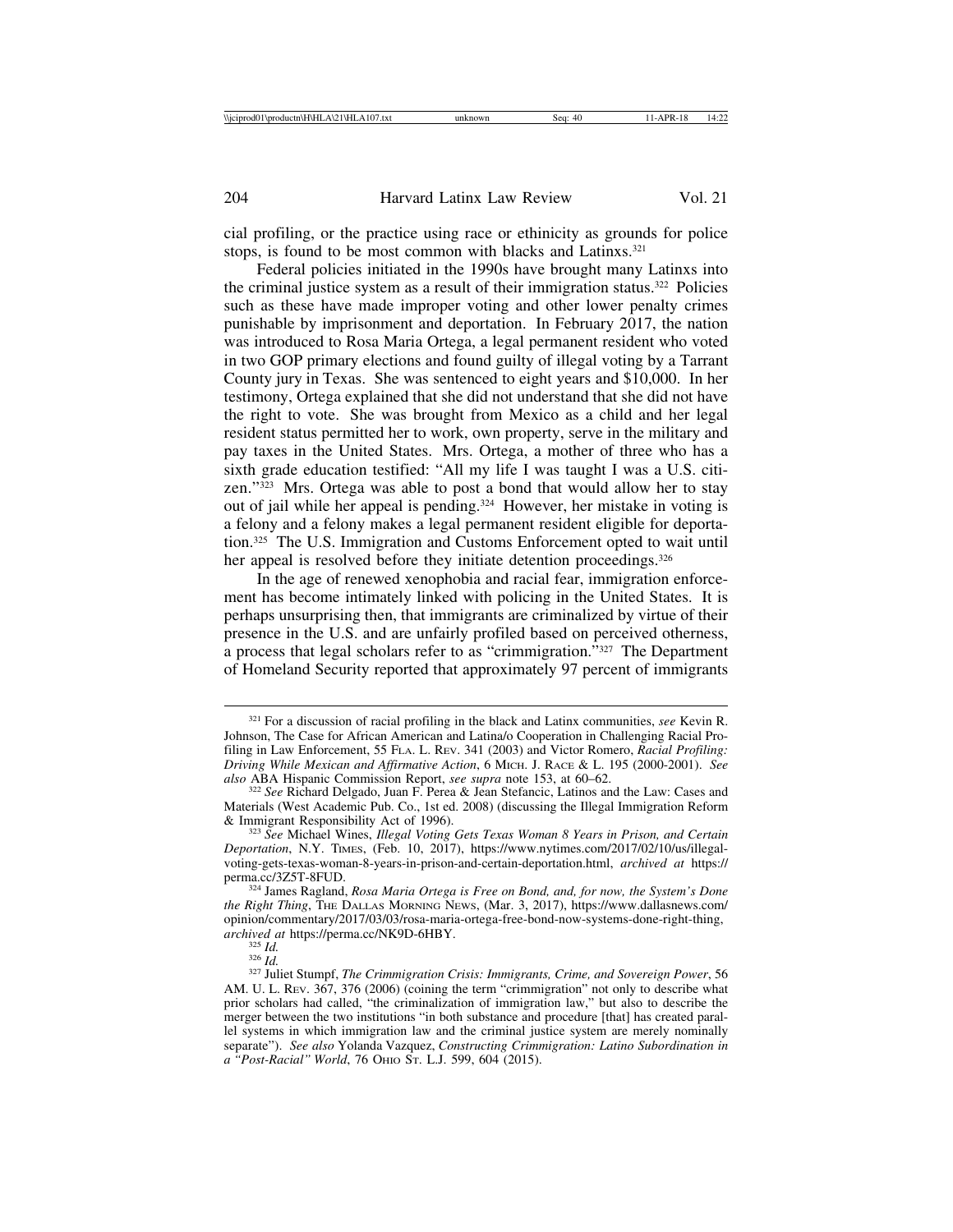who were detained and removed by ICE in fiscal year 2016 were Latinx.<sup>328</sup> Approximately 58 percent of all ICE removals, had a previous criminal conviction.329 The other 42 percent of those removed who had no criminal conviction, 95 percent were detained at the border or at a port of entry.330 While the percentage of those removed with criminal convictions is high, it is important to consider that research demonstrates that immigrants commit crimes at lower rates than U.S. citizens.<sup>331</sup> In fact, increased immigration rates are consider a factor that has contributed to lowering the crime rate in recent years.332 Researchers attribute the lower crime rates in immigrant communities to strong family ties that increase public safety and the fear of jeopardizing their immigration status.333 Despite these findings, in 2017 Congress amended the Immigration and Nationality Act to support stricter sanctions against immigrants who re-enter the country without authorization.334

The decisions that courts make are crucial to affirm or repudiate the civil rights of Latinxs. As a consequence, we cannot underestimate the role jury selection and composition plays in the criminal justice system. Defendants who request jury trials in the United States are entitled to a jury of their "peers." With the systemic exclusion of people of color from serving on juries, this right has historically only been extended to white America.<sup>335</sup> Many historians of the legal justice system have written on how jury trials in the Southern United States often exonerated white defendants while they indicted black defendants, damning them to serve extraordinarily long sentences or imposing the death penalty.<sup>336</sup>

Legislation and several court opinions established the illegality of discriminating against potential jury pools. Section 4 of Civil Rights Act of 1875 read "that no citizen possessing all other qualifications which are or may be prescribed by law shall be disqualified for service as grand or petit juror in any court of the United States, or of any State, on account of race,

<sup>328</sup> Only 7,836 of the 240,255 immigrants removed were not from Latin American countries. *See* Fiscal Year 2016 ICE Enforcement and Removal Operations Report (2016), U.S. IMMIGRATION AND CUSTOMS ENFORCEMENT, https://www.ice.gov/sites/default/files/docu-<br>ments/Report/2016/removal-stats-2016.pdf, *archived at* https://perma.cc/J8C9-8DPW.

<sup>&</sup>lt;sup>329</sup> *Id.* at 2.<br><sup>330</sup> *Id.* <sup>331</sup> *See Immigration and Public Safety*, The Sentencing Project, 6–7, http://www.sentenc-<br><sup>331</sup> *See Immigration and Public Safety*, The Sentencing Project, 6–7, http://www.sentencingproject.org/wp-content/uploads/2017/03/Immigration-and-Public-Safety.pdf, *archived at* https://perma.cc/8KCL-6GAU.<br><sup>332</sup> *Id.* at 8–9.<br><sup>333</sup> *See* Graham Ousey & Charis E. Kubrin, *Exploring the Connection between Immigra-*

*tion and Violent Crime Rates in U.S. Cities, 1980–2000*, 56 Social Problems 447–473 (2009); and Charis E. Kubrin & Hiromi Ishizawa, *Why Some Immigrant Neighborhoods are Safer than Others: Divergent Findings from Los Angeles and Chicago*, 641 THE ANNALS OF THE AMERICAN ACADEMY OF POLITICAL AND SOCIAL SCIENCE 148–173 (2012).

<sup>&</sup>lt;sup>334</sup> H.R. 3004. *See* https://www.congress.gov/bill/115th-congress/house-bill/3004, *archived at* https://perma.cc/9BZM-4XTR (last visited Sept. 8, 2017). <sup>335</sup> ALEXANDER, *supra* note 320. <sup>336</sup> *Id.*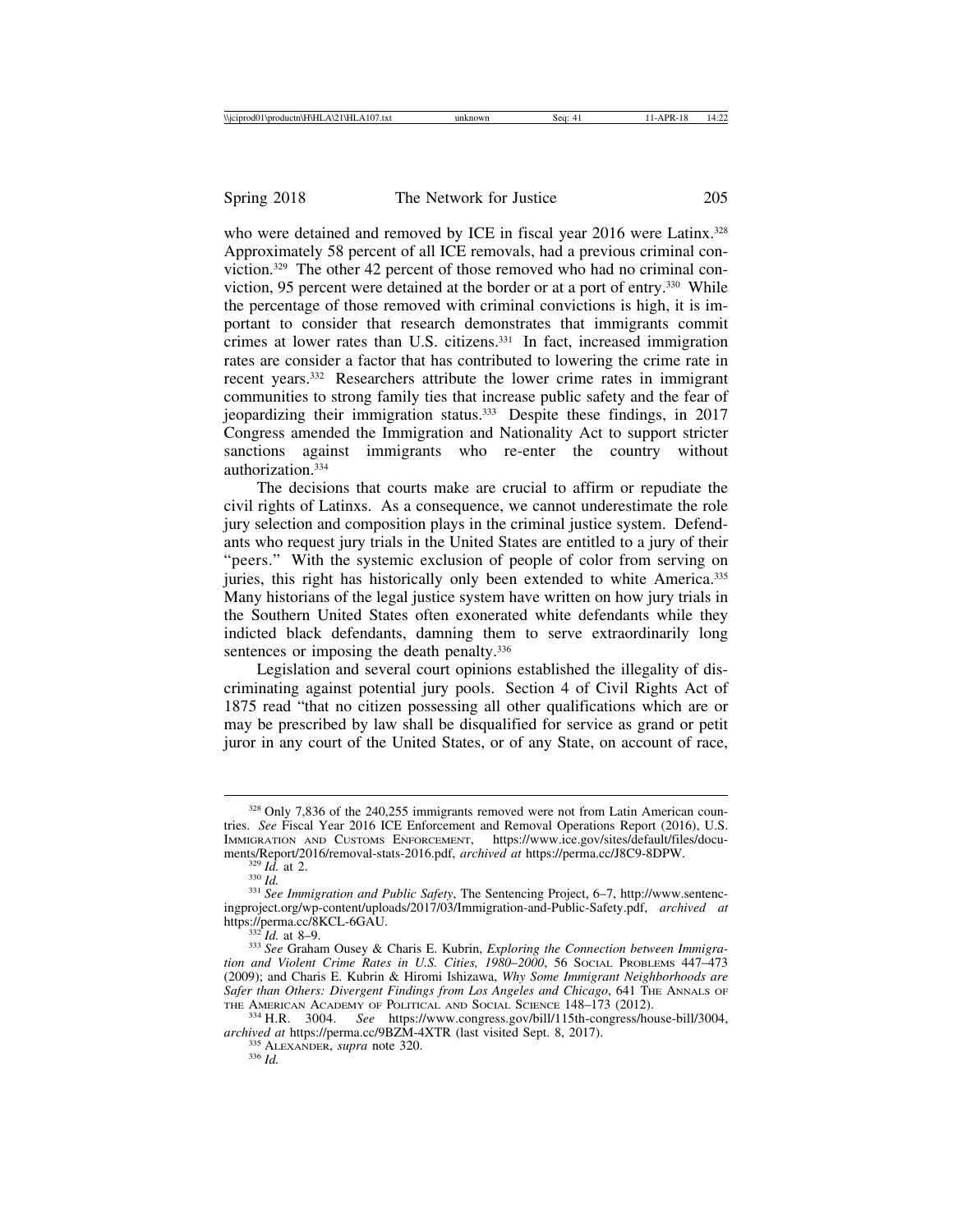color, or previous condition of servitude."337 Still, Latinxs had to fight to be included on juries. The 1954 Supreme Court case *Hernandez v. Texas,* revealed that in the twenty years prior, no Mexicans Americans had been called to serve on a jury.338 In *Hernandez v. Texas,* the Supreme Court ruled that everyone had a "right to be indicted and tried by juries from which all members of his class are not systematically excluded — juries selected from among all qualified persons regardless of national origin or descent."339 In that case, the Supreme Court stated that plaintiff Pete Hernandez had a Constitutional right to a jury that included Latinxs.340 Despite the ruling in *Hernandez*, it was not until the 1970s that Latinxs actually began serving on juries. The 1986 *Batson v. Kentucky* later ruling established that jurors could not be dismissed on the basis of race.<sup>341</sup> Despite this ruling, attorneys across the United States practiced their right of peremptory challenge, in which they dismissed potential jurors without providing the court with a reason.

Our history reveals that racism has pervaded the U.S. jury selection system. As The Equal Justice Initiative found in their 2010 Report "Illegal Racial Discrimination in Jury Selection: A Continuing Legacy," "a startlingly common reason given by prosecutors for striking black prospective jurors is a juror's alleged 'low intelligence' or 'lack of education.'" 342 For Latinxs, Spanish-language fluency has often been cited as a legitimate reason to exclude Latinxs from serving on juries. In the 1991 case *Hernandez v. New York*, the U.S. Supreme Court acknowledged the "harsh paradox that one may become proficient enough in English to participate in trial, only to encounter disqualification because he knows a second language as well."343 However, the Court held that the prosecutor "offered a race-neutral basis for his peremptory strikes. The issue here is the facial validity of the prosecutor's explanation, which must be based on something other than race."344 Because the peremptory strike was made on the basis of language access, the prosecutor's actions were deemed appropriate.345

Regardless of the English language fluency of Latinxs, ensuring due process for this population is also an important consideration. The U.S. Supreme Court case *Miranda v. Arizona,* that law enforcement officers recite specific warning before interrogation to all of those who they detain to prevent self-incrimination – a right afforded by the Fifth Amendment of the

right-t-1793862634, archived at https://perma.cc/Y8QQ-XYVN.<br>  $^{339}$  Hernandez v. Texas, 347 U.S. 475, 482, 74 S. Ct. 667, 673 (1954).<br>  $^{340}$  Id.<br>  $^{341}$  Batson v. Kentucky, 476 U.S. 79, 90 L. Ed. 2d 69, 106 S. Ct. 171

<sup>&</sup>lt;sup>337</sup> Civil Rights Act of 1875, 18 Stat. 335, §4 (1875).<br><sup>338</sup> Caitlin Cruz, *The Forgotten History of How Latinos Earned the Right to Vote*, SPLIN-TER (Oct. 10, 2016), http://splinternews.com/the-forgotten-history-of-how-Latinxs-earned-the-

*Legacy* 17(Aug. 2010), https://eji.org/sites/default/files/illegal-racial-discrimination-in-jury-se-

<sup>&</sup>lt;sup>343</sup> Hernandez v. New York, 500 U.S. 352, 371 (1991).<br><sup>344</sup> *Id.* at 353. <sup>345</sup> *Id.* at 362–365.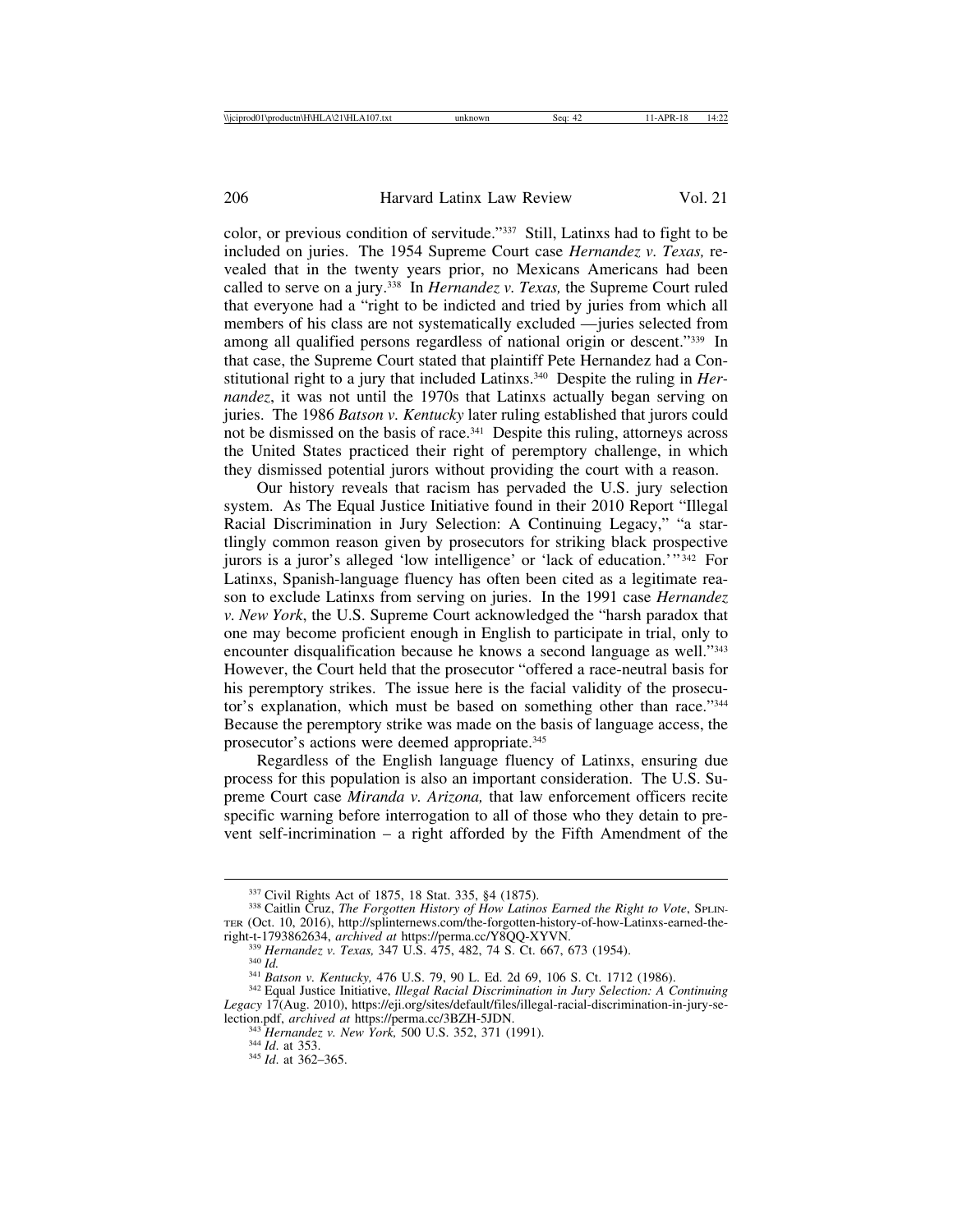U.S. Constitution.<sup>346</sup> The case namesake, Ernesto Miranda, was U.S. citizen arrested for kidnapping, rape, and armed robbery.<sup>347</sup> The officers who interrogated him did not advise Mr. Miranda of his rights and after a two-hour investigation, he signed a confession that included an admission that he knew his rights.348 For the segment of Latinxs that either predominantly speak Spanish or who are not native-language speakers, language is also an obstacle for obtaining procedural justice in criminal legal system. In the fifty years since the seminal *Miranda* case, "law enforcement has made no effort to develop a culturally and substantively accurate translation of the *Miranda* warning*.* 349 In 2016, the ABA Hispanic Commission worked to pass Resolution 110 which "urges federal, state, territorial, and local lawenforcement authorities to provide a culturally, substantively, and accurate translation of the *Miranda* warning in Spanish."350

## *F. Voting Rights*

The Voting Rights Act of 1965 and its subsequent amendments have greatly benefited Latinxs and facilitated Latinx civil engagement. The Act was passed to enforce rights afforded by the Fourteenth and Fifteenth Amendments to the U.S. Constitution. Section 2 of the Act closely follows the Fifteenth Amendment to prohibit procedures and practices that discriminate against racial minorities or language minorities that are protected under Section 4 of the Voting Rights Act. While Section 2 is used to challenge vote dilution through practices such as at-large elections, Section 4 set forth a formula to identify those areas where discrimination in voting is greater and where remedial action is appropriate.

Section 4 also sets forth prohibitions against procedures such as literacy tests, moral character tests, and other tests as pre-requisite to voting.351 For example, Section 4(e) permits individuals who have completed sixth grade in a U.S. public school but speak a language other than English.352 This legislation accounts for U.S. citizens who live in Puerto Rico who do not have a full voting representative in Congress and cannot vote in Presidential elections.<sup>353</sup> Section  $4(f)$  delineates a process to identify language minorities that are eligible to obtain voter information and ballots in languages other than English.354 Section 5 requires covered jurisdictions with history of dis-

<sup>&</sup>lt;sup>346</sup> *Miranda v. Arizona*, 384 U.S. 436, 444 (1966).<br><sup>347</sup> Yale Kamisar, *Miranda Thirty-Five Years Later: A Close Look at the Majority and Dissenting Opinions in Dickerson, 33 Ariz. St. L.J. 387 (2001).* 

<sup>&</sup>lt;sup>348</sup> Id.<br><sup>349</sup> Richard Pena, *ABA Hispanic Commission: A Voice for the Underrepresented*, (July 14, 2017), http://www.lawpracticetoday.org/article/aba-hispanic-commission/, *archived at* https://

permant 350 *Id.* 350 *Id.* 351 Public Law, 89–100. 352 *Id.* 354 *Id.* 354 *Id.*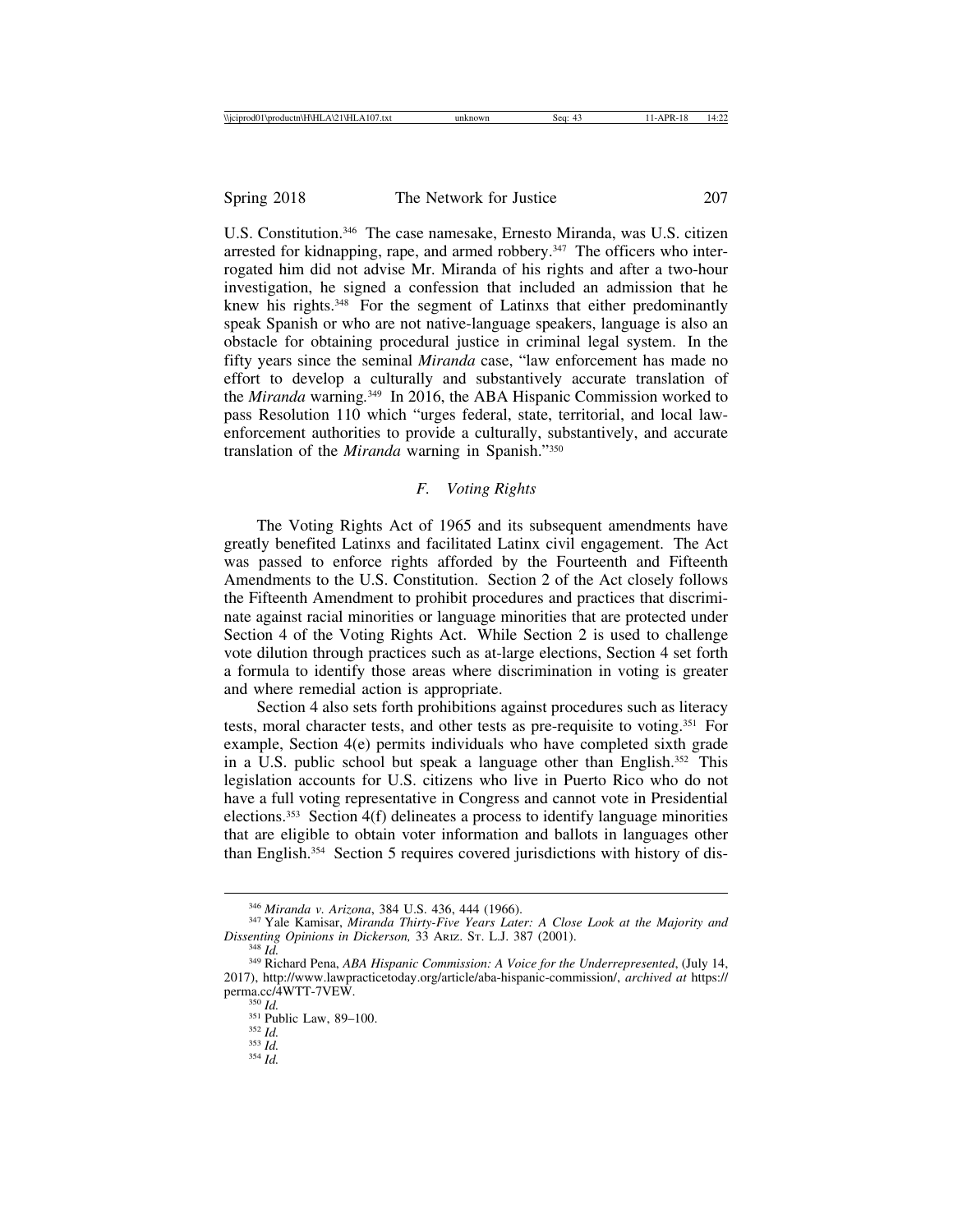crimination or which had significant language minority populations to undergo federal oversight when they attempted to change voting practices and procedures.355 In some jurisdictions, federal examiners and observers may even be appointed. The formula outlined in Section 4(b) sets forth the factors to determine which jurisdictions are subject to federal pre-clearance under Section 5.356

In 2013, a divided U.S. Supreme Court held that the coverage formula in Section 4(b) of the Voting Rights Act was unconstitutional in *Shelby Co. v. Holder.*357 The *Shelby County* opinion did not rule Section 5 unconstitutional but reasoned that the federal constraints on the covered jurisdictions were not responsive to existing conditions.<sup>358</sup> It also stated that the formula for determining if a state's voting procedures required federal review was outdated and did not reflect the advances made in voting rights in the last fifty years.359 The decision meant that Shelby County, Alabama, and other jurisdictions identified under Section 4(b)'s coverage formula are not required to obtain federal pre-clearance unless there exists a separate order under section  $3(c)$  of the Voting Rights Act. Section  $3(c)$  requires that plaintiffs show that a jurisdiction intentionally discriminated against a class of voters to bring that jurisdiction back for a federal pre-clearance. Section 3 of the Voting Rights Act has not been commonly used.360 At the time of the *Shelby County* decision, nine states were subject to federal preclearance.<sup>361</sup> Since the federal enforcement of state policy and practices is no longer in effect, those states have proceeded to implement policies that many consider are violating the voting rights of Latinxs, Blacks, and other language minority populations.

For example, the Arizona Attorney General Tom Horne issued an opinion in 2013 that Arizona residents who registered to vote using federal government forms must also prove their citizenship or their registration would be invalidated and they would not be allowed to vote in state or local elections. The same opinion also prohibits voters from signing petitions to get candidates and initiatives on the ballots. This opinion was issued to replace Proposition 200, a state ballot initiative passed by Arizona voters in 2004 that required "satisfactory evidence of United States citizenship," 'twas

<sup>&</sup>lt;sup>355</sup> Id.<br><sup>356</sup> Id.<br><sup>357</sup> Shelby Cty. v. Holder, 133 S. Ct. 2612, 2631 (2013).<br><sup>358</sup> See id.<br><sup>359</sup> Id. at 2618.<br><sup>359</sup> Id. at 2618. (Aug. 19, 2013), http://prospect.org/article/get-know-section-3-voting-rights-act, *archived at* https://perma.cc/V5XC-2HUX (stating that "Section 3 has only been invoked 18 times in the last four decades" in counties or school districts and only "Arkansas and New Mexico, have ever been 'bailed in.'" Currently, only 3 primarily rural counties "in the whole country are required to seek preclearance under Section 3").

<sup>&</sup>lt;sup>361</sup> See Jurisdiction Previously Covered by Section 5, U.S. DEP'T OF JUST., https://www. justice.gov/crt/jurisdictions-previously-covered-section-5, *archived at* https://perma.cc/PY34- KFWM (last updated Aug. 6, 2015).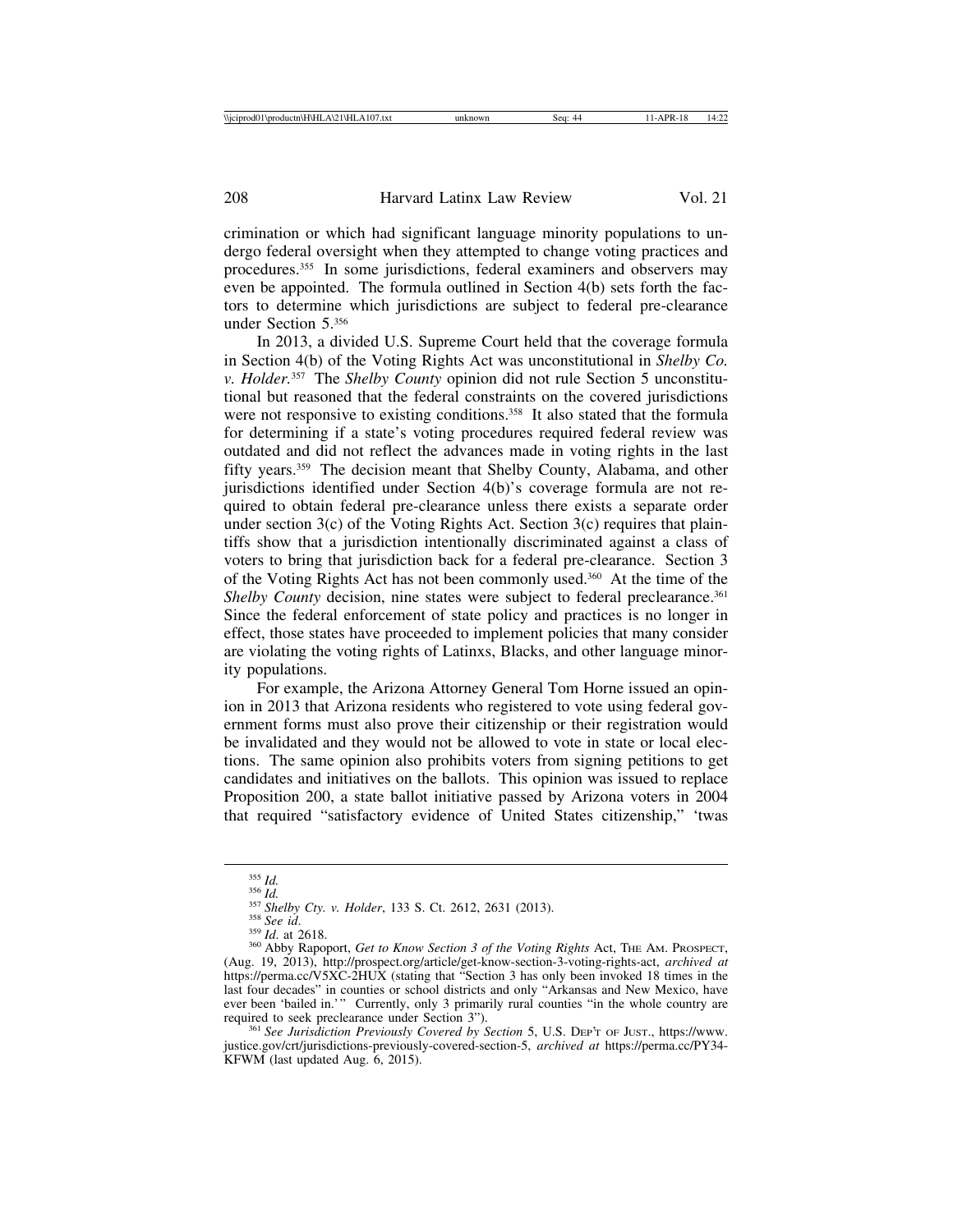struck down by the Ninth Circuit.362 In *Gonzalez v. Arizona*, the Ninth Circuit did not hold Proposition 200 unconstitutional.<sup>363</sup> Instead, the court decided it was acceptable to have the state require voters to show their identification when voting on election day but ruled against the proof of citizenship requirement.364 The 11-judge en-banc panel of judges pointed to the National Voter Registration Act of 1993 as the superseding federal law that prevented states from implementing burdens that required more than state oaths that voters must take to proof citizenship.<sup>365</sup>

As in Arizona, voters in nine other states must show photo identification to vote. Another thirty-three states have some form of voter identification rules.366 In April 2017, a federal district court judge ruled that a Texas voter identification law passed by the legislature in 2011 was motivated by an intent to discriminate against Latinx and Black voters.<sup>367</sup> The Fifth Circuit found, in July 2016, the same voter identification law had a discriminatory effect on Black and Latinx voters who lacked government-issued photo identifications.368 Trump administration abandoned case on behalf of the Department of Justice, but advocates stayed on.

While the scholarship shows almost no impact of voter identification laws on voter fraud, it does show that ethnic and racial minorities are less likely to have photo identification.<sup>369</sup> Recent analysis of the Cooperative

*archived at* https://perma.cc/4Q7V-Z9LZ. <sup>366</sup> Kansas, Arizona Require Proof of Citizenship for Voting, WALL ST. J., (Aug. 3, 2014 7:42 PM) https://ballotpedia.org/Voter\_identification\_laws\_by\_state, *archived at* https://per ma.cc/4Q7V-Z9LZ. Texas passed a voter identification bill in 2011 that was codified as Tex. Elec. Code Ann. 63.001 (West 2017). The law was challenged and rejected by a federal court based on discriminatory against Latinxs and African Americans that violated Section 2 of the Voting Rights Act, in addition to the 14th and 15th Amendments to the U.S. Constitution. *See Veasey v. Perry*, 71 F. Supp. 3d 627 (S.D. Tex. 2014). That decision was appealed to the 5th Circuit which affirmed the discriminatory effect claim but sent back to the lower court decision to reconsider the discriminatory purpose claim. *See Veasey v. Abbott*, 830 F. 3d 216, 241 (5th Cir. 2016) (en banc). On August 23, 2017, the lower court granted a declaratory and injunctive relief for Section 2 violations to plaintiffs. Texas attorney General Ken Paxton promised to appeal the ruling. *See* Matt Largey, *Federal Judge Tosses Out Texas Voter ID Law*, NPR (Aug. 23 2017, 8:43 PM), http://www.npr.org/sections/thetwo-way/2017/08/23/ 545664409/-federal-judge-permanently-blocks-texas-voter-id-law, *archived at* https://perma.

<sup>367</sup> Manny Fernandez, *Federal Judge Says Texas Voter ID Law Intentionally Discrimi*nates, N.Y. TIMES (Apr. 10, 2017), https://www.nytimes.com/2017/04/10/us/federal-judge-<br>strikes-down-texas-voter-id-law.html, *archived at* https://perma.cc/9Y3K-BKX5.

<sup>368</sup> Id.<br><sup>369</sup> See Zoltan L. Hajnal et al., *Do Voter Identification Laws Suppress Minority Voting? Yes. We Did the Research.*, THE WASH. POST (Feb. 15, 2017), https://www.washingtonpost.com/news/monkey-cage/wp/2017/02/15/do-voter-identification-laws-suppress-minority-voting-yes-we-did-the-research/?utm\_term=.fe32053cd6b6, *archived at* https://perma. cc/W4L2-TRZE.

<sup>&</sup>lt;sup>362</sup> Ariz. Rev. Stat. § 16–166(F) (2017). *See id.* § 16–579(A).<br><sup>363</sup> Gonzalez v. Arizona, 624 F.3d 1162 (9th Cir. 2010).<br><sup>364</sup> Id.<br><sup>365</sup> 52 U.S.C. §§ 20501–20511 (2017) (also known as the Motor Voter Law). Arizona v. Inter Tribal Council of Ariz., Inc., 133 S. Ct. 2247, 2261 (2013); *see* Mark Peters, *Kansas, Arizona Require Proof of Citizenship for Voting*, WALL ST. J. (Aug. 3, 2014, 7:42 PM), https:// www.wsj.com/articles/kansas-arizona-require-proof-of-citizenship-for-voting-1407109373,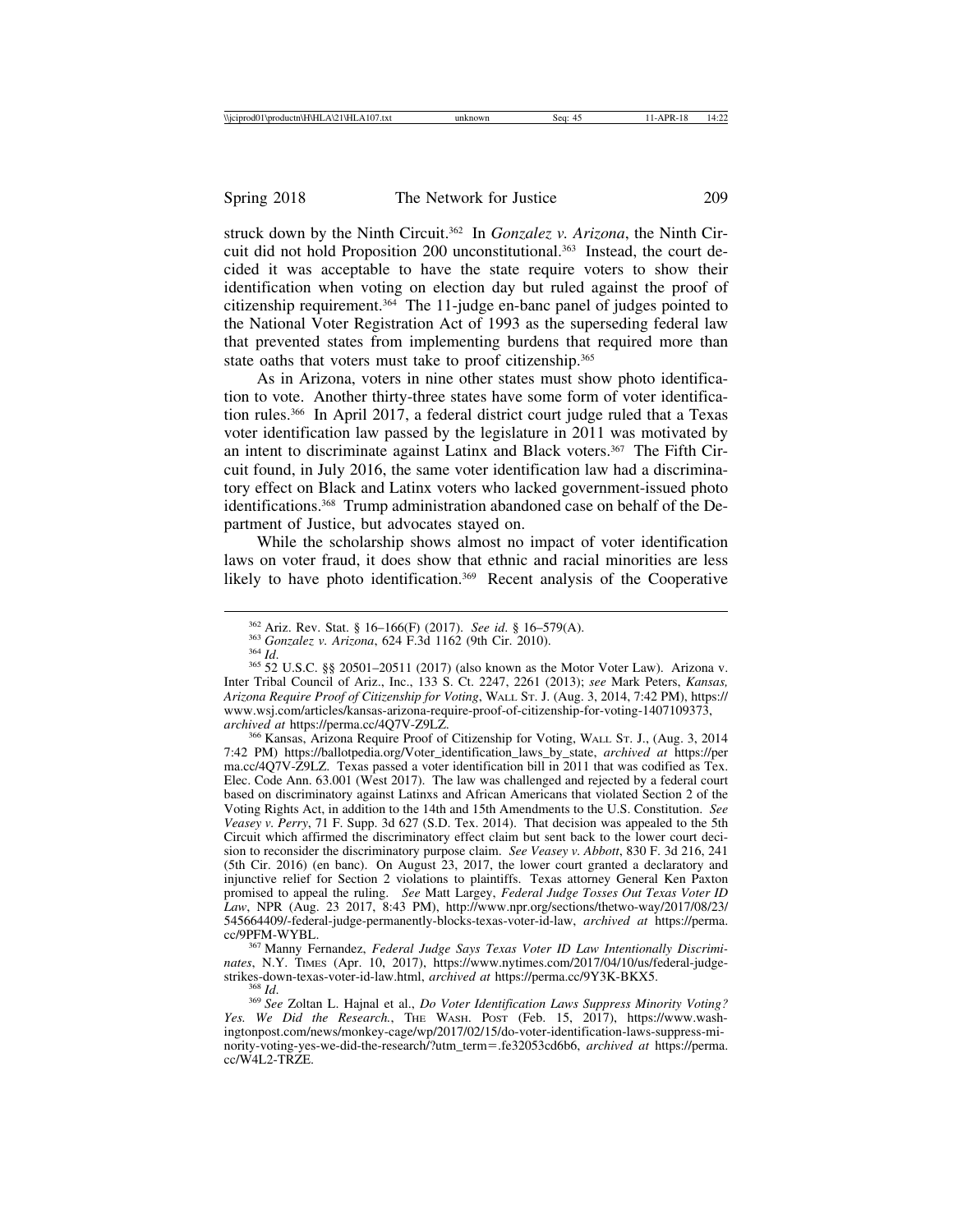Congressional Election Study shows that Latinx voter turnout is approximately 7.1 percent lower in general elections and 5.3 percent lower in primaries with strict identification laws. Voter identification laws also impact African Americans, Asian Americans, and multi-racial Americans but have no impact on White voter turnout.370 Voter identification laws seem to be proxies for voter suppression. For this reason, The American Civil Liberties Union, the National Association for the Advancement of Colored People, and other civil rights organizations have already sued the recently created Presidential Advisory Commission on Election Integrity (Election Commission) and requested that states submit individual voter data as a way to prevent voter fraud.371 These lawsuits claim that the Election Commission has assembled a biased group of individuals who seek to suppress Latinx and Black voters by alleging voter fraud and violate the privacy of millions of American voters.<sup>372</sup> Latinx voter suppression, however, comes in a variety of forms in addition to voter identification laws and citizenship requirements.

Voting purges disproportionally impact Blacks and Latinx who are eligible to vote.373 In 2012, Florida Governor Rick Scott ordered a purge of voter lists to identify non-citizen voters.374 The effort identified approximately 180,000 potential non-citizens.<sup>375</sup> From that group, 2,600 were investigated.376 The initial round found that 600 of those were citizens and approximately 85 were removed from the rolls.<sup>377</sup> Among those who struggled to get the opportunity to vote 58 percent were Latinxs.<sup>378</sup> In Brooklyn, New York, more than 120,000 voters were illegally removed from the voter rolls during the presidential primary in April 2016.379 City officials attributed the purge to a mistake and said that there was not a specific group

<sup>370</sup> *Id.* <sup>371</sup> Vann R. Newkirk II, *What's the Real Goal of Trump's Voter-Fraud Commission?*, THE ATLANTIC (July 26, 2017), https://www.theatlantic.com/politics/archive/2017/07/trump-vote-<br>fraud-commission/534843/, archived at https://perma.cc/W4L2-TRZE.

<sup>&</sup>lt;sup>372</sup> Vann R. Newkirk II, *Trump's Voter-Fraud Commission Has its First Meeting*, THE AT-LANTIC (July 19, 2017), https://www.theatlantic.com/politics/archive/2017/07/trumps-voter-<br>fraud-commission-runs-into-a-roadblock/534084/, archived at https://perma.cc/RT68-UNZB.

<sup>&</sup>lt;sup>373</sup> For a history of the codification of laws that served to segregate, discriminate, and strip African Americans of their civil and human rights in the US colonial period, *see* A. LEON HIGGONBOTHEM, JR. IN THE MATTER OF COLOR: RACE AND THE AMERICAN LEGAL SYSTEM: THE COLONIAL PERIOD (1980). *See also* A. Leon Higgonbothem, Jr., Shades of Freedom:

<sup>&</sup>lt;sup>374</sup> Steve Bousquet & Amy Sherman, *Florida Suspends Non-Citizen Voter Purge Efforts*, MIAMI HERALD (Mar. 27, 2014 11:49 AM), http://www.miamiherald.com/news/politics-gov-ernment/article2087729.html, *archived at https://perma.cc/946G-SLKU*.

ernment/articleans-state<br>
<sup>376</sup> *Id.* <sup>376</sup> *Id.* 376 *Id.* 376 *Id.* 376 *Id. 378 Florida's Discriminatory Voter Purge, N.Y. TIMES (May 31, 2012), http://www.ny*times.com/2012/06/01/opinion/floridas-discriminatory-voter-purge.html, *archived at* https://

<sup>&</sup>lt;sup>379</sup> Brigid Bergin et al., *Brooklyn Voter Purge Hit Hispanics Hardest*, WNYC News (June 21, 2016), http://www.wnyc.org/story/brooklyn-voter-purge-hit-hispanics-hardest/, *archived at* https://perma.cc/XN9U-JNYS.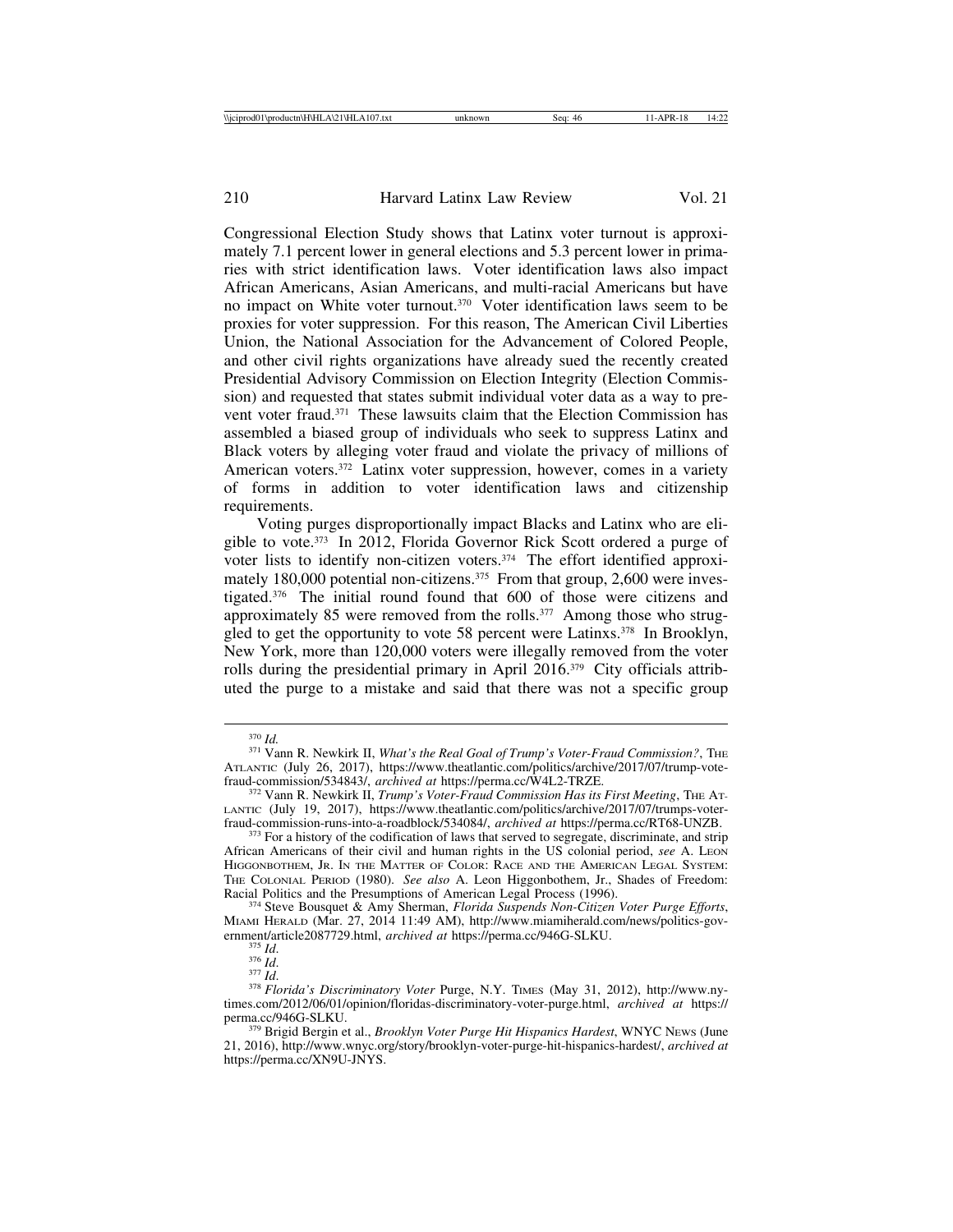targeted by the purge.<sup>380</sup> However, an analysis of those purged showed that Latinx voters were impacted at a greater rate than other groups.<sup>381</sup> According to the analysis that compared individuals with typical Latinx last names, they were purged at a rate that was 60 percent higher than others.<sup>382</sup>

Voter suppression comes in many shapes and sizes but the most hotly contested is probably the practice of gerrymandering. Gerrymandering is the process of drawing electoral districts to benefit one party or class of individuals. The process of gerrymandering protects those incumbents who are usually drawing the electoral district boundaries. In May 2017, the U.S. Supreme Court ruled against two gerrymandered congressional districts in North Carolina because they relied too much on race as a factor to draw them.383 While racial gerrymandering is generally not held constitutionally permissible, drawing electoral district lines to account for political party is permitted. The *Cooper v. Harris* opinion reasoned that sorting individuals based on race is suspect even if race is a proxy for political party affiliation.384 This case may have an important impact on ongoing redistricting litigation in Texas where Republicans are accused of not creating sufficient districts that can elect Latinxs.

The history of the Latinxs' voting rights struggle is best exemplified in Texas.<sup>385</sup> The state's Democratic Party banned African Americans from voting in 1923 by codifying all-white primaries.<sup>386</sup> The law was not overturned until 1944 in *Smith v. Allwright*—one of 4 Texas cases challenging the allwhite primaries.<sup>387</sup> The Southwest Voter Registration Education Project

<sup>383</sup> *Cooper v. Harris*, 137 S. Ct. 1445, 1468 (2017).<br><sup>384</sup> Id. at 1473; *see* Rick Hasen, *Breaking and Analysis: Supreme Court on 5-3 Vote Affirms NC Racial Gerrymandering Case*, ELECTION L. BLOG (May 22, 2017 7:06 AM), http://<br>electionlawblog.org/?p=92675, *archived at* https://perma.cc/3XML-J239.

<sup>385</sup> In 1861, Texas joined the Confederate States of America. *See Texas Ordinance of Secession*, TEX. ST. LIBR. AND ARCHIVES COMMISSION, https://www.tsl.texas.gov/treasures/earlystate/secess-01.html, *archived at* https://perma.cc/FC6M-DXUP (last modified Mar. 29, 2016). Although Texas saw few U.S. Civil War battles, it went through Reconstruction. *See* Katie Whitehurst, *Civil War and Reconstruction*, TEX. OUR TEX., http://texasourtexas.texaspbs.org/the-eras-of-texas/civil-war-reconstruction/, *archived at* https://perma. cc/5DBF-FHJZ (last visited Sept. 19, 2017). Many of those who supported slavery gained political dominance and created a Jim Crow system that disenfranchised African Americans in 1901 by passing a poll tax. *See* Terrell Jermaine Starr, *Top Black Voter Disenfranchisement Tactics*, NEWSONE (Dec. 8, 2011), https://newsone.com/1703995/black-voter-disenfranchise-<br>ment-tactics-voter-id-redistricting/, *archived at https://perma.cc/YJ6X-H52M.* 

<sup>386</sup> Robert E. Cushman, *Texas White Primary Case Smith v. Allwright*, 30 CORNELL L. Q. 66, 67 (1944).

 $387$  *Id.* 

<sup>&</sup>lt;sup>380</sup> *See id.*<br><sup>381</sup> *Id.*<br><sup>382</sup> *Id.; see* Vivian Yee, *Routine Voter Purge is Cited in Brooklyn Election Trouble*, N.Y. TIMES (Apr. 22, 2016), https://www.nytimes.com/2016/04/23/nyregion/routine-voter-purge-iscited-in-brooklyn-election-trouble.html?mtrref=www.nytimes.com&gwh=93A9B67B561C 32876065C58D547DAA6B&gwt=pay, *archived at* https://perma.cc/7P63-WL9W; *see also* Department of State, *Interim Progress report: Ongoing Efforts by the Secretary of State to Improve the Accuracy and Integrity of the Statewide Voter File*, NMPOLITICS (Nov. 16, 2011), http://nmpolitics.net/Documents/SOSVoterFileReport.pdf, *archived at* https://perma.cc/VG9V-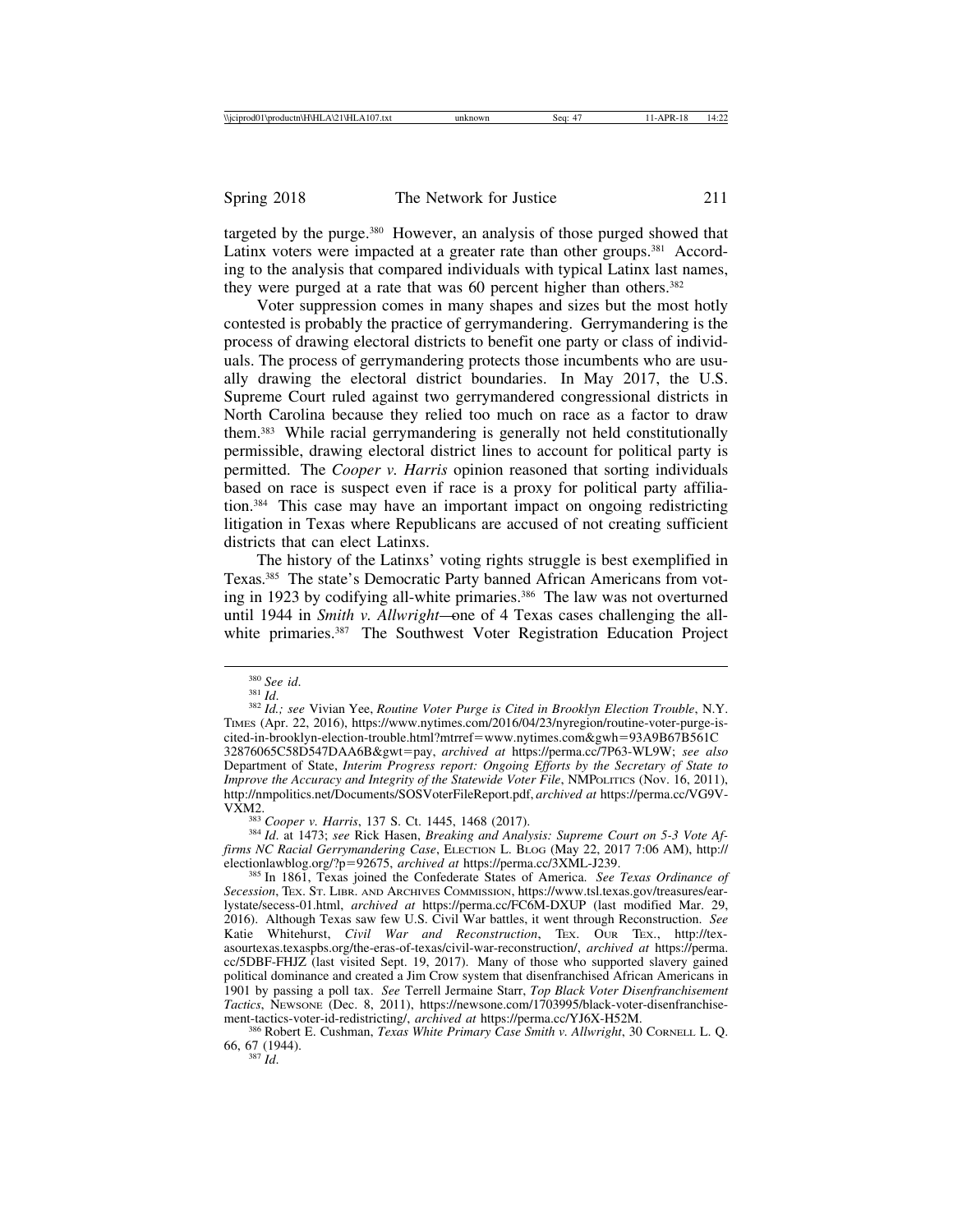(SVREP), a nonprofit and non-partisan organization, was launched in San Antonio, Texas in 1974 to help ensure the voting rights of Mexican Americans.388 The efforts by organizations such as SVREP were instrumental in getting the 1975 Voting Rights Act passed. The new legislation required that voting materials be offered in the language of any language-minority population that was greater than 5 percent.<sup>389</sup> Congressional testimony found that Latinxs experienced financial and physical retribution for civic engagement.390 "There has been a great failure on the part of the state of Texas to protect the voting rights of the Chicano electorate."391

The State of Texas has continued to show that voting rights law may not always be enough to ensure Latinxs the equal access to and impact of their vote. In 2003, the state legislature approved a redistricting plan based on new figures from the 2000 Census. The 2003 Texas redistricting plan was found constitutional but parts were found to violate the Voting Rights Act because it did not conform to the "one person, one vote" standard.392 The opinion stated that the district in question was drawn to deny Latinxs the opportunity to elect a candidate. $393$  The next Texas redistricting plan also landed in litigation before the highest court in the country. The current redistricting plan, based on the 2010 Census, was found to also violate the Voting Rights Act and a federal district court panel issued an interim plan for the 2012 primary elections. Two registered Texan voters sued the state claiming that the interim plan did not adhere to the "one person, one vote" principle.

In *Evenwell v. Abbott*, the issue before the U.S. Supreme Court was whether determining the districts based on total population versus registered voter population violated the Equal Protection Clause of the Fourteenth Amendment.<sup>394</sup> The Court unanimously held that the "one person, one vote" principle of the Equal Protection Clause permits a state to draw its legislative districts based on total population.395 The fight about redistricting the current districts continues in Texas in 2017.396 The state argued that Texas should be allowed to move forward with the interim 2013 maps because the initial 2011 maps were already declared invalid. However, voting rights advocates contend that the 2013 maps were a temporary fix that continued to contain discriminatory impact.

<sup>388</sup> Southwest Voter Registration Education Project, http://svrep.org/about\_svrep.php, *archived at https://perma.cc/6VB2-J739.*<br><sup>389</sup> Caitlin Cruz, *The Forgotten History of How Latinos Earned the Right to Vote*, SPLIN-

TER (Oct. 10, 2016), http://splinternews.com/the-forgotten-history-of-how-Latinxs-earned-the-<br>right-t-1793862634, archived at https://perma.cc/UXD9-6BRF.

<sup>&</sup>lt;sup>390</sup> Id.<br><sup>391</sup> Id.<br><sup>393</sup> See LULAC v. Perry, 548 US 399, 447 (2006).<br><sup>393</sup> Id. at 441–42.<br><sup>394</sup> Evenwel v. Abbott, 136 S. Ct. 1120 (2016).<br><sup>395</sup> See Perez v. Abbott, BRENNAN CTR. FOR JUST. N.Y.U. (Sept. 7, 2017), https:/ brennancenter.org/legal-work/perez-v-perry, *archived at* https://perma.cc/M3KQ-DZJF.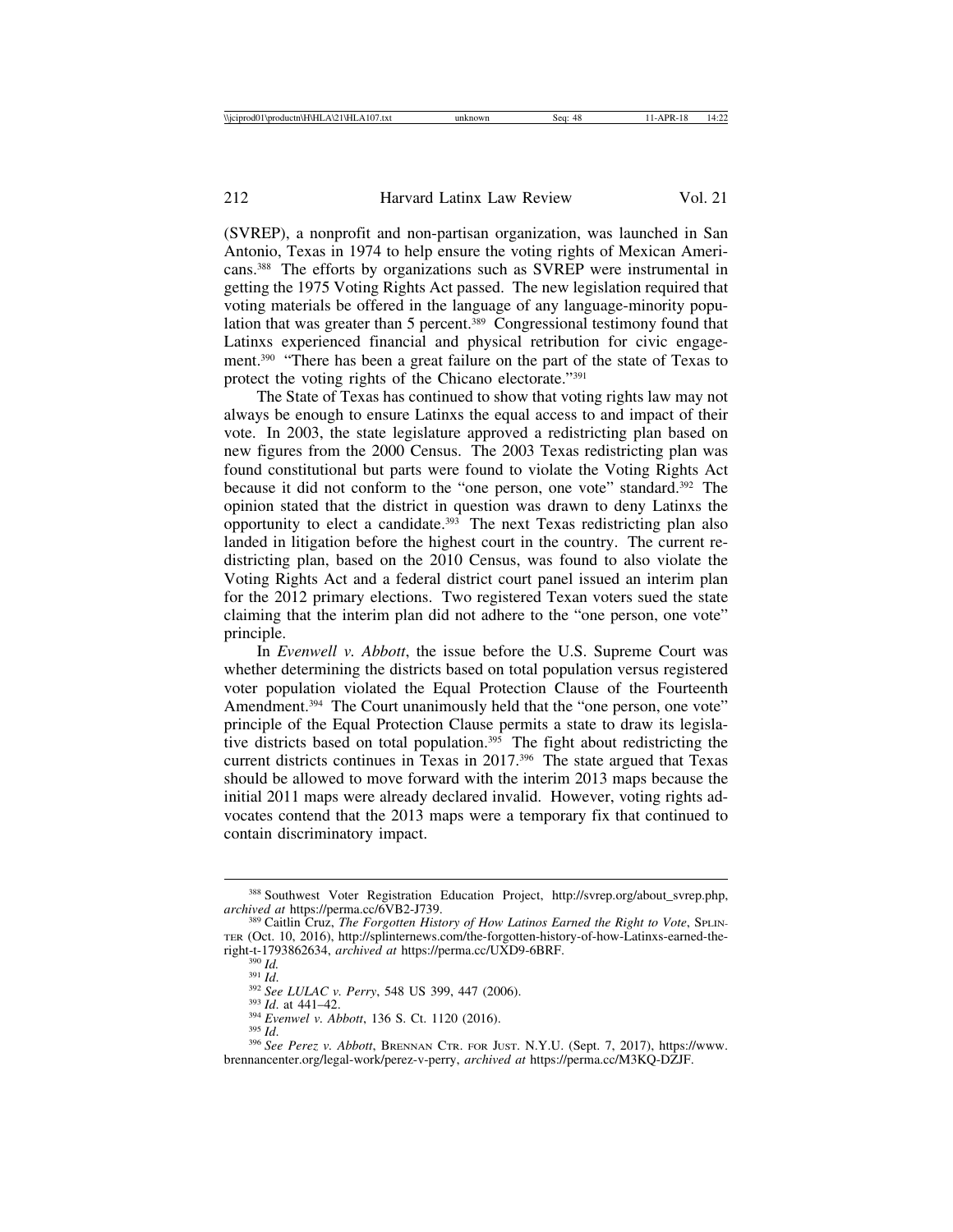Discriminatory impact of the current redistricting plan is focused on the growing Latinx population. Texas is the state with the second largest Latinx population in the country with more than 10.4 million and comprise 39 percent of the total state population.<sup>397</sup> Approximately 73 percent of the Latinxs over age 5 years speak a language other than English in their home<sup>398</sup> and 87 percent of all Latinxs in Texas are of Mexican origin.399 The majority of U.S.-born Latinxs in Texas, as is also true nationally, account for a larger percentage than those born in a foreign country (70 percent v. 30 percent).<sup>400</sup> The median age for all Latinxs in Texas is 28, however, it is 20 for U.S.-born Latinx Texans.401 Despite their large presence, a recent study showed that more than 1.3 million Latinxs in the state do not have representatives on their city council or county commissioners courts.402 While representation of Latinx communities by Latinx leaders has increased in South Texas counties where the Latinx population exceeds 80 percent of the population, in the state overall only 13 percent of all county commissioners are Latinx.403 Despite the strong presence in communities like Texas, where Latinx communities existed even before the Unitd States acquired the lands, Latinxs are treated as not belonging to the American promise of democratic ideals.

#### *G. Immigration*

The U.S. has a long history of anti-immigrant sentiment fueled by economic troubles. Those xenophobic tendencies have led to various episodes of mass selective importations and deportations of Latinx immigrants and also U.S. citizens of Latinx decent.404 The Emergency Immigration Act of 1921 passed limitations on who could legally immigrate to the United States.<sup>405</sup> It placed a 3 percent restriction on the number of residents coming from any one country that already had individuals from that country living in

<sup>&</sup>lt;sup>397</sup> Gustavo López & Renee Stepler, *Latinos in the 2016 Election: Texas*, PEW RESEARCH CENTER (Jan. 19, 2016), http://www.pewhispanic.org/fact-sheet/latinos-in-the-2016-election-<br>texas/, archived at https://perma.cc/NS3M-P822.

<sup>&</sup>lt;sup>398</sup> Jens Manuel Krogstad et al., *English Proficiency on the Rise Among Latinos*, PEW RESEARCH CENTER (May 12, 2015), http://www.pewhispanic.org/2015/05/12/english-profi-<br>ciency-on-the-rise-among-latinos/, *archived at https://perma.cc/S7V7-G7NJ.* 

ciency-on-the-rise-among-latinos/, *archived at* https://perma.cc/S7V7-G7NJ. <sup>399</sup> *Demographic Profile of Hispanics in Texas, 2014*, PEW RESEARCH CENTER, http:// www.pewhispanic.org/states/state/tx/, *archived at* https://perma.cc/SH3W-V9XG (last visited

<sup>&</sup>lt;sup>400 *Id.* <sup>401</sup> *Id. Id.* 401 *Id.* 401 *Id.* 401 *Id.* 402 *Ieremy Schwartz & Dan Hill, Silent Majority: Texas' Booming Hispanic Population*</sup> *Deeply Underrepresented in Local* Politics, AUSTIN AM.-STATESMAN (Oct. 21, 2016), http://

<sup>&</sup>lt;sup>403</sup> Id.; see also Cameron County, Texas, PEW RESEARCH CENTER, http://www.pewhispanic.org/states/county/48061/, *archived at* https://perma.cc/CT26-M7YT (last visited Sept. 6,

<sup>2017).</sup> <sup>404</sup> *See* ROSALES, *supra* at 84, 399–403 (during the depression of 1907, the Mexican gov-

 $405$  An Act: To limit the immigration of aliens into the U.S., PUB. L. No. 67-5 Chapter 8, 42 STAT. 5 (1921). The Chinese Exclusion Act of 1882 was one of the first pieces of legislation to begin to identify classes of people to be excluded from the United States. For more on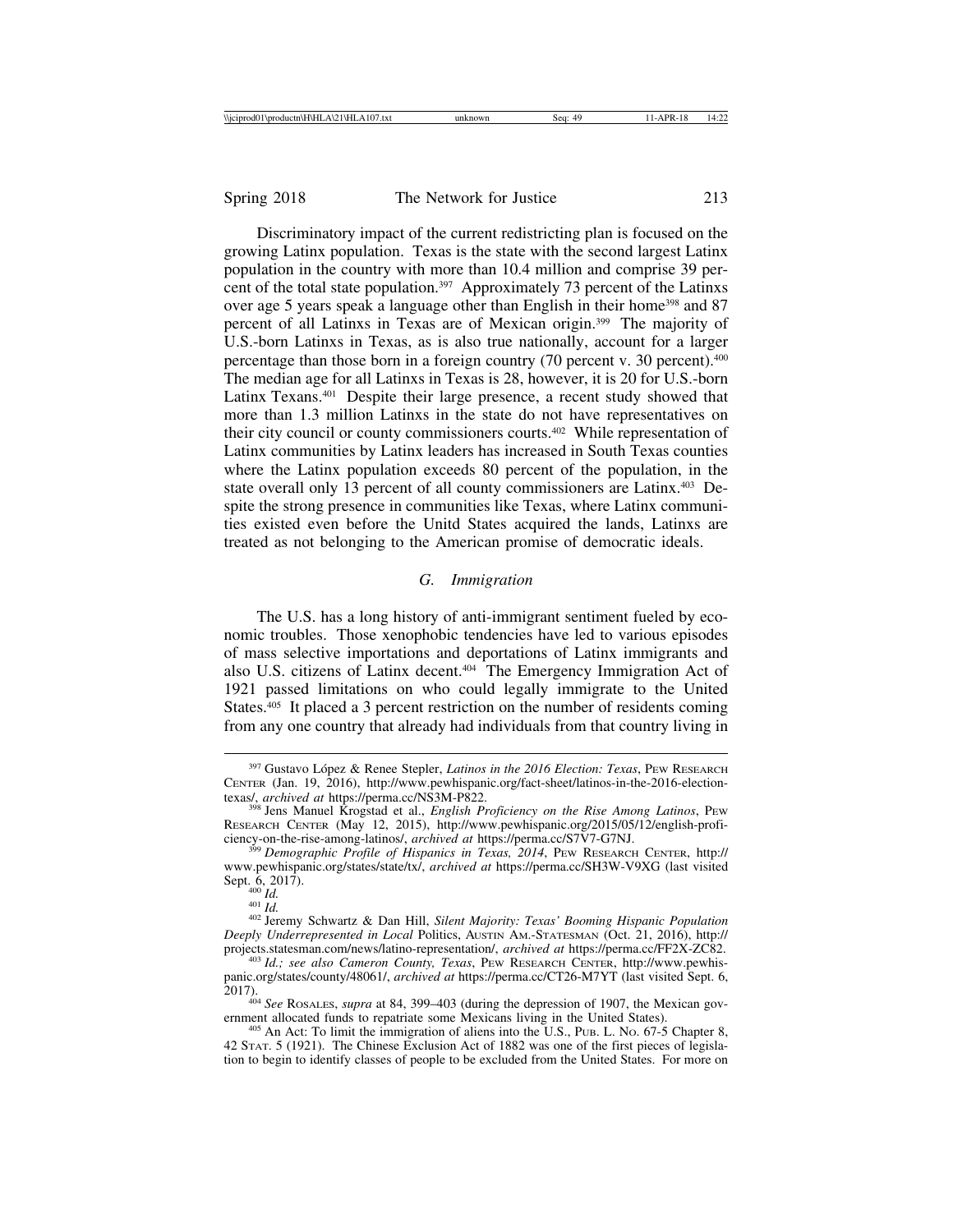the U.S.406 The quotas were based on the 1910 Census figures that showed Northern European immigrants were more populous.<sup>407</sup> Consequently, Northern European immigrants had fewer restrictions to immigrating to the U.S. than Eastern or Southern Europeans.<sup>408</sup> Latinx immigrants and professionals, as well as certain Asian countries, were excluded from these quotas.409

However, the anti-immigrant furor sparked an amended 1924 Immigration Act that reduced the number of immigrants from any country to 2 percent of the country's represented population residing in the U.S. based on the 1890 Census.410 This was a more restrictive immigration bill that targeted southern and eastern Europeans.<sup>411</sup> While it again did not limit immigration from countries in the Western Hemisphere, the goal of the law was to preserve the ideal of American homogeneity.<sup>412</sup> Reports of Mexican repatriation began as early as 1920.413 By 1924, the Labor Appropriation Act of 1924 created the Border Patrol to prevent unauthorized entries along both the Mexican and Canadian borders in the U.S.<sup>414</sup> Despite the creation of a new federal agency to patrol the border, enforcement was left to local vigi-

 $\frac{410}{\text{An}}$  Act: To regulate the immigration of aliens to, and the residence of aliens in, the United States, PUB. L. No. 68-139 chapter 190, 43 STAT. 153, 159 (1924).

<sup>411</sup> See Muneer I. Ahmad, *The Citizenship of Others*, 82 FORDHAM L. REV. 2041, 2062 (2014) (the 1924 Immigration Act barred admission of Asian immigrants to the United States). *See* Gabriel J. Chin, *Segregation's Last Stronghold: Race Discrimination and the Constitutional Law of Immigration*, 46 UCLA L. REV. 1, 14 (1998) (the Act excluded based on race and not nationality or place of birth). *See id.* §§ 4,13(a), §§ 161–62 (an exception to the bar on Asian immigration was the handful of Asian professionals and residents who could return from

<sup>412</sup> The Immigration Act of 1924, PUB.L. 68-139, 43 STAT. 153. *See also* The Immigration Act of 1924 (The Johnson-Reed Act), U.S. Department St., Off. Historian, https://history.state.gov/milestones/1921-1936/immigration-act, *archived at* https://perma.cc/GGA3- 8X7H (according to the U.S. Department of State, "the most basic purpose of the 1924 Immigration Act was to preserve the ideal of U.S. homogeneity").

<sup>413</sup> Rosales, *supra* note 84, at 401. According to Rosales, the largest wave of repatriation occurred in during the 1930s due to the Great Depression.

<sup>414</sup> Border Patrol History, CBP, (Apr. 3, 2014), https://www.cbp.gov/border-security/ along-us-borders/hisory, *archived at* https://perma.cc/9CP2-DFWL.

the Chinese Exclusion Act *see* Erika Lee, *The Chinese Exclusion Example: Race, Immigration,* and American Gatekeeping, 1882-1924, 21 J. OF AM. ETHNIC HISTORY 36–62 (Spring 2002).<br><sup>406</sup> Id. at (2)(a), at §5.<br><sup>407</sup> Id. at (2)(b), at §5. *See also Statistical Abstract of the United States 1909* 70 Washing-

ton: Gov't Printing Office, 1910.<br><sup>408</sup> MAE M. NGAI, IMPOSSIBLE SUBJECTS: ILLEGAL ALIENS AND THE MAKING OF MODERN

AMERICA 22 (2004).<br><sup>409</sup> *See id.* at 8(2)(a), at §5 (excluded from the Act were also immigrants from countries

where immigration was already regulated in accordance with treaties; immigrants from the Asiatic barred zone; and immigrants who had resided continuously for at least one year immediately preceding the time of their admission to the United States in Canada, Newfoundland, Cuba, Mexico, Central or South America or adjacent islands). *See also Id.* at 8(2)(d), at § 6 (immigrants who were professional actors, artists, lecturers, singers, nurses, minsters of any religious denomination, professors for colleges or seminaries, any immigrant belonging to a recognized learned profession or employed as domestic servants were admissible notwith-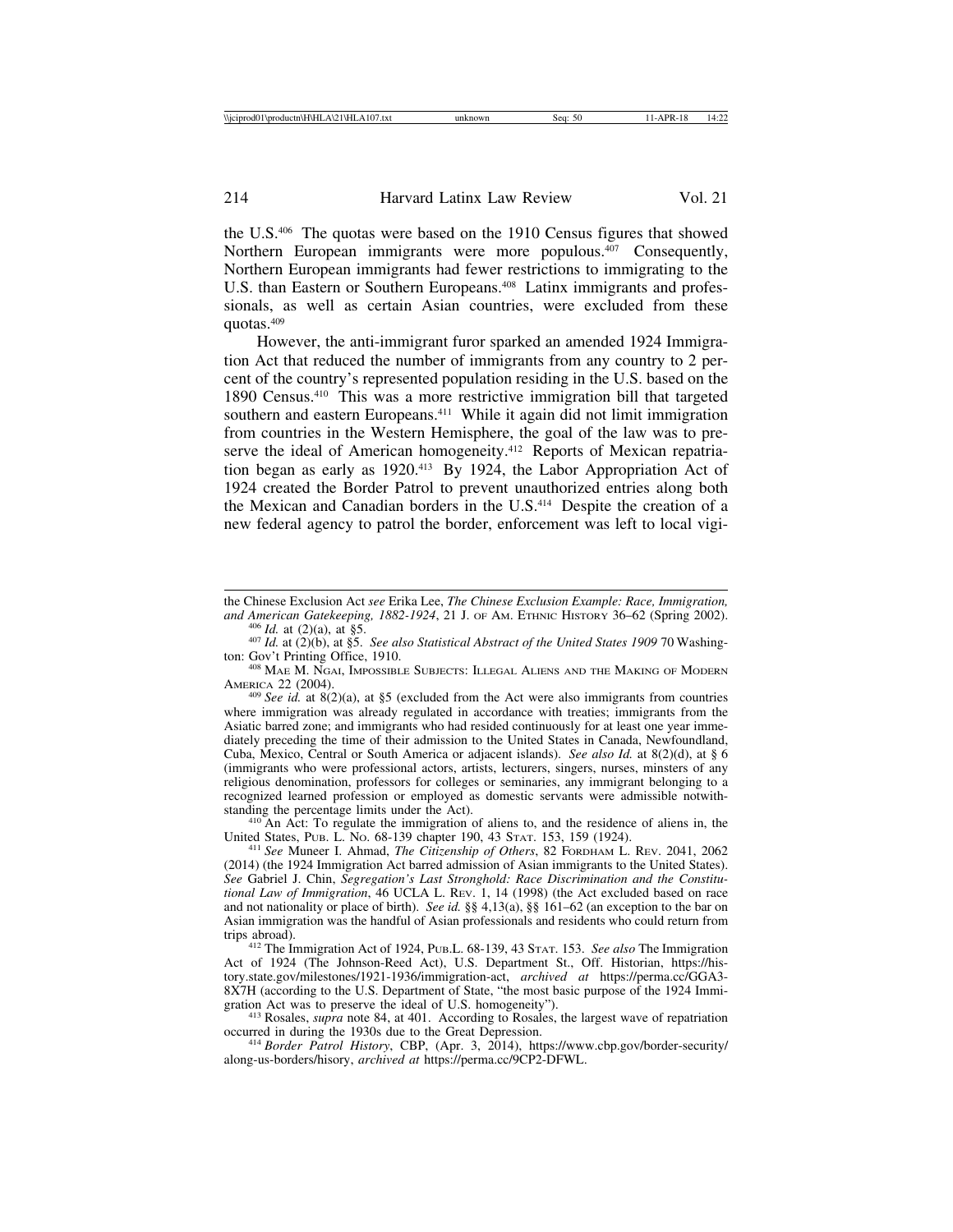lantes.415 As a result of lax enforcement and the fact that there were so many possible points of entry along the 1,989-mile border that went unsupervised, many Americans of Mexican descent simply migrated between the U.S. and Mexico without having to demonstrate official documentation to prove their U.S. citizenship.<sup>416</sup>

While systemic counting of Latinxs in the U.S. did not begin until the 1970s, the 1930 U.S. Census counted Mexican as a race and reported that over 1.4 million Mexicans resided in the U.S.—approximately 1.2 percent of the U.S. population.<sup>417</sup> Before 1930, Mexicans were classified as white.<sup>418</sup> However, Mexican Americans objected to being counted as something other than white because that racial identity was tied to greater legal rights.419 Some were concerned they would be repatriated if classified as Mexican.<sup>420</sup>

In addition to those U.S. citizens of Mexican descent, the Mexican Revolution and the *Cristero War* in Mexico motivated a great deal of immigration to the United States territory between 1910 and 1930.421 After the Depression, Mexican immigration was facilitated by U.S. employers who aggressively recruited in Mexico for laborers to work in a variety of industries where employees were needed.<sup>422</sup> Reports of repatriation of Mexican citizens began during the depression of 1920-21.423 However, economic dif-

<sup>415</sup> *See* Peter Yoxall, Comment, *The Minutemen Project, Gone in a Minute or Here to Stay? The Origin, History and Future of Citizen Activism on the United States-Mexico Border*, 37 U. MIAMI INTER-AMERICAN L. REV. 517, 522–23 (2006) (vigilante border groups grew

<sup>416</sup> See RICHARD GRISWOLD DEL CASTILLO, GUADALUPE HIDALGO: A LEGACY OF CON-FLICT, 57–61 (1990) (by 1854, the Mexican American War and the annexation of Texas resulted in 45 percent of Mexico's territory in U.S. hands. We know those lands as Arizona, California, Nevada, New Mexico, Utah, and parts of Colorado, Texas, and Wyoming).

<sup>417</sup> See 1930 -*History -U.S. Census Bureau*, CENSUS, https://www.census.gov/history/ www/through\_the\_decades/index\_of\_questions/1930\_1.html, *archived at* https://perma.cc/ L3NY-ABJ2 (last visited Sept. 6, 2017); *see also Statistical Abstract of the United States 1931*

<sup>418</sup> Hispanic Chapter 1: Race and Multiracial Americans in the US Census, PEW Research Center, (June 11, 2015), http://www.pewsocialtrends.org/2015/06/11/chapter-1-raceand-multiracial-americans-in-the-u-s-census/, *archived at* https://perma.cc/4LCG-TDNN. For more on the 1930 Census *see* Melissa Nobles, Shades of Citizenship, Stanford, CA: Stanford

<sup>419</sup> Id. See also Measuring America: The Decennial Census From 1790 to 2000, (Apr. 2003), https://www.census.gov/prod/2002pubs/pol02-ma.pdf, *archived at* https://perma.cc/

B626-PNVA. <sup>420</sup> Race and Multiracial Americans, *supra* note 418. <sup>421</sup> *See* Julia G. Young, *Cristero Diaspora: Mexican Immigrants, The U.S. Catholic Church, and Mexico's Cristero War, 1926-1929*, 98 CATHOLIC HIST. REV. 271, 274 (2012) (details the migration of Mexicans due to the Cristero War). *See also* RODOLFO F. ACUÑA, OCCUPIED AMERICA: A HISTORY OF CHICANOS 8 ED. 162 (2015) (details the migration of Mexicans due to the Mexican Revolution).

<sup>422</sup> See Maria Elena Bickerton, *Prospects for a Bilateral Immigration Agreement with Mexico: Lessons from the Bracero Program*, 79 TEX. L. REV. 895, 901 (2001) (before the initiation of World War II, there was a large demand for growers and consequently so did the need for Mexican workers. The United States established the Bracero program to supply the

<sup>423</sup> See Jamie R. Aguila, *Mexican/U.S. Immigration Policy Prior to the Great Depression*, 31 J. SOC'Y FOR HISTORIANS OF AM. FOREIGN REL. DIPL. HIST. 211 (while some sources report up to 150,000 repatriations during this period, Mexican and US records conflict as to whether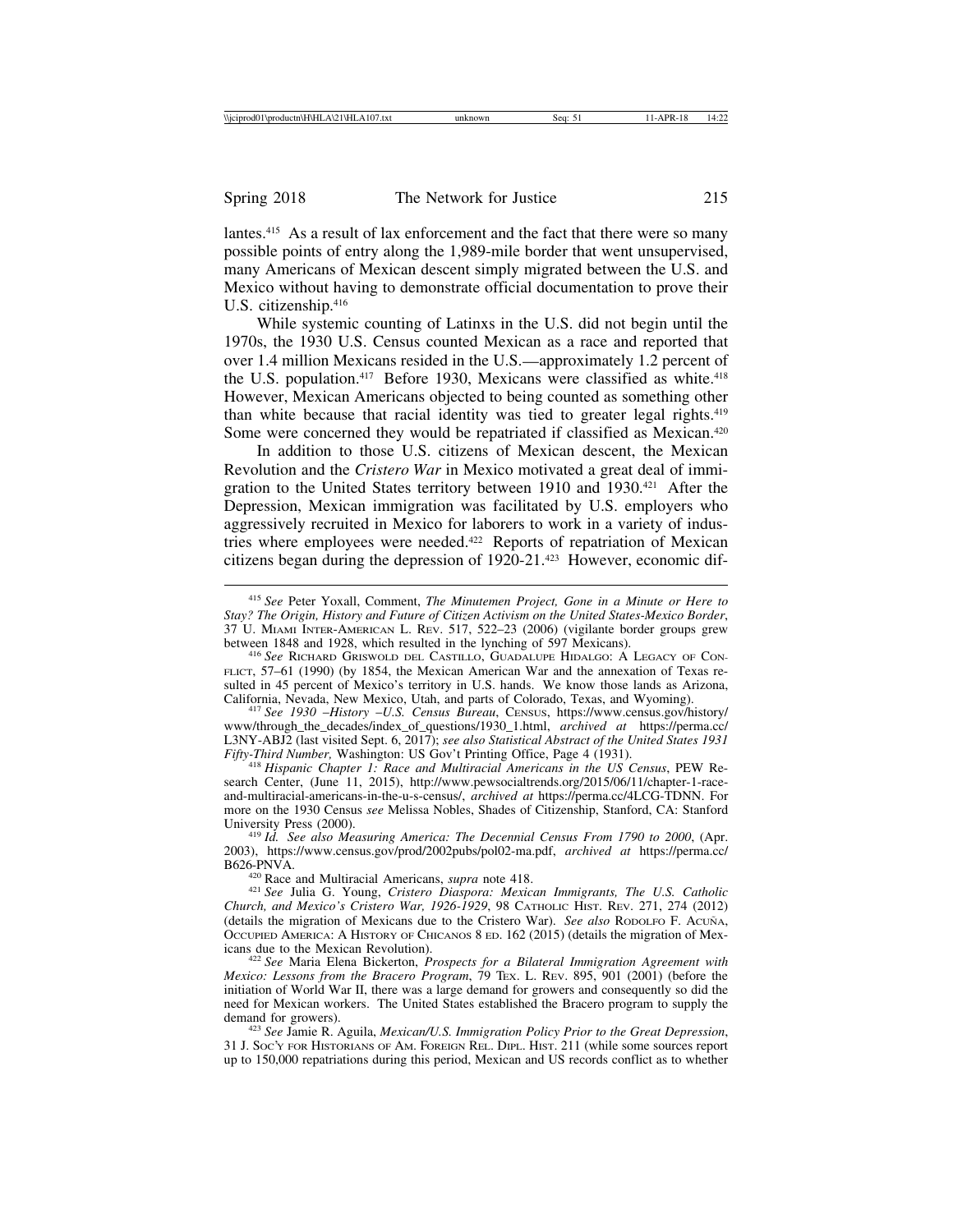ficulties in the United States motivated the mass deportations of both U.S. and Mexican citizens which occurred between 1929 and 1939. Estimates of those repatriated vary from  $500,000$  to  $2,000,0000 -$  of which between 60 and 75 percent are estimated to have been U.S. citizens born to Mexican parents.424 While it is difficult to ascertain the exact number, it is believed that approximately one-third of Mexicans in the U.S. were repatriated by 1931.425

The U.S. relationship with Latinx immigrants has been a turbulent love affair based on labor needs and economic plight. By 1943, the U.S. labor shortages caused by World War II motivated agreements between the U.S. and Mexico to import Mexican braceros to do agricultural work in the U.S.426 The Mexican Farm Labor Supply Program and the Mexican Labor Agreement brought approximately 220,000 Mexican workers into the U.S. between 1942 and 1947.427 The Bracero Program, which guaranteed, but did not always deliver or pay, decent living conditions and an exemption from military service, ended in 1964.428 U.S. labor demands also sparked migration from Puerto Rico, driving an estimated 20,000 Puerto Ricans a year to the mainland U.S. through Operation Bootstrap initiated in 1944.429 The Bracero Program brought approximately 2 million Mexicans to work the agricultural fields. However, between 1954 and 1958, the U.S. government deported approximately 3.8 million individuals of Mexican descent in a policy dubbed "Operation Wetback." This policy, which began the substantial U.S. personnel increase to monitor on the U.S.-Mexico border, was largely unsuccessful in keeping unauthorized Mexican immigrants out of the U.S. So long as employers continued to hire immigrants, and the economic conditions in Mexico were unfavorable, the flux of undocumented immigrants would persist.<sup>430</sup>

emigration from the US to Mexico increased in 1921, and only a limited number of formal deportations were recorded). See also Rosales, supra note 84, at  $400-01$ .

<sup>&</sup>lt;sup>424</sup> Acuña, *supra* note 421, at 217.<br><sup>425</sup> See id. See also Neil Betten & Raymond A. Mohl, *From Discrimination to Repatriation: Mexican Life in Gary, Indiana, During the Great Depression*, 42 PAC. HIST. REV. 370 (1973) (Mexicans in the Midwest were repatriated at higher rates, 10 percent versus 3 percent nationally). *See also* The Mexican Farm Labor Agreement initiaed on August 4, 1942. The Agreement was extended with the Migrant Labor Agreement of 1951, enacted by Congress as

<sup>&</sup>lt;sup>426</sup> BICKERTON, *supra* note 422, at 895, 901.<br><sup>427</sup> ACUÑA, *supra* note 421, at 262.<br><sup>428</sup> An Act: To Amend the Agricultural Act of 1949, PUB. L. 82–78, 78, 65 STAT. 119, 121 (1951). *See also* LILIA FERNANDEZ, OF IMMIGRANTS AND MIGRANTS: MEXICAN AND PUERTO RICAN LABOR MIGRATION IN COMPARATIVE PERSPECTIVE, 1942-1964, 29 UNIV. ILL. PRESS BEHALF IMMIGR. ETHN. HIST. Soc. 6–39 (2010).

<sup>&</sup>lt;sup>429</sup> See id. See also Clara E. Rodríguez, Puerto Ricans: Immigrants and Migrants A HISTORICAL PERSPECTIVE (2000) (mass migration to the US mainland took place under the US and Puerto Rican state sponsored, Operation Bootstrap/ Manos a la Obra program. Operation Bootstrap was implemented to aid in curtailing unemployment and perceived problems of overpopulation in Puerto Rico with an end goal of modernizing and industrializing the

<sup>&</sup>lt;sup>430</sup> See Puerto Rico, US House of Representatives: History, Art & Archives, His-TORY.HOUSE.GOV, http://history.house.gov/Exhibitions-and-Publications/HAIC/Historical-Es-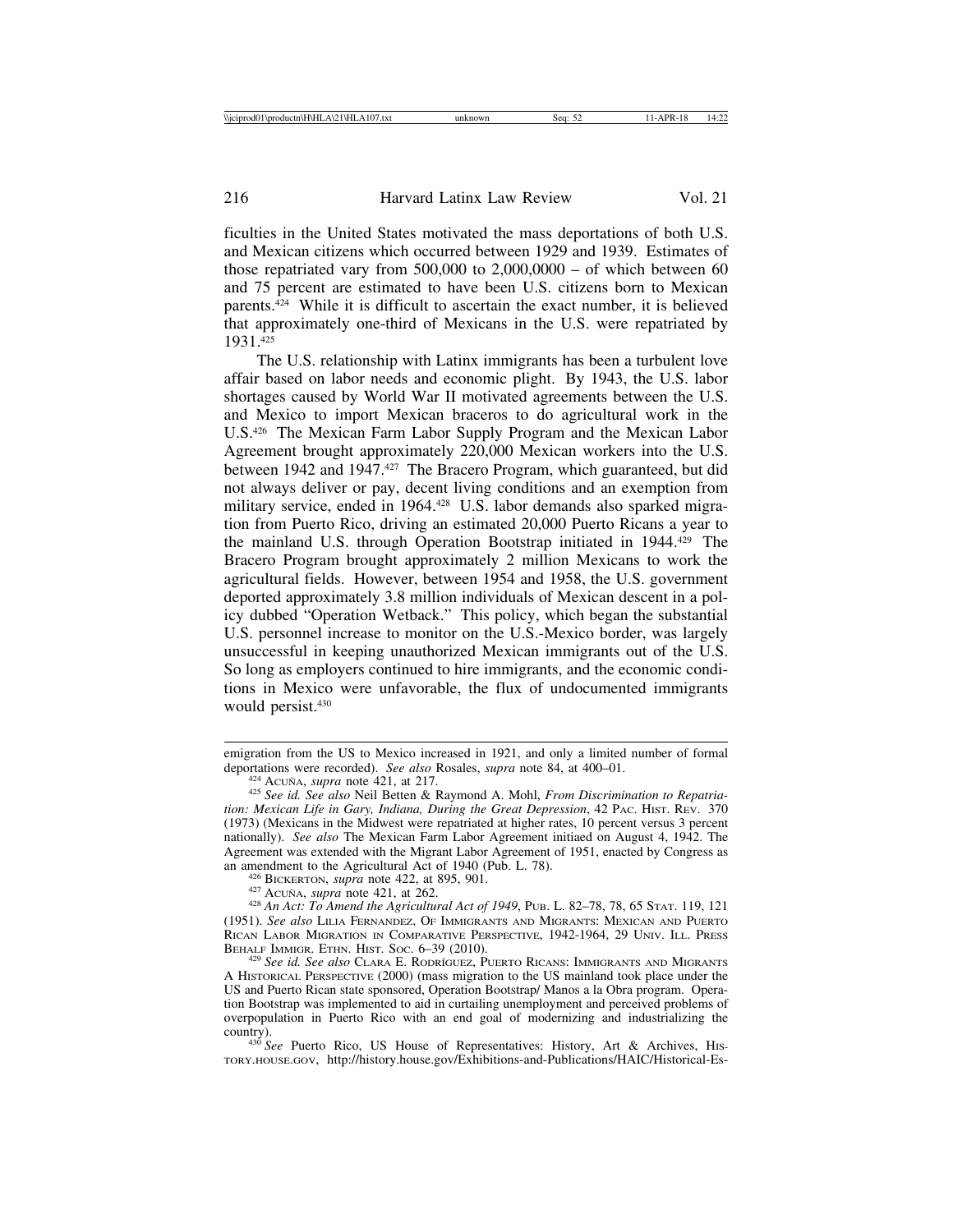Another effort to curtail immigration from Mexico was launched in 1965 with the enactment of the Immigration and Nationality Act (INA).431 It removed the national origins quota system established in the 1920s that gave preference to Northern Europeans and added a nondiscrimination provision that prohibited discrimination in the issuance of visas on a number of grounds, including nationality.432 The INA of 1965 created visa categories that gave preference to skilled immigrants and family members of individuals legally residing in the United States.433 This new policy changed the face of the American population. Despite these measures, between 1965 and 2000, Mexicans were the largest group of immigrants, followed by immigrants from the Dominican Republic and Cuba.434

One of the most important immigration policies for integrating immigrants into the fabric of U.S. society was the Immigration Reform and Control Act of 1986 (IRCA). IRCA offered a path to legalization to approximately 3 million unauthorized immigrants and also developed sanctions for employers who hired them.435 This legislation toughened border security and levied employer sanctions but it also offered an opportunity for many unauthorized immigrants, primarily Mexican, who had developed roots in the United States, to adjust their immigration status and legally remain in the country.436 IRCA was established after a great deal of political turmoil that ultimately resulted in bipartisan support driven primarily by conservative business owners and immigrant rights advocates. While the policy permitted many family members to reunite, the policy required each person to meet the requirements, preventing entire families from immigrating together.

By 1990, the population of foreign born individuals in the United States was 7.9 percent–approximately 7.8 million of which were of Latinx descent.<sup>437</sup> The Immigration Act of 1990 was passed by Congress as an amendment to the 1965 legislation and aimed to promote skilled labor immi-

<sup>434</sup> Muzaffar Chishti, et al, *Fifty Years On, the 1965 Immigration and Nationality Act Continues to Reshape the United States,* Migration Policy Institute, October 15, 2015, at https:// www.migrationpolicy.org/article/fifty-years-1965-immigration-and-nationality-act-continues-

reshape-united-states. <sup>435</sup> Immigration Reform and Control Act of 1986, PUB. L. 99-603, 100 STAT. 3359. <sup>436</sup> *Id.* <sup>437</sup> *See* Campbell Gibson & Kay Jung, *Historical Census Statistics on the Foreign-born*

*population of the United States: 1850 to 2000*, 1 U.S. Census Bureau (2006). *See also* Jorge del Pinal, *We the American. . .Hispanics*, U.S. Department of Commerce Economics and Statistics Administration Bureau of the Census, 6 (1993) (details the number of Latinx immigrants in the United States by 1990).

says/Separate-Interests/Puerto-Rico/, *archived at* https://perma.cc/M8DV-PAMH (last visited Sept. 8, 2017) (in 1917, Congress passed the Jones Act which granted citizenship to Puerto Ricans. This led to an increase in Puerto Rican migration).

<sup>&</sup>lt;sup>431</sup> *An Act: To amend the Immigration and Nationality Act, and for other purposes*, PUB. L. 89-236, 89, 79 STAT. 911, 922.

 $4328$  U.S.C. 1152(a)(1).  $433$  For a further discussion of admission of refugees and asylum seekers during this time period, *see* Linda T. Cox, *When Is There Going to Be a United States Law Governing the Admission of Refugee and Asylum Seekers*, 2 DICK. INT'L L. ANN. 205, 219 (1983). *See also*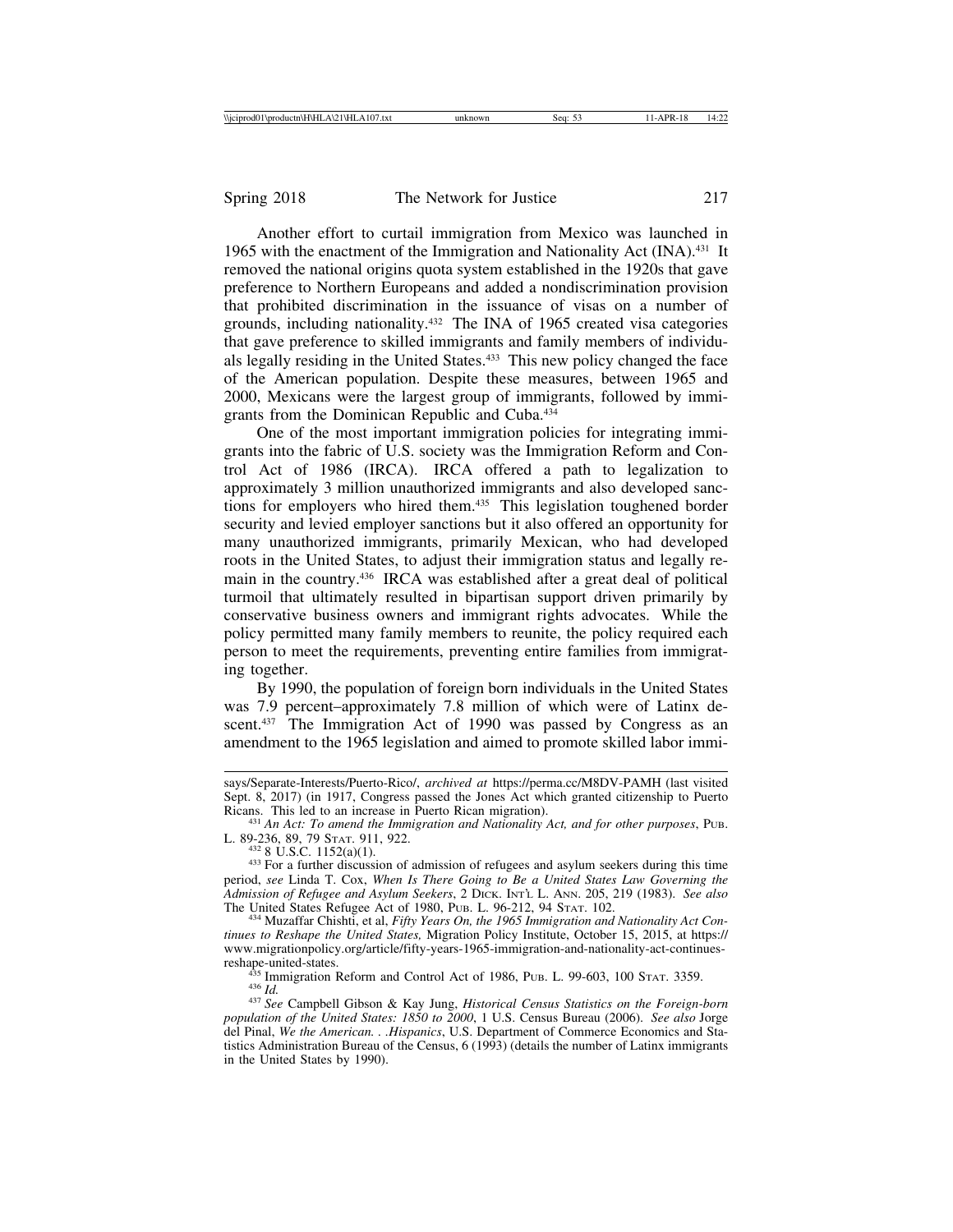gration and family reunification.438 The legislation limited unskilled workers to 10,000 per year, however, it permitted 700,000 immigrants into the U.S. between 1992-1994, and 675,000 thereafter – 480,000 of which were familybased immigration visas. Under previous law, visas were limited to 500,000.439 The law was instrumental in creating employment and restricting family-based visas to close family members of those in the United States. It established the Temporary Protected Status that benefited a number of Salvadorian and Nicaraguan immigrants who were unable to return to their country as a result of extraordinary and temporary conditions.440 It also lifted knowledge of English as a testing requirement for naturalization of individuals with long-term status as legal residents. Importantly, it removed the classification of homosexuals as "sexual[ly] deviant" immigrants. Legal permanent residency for foreign laborers was expanded but temporary access for visiting scholars was restricted.441

The Immigration Act of 1990 was the biggest change in immigration laws since 1965. From 1990 to 2000, the U.S. saw the largest rates of immigration in U.S. history – approximately 10-11 million new immigrants during the 10-year period. It facilitated legal immigration but strengthened the U.S. Border Patrol which resulted in a crackdown on undocumented entries. The increase in the number of immigrants was primarily felt in states such as California, Florida and New York.442 Concern about increasing immigration led to public protests and even public referenda against undocumented immigrants.443 The pushback from states was clearly heard in D.C. Congress responded by passing a new law that instilled stronger punitive measures for those who immigrated without authorization.

<sup>438</sup> The Immigration Act of 1990, PUB.L. 101–649, 101, 104 STAT. 4978, 5089. <sup>439</sup> *Id.* <sup>440</sup> *Id. See also* LARRY M. EIG, THE NICARAGUAN ADJUSTMENT AND CENTRAL AMERICAN

RELIEF ACT: HARDSHIP RELIEF AND LONG-TERM ILLEGAL ALIENS, preface (1998) (the 1980s–1990s were tumultuous years in Central America. Civil strife plagued the region, especially in Nicaragua, El Salvador, and Guatemala. This resulted was a wave of refugees leaving their war-torn countries for the United States. Due to court settlements and review policies, the Government allowed these Central Americans to reside and work in the U.S. for over a decade with TPS. Through enactment of the Illegal Immigration Reform and Immigrant Responsibility Act of 1996 the Government established the Nicaraguan Adjustment and Central American Relief Act (NACARA) (title II of PUB. L. 105-100). Under this law, Nicaraguans, Cubans, Salvadorans, Guatemalans (along with certain Warsaw Pact natives) were eligible for

relief and many were able to adjust to permanent resident status). <sup>441</sup> *Id.* <sup>442</sup> Steven A. Camarota, *Immigrants in the United States* – *2000: A Snapshot of America's Foreign-Born Population,* CIS (Jan. 1, 2011), https://cis.org/Immigrants-United-States-2000,

<sup>&</sup>lt;sup>443</sup> One way that states reacted to the increase of immigrants was to restrict admission or financial aid to undocumented students. While 19 states now allow undocumented students to pay in-state tuition, the others charge undocumented students out of state tuition or prohibit enrollment altogether. Educators for Fair Consideration, *The Case for Undocumented Students in Higher Education*, E4FC, http://www.e4fc.org/images/E4FC\_TheCase.pdf, *archived at* https://perma.cc/28JE-KPCQ.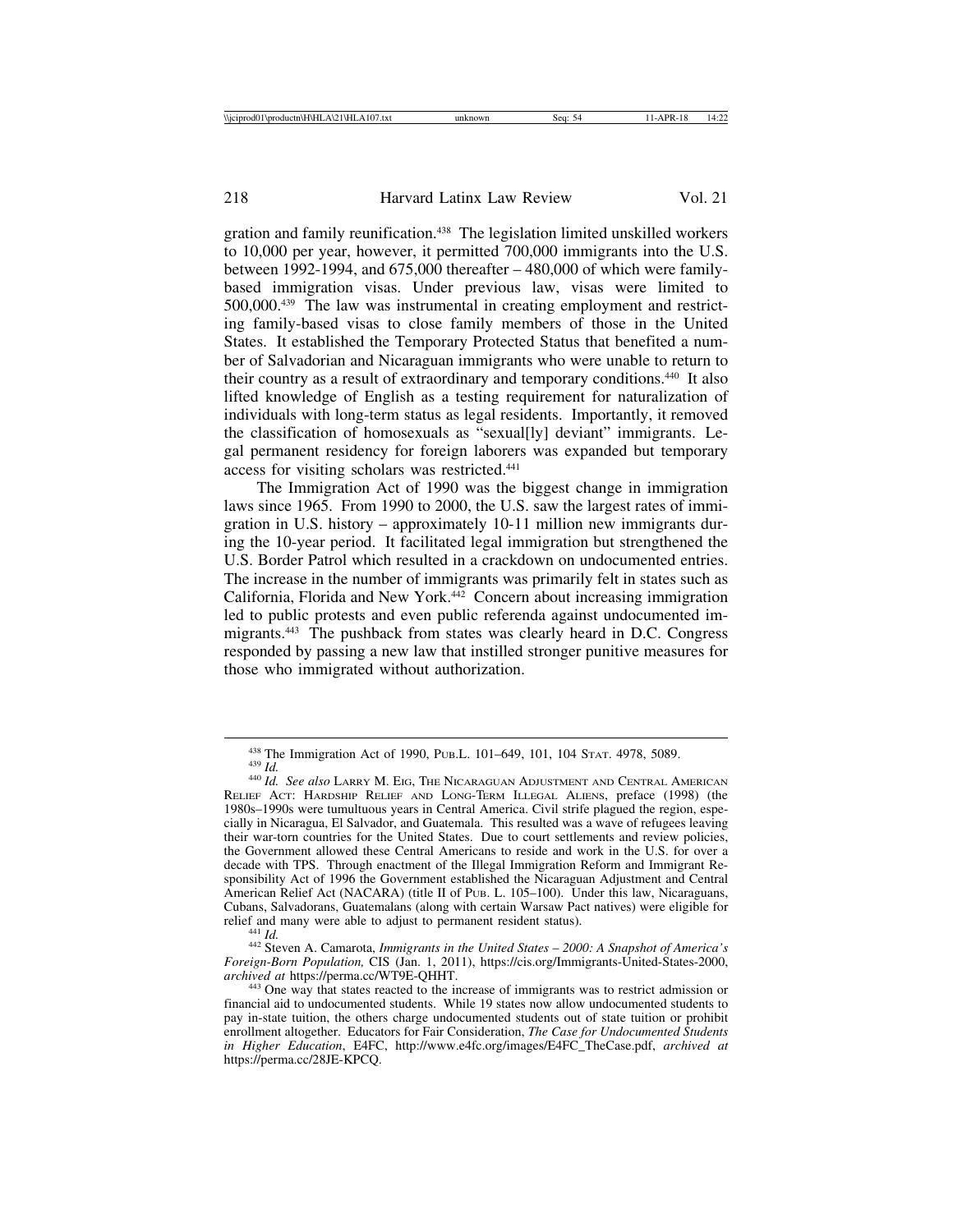The Illegal Immigration Reform & Immigrant Responsibility Act (IIRIRA) of 1996 was signed into law.444 This legislation made deportation a remedy for minor law offenses, not punishable by jail time.445 The law provided for retroactive application until the practice was ruled unconstitutional by a 2001 U.S. Supreme Court decision.446 While the Supreme Court decision relieved some deportation orders that existed for crimes committed prior to 1996, but the law still offers the basis for making convictions of crimes that were not deportable offenses at the time, now deportable offenses. In fact, the majority of federal criminal prosecutions are now related to some illegal entry into the U.S. or other immigration-related offense.<sup>447</sup> The 1996 law gave the U.S. Attorney General the ability to enter into Memorandum of Understanding with local law enforcement departments to perform immigration law enforcement that was usually reserved for federal agents. This new provision,  $287(g)$ , did not deputize local law enforcement but nonetheless anti-immigrant sentiment facilitated the use of this provision to expand immigration law enforcement to municipalities and states such as Alabama, Arizona, California, Florida, North Carolina, and Texas – all states with growing Latinx populations.<sup>448</sup> The criminalization of immigrants was further exacerbated by the September 11, 2001 terrorist attacks on U.S. soil.449 Congress responded to concerns about domestic terrorist attacks by passing the USA Patriot Act.450 In the name of national security, anti-immi-

<sup>446</sup> *INS v. St. Cyr*, 533 U.S. 289 (2001).<br><sup>447</sup> The data on federal criminal prosecutions for fiscal year 2016 showed that 52 percent of all federal prosecutions were related to illegal entry, re-entry, and other immigration-related offenses. *See* TracReports, Inc., *Immigration Now 52 Percent of All Federal Criminal Prosecutions, http://trac.syr.edu/tracreports/crim/446/* <sup>448</sup> For more on who has implemented 287(g) agreements, *see* U.S. Immigration and Cus-

toms Enforcement, Delegation of Immigration Authority 287(g) Immigration and Nationality Act, https://www.ice.gov/287g.<br><sup>449</sup> Serge Schmemann, *U.S. ATTACKED; President Vows to Exact Punishment for 'Evil'*,

<sup>&</sup>lt;sup>444</sup> Illegal Immigration Reform and Immigrant Responsibility Act of 1996, Pub. L. No.<br>104–208, 110 Stat 3009–546, 8 U.S.C. 1101.

<sup>&</sup>lt;sup>445</sup> *Id.* (the law states that if an individual remains in the U.S. illegally between 180-364 days, they must leave for three years before a pardon can be issued by the United States government. If the individual is in the United States without authorization for one year or more, then they must stay out for 10 years unless they obtain a waiver. If someone who left the US returns before the set penalty time, they can no longer apply for a waiver for ten years).

N.Y. TIMES, (Sept. 12, 2001), http://www.nytimes.com/packages/html/nyregion/9- 11imagemap.html, *archived at* https://perma.cc/2N2Q-F74B. *See also* Editorial, *September 11, 2001*, WASH. POST (Sept. 12, 2001), https://www.washingtonpost.com/opinions/september-11-2001/2011/09/09/gIQApSwuFK\_story.html?utm\_term=.9d4825d65146, *archived at* https:/ /perma.cc/VP85-TTDZ. *See also* James Barron, *Thousands Feared Dead as World Trade Center is Toppled,* N.Y. TIMES, (Sept. 11, 2001), http://www.nytimes.com/2001/09/11/national/thousands-feared-dead-as-world-trade-center-is-toppled.html, *archived at* https://perma.

 $^{450}$  Pub. L. No. 107–56, 115 Stat. 272. This legislation amended the Immigration and Nationality Act once more to expand those who were not eligible for admission or who are deportable as a result of terrorist activities. *See* INA § 212(3)(B) (grounds for inadmissibility on terrorism-related grounds include, but are not limited to, the following: Engaged in 'terrorist activity;' engaged or likely to engage in terrorist activity after entry; incited terrorist activity with intent to cause serious bodily harm or death; are representatives or current members of a terrorist organization; endorsed or espoused terrorist activity; received military-type training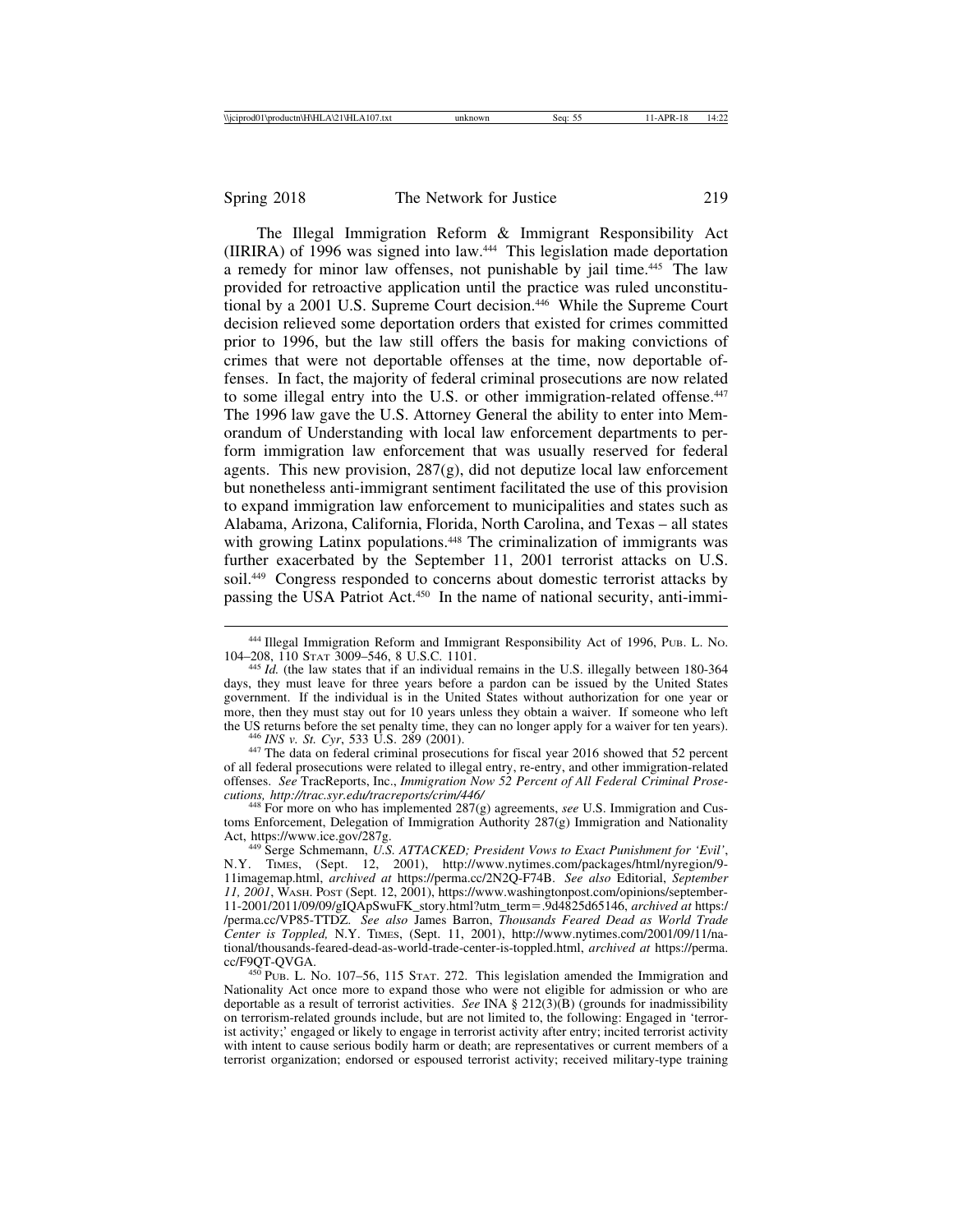grant rhetoric began to manifest itself along the U.S.-Mexico border under the Minutemen organization.451 Private individuals began to patrol, report and even detain unauthorized border crossings in 2004.452 As a result, between 1998 and 2016, there were an average of 365 annual deaths reported in the Southwest Border Section by the U.S. Border Patrol.<sup>453</sup>

Despite these tragedies, Latinxs with economic need, safety concerns, and family relationships in the U.S. continued to immigrate without documentation. While it is estimated that undocumented immigration from Latin America fell by 710,000 from 2009 to 2015, the anti-immigrant climate, portrayed as national security concerns continued.454 In states with high immigrant populations that were undergoing significant demographic changes, such as Arizona, crackdowns on undocumented immigrants expanded to impose sanctions on employers who hired them, landlords who rented to them, and others who protected them.455 These laws led to racial profiling of Latinxs who, regardless of immigration status or citizenship, could be turned over to immigration officials if they failed to show proof of residency or license.456 Most recently, the Texas legislature passed a bill that

<sup>454</sup> Jeffrey S. Passel & D'Vera Cohn, *As Mexican share declined*, U.S. unauthorized immi*grant population fell in 2015 below recession level*, PEW RESEARCH CENTER, (2017), http:// www.pewresearch.org/fact-tank/2017/04/25/as-mexican-share-declined-u-s-unauthorized-immigrant-population-fell-in-2015-below-recession-level/, *archived at* https://perma.cc/P3XN-

DLPE. <sup>455</sup> *See* Support our Law Enforcement and Safe Neighborhoods Act, ARIZ. S. B. 1070, *See also* Save our State, CAL. PROPOSITION 187. <sup>456</sup> For a discussion of the intersection of immigration and criminal laws, *see* Raquel Al-

dana and Sylvia R. Lazos Vargas, *Aliens in Our Midst Post-9/11: Legislating Outsiderness within the Borders*, 38 U.C. DAVIS L. REV. 1683 (2004-2005) and Anthony Mucchetti, *Driv-*

from or on behalf of a terrorist organization; or are spouses or children of anyone who has engaged in terrorist activity within the last five years [with certain exceptions]). *See also* Sahar F. Aziz, *Policing Terrorists in the Community*, HARV. NAT'L SEC. J. (2014) (the Muslim population is largely comprised of first- or second-generation immigrants. Counterterrorism law enforcement is not guided by empirical evidence which results in enforcement of Muslims who are religious, hold critical views of American domestic or foreign policy, or are unassimilated into the dominant Anglo-Judeo Christian-American culture. This had led to distrust be-

<sup>&</sup>lt;sup>451</sup> Yoxall, *supra* note 415, at 531.<br><sup>452</sup> Id. at 533. <br><sup>453</sup> Southwest Border Deaths By Fiscal Year, (Oct. 1st through Sept. 30th) Southwest Bor*der Deaths By Fiscal Year (Oct. 1st through Sept. 30th)*, U.S. BORDER PATROL, https://www. cbp.gov/sites/default/files/assets/documents/2016-Oct/BP%20Southwest%20Border%20Sector %20Deaths%20FY1998%20-%20FY2016.pdf, *archived at* https://perma.cc/7BWE-RW4J (last visited Sept. 8, 2017). *See also* Maria Jimenez, *Humanitarian Crisis: Migrant Deaths at the U.S.* – *Mexico Border*, ACLU (Oct. 1, 2009), https://www.aclu.org/files/pdfs/immigrants/ humanitariancrisisreport.pdf, *archived at* https://perma.cc/TXL3-LM4W. *See also* GAO-06- 770, *Illegal Immigration: Border Crossing Deaths Have Doubled Since 1995; Border Patrol's Efforts to Prevent Deaths Have Not Been Fully Evaluated*, U.S. GOVERNMENT ACCOUNTABIL-ITY OFFICE, (Aug, 2006), http://www.gao.gov/new.items/d06770.pdf, *archived at* https://per ma.cc/6UDJ-VW9M. *See also* Edinburg Politics, TEXAS TO RECOGNIZE THOUSANDS OF SOUTH TEXAS DESCENDANTS OF MEXICAN AMERICANS MURDERED BY TEXAS RANGERS DURING MATANZA (MASSACRE) OF 1915 EDINBURG POLITICS (2017), http://edinburgpolitics.com/2017/ 10/12/texas-descendants-of-mexican-murdered-rangers-matanza-massacre/, *archived at* https:// perma.cc/UFB3-EZUY(last visited Oct 19, 2017) (Texas recognizes the deaths of hundreds of Mexicans that lived along the U.S.-Mexico border who were murdered for being Mexican.).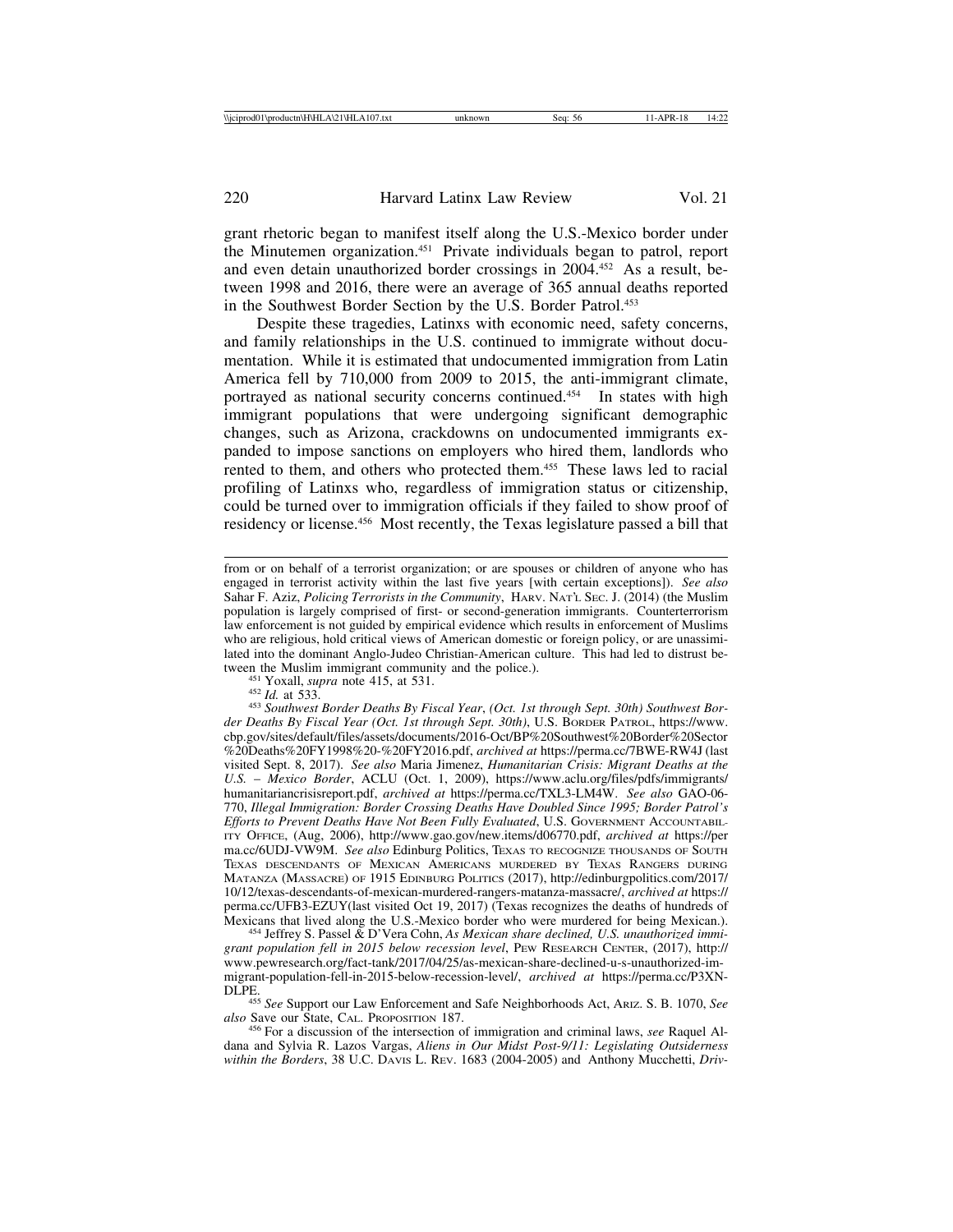prohibits local governments and law enforcement agencies to limit their ability to serve as agents of the federal government for purposes of immigration enforcement.457 The law includes penalties for local law enforcement that do not cooperate with federal immigration authorities.458 While part of the law is currently being litigated, it serves as another example of how state laws increase the power of local law enforcement to enforce immigration law.459

An important group of Latinx immigrants are the children of undocumented immigrants known as DREAMers. DREAMers are individuals who were brought into the U.S. by their parents when they were children. They either arrived without authority or overstayed visas and are now in the country without permission. This group is called the DREAMers because they support the Development, Relief, and Education for Alien Minors (DREAM) Act–proposed federal legislation that outlines a process by which undocumented immigrants, who entered the U.S. illegally as children, can obtain legal status through permanent residency.460 The DREAM Act was introduced in 2001 in a variety of forms but has not obtained sufficient support by those who see such an act as rewarding and incentivizing illegal immigration.461 DREAM Act supporters argue that the bill provides individual opportunity and societal benefits to minors who entered or remained in the United States illegally as a result of their parents' decisions, not their own. Although Congress has repeatedly failed to pass the DREAM Act, the Obama Administration responded to critiques by immigrant rights advocates and established the Deferred Action of Childhood Arrivals (DACA) policy in June 2012.462

law/.<br><sup>460</sup> Development Relief, and Education for Alien Minors Act, H.R. 1918, 107th Cong.

 $462$  Memorandum from Janet Napolitano, Sec'y of Homeland Sec. to David v. Aguilar, Acting Comm'r, U.S. Customs and Border Enforcement; Alejandro Mayorkas, Dir., U.S. Citizenship and Immigration Serv.; and John Morton, Dir., IMMIGRATION AND CUSTOMS ENFORCE-MENT (June 15, 2012), https://www.dhs.gov/xlibrary/assets/s1-exercising-prosecutorialdiscretion-individuals-who-came-to-us-as-children.pdf, *archived at* https://perma.cc/YM7M-MKSH. *See also* Robert J. Delahunty & John C. Yoo*, Dream on: The Obama Administration's Nonenforcement of Immigration Laws, the Dream Act, and the Take Care Clause,* 91 TEX. L. REV. 781, 856 (2013) (explains how despite its claims to the contrary, the Administration's

*ing While Brown: A Proposal for Ending Racial Profiling in Emerging Latino Communities*, 8

<sup>&</sup>lt;sup>457</sup> Patrick Svitek, Texas Gov. Abbot Signs 'Sanctuary Cities' Bill Into Law, The Texas Tribune, May 7, 2017<br><sup>458</sup> *Id.* <sup>459</sup> Julian Aguilar, Judge Temporarily Blocks Immigration Enforcement Law, August 30,

<sup>2017,</sup> https://www.texastribune.org/2017/08/30/judge-temporarily-blocks-sanctuary-cities-

<sup>(2001).</sup> <sup>461</sup> The Immigrant Children's Educational Advancement and Dropout Prevention Act of 2001, H.R. 1582, 107th Cong. (2001) was introduced by Luis Gutierrez which allowed for undocumented students protection from deportation and had an eventual path to residency. It had 34 cosponsors. *See also* Student Adjustment Act of 2001, H.R. 1918, 107th Cong. (2001) (introduced by Chris Cannon which lowered the age eligibility to 21 years of age and had 62 cosponsors). *See also* DREAM Act, S. 2205, 110th Cong. (2007) (introduced by Richard Durbin, Charles Hagel, and Richard Lugar). *See also* DREAM Act, S. 3827, 111th Cong.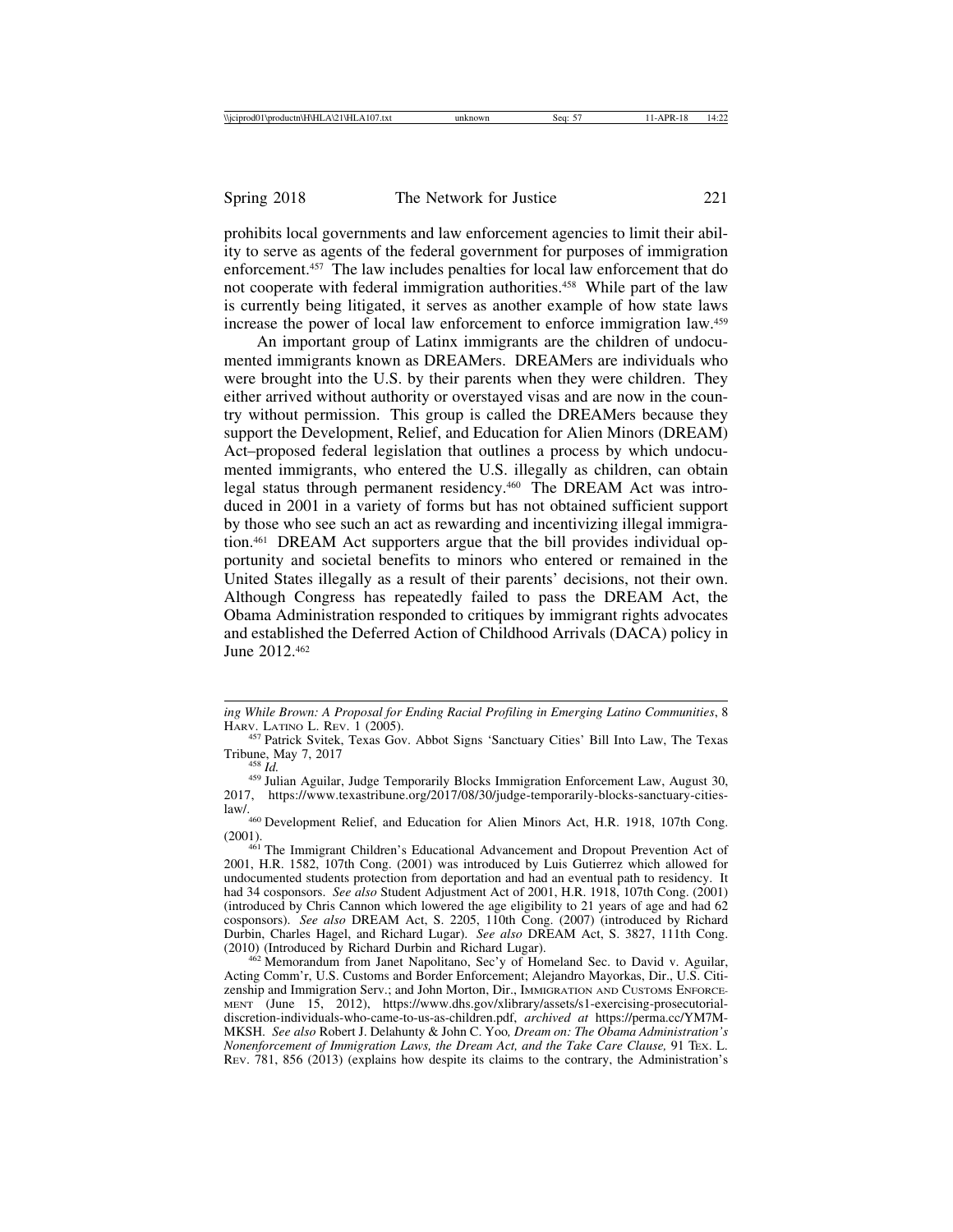DACA provided DREAMers with renewable two-years of deferred action from deportation and permission to work.<sup>463</sup> While it was estimated that approximately 1.7 million individuals were eligible to apply for DACA, in August 2012, only 741,546 work permits were issued by June 2016.464 DACA permitted DREAMers to work, attend college, and get drivers licenses. These activities permit DREAMers to come out of the shadows and partake in American life. However, on September 5, 2017, Attorney General Jeff Sessions announced the immediate suspension of DACA.465 The Trump Administration stated it would honor unexpired DACA authorizations and permit renewals of those whose DACA expired on or before March 5, 2018.466 The decision was accompanied by a request for a more permanent

*Year, Quarter, Intake, Biometrics and Case Status 2012-2016, U.S. Citizenship and Immigration Services, 2016.* 

non-enforcement decision with regard to DREAMers is an unexcused breach of executive duty under the Take Care Clause of the U.S. Constitution).

<sup>&</sup>lt;sup>463</sup> See Marisa Bono, When A Rose Is Not a Rose: DACA, the Dream Act, and the Need for *More Comprehensive Immigration Reform*, 40 T. MARSHALL L. REV. 193, 219 (2015) (explains that while DACA provided some temporary relief, it has created substantial uncertainty for DREAMers and the public at large, and threatened the objectives of a cohesive federal immigration system). *See also* Shoba Sivaprasad Wadhia*, In Defense of DACA, Deferred Action, and the Dream Act,* 91 TEX. L. REV. *See also* 59 (2013) (explains that proper authority was exercised to implement DACA). <sup>464</sup> *Number of I-821D, Consideration of Deferred Action for Childhood Arrivals by Fiscal*

<sup>&</sup>lt;sup>465</sup> Memorandum from Elaine C. Duke, Sec'y of Homeland Sec to James W. McCament, Dir., U.S. Citizenship and Immigration Serv.; Thomas D. Homan, Dir., Immigration and Customs Enforcement; Kevin K. McAleenan, Dir., U.S. Customs and Border Enforcement; Joseph B. Maher, Gen Couns.; Ambassador James D. Nealon, Assistant Sec'y, Int'l Engagement; Julie M. Kirchner, Citizenship and Immigration Services Ombudsman (Sept. 5, 2017), https://www. dhs.gov/news/2017/09/05/memorandum-rescission-daca, *archived at* https://perma.cc/68MM-

<sup>&</sup>lt;sup>466</sup> *Id.* The announcement gave current DACA recipients whose permissions would expire by March 5, 2018, an opportunity to renew their DACA status so long as they filed a renewal request by October 5, 2017. *Cf.* Liz Robbins, *Post Offices Fails to Deliver on Time, and DACA Applications Get Rejected,* N.Y. TIMES, (Nov. 10, 2017), https://www.nytimes.com/2017/11/ 10/nyregion/post-office-mail-delays-daca-applications.html?mtrref=www.google.

com&gwh=46374F3A80E682F849BA10D5C2A65BB0&gwt=pay, *archived at* https://per ma.cc/BB5D-FVCP.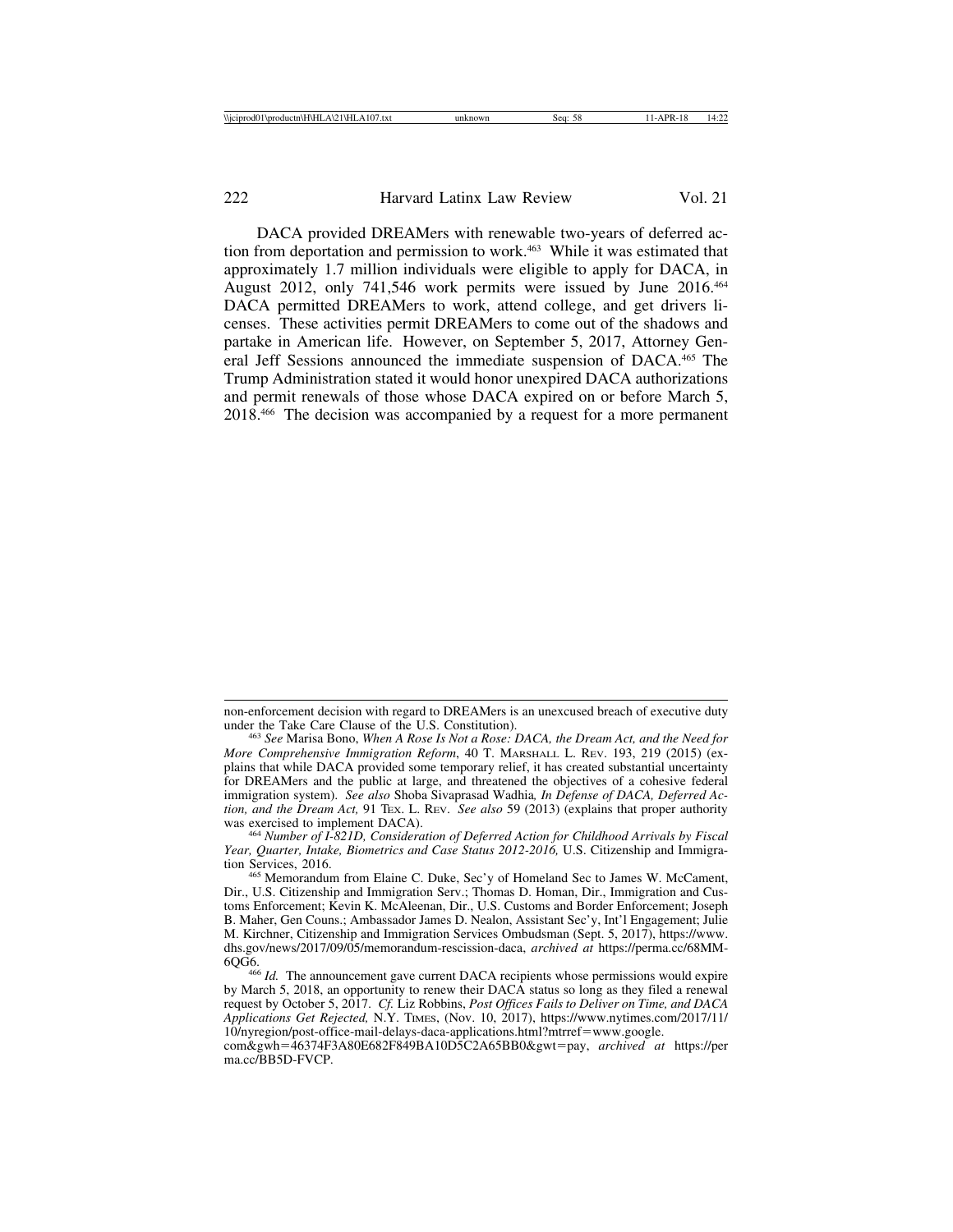solution by Congress.<sup>467</sup> Federal courts have blocked the administration's decision pending a legal determination of the program's validity.468

These DREAMers have been at the forefront of leading the national conversation about how immigrants represent the future economic viability of this country. Part of the advocacy necessary to garner support for this legislation required that some DREAMers expose their immigration status and become models that supporters could point to as investments in our country's future.469 Some DREAMers also became more vocal advocates for themselves and their families when the number of deportations under the Obama Administration reached new heights.470 DREAMers have commanded a great deal of public support but have been unsuccessful in securing permanent amnesty for themselves or their parents. While DREAMers

<sup>467</sup> In November 2014, the Obama Administration attempted to expand DACA by announcing the Deferred Action for Parents of Americans and Lawful Permanent Residents (DAPA)–a program to grant deferred action for deportation to undocumented immigrations who have U.S. citizen or permanent legal resident children and who have lived in the U.S. since 2010. *See* Memorandum from Jeh Charles Johnson, Sec'y of Homeland Sec. to Leon Rodriguez, Dir., U.S. Citizenship and Immigration Serv.; and Thomas S. Winkowski, Dir., Immigration and Customs Enforcement; R. Gil Kerlikowske, ACTING COMM'R, U.S. CUSTOMS AND BORDER ENFORCEMENT (June 15, 2012), https://www.dhs.gov/xlibrary/assets/s1-exercising-prosecutorial-discretion-individuals-who-came-to-us-as-children.pdf, *archived at* https:// perma.cc/3M3B-KGRD. Before DAPA could take effect, 26 states with Republican governors sued the Obama Administration in *Texas v. United States*. *Texas v. U.S.*, 86 F. Supp. 3d 591 (S.D. Tex. 2015), *aff'd*, 809 F.3d 134 (5th Cir. 2015). The states argued that DAPA violates federal statutes and the Constitution. The case reached the U.S. Supreme Court and resulted in a deadlock. *U.S. v. Texas*, 136 S. Ct. 2271 (2016) (per curiam). As a result, the DAPA injunction survived until June 15, 2017 when President Donald Trump announced its rescission. *See* Aria Bendix, *Trump Rolls Back DAPA*, THE ATLANTIC, (June 16, 2017), https://www.theatlantic.com/news/archive/2017/06/trump-rolls-back-dapa-program/530571/, *archived at* https://per ma.cc/UBZ6-LMSS; and Tal Kopan, *Trump administration reverses DAPA in 'house cleaning'*, CNN, (June 16, 2017 6:37 PM ET) http://www.cnn.com/2017/06/16/politics/dhs-scraps-dapakeeps-daca-deferred-action/index.html, *archived at* https://perma.cc/5E57-W59S. <sup>468</sup> Maria Sacchetti, *Federal judge gives Respite to 'Dreamers', says DACA can't end while*

*lawsuit is pending,* WASH. POST (Jan. 10, 2018), https://www.washingtonpost.com/local/immigration/federal-judge-says-daca-cant-end-while-lawsuit-is-pending/2018/01/09/715745a8-f5ba -11e7-a9e3-ab18ce41436a\_story.html?utm\_term=.b32f4cb547ff, *archived at* https://perma.cc/ 6B98-RL8Q; *see also* Matt Stevens, *DACA Participants Can Again Apply for Renewal, Immigration Agency Says*, N.Y. TIMES (Jan. 14, 2018), https://www.nytimes.com/2018/01/14/us/ politics/daca-renewals-requests.html, *archived at* https://perma.cc/55NL-ADKT; and Alan Feuer, *Second Federal Judge Issues Injunction to Keep DACA in Place*, N.Y. TIMES (Feb. 13, 2018), https://www.nytimes.com/2018/02/13/nyregion/daca-dreamers-injunction-trump.html, archived at https://perma.cc/K45M-RJBC.

<sup>469</sup> Nick Valencia & Ray Sanchez & Jaide Timm-Garcia, *Undocumented Immigrants Come Out of the Shadows,* CNN, (Mar. 10, 2017), http://www.cnn.com/2017/03/10/us/undocumented-immigrants-out-of-shadows/index.html, *archived at* https://perma.cc/LD6U-THPR. *See also* Brian Latimer, *Yale-Bound Valedictorian Comes Out as Undocumented in Emotional Speech*, NBC NEWS (Jun. 9, 2016), https://www.nbcnews.com/news/latino/yale-bound-valedictorian-comes-out-undocumented-emotional-speech-n589191, *archived at* https://perma.cc/

<sup>470</sup> Muzaffar Chishti et al., *The Obama Record on Deportations: Deporter in Chief or Not?*, MIGRATION POLICY INSTITUTE, (Jan. 26, 2017), http://www.migrationpolicy.org/article/ obama-record-deportations-deporter-chief-or-not, *archived at* https://perma.cc/33P9-6WM6.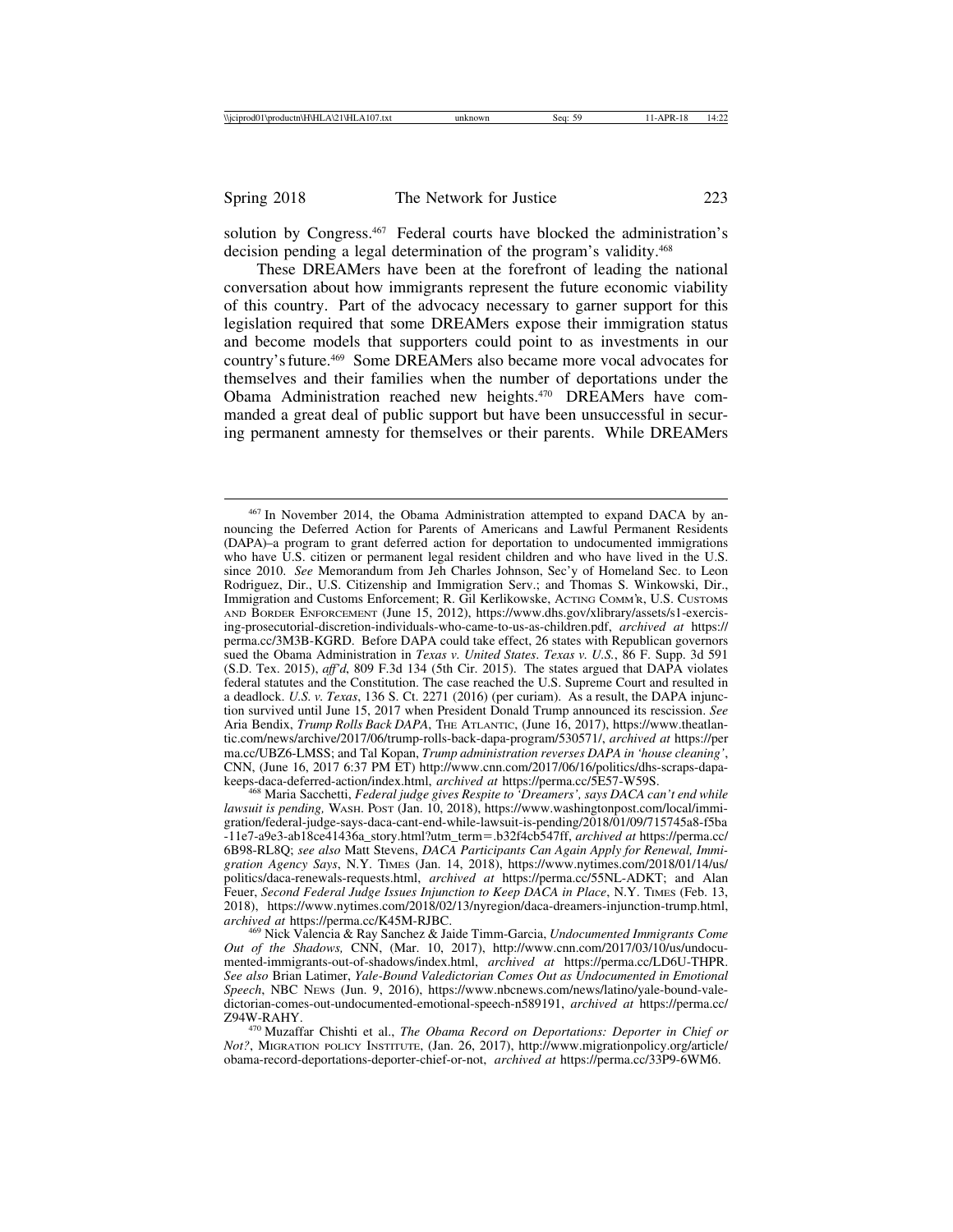are not just of Latinx origin, they account for at least 76 percent of the population that is eligible to obtain relief under DACA.471

#### IV. THE NETWORK FOR JUSTICE

The Network for Justice seeks to transform Latinx civil rights through sustained networking and collaboration among community organizations, the practicing bar, scholars, and law schools. Our research found significant underrepresentation of Latinxs and their advocates in legal matters of great significance to their future prospects. We believe there is an urgent need for an initiative that helps bridge the access to justice gap for Latinxs. A Network for Justice will help bring more legal information and services to Latinx communities that are underserved by the private bar, public interest organizations, government agencies, and law school clinics.

The idea for the Network for Justice was inspired by the role that Howard Law School played in producing and supporting lawyers who advanced law and policy to promote the integration and inclusion of African Americans. However, there is no equivalent of Howard Law School for Latinxs today. The Network for Justice, therefore, seeks to build on existing community assets such as interdisciplinary research programs, law school clinics, existing initiatives by legal services providers, leadership development programs, and innovative technology to address the growing legal needs the Latinx community more effectively.

The dramatic demographic shift in the nation's overall racial and ethnic composition is unparalleled in many ways, making full integration and inclusion of previously underrepresented groups more imperative than ever. Latinxs in particular are no longer a small or regionally concentrated population. Latinxs now reside in every state in our nation and, in some communities, comprise a majority of the population. Despite these significant population shifts, Latinxs are still largely invisible in public life and are substantially underrepresented in law, legal education, and leadership circles.

This lack of representation is significant because how and whether this community engages in our democracy will contribute to the definition of

<sup>&</sup>lt;sup>471</sup> The Migration Policy Institute estimates that 76 percent of eligible youth who are eligible or will be eligible for Deferred Action for Childhood Arrivals (DACA) are Latinx. *See* Sarah Hooker & Michael Fix, *County Level View of DACA Population Finds Suprising Amount of Ethnic & Enrollement Diversity*, MIGRATION POLICY INSTITUTE, http://www.migrationpolicy.org/news/county-level-view-daca-population-finds-surprising-amount-ethnic-enrollment-diversity, *archived at* https://perma.cc/LK6L-43SZ. However, their 2016 data of this population by country of origin suggests that 82 percent are eligible for DACA. The percentage was calculated by adding all the populations from Mexico and other Latin American counties (including Brazil) and taking that number (1,576,000) as a fraction of the total 1,932,000 individuals who are eligible for DACA. *See* DACA-Eligible Populations and Application Rates by Country of Origin, MIGRATION POLICY INSTITUTE (2016), http://www.migrationpolicy.org/ programs/data-hub/deferred-action-childhood-arrivals-daca-profiles, *archived at* https://perma. cc/5EAJ-SYNG.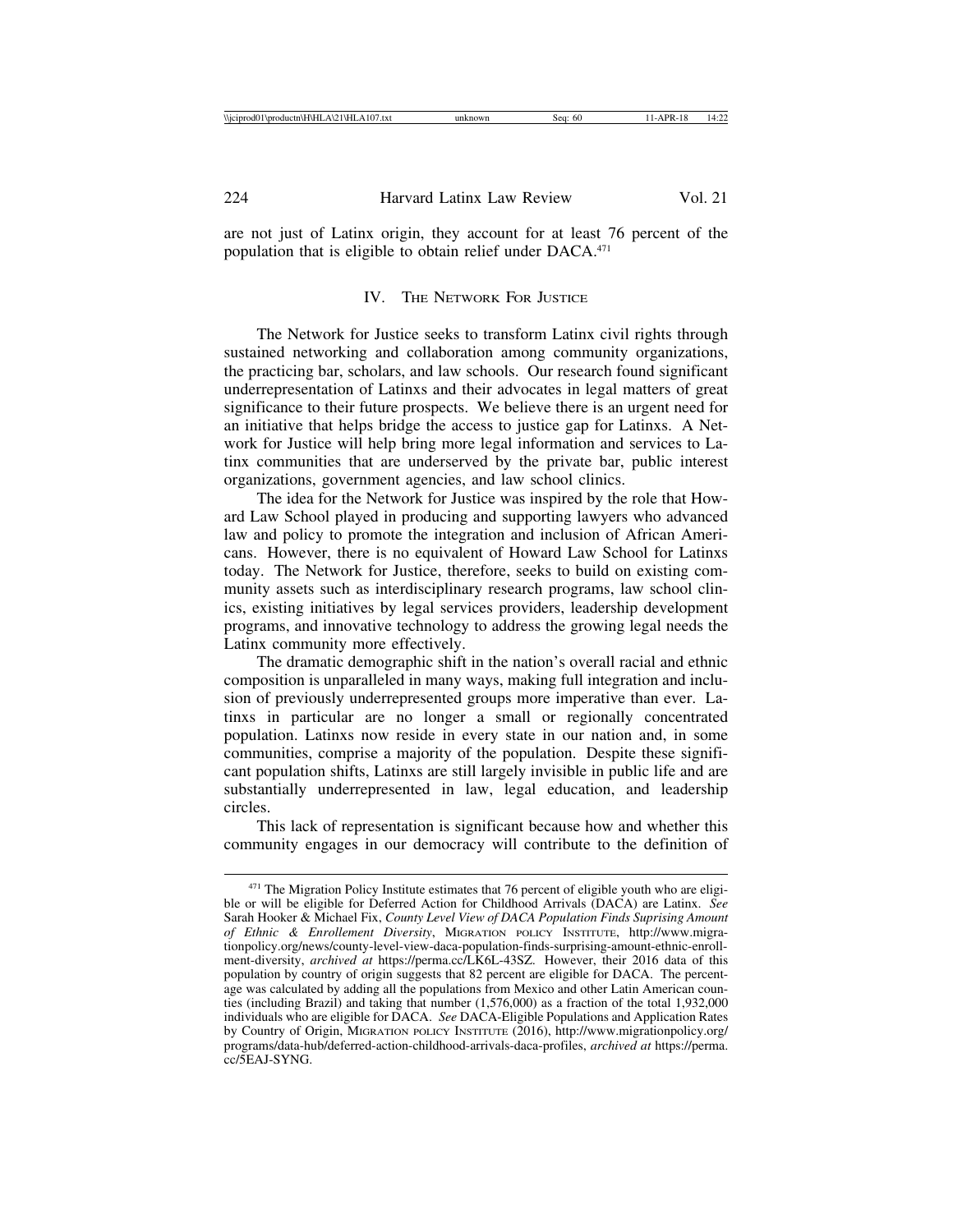justice in the United States. Today, Latinxs lag behind in significant areas such as education and economic attainment. Nationwide, Latinos have experienced high levels of inequality. Approximately one-quarter of Latinxs live in poverty. Latinxs – documented and undocumented – are often the victims of employment discrimination and wage theft at higher rates than white laborers. Compounding this economic marginality are language barriers experienced by the 19 percent of the Latinx population that primarily speaks Spanish. Taken together, these obstacles often translate into a lack of access to law and justice.

This network will be especially crucial in reaching underserved populations in counties where the Latinx population has increased, but where there are fewer resources for the growing numbers of Latinxs. In the past 30 years, the curtailing of federal funding for the poor and restrictions on how those funds can be spent have greatly impacted all Latinxs, not just the large undocumented population that is restricted from receiving federally funded legal services. The current presidential administration threatens to severely underfund, or even eliminate, organizations such as the Legal Services Corporation, which has helped secure justice for millions of people, including low-income clients, seniors, and the disabled. As we look toward a future in which legal services are under attack, it is even more critical to develop a plan to assist underserved communities.

The lack of access to the legal system has serious consequences. For example, a 2014 report released by The Columbia Law School Human Rights Institute documents many of these inequalities, particularly as they related to immigration proceedings. As the report notes, "although federal law provides that defendants in immigration removal proceedings may not be denied the opportunity to be represented by retained counsel, there is no statute directing the federal government to pay for counsel in these cases. . ."472 Because Latinxs and other communities of color experience levels of poverty at higher rates than whites, this becomes especially burdensome for people and families who find themselves entrenched in an arcane and cumbersome immigration system.

These issues of legal representation are further complicated when we consider that in 2010 the Census reported that only 5 percent of all lawyers in the country are Latinx.473 As of 2014, only 7.9 percent of law school graduates nationwide are Latinxs. According to a Congressional Research Service Report, there are 66 Latinx U.S. District Court Judges (9.7 precent of total) and 14 Latinx U.S. Circuit Court Judges as of 2016 (7.8 percent of

<sup>472</sup> *See* COLUMBIA LAW SCHOOL HUMAN RIGHTS INSTITUTE & NORTHEASTERN UNIVER-SITY SCHOOL OF LAW PROGRAM ON HUMAN RIGHTS AND THE GLOBAL ECONOMY, EQUAL AC-CESS TO JUSTICE: ENSURING MEANINGFUL ACCESS TO COUNSEL IN CIVIL CASES, INCLUDING IMMIGRATION PROCEEDINGS (July 2014), http://web.law.columbia.edu/sites/default/files/micro sites/human-rights-institute/files/equal\_access\_to\_justice\_-\_cerd\_shadow\_report.pdf, *archived*

<sup>&</sup>lt;sup>473</sup> See Barry J. McMillion, *Number of Hispanic U.S. Circuit and District Court Judges: Overview and Analysis*, CRS OVERSIGHT (Oct. 15, 2015), https://fas.org/sgp/crs/misc/ IN10373.pdf, *archived at* https://perma.cc/SS6C-CSBG.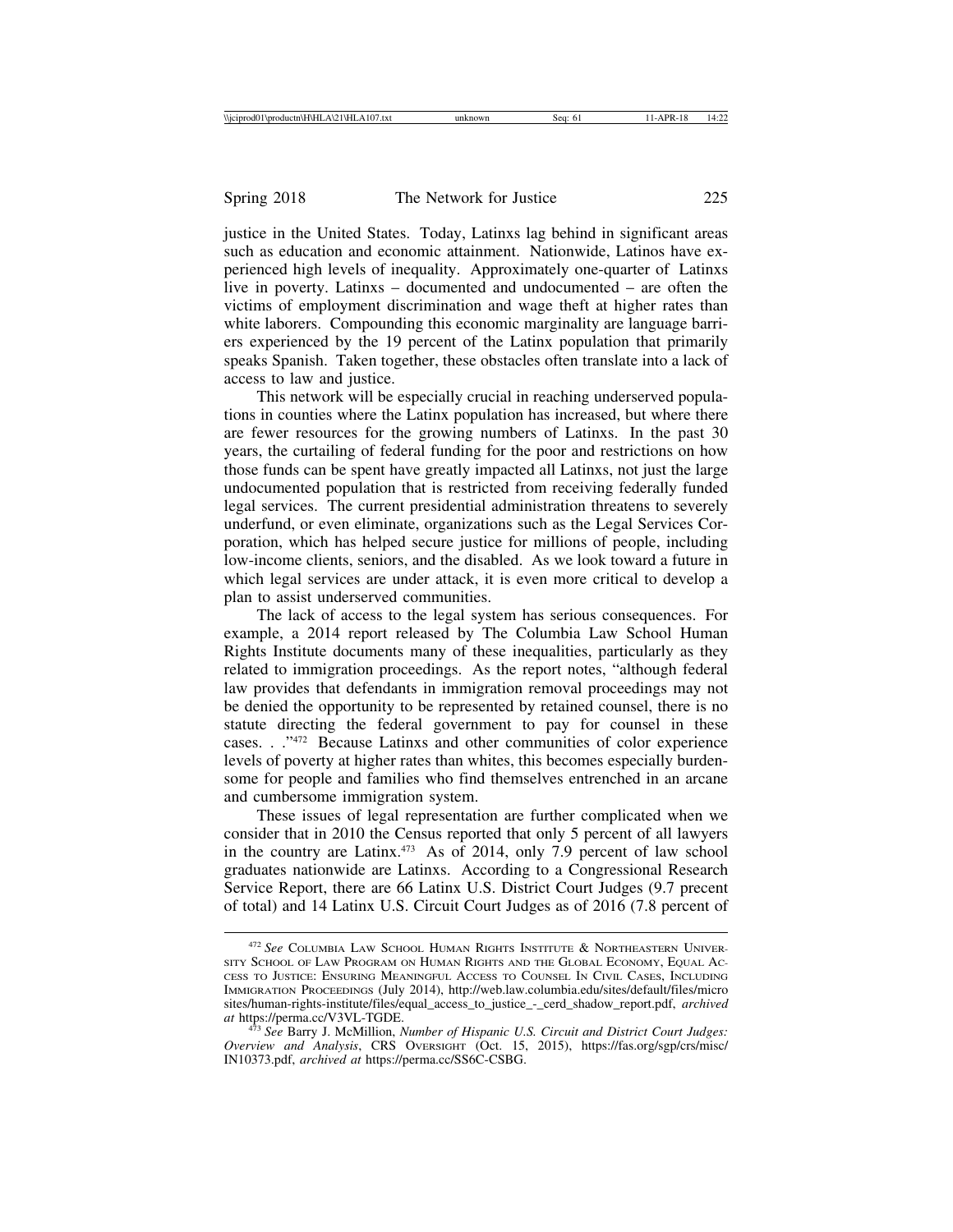total).474 There are many reasons for this lack of Latinx representation in the legal profession. A study of Latinx lawyers in the state of Washington, cites that 55 percent of Latino lawyers and 66.7 percent of Latina lawyers felt that they faced personal family obstacles in obtaining a law school education, with 23.3 percent of Latinx and 26.2 percent of Latina respondents noting that the family obstacles were "substantial."475 This is in comparison to only 8.4 percent of non-Latinx male lawyers who felt that they faced substantial obstacles to pursuing a legal career. The data collected demonstrate that Latinxs face pressures that their white counterparts do not throughout the undergraduate and law school experience.

When it comes to Latinx elected officials, the numbers are equally disappointing. According to the 2017 National Association for Latino Elected Officials (NALEO), roughly 6,600 Latinxs hold elected office nationwide.476 NALEO reported that there were 321 Latinxs serving in the state legislatures of 38 states, with 77 serving in State Senates and 244 serving in state lower houses.<sup>477</sup> Given that there are 7,383 state legislators in the United States, the overall percentage of Latinx legislators hovers at 5 percent.478 The low numbers in both the legal profession and elected office have profound implications for the broader Latinx population and the closing of the access to justice gap.

Although the Latinx population is significant, the level of engagement with these issues by scholars, lawyers, and leaders is low. Much of the anti-Latinx rhetoric that surrounded the 2017 Presidential campaign and the lack of structural responses to those attacks is just one indication of the lack of infrastructure to support laws, policies, and media stories that positively affect the Latinx community. Large percentages of Latinxs, whether immigrant, U.S. citizens, or not, continue to confront obstacles to fair wages, adequate housing, educational opportunities, and economic mobility.

While there are national organizations that support Latinx social service delivery, civil rights litigation, and policy, there is currently neither a statebased nor a national network that connects scholars, community organizations, law school clinics, and policy-makers to assist Latinos with law and policy matters. A commitment to service on behalf of lawyers, scholars, and educators will be even more crucial in the years to come, as working class individuals lose social safety nets, as LGBTQ communities see their civil liberties suppressed, and as immigrants are inhumanely detained and deported.

<sup>474</sup> *Id.* <sup>475</sup> *See* MARIA CHAVEZ, EVERYDAY INJUSTICE: LATINO PROFESSIONALS AND RACISM<sup>178</sup>

tbl.3.2 (2011).<br><sup>476</sup> *See Latino Elected Officials in America*, NALEO, http://www.naleo.org/at\_a\_glance,<br>archived at https://perma.cc/P5GY-FHZE (last visited Mar. 9, 2018).

<sup>&</sup>lt;sup>477</sup> *Id.* <sup>478</sup> For a discussion on the specific characteristics that require Latinxs to be considered as a unique policy group, *see* Rachel F. Moran, *What if Latinos Really Mattered in the Public Policy Debate*, 85 CAL. L. REV. 1315 (1998).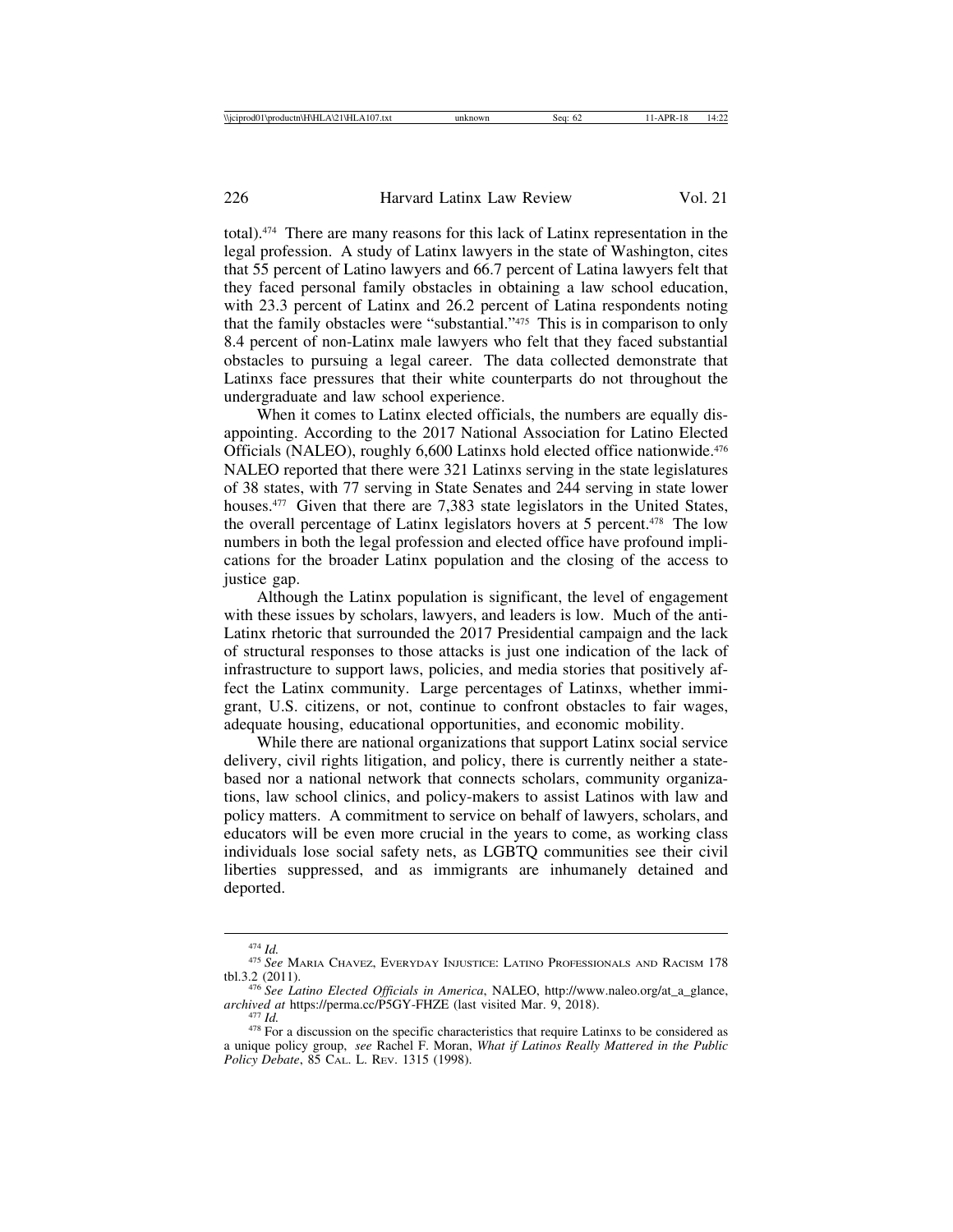The Network for Justice will also foster diversity, equity, and inclusion in the legal system by building a pipeline of leadership for the next generation of community organizers and legal minds who can provide services to the Latinx community in a sustained, culturally competent way. Our Network should encourage law schools to establish new programmatic offerings, which will elevate the quality of legal education and provide additional training opportunities in the public sector. We hope these opportunities will encourage young Latinxs to enter the legal profession in greater numbers. This advancement of knowledge and diversification of law students will produce a practicing bar that can better serve all clients, especially the Latinx population.

The legal needs and priorities of the Latinx community vary based on the specific demographic characteristics, assets and networks of each region. Regions with emerging Latinx communities who are primarily low-income and immigrant may not have as many community organizations, elected officials, or financial support to launch projects that engage different types of constituencies required to build support for their law and policy goals. For this reason, the Network for Justice is developing a pilot project to help identify principles that each community can use to guide its development of best practices that address their specific needs. This Network for Justice must be built through thoughtful community engagement strategies that incorporate the ideas and work of those whose rights it seeks to advance.

We envision this Network for Justice ultimately being national in scope; however, we selected California to launch a pilot project given that California is already experiencing the demographic shift we anticipate for the nation. Further, it has an organizational infrastructure that is unparalleled, and California already has a significant number of representatives in the state legislature who are advocating for Latino interests. A successful Network for Justice in California can serve as a model for other regional networks across the nation.

### V. CONCLUSION

In this article, we have discussed the state of Latinx civil rights, providing a historical overview of the many injustices Latinxs have faced in the past and continue to face in the present. We provide an overview of the existing framework that sets the stage for network building as we work toward a more equitable future. We believe that our Network for Justice can provide one model for our communities to deploy in assisting Latinxs in securing their civil and legal rights. This is a network that seeks to draw from existing resources and does not intend to replicate work that has already been courageously accomplished by Latinx civil rights leaders and organizations throughout the decades. This model draws first and foremost from the existing community resources, recognizing that the foundational core of such a network should rest in the hands of Latinxs themselves.